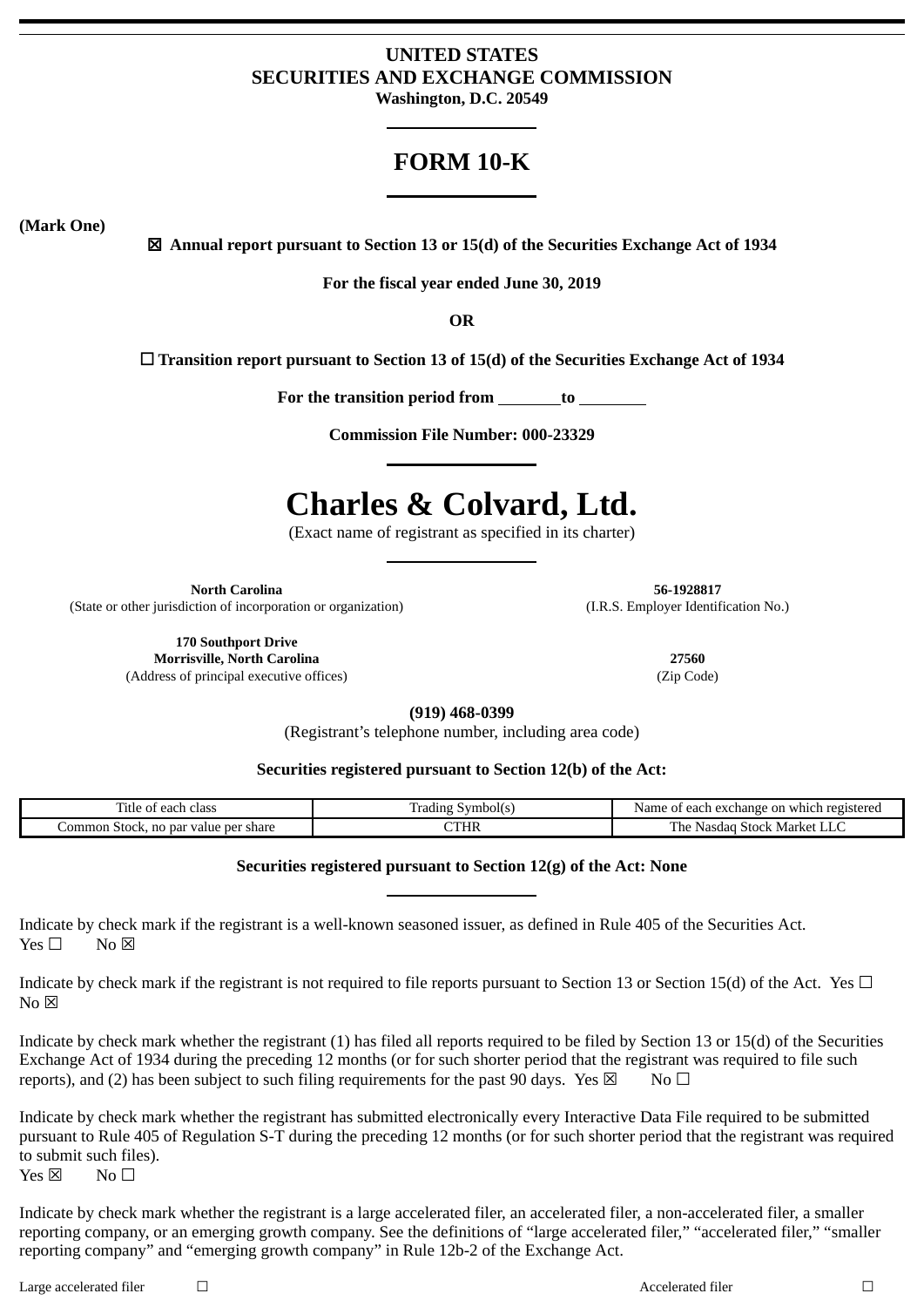If an emerging growth company, indicate by check mark if the registrant has elected not to use the extended transition period for complying with any new or revised financial accounting standards provided pursuant to Section 13(a) of the Exchange Act.  $\Box$ 

Indicate by check mark whether the registrant is a shell company (as defined in Rule 12b-2 of the Exchange Act).  $Yes \Box$  No  $\boxtimes$ 

As of December 31, 2018, the aggregate market value of the registrant's voting and non-voting common stock held by nonaffiliates of the registrant was \$15,818,991 based on the closing sales price as reported on The Nasdaq Capital Market.

As of August 29, 2019, there were 28,983,069 shares of the registrant's common stock, no par value per share, outstanding.

## **DOCUMENT INCORPORATED BY REFERENCE**

Certain portions of the Proxy Statement for the registrant's 2019 Annual Meeting of Shareholders to be held on November 21, 2019 are incorporated by reference into Part III of this Annual Report on Form 10-K.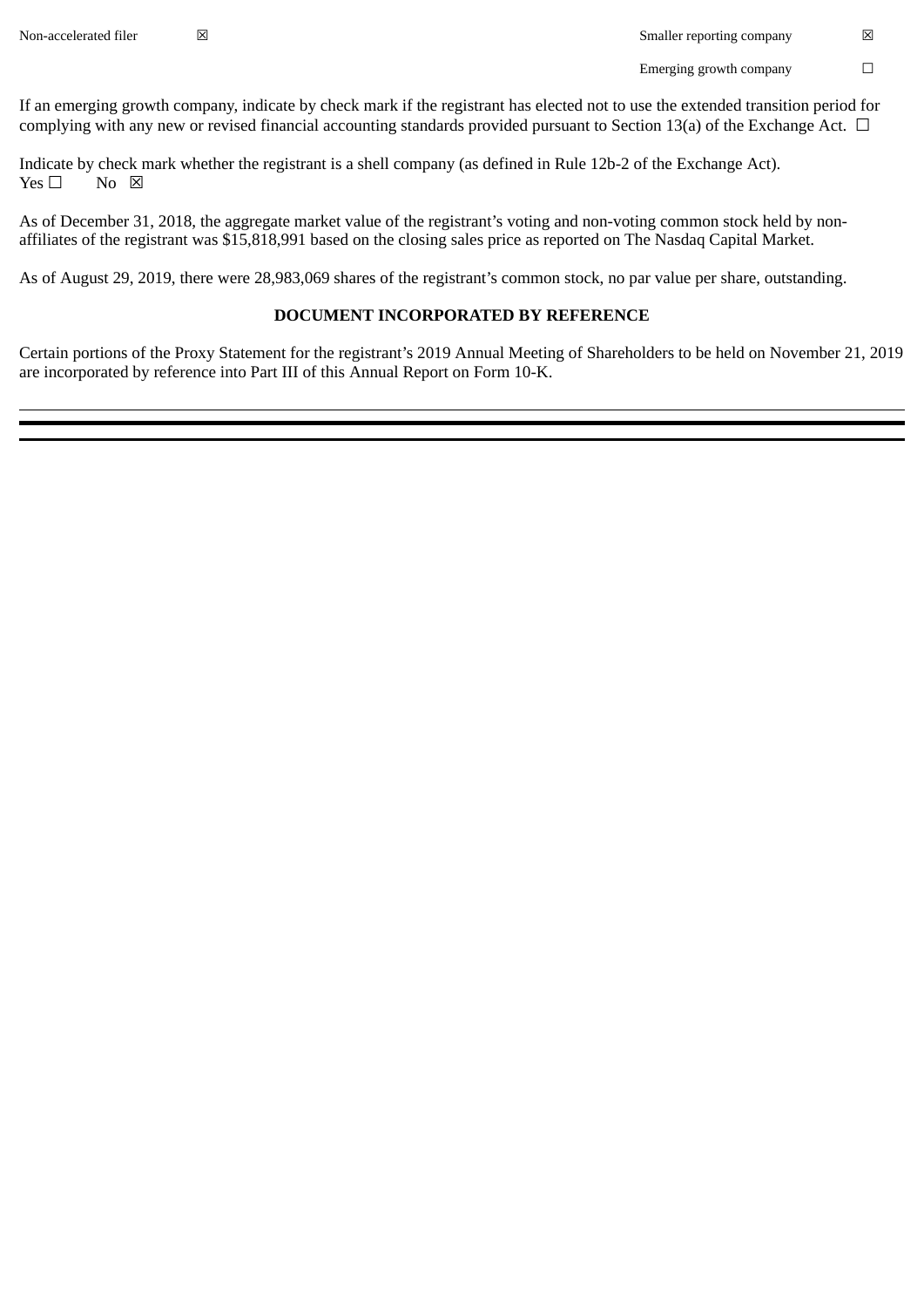# **CHARLES & COLVARD, LTD.**

## **FORM 10-K**

For the Fiscal Year Ended June 30, 2019

# **TABLE OF CONTENTS**

<span id="page-2-0"></span>

|                   |                                                                                                              | Page           |
|-------------------|--------------------------------------------------------------------------------------------------------------|----------------|
|                   |                                                                                                              | Number         |
| <b>PART I</b>     |                                                                                                              |                |
| Item 1.           | <b>Business</b>                                                                                              | $\overline{2}$ |
| Item 1A.          | <b>Risk Factors</b>                                                                                          | 21             |
| Item 1B.          | <b>Unresolved Staff Comments</b>                                                                             | 29             |
| Item 2.           | <b>Properties</b>                                                                                            | 29             |
| Item 3.           | <b>Legal Proceedings</b>                                                                                     | 29             |
| Item 4.           | <b>Mine Safety Disclosures</b>                                                                               | 29             |
|                   |                                                                                                              |                |
| <b>PART II</b>    |                                                                                                              |                |
| Item 5.           | Market for Registrant's Common Equity, Related Stockholder Matters and Issuer Purchases of Equity Securities | 30             |
| Item 6.           | <b>Selected Financial Data</b>                                                                               | 30             |
| Item 7.           | <b>Management's Discussion and Analysis of Financial Condition and Results of Operations</b>                 | 31             |
| Item 7A.          | <b>Quantitative and Qualitative Disclosures About Market Risk</b>                                            | 52             |
| Item 8.           | <b>Financial Statements and Supplementary Data</b>                                                           | 53             |
| Item 9.           | Changes in and Disagreements with Accountants on Accounting and Financial Disclosure                         | 83             |
| Item 9A.          | <b>Controls and Procedures</b>                                                                               | 83             |
| Item 9B.          | <b>Other Information</b>                                                                                     | 84             |
|                   |                                                                                                              |                |
| <b>PART III</b>   |                                                                                                              |                |
| Item 10.          | Directors, Executive Officers and Corporate Governance                                                       | 84             |
| Item 11.          | <b>Executive Compensation</b>                                                                                | 84             |
| Item 12.          | Security Ownership of Certain Beneficial Owners and Management and Related Stockholder Matters               | 84             |
| Item 13.          | Certain Relationships and Related Transactions, and Director Independence                                    | 84             |
| Item 14.          | <b>Principal Accounting Fees and Services</b>                                                                | 84             |
|                   |                                                                                                              |                |
| <b>PART IV</b>    |                                                                                                              |                |
| Item 15.          | <b>Exhibits, Financial Statement Schedules</b>                                                               | 85             |
| Item 16.          | Form 10-K Summary                                                                                            | 88             |
|                   |                                                                                                              |                |
| <b>SIGNATURES</b> |                                                                                                              |                |
|                   |                                                                                                              |                |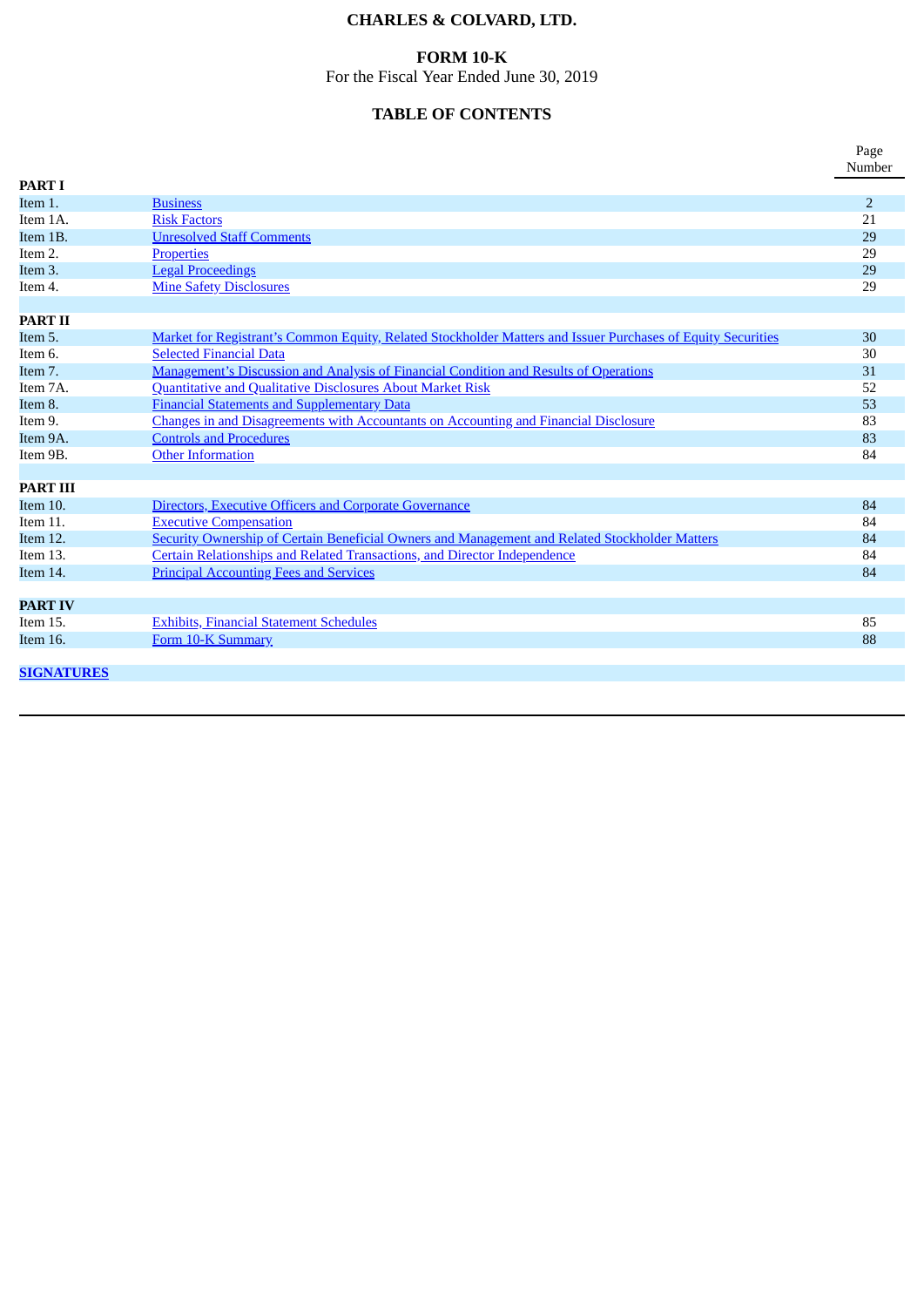#### **FORWARD-LOOKING STATEMENTS**

*This Annual Report on Form 10-K contains forward-looking statements within the meaning of Section 27A of the Securities Act of 1933, as amended, and Section 21E of the Securities Exchange Act of 1934, as amended, or the Exchange Act. Statements expressing expectations regarding our future and projections relating to products, sales, revenues, and earnings are typical of such statements and are made under the Private Securities Litigation Reform Act of 1995. These forward-looking statements include, but are not limited to, statements about our plans, objectives, representations, and contentions and are not historical facts and typically are identified by use of terms such as "may," "will," "should," "could," "expect," "plan," "anticipate," "believe," "estimate," "predict," "continue," and similar words, although some forward-looking statements are expressed differently.*

*All forward-looking statements are subject to the risks and uncertainties inherent in predicting the future. You should be aware that although the forward-looking statements included herein represent management's current judgment and expectations, our actual results may differ materially from those projected, stated, or implied in these forward-looking statements as a result of many factors including, but not limited to, our dependence on increased consumer acceptance, growth of sales of our products, and operational execution of our strategic initiatives; the impact of the execution of our business plans on our liquidity; our ability to fulfill orders on a timely basis; intense competition in the worldwide jewelry industry; the financial difficulties or insolvency of one or more of our major customers and their willingness and ability to market our products; dependence on a limited number of distributor and retail partners in our Traditional segment; dependence on our exclusive supply agreement with Cree, Inc., or Cree, for the supply of our silicon carbide, or SiC, crystals for the foreseeable future; general economic and market conditions, including the current economic environment; risks of conducting business in foreign countries; inaccuracies in assumptions, estimates and data we use to calculate certain of our key operating metrics; our ability to maintain compliance with The Nasdaq Stock Market's continued listing requirements; quality control challenges from time to time that can result in lost revenue and harm to our brands and reputation; the potential impact of seasonality on our business; the impact of natural disasters and other events beyond our control on our operations; the pricing of precious metals, which is beyond our control; our current customers' potential perception of us as a competitor in the finished jewelry business; the impact of significant changes in e-commerce opportunities, technology, or models; the risk of a failure of our information technology infrastructure or a failure to protect confidential information against security breaches; our ability to protect our intellectual property; the potential adverse impact of negative or inaccurate information on social media; the failure to evaluate, implement, and integrate strategic opportunities; possible adverse effects of governmental regulation and oversight; and the impact of anti-takeover provisions included in our charter documents, in addition to the other risks and uncertainties described in more detail in "Risk Factors" in Part I, Item 1A, of this Annual Report on Form 10-K. Forward-looking statements speak only as of the date they are made. We undertake no obligation to update or revise such statements to reflect new circumstances or unanticipated events as they occur except as required by the federal securities laws, and you are urged to review and consider disclosures that we make in the reports that we file with the Securities and Exchange Commission, or SEC, that discuss other factors relevant to our business.*

#### **EXPLANATORY NOTE REGARDING THIS ANNUAL REPORT**

*As previously reported, we changed our fiscal year end to June 30 from December 31, effective July 1, 2018. This annual report is for the twelve-month period from July 1, 2018 to June 30, 2019. References in this report to "fiscal year" refer to the year ended June 30. References in this report to "transition period" refer to the six-month transition period from January 1, 2018 to June 30, 2018. References in this report to "calendar year" refer to the year ended December 31.*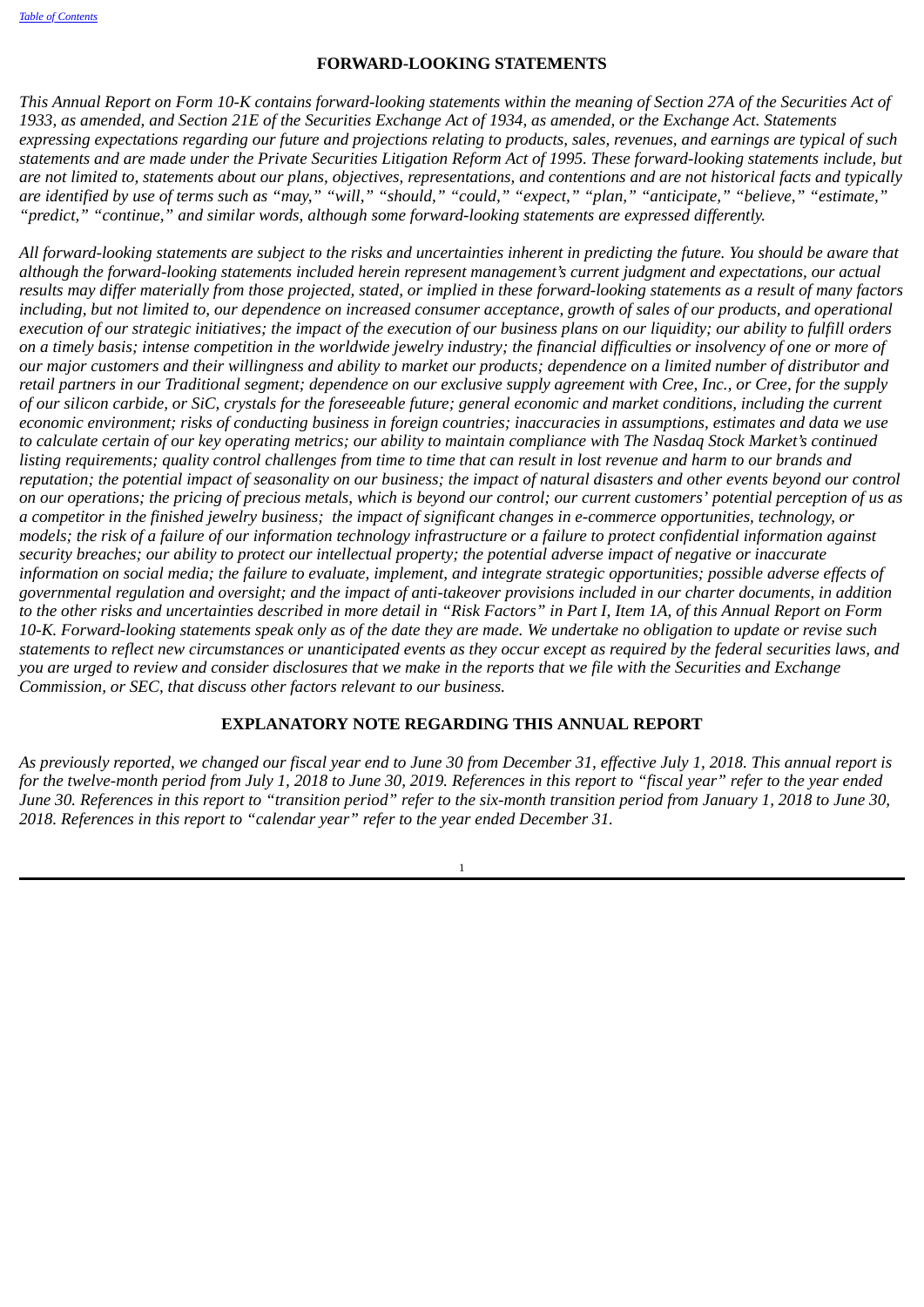#### **PART I**

<span id="page-4-0"></span>**Item 1. Business**

## **Overview**

## **Our Mission**

At Charles & Colvard, Ltd., we believe luxury can be both beautiful and conscientious. With innovative technology and sustainable practices, our goal is to lead a revolution in the jewelry industry – delivering a brilliant product at extraordinary value balanced with environmental and social responsibility.

## **About Charles & Colvard**

Charles & Colvard, Ltd., a North Carolina corporation founded in 1995 (which may be referred to as Charles & Colvard, we, us, or our), manufactures, markets and distributes *Charles & Colvard Created Moissanite®* (which we refer to as moissanite or moissanite jewels) and finished jewelry featuring our proprietary moissanite gemstone for sale in the worldwide jewelry market. Our unique differentiator, moissanite – *The World's Most Brilliant Gem®* – is core to our ambition to create a movement around beautiful, environmentally and socially responsible fine jewelry and fashion jewelry. Charles & Colvard is the originator of lab-created moissanite, and we believe that we are leading the way in delivering the premium moissanite brand through technological advances in gemstone manufacturing, cutting, polishing and setting. By coupling what we believe to be unprecedented gemstones with responsibly-sourced precious metals, we are delivering a uniquely-positioned product line for the conscientious consumer.

Our strategy is to build a globally revered brand of gemstones and finished jewelry that appeals to a wide consumer audience and leverages our advantage of being the original and leading worldwide source of moissanite. We believe a direct relationship with consumers is important to this strategy, which entails delivering tailored educational content, engaging in dialogue with our audience, and positioning our brand to meet the demands of today's discerning consumer. In June 2019, we successfully completed an underwritten public offering of 6,250,000 shares of our common stock, which, together with the partial exercise of the underwriters' over-allotment option for an additional 630,500 shares in July, resulted in total gross proceeds of approximately \$11.01 million, before deducting the underwriting discount and fees and expenses of approximately \$1.02 million. The timing of this financing event is critical given the growing worldwide acceptance of lab-created gemstones with emerging generations of consumers. These proceeds, which we intend to use for marketing and for general corporate and working capital purposes, will enable us to focus efforts on expanding the Charles & Colvard global brand awareness with our target consumer and further develop our global omni-channel sales strategy with a primary focus on top line growth. For more detailed information about our planned use of targeted funds for reinvestment into our business, see *Marketing to the Online Channels Segment* below.

We sell loose moissanite jewels and finished jewelry through two operating segments: our Online Channels segment, which comprises our charlesandcolvard.com website, e-commerce outlets, including marketplaces, drop-ship customers, and other pureplay, exclusively e-commerce customers; and our Traditional segment, which consists of domestic and international distributors and retail customers. For more information about our operating segments, see Note 3 to our consolidated financial statements in Item 8, "Financial Statements and Supplementary Data", of this Annual Report on Form 10-K.

We believe our expanding application of an omni-channel sales strategy across the jewelry trade and to the end consumer with gemstones and branded finished jewelry featuring Charles & Colvard moissanite positions our goods at the many touchpoints where consumers are when they are making their buying decisions – thereby creating greater exposure for our brand and increasing consumer demand.

## **Our Market Opportunity**

By 2020 the global online fashion jewelry market is expected to drive \$45 billion in sales, which is expected to represent 15% of the global jewelry market, and global online fine jewelry is projected to represent a staggering \$30 billion of the global jewelry market according to Forbes.com and McKinsey & Company. We believe this convergence of the online jewelry shopper and the emergence of lab-created gemstones as a solution to the underserved, ethically-minded value consumer shapes a bright and sizeable future opportunity for Charles & Colvard and jewelry designed with our exceptional gemstone.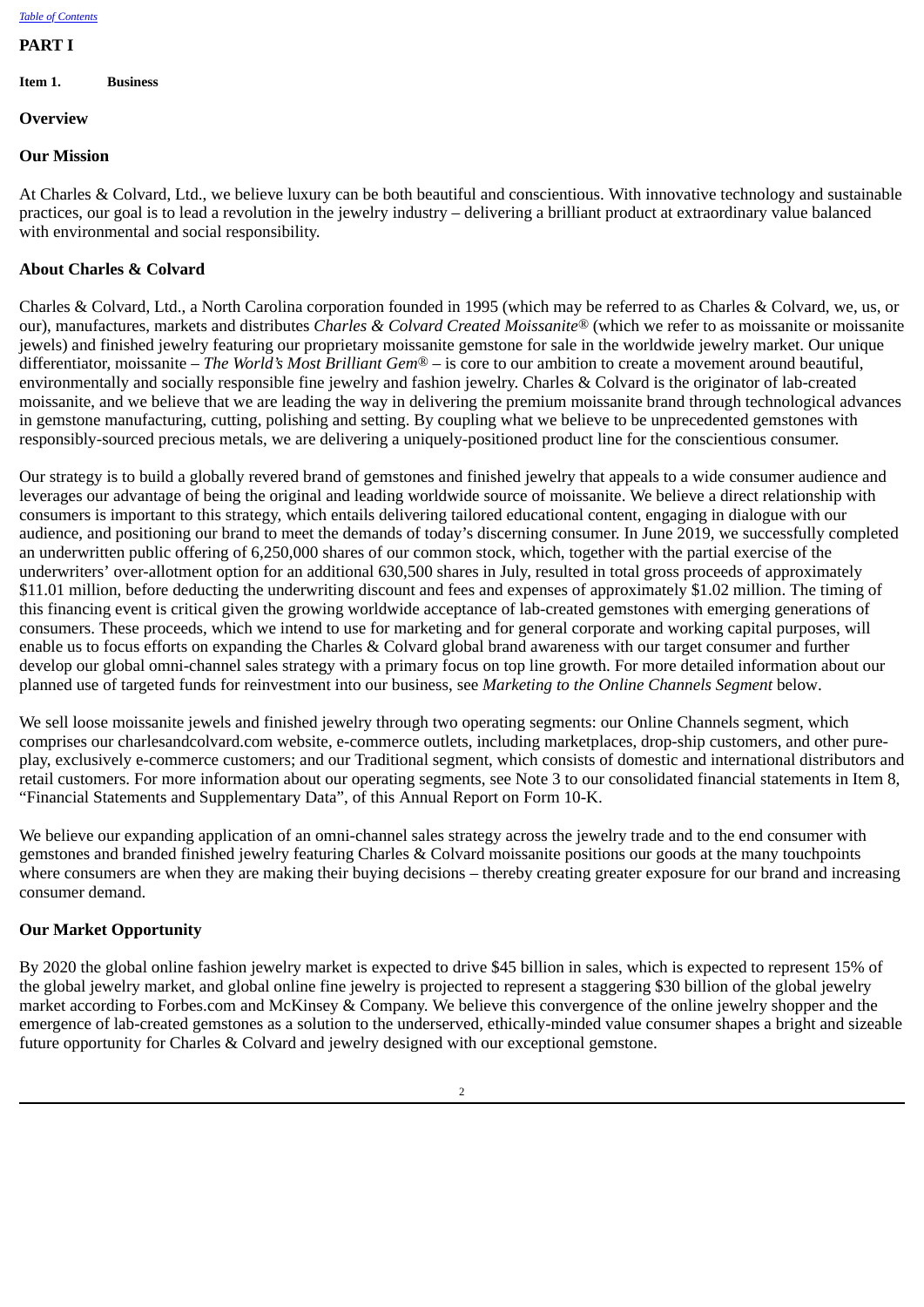## **Our Strategic Transformation**

As consumers, and particularly those in the Millennial and emerging Gen-Z generations, have shifted to significant levels of online shopping and buying patterns, we transformed our go-to-market strategy in a relatively short period. Our historical business was that of a gemstone manufacturer, and as such, we created gemstones, and leveraged our distributor network as the primary method for delivering our goods to market. That meant relying on our Traditional segment partners to generate interest and sales for our gemstone, while they were doing the same for other gemstones and jewelry across the industry. Consequently, we believe there was a substantial lack of market awareness for moissanite and the Charles & Colvard brands.

In February 2016, we made the strategic decision to explore a potential divestiture of our direct-to-consumer home party business previously operated through our Charles & Colvard Direct, LLC (dba Lulu Avenue®) subsidiary. After careful analysis of our core competencies, market strategies, and intent to advance toward profitability, we determined a divestiture of this distribution channel to be in our best interest and that of our shareholders. In March 2016, we and Charles & Colvard Direct, LLC, entered into an asset purchase agreement with Yanbal USA, Inc., or Yanbal, under which Yanbal purchased certain assets related to our direct-toconsumer home party business for \$500,000 and assumed certain liabilities related to such assets.

In October 2016, we re-launched Charles & Colvard with the intent to position both Charles & Colvard and its innovative moissanite products as a premium gemstone and jewelry brand. During this pivotal time, we launched the charlesandcolvard.com website as our primary storefront, established our brand across key social media properties, and began a significant digital marketing campaign. The purpose of this strategy was to gain exposure, build brand awareness, and begin the journey of establishing a lifetime relationship with consumers that are seeking an alternative luxury brand that aligns with their buying preferences.

The calendar year ended December 31, 2017, was a year of growth and optimization of our branding initiatives. Over the course of 2017, we executed our strategic plan with new innovations in our *Forever OneTM* product line and finished jewelry offerings. We invested in key retail and online partnerships, as evidenced by our brick-and-mortar expansion into nearly all Helzberg Diamonds stores and our achievement of the authorized Seller-Fulfilled Prime status on Amazon.com. We believe that we improved the charlesandcolvard.com customer's experience with our brand by offering free shipping and introducing a 60-day free returns policy.

During the transition period ended June 30, 2018, we delivered on several key initiatives that we believe helped create a strong underpinning for our business. Among these achievements, we entered into an amendment to our exclusive Supply Agreement with Cree for the supply of SiC materials that extends the agreement by five years with our unilateral option, subject to certain conditions, for renewal for an additional two-year period. The amendment also allows us under certain conditions to purchase alternative SiC material whose standards fall outside of *Forever OneTM* specifications. We also introduced *Moissanite by Charles & Colvard®*, a value line of gemstones that offers the cost-conscious consumer a competitively-priced option for moissanite jewels. We expanded key retail relationships that we believe will be instrumental in expanding the Charles & Colvard brand and positioning our products with other luxury brand options. We invested in new cooperative marketing relationships that we believe will be essential for proliferating the Charles & Colvard brand into new and innovative marketing channels. Finally, we signed new international e-commerce agreements that will make it easier for us to sell and ship our products globally. Finally, we significantly expanded our media exposure into nationally-recognized fashion-related print media.

During June and July 2018, we negotiated and entered into a \$5.00 million asset-based revolving credit facility with White Oak Commercial Finance, LLC, or White Oak. The annual borrowing fees associated with this credit facility are lower than those in connection with our previous credit facility with a commercial bank, and moreover, we believe the borrowing terms and financial covenants underlying this credit facility are less restrictive than those under our previous credit arrangement. Accordingly, we believe our current credit facility will continue to enable us to be more nimble when executing our strategic plans.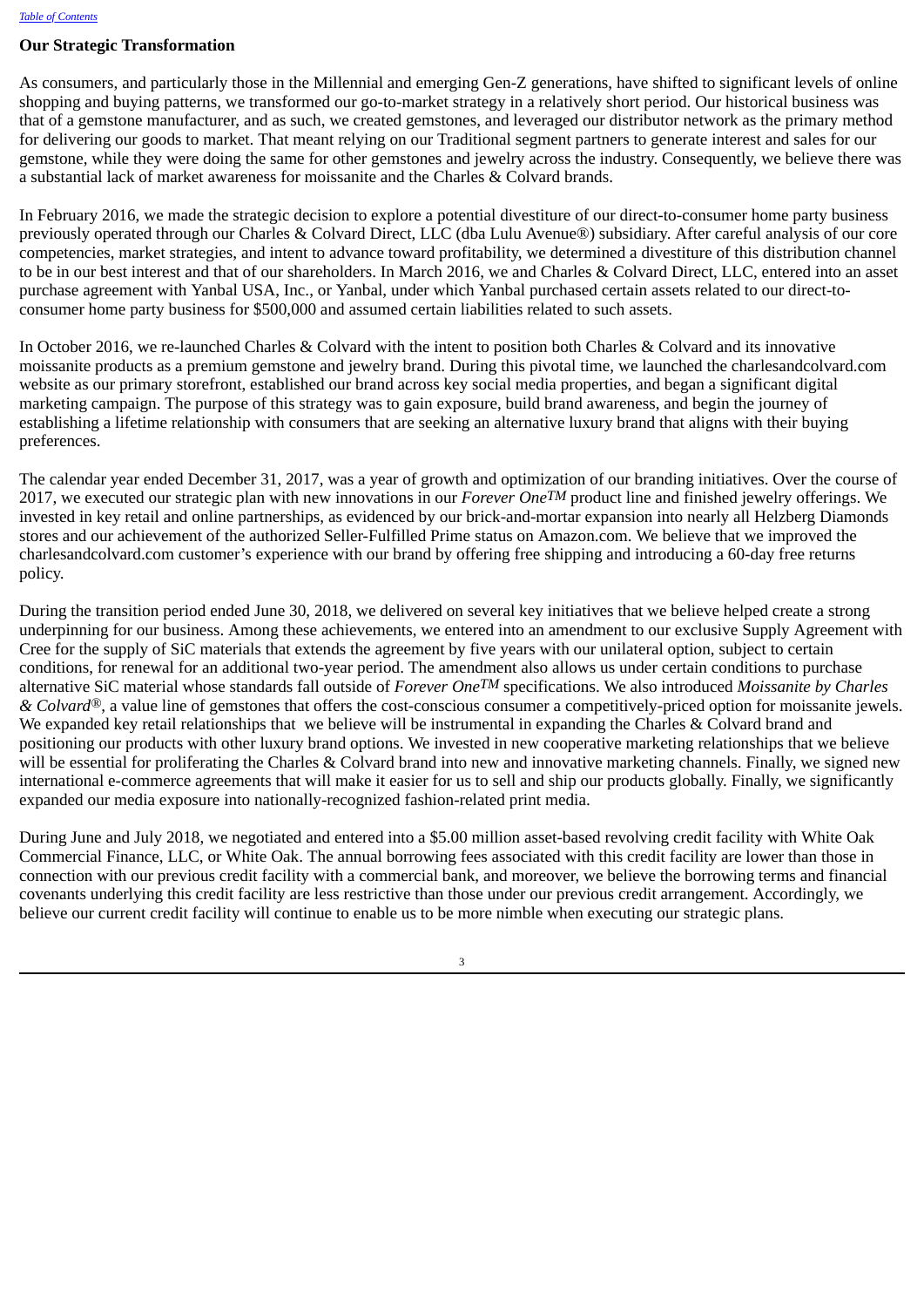#### *Table of [Contents](#page-2-0)*

In June 2019, as described above, we successfully completed an underwritten public offering of 6,250,000 shares of our common stock at a price of \$1.60 per share, which, together with the partial exercise of the underwriters' over-allotment option for an additional 630,500 shares in July, resulted in net proceeds of approximately \$9.99 million, net of underwriting discount and fees and expenses. We intend to use these proceeds for marketing and for general corporate and working capital purposes. As evidenced by what we believe is a vote of confidence by our shareholders and the financial success of our underwritten public offering, we will continue to execute our digital marketing strategy to build and reinvest in our business.

During the fiscal year ended June 30, 2019, we achieved four consecutive quarters of net income. We believe this strong financial performance positions us with a strong foundation on which to apply and achieve the maximum benefit from the net proceeds of our recent public offering. We finished fiscal 2019 with more than half of our business derived from our Online Channels segment, which serves our direct-to-consumer customer, or DTC, presence. We believe this growth continues to establish our leadership position as a DTC brand. Also, during fiscal 2019, we forged new inroads into numerous international markets, where we believe that we have key growth opportunities. Accordingly, we launched several marketplaces including but not limited to Amazon sites in Australia, Germany, Italy, France, Spain and, Japan. Concurrently, we continued to support cross-border trade, or CBT, efforts to drive international customers to our U.S.-based website with enhanced international shopping features. Lastly, we leveraged our regional distribution network in certain international regions, such as China, that will require a significant local presence and use of resources. We feel confident in our agile international growth model and plan to continue these efforts into fiscal 2020.

Throughout fiscal 2019, we expanded our product selections to meet market demand, including expanding the footprint of our *Moissanite by Charles & Colvard®* product line and introducing our *Signature Collection*, a patent-pending line of exclusive jewelry featuring our unique floret logo. We saw strong sales performance of these new product lines, which we believe is an indication of the recognition and adoption of our brand by consumers. Finally, we continued to grow our presence with key retail partners, such as with Helzberg Diamonds stores with the addition of incremental product styles and an expanded case line presence in nearly all doors. In October 2018, we announced the establishment of a new relationship with Macy's, with whom we continue to build a significant and growing online presence. We plan to continue evolving our retail strategy as we optimize our strategic partnership arrangements.

A more detailed description of our achievements during the fiscal year ended June 30, 2019, the transition period ended June 30, 2018, and the calendar year ended December 31, 2017, is included in Item 7, "Management's Discussion and Analysis of Financial Condition and Results of Operations."

#### **Our Strategic Outlook**

Our focus for the fiscal year ending June 30, 2020 is centered on the expansion of Charles & Colvard's brand on a global scale. As lab-created gemstones are being embraced by emerging generations, we believe our ability to establish moissanite and the Charles & Colvard brand directly with consumers is key to our future success and ability to fuel our growth. We will execute on our key strategies with a continued commitment to spending judiciously and generating sustainable earnings improvement.

Our key strategies for fiscal 2020 are as follows:

- *Expansion of Brand Awareness*. We plan to utilize digital advertising channels and other marketing strategies such as influencer marketing programs involving brand advocates to drive messaging to larger markets by way of large social media followings, and Over-the-Top, or OTT, advertising platforms that include subscription video-on-demand, or SVOD, services like Netflix and Hulu. Through these channels, we believe that we will find new and compelling ways to engage the target consumer that is not yet familiar with our brand. We plan to expand our brand footprint on a global scale – engaging the consumer everywhere she shops.
- *International Sales Reach*. We intend to balance our omni-channel sales strategy with regional-specific marketing programs, online channels growth initiatives, and through relationships with select retail and distribution partners. We believe that expanded product offerings will ensure a variety of goods to meet the demands of today's discerning consumers. We also plan to deploy distribution channels, marketing programs, and geographicallyaligned curations to attract consumers and drive regional sales. Additionally, cross-border trade promotions will remain a key strategy that we believe will drive global customers to Charles & Colvard's corporate transactional site where we can offer the most comprehensive and brandimmersive experience.

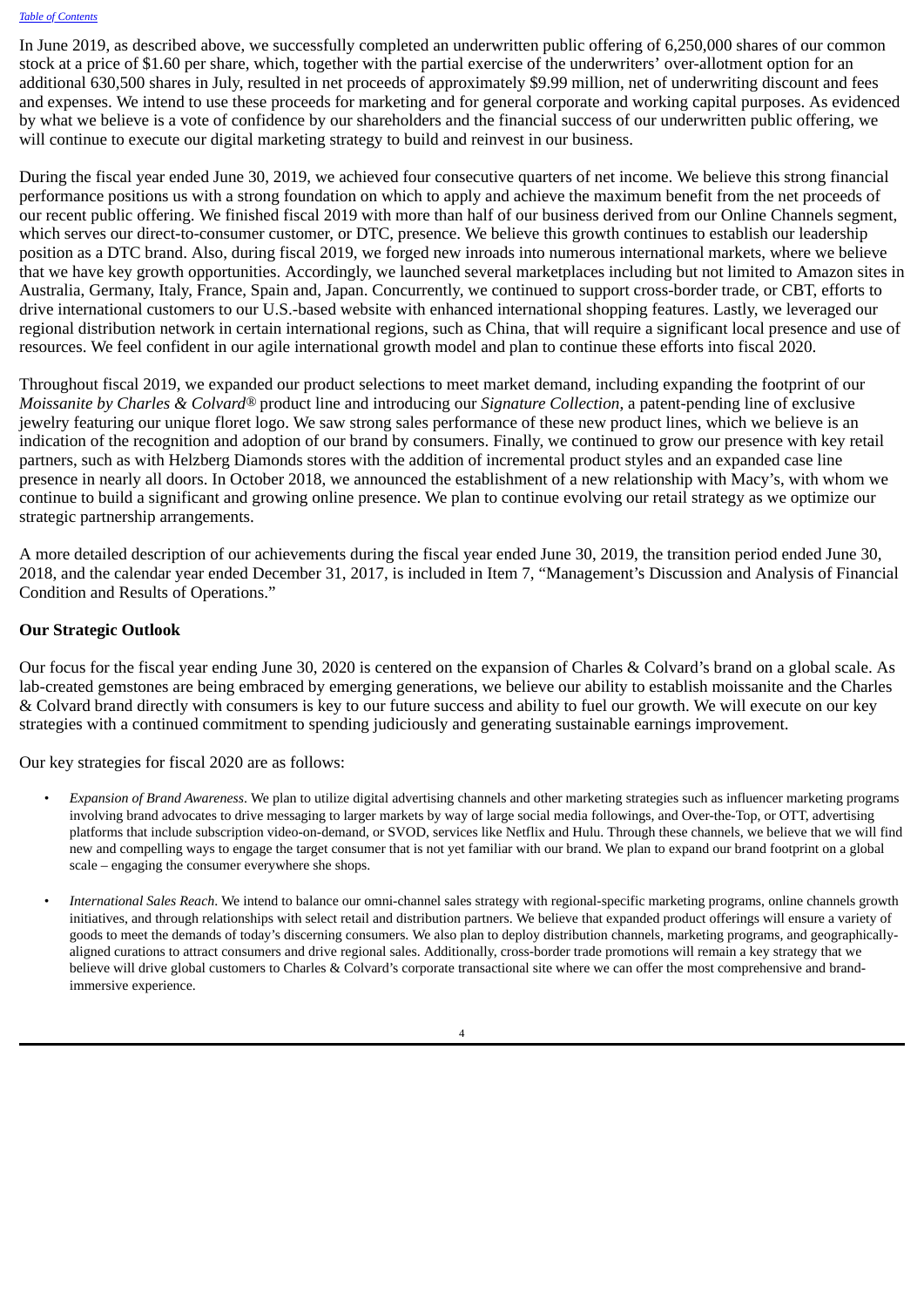- *Product Evolution*. Being responsive to customer preferences has played a pivotal role in the rise of our Online Channels segment as the high-growth component of our business. We employ what we believe to be an agile product development philosophy that ensures a swift and fluid stream of new finished jewelry and gemstones that are responsive to customer demand. As we expand our reach to international locations – and as our Millennial and Gen-Z audiences mature – we will listen intently to market demand, measure carefully the costs and opportunities for our business, and strive to deliver the products that are responsive to our audiences' choices.
- *Enhanced Customer Experience*. We plan to evolve our technology platform and services to support a continually-enhanced customer experience. We will use analytics to make data-driven decisions that offer deeper personalization and more immersive shopping experiences. We plan to drive customer engagement, encourage repeat buyers, and grow our customer loyalty program, all of which we believe will support our ability to deliver an exemplary worldwide customer service experience.
- *Corporate Social Responsibility*. We believe that we have the responsibility to be a good corporate citizen, and in practice, to have a business model that helps us be socially accountable to our stakeholders. During fiscal 2019, we elevated our use of recycled precious metals in more than 95% of all the finished jewelry we sourced. Going forward, we are working toward utilizing only recycled precious metals in our production lines. We also plan to carefully measure the environmental impact of our business operations with a goal toward improving our overall environmental footprint. We also want to positively impact the communities where we work and live – which we will continue to support through philanthropic programs that advocate positive social change. We plan to create a higher level of transparency regarding these corporate social responsibility practices so that our customers and stakeholders will be able to track our efforts and hold us accountable to be an even better corporate citizen.

#### **Our Guiding Principles**

One of the most critical factors in implementing our strategies and achieving success is our team of employees. We carefully develop, support and reward our team members, making sure they know our fundamental mission, which is to lead a revolution in the jewelry industry – delivering a brilliant product at an extraordinary value balanced with environmental and social responsibility. We have set forth Guiding Principles that set the tone for everything we do – from structuring our interactions with strategic partners, customers and shareholders to the way we operate our business, and the products we bring to market.

Following are the principles that guide our actions:

- *Catalyze.* Build positive momentum with customers and influencers by being thoughtful and trustworthy in every interaction;
- *Innovate.* Disrupt the jewelry industry through use of technology in gemstone and jewelry design, business processes and engagement with our audience;
- *Aspire.* Be socially conscious, economically informed and environmentally responsible. Strive to build a sustainable business and give back through community acts;
- *Obsess.* Think like a consumer, act like a friend. Constantly seek ways to reduce friction between the brand and our audience;
- *Achieve.* Focus attention on the interdependent successes of individual, brand and shareholder; and
- *Enrich.* Promote personal growth and the ability to effect positive change in the business by cultivating a culture of critical thinking and creativity.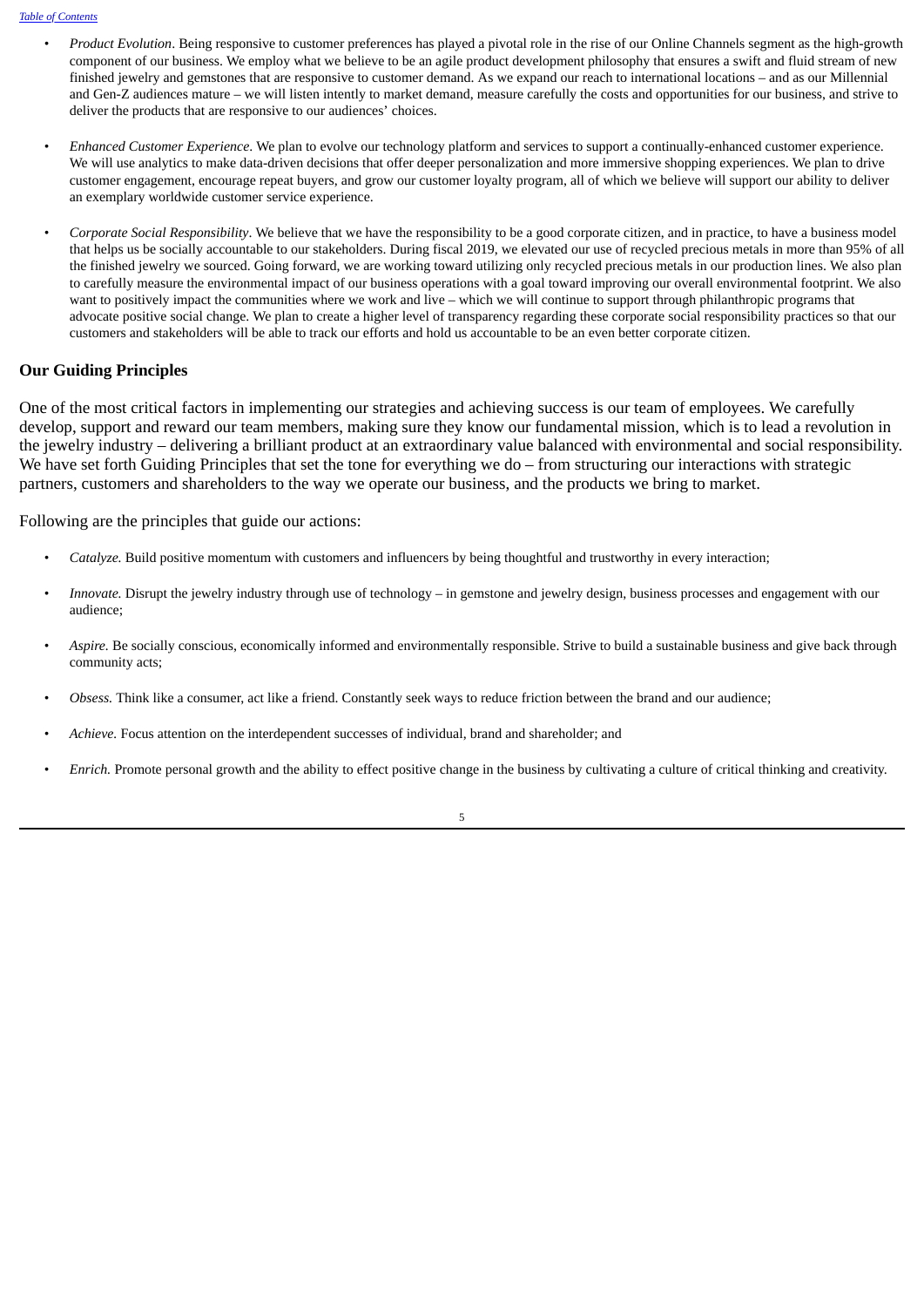## **Our Audience**

Our consumer audience is in transition. Prior to our product brand re-launch in 2016, our audience largely comprised Baby Boomers and Generation X – which we consider an older set of consumers. Today, our market research, which is based on charlesandcolvard.com customer analytics, indicates that more than half of our audience comprises Millennial and emerging Gen-Z consumers. Regardless of demographic, our research indicates that our audience is driven by three distinct motivating factors: (i) Beauty – the innate brilliance of our gemstone and jewelry selection; (ii) Value – the "bang for the buck" possible with moissanite, and the ability to buy luxury items while saving money for other things in life; and (iii) Conscientiousness – having a positive impact on the world by buying a brand that is ethically-oriented and socially responsible.

While these common motivating factors transcend demographics, we believe that we are seeing trends that lend themselves to highly targeted marketing programs. Most distinctly, conscious consumerism has become a reality in today's competitive retail environment. Increasingly, consumers are seeking brands that do business for good and are making a conscious effort to control their impact on the environment. This is a common characteristic among Millennial and Gen-Z audiences, whom we believe are more socially and ethically minded than previous generations.

In addition to moving toward conscientious consumerism, it is becoming increasingly evident that today's consumer desires a direct and more personal relationship with the brands from which he or she chooses to purchase. According to a recent market research study cited by the Interactive Advertising Bureau, a trade group that empowers the media and marketing industries to thrive in today's digital economy, two-thirds of consumers expect direct brand connectivity. Further, according to a recent survey by Astound Commerce, a global digital commerce agency, 59% of respondents preferred to do research directly on brand sites, with 55% preferring to buy directly from brands. With more than half of our fiscal year 2019 revenue being generated from our Online Channels segment, we believe it's clear that our customers are responding positively to our direct connection with consumers. This benefits the Charles & Colvard brand, as it empowers us to control our brand message and voice with the consumer. For these pointed reasons, we plan to continue our focus on direct-to-consumer outreach and deep customer engagement. Our marketing programs will be driven by the above understanding of our audience and their motivating factors. Their mindset will drive the segmented messages we deliver, define the partners and kindred brands we select and co-promote with, and determine the channels and means by which we engage our audience.

In summary, we believe our beautiful, high value, ethically-sourced product aligns directly with the principles and purchasing requirements of our primary target – the Millennial and Gen-Z audiences.

#### **Marketing to the Online Channels Segment**

Driven by continuously updated knowledge of our audience, through e-commerce and web analytics as well as research through social media and customer service channels, we proactively engage our consumers through a multi-channel digital marketing strategy. Our goal is to continue growing our direct relationship with the consumer, which we believe will drive interest across all of our selling channels. Despite capital constraints in recent years, we have successfully built a growing consumer following and an effective marketing engine that combined have contributed to our recent growth. Targeted application of proceeds from our recent public offering will be focused on digital marketing efforts, which we believe will ultimately drive topline growth due to expanding brand awareness across the globe.

Our approach for marketing directly to the consumer includes the following types of communication channels and content types:

## **Communication Channels**

Following are the myriad of connected channels we use to promote our brand and products:

• *Organic Social Media.* To reinforce and support our position as the leading source of ethically-sourced, lab-created moissanite, our marketing team manages several social media initiatives that target current and future jewelry consumers to support the promotion and sale of *Charles & Colvard Created Moissanite®.* Our campaigns are focused on driving a consistent message emphasizing the socially responsible aspects of our jewels and finished jewelry, their everlasting beauty, and overall value. Our social media efforts include owned posts and engagements (our own profiles and activities). We concentrate on the following six main social media platforms based on the demographics and psychographics of their users: Facebook, Instagram, Pinterest, Twitter, YouTube and LinkedIn.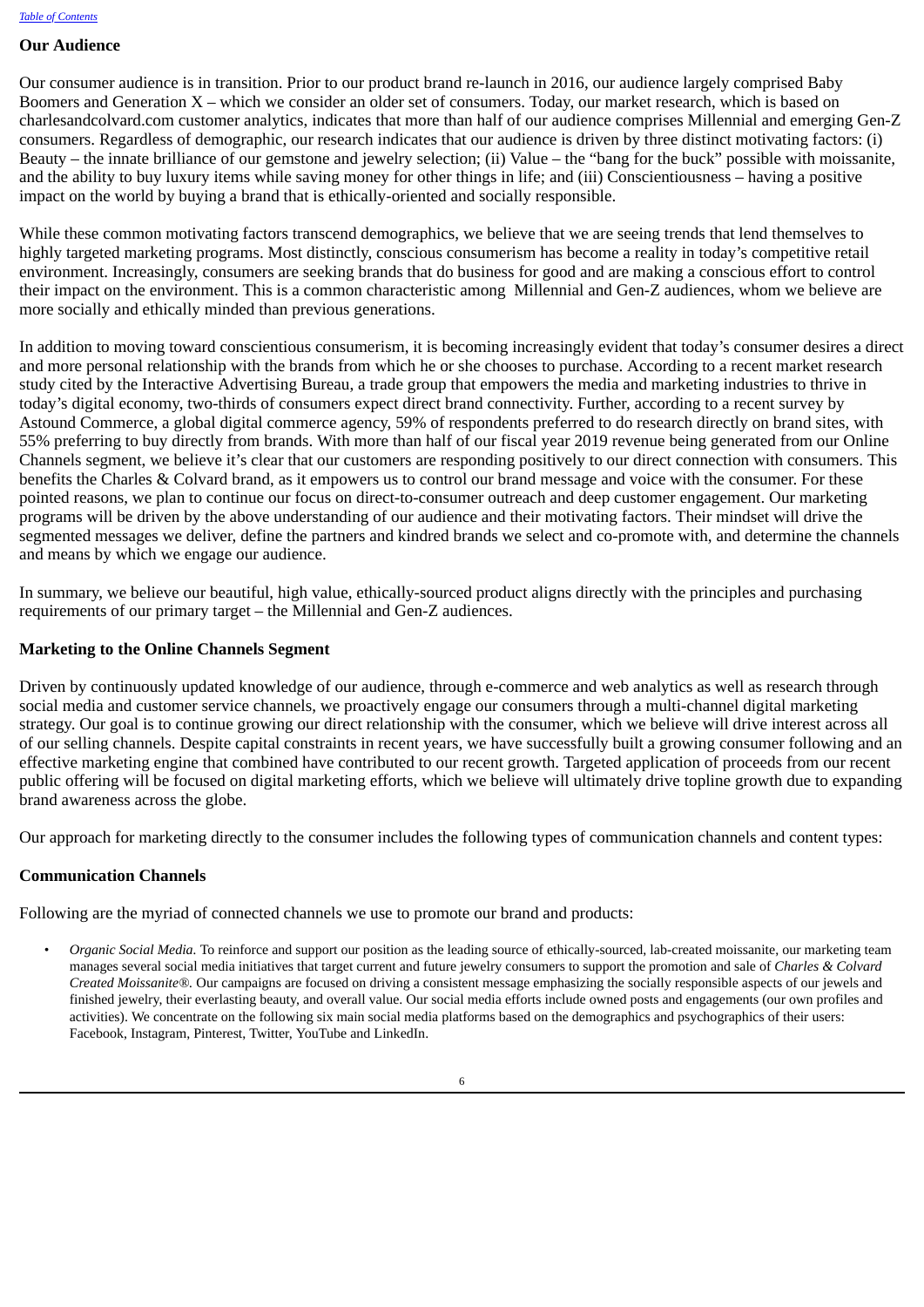```
Table of Contents
```
- Paid Advertising (Including, But Not Limited To, Search Engine Marketing, Display Ads, Video Ads, and Social Media Advertising). Approximately 81% of consumers begin their buying journeys by using a web search to discover new products and services, according to a recent research study by Synchrony Financial, formerly known as GE Capital Retail Bank. In short, we believe the typical buyer's journey is a digital one. Digital marketing encompasses the myriad of ways we can be a part of that journey from resources such as Search Engine Marketing (based on keyword buys and ads), digital display (banner ads and product re-targeting ads), video pre-roll (ads playing before and during third-party YouTube videos), native advertising (long-form content produced in conjunction with digital-media and entertainment outlets), and social media advertising (specifically on social media platforms such as Facebook, Instagram, and Pinterest). We are using and continually optimizing available digital marketing channels. And we will also continue to monitor new forms of paid media as they arise – assessing whether they will be effective in helping us connect with our target audiences.
- *Email.* We know that people who subscribe to our emails are 35% more likely to purchase than visitors to our website who are not subscribed (based on analytics from Google and Marketo, an Adobe Company, a global marketing analytics firm). Therefore, we target some of our paid advertising on specifically driving email subscriptions, and we have used technology to incorporate website elements that encourage signing-up. In addition, when potential customers do subscribe, we have much better data with which to personalize communications with these customer prospects through direct email and our website content.
- *Public Relations.* Earned brand mentions cultivated by a comprehensive outreach program and powerful connections within beauty, fashion and cultural media outlets – is highly important to our brand-building efforts. By inclusion in articles, gift guides, and other pieces in known online magazines like *InStyle, Town & Country, Refinery29*, and others, we reach our target audiences in a way that allows us to "borrow" the authority of the media outlet. During the calendar year that ended December 31, 2018, we generated a meaningful number of mentions in consumer-related publications and blogs. Each of those mentions generated new online traffic to our website, sparked social media mentions, and grew our overall consumer audience.
- *Influencers*. According to a recent study by the Digital Marketing Institute, a global digital marketing research firm, almost half of all consumers depend on influencer recommendations for product and brand purchases. Similarly, according to the *Influencer Marketing 2020* report published by Influencer Intelligence, in association with Econsultancy, a leading U.S. influencer marketing authority, up to 61% of Millennial consumers say they have been swayed in their purchasing decisions by digital marketing influencers. This is a clear indicator of what marketers have already come to accept, which is that people trust other people's opinion more than they trust a brand's advertising. However, we believe there is a caveat – the influencers with whom a brand partners must truly be aligned together in mindset. We do not believe that we can simply find someone with millions of followers, pay them to post about our brand and product, and expect to see results. Instead, we believe we must find influencers who embody the same mindset as our brand and believe as we do in the products that we bring to market. This kind of long-term influencer reach takes time and commitment to develop and we plan to continue to build this type of influencer network throughout fiscal 2020.
- *Our Website.* Along with the primary purpose of making sales, our website is a critical communication channel within the buyers' journey. We use our site to educate new visitors on the origin, benefits, and beauty of moissanite. We create specific landing pages to support our different buyers' journeys – whether through an engagement ring buyer's guide or assistance with gift buying for men. It is the home for information on how we give back to our local community and other organizations.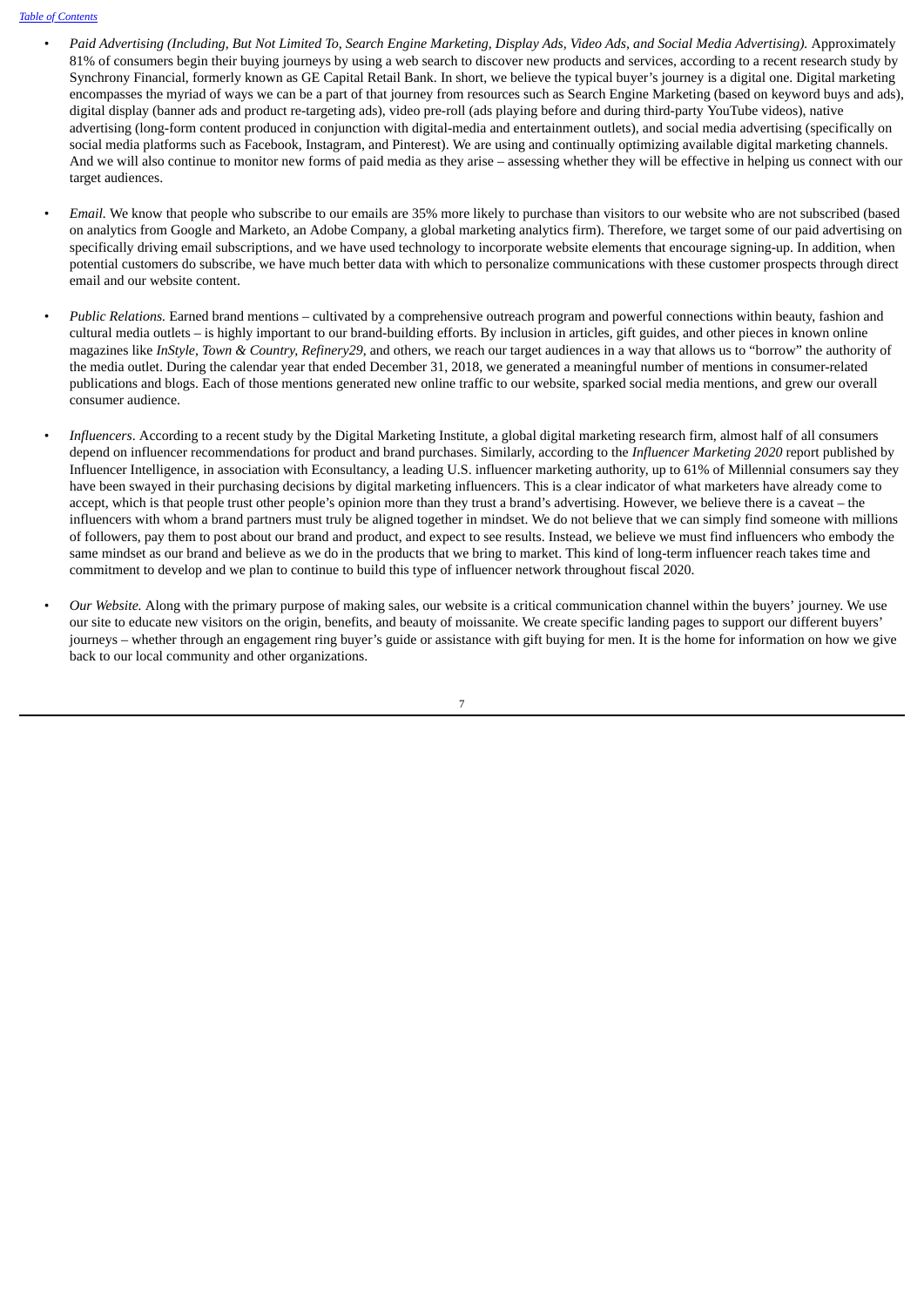## **Content Types**

Following are the varied mediums that we use across the communication channels listed above:

- *Photography.* We believe in the importance of amazing photography when marketing a visually-driven product such as jewelry. We are continually creating new photos to support our ecommerce channels and to keep our marketing on all channels targeted and fresh. We create lifestyle photography for use in advertising, organic social media posts and more. Those photos also allow shoppers on our site to see the product in context, which illustrates style and scale far better than product shots on white background. We plan to continually explore new styles of photography to better market our products and engage our audiences in conversation.
- *Videos.* According to Cisco Systems, Inc., more than 80% of all content consumed on the Internet is expected to be video by 2020. In addition, according to Simply Measured, a Sprout Social company that empowers enterprises to do more with their social media strategy, video social media posts generate 12-times the shares as a post with text and images combined. Accordingly, we have dramatically increased our use of video on all channels mentioned above. Over the past year, we have created an educational *Style Guide* video series that gives tips on how to pair certain engagement and wedding bands, to mix different metals, or to detail the distinctions in our different gemstone cuts. We have also created a *Q&A Video* series, giving customers easily communicated answers to commonly asked questions. We have also released multiple video ad series during this past fiscal year for the Calendar Year-End Holidays, Valentine's Day, and Mother's Day to drive higher sales. Within a few months of release, these video series were viewed thousands of times. Accordingly, we believe the video medium will be a growing communication channel across all of our lines of business and we intend to continue focusing on video-related resources going forward.
- *Interactive and Immersive Experiences.* Throughout fiscal 2019, we expanded our use of custom landing pages, featuring immersive experiences, focused on highly specific audiences (*e*.g., men exploring engagement rings), campaigns (*e.g*., Mother's Day) and partnerships (*e.g*., our sponsorship of the North Carolina Courage, a professional women's soccer team based in Raleigh, North Carolina, a member of the National Women's Soccer League, or NWSL, and the reigning NWSL 2018 National Champions). These landing pages allow us to target specific messages to audiences looking for specific information, which drives them to spend more time on our website and increases the shopper's chance to purchase and return to our website more often. As we increase our ability to personalize content through today's technology, we intend to expand the use of landing pages featuring interactive and immersive content to drive consumer engagement.
- *User Generated Content.* We believe that our greatest sales people are our satisfied customers our fans. The more content our fans create in the form of reviews or feedback on our website and social media posts on their own profiles – the more brand awareness we generate. When we engage with people who have posted, and then re-post their images and stories, we believe that we receive the highest level of social media engagement. Along with cultivating those posts through one-on-one engagement with our satisfied customers on social media, our renewed Loyalty Program that was launched in July 2019 will encourage more and more people to post their positive personal reviews and stories.

#### **Distributing to the Online Channels Segment**

Equally as important to us as marketing to our direct consumer audience is moving our customers through the process of engaging with our brand – and eventually converting them into a lifetime customer. Throughout the above marketing tactics, we employ calls to action that drive the consumer to the many places where they can view our products and complete their purchase. We utilize a centralized distribution and fulfillment facility in Morrisville, North Carolina, to fulfill Online Channels segment orders.

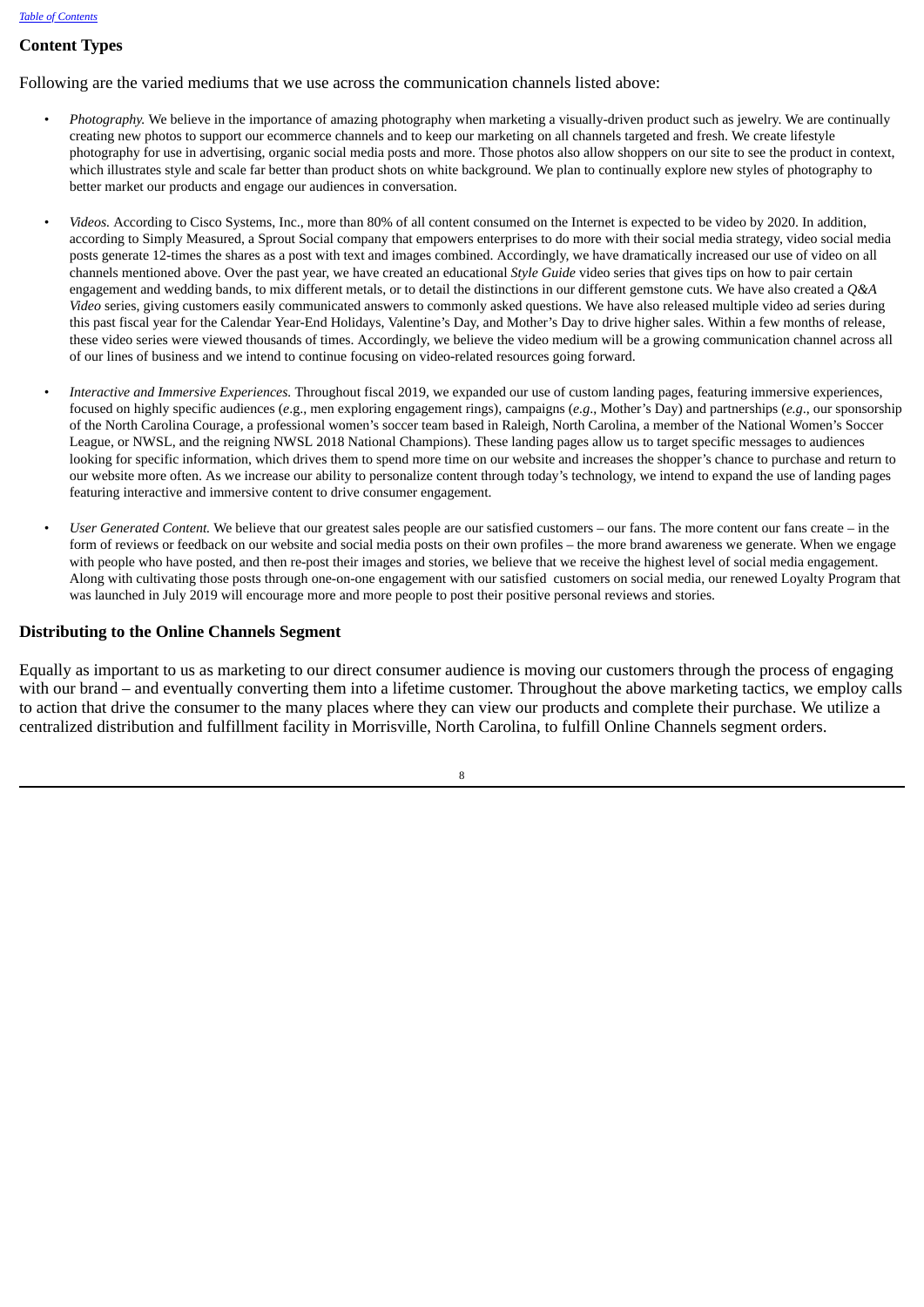# Following are our primary online transactional channels:

- *charlesandcolvard.com.* Throughout the transition period ended June 30, 2018 and fiscal year ended June 30, 2019, we believe that we significantly enhanced our transactional website to optimize for the mobile consumer and to reduce friction between our brand and the shopper. Programs such as free shipping, a 60-day returns policy, and an enhanced and optimized shopping experience were rolled out. With data collected through web analytics, and through user surveys that reveal how consumers use the site, we are in a continual state of optimizing the buying experience – making it easier for shoppers to browse, sort and compare. We utilize these data to inform the selection of new, leading-edge technologies to further enhance our users' experience, including technologies provided by such partners as Amazon Pay, Affirm, Inc., and PayPal Holdings, Inc., or PayPal, for financing purchases, Braintree, a service of PayPal, for ease of transfer, and Flow, which is a company that specializes in facilitating cross-border global trade and e-commerce services. Our goal is to remain continually focused on improving our customers' experience.
- *Cross-Border Trade.* With 84% of global e-commerce sales predicted to take place outside of Europe and North America by 2020, according to statistics from Statista.com (based on data from Shopify Inc., a global cloud-based, multi-channel commerce platform), we are combining regionalized marketing efforts in new geographies with promotional campaigning to drive international consumers to our charlesandcolvard.com web property. Through the application of market-leading CBT technology, such as building our relationship with Flow, we believe CBT to be a significant opportunity in fiscal 2020 and beyond. For example, Flow is widely considered the next-generation for CBT e-commerce transactions and is known worldwide to be revolutionizing how merchants go global. Flow's platform helps such global enterprises create a positive and localized shopping experience for their international customers while helping to ensure a complete and accurate record of CBT transactions for the enterprise.
- *Marketplaces.* A large majority of buyers start their online shopping experience with a web search. In fact, according to jumpshot<sup>®</sup>, a global content management and digital intelligence firm, more than 50% of those web searches begin on Amazon. That number skews even higher within the Millennial demographic in that Amazon is the web search brand Millennials identify as most relevant based on a finding by the Pew Research Center, a renowned nonpartisan fact think tank. Therefore, we have made a point to be prominent on Amazon, achieving Seller-Fulfilled Prime status in 2017, which means we have the option of fulfilling orders with the same benefits of Amazon Prime. This enables us to be positioned more prominently in Amazon's search platform and to take advantage of their negotiated shipping rates and service levels that, in turn, lower our overall shipping costs. This status is available by Amazon to only those sellers who have a history of fulfilling orders quickly and maintaining appropriate levels of stock. In fiscal 2019, we expanded our relationship with Amazon to include many international locations, including websites in Europe, Australia, and Japan. We also have a market presence on eBay and a multitude of other specialty marketplaces, allowing us to meet our customers when and where they want to buy. Our goal is to continue to optimize our presence on these marketplaces and to expand into new regions and platforms where we have identified cost-effective opportunities.
- *Pure-Play E-tailers*. FTI Consulting, a global business advisory firm, estimates that 25% of total retail sales will become e-commerce centric by 2030. As consumers become more digitally savvy, new businesses have gained traction by tailoring their product, services and experiences to specific consumer preferences. We believe that these pure-play e-tailers offer unique opportunities for Charles & Colvard to feature our gemstones and connect with their loyal audiences. As our fiscal 2020 strategy evolves, we plan to focus on expanding these relationships and forge new partnerships that enable us to reach broader audiences.
- *Drop Ship Retail.* In an effort to smartly expand their assortments, many retailers utilize direct fulfillment from their vendors to their consumers, or drop-ship, as it enables them to offer a more robust assortment online without having to physically take ownership of the goods in their warehouse. These retailers are consistently seeking socially responsible brands to serve the growing demand for conscientious product selection from their audiences. Since we began drop-shipping products in 2013, we have refined our information technology and operations capabilities to support these partnership arrangements in multiple ways, including fully integrated electronic data interchange, or EDI, solutions for inventory management, order processing, and invoicing. Operationally, we maintain in-stock rates and leverage our centralized distribution and fulfillment facility to meet partner service-level agreements, or SLAs, for shipments and returns. We plan to continue seeking new partnership arrangements as well as optimize existing arrangements throughout fiscal 2020 and beyond.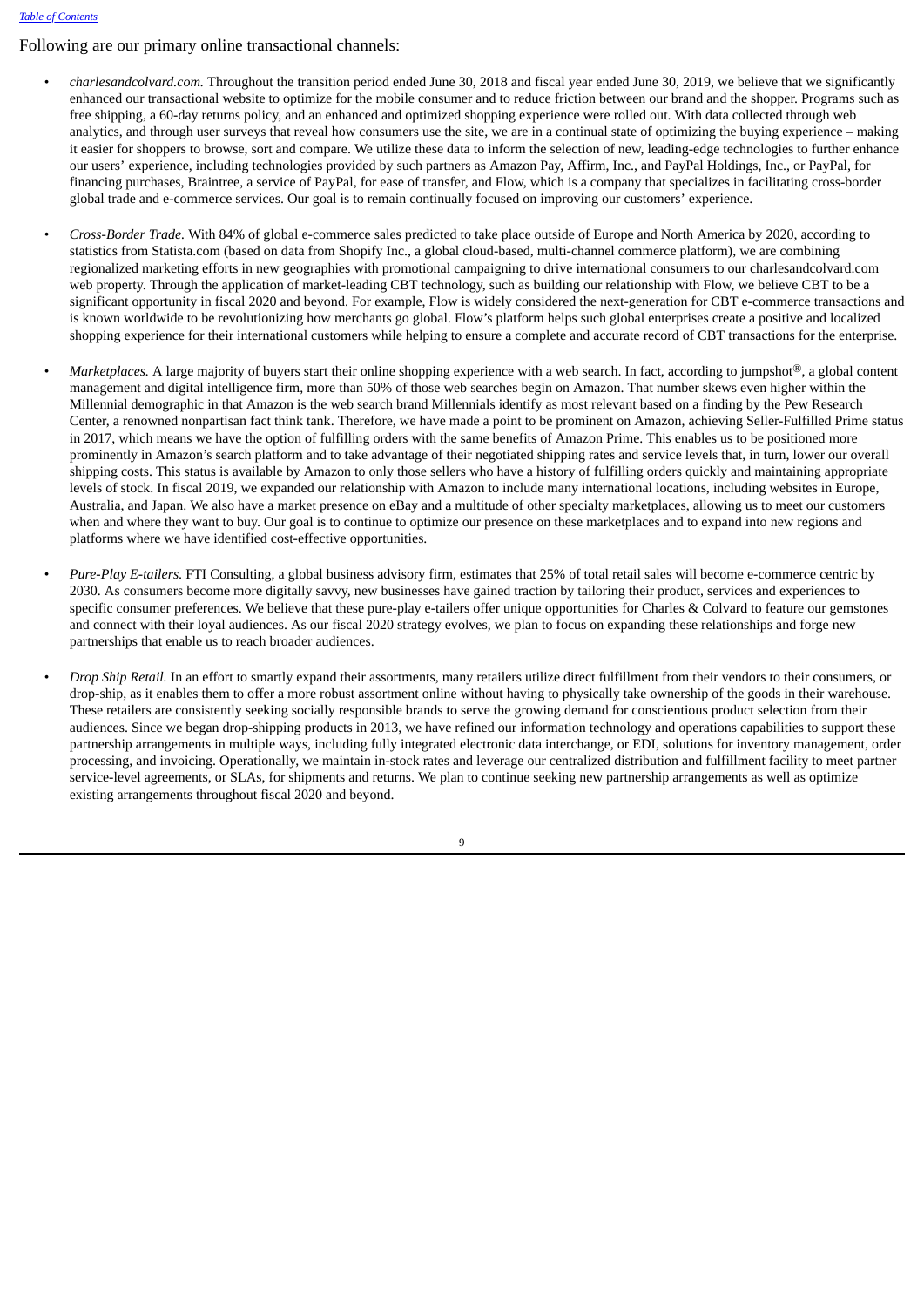# **Marketing to the Traditional Channels Segment**

The Traditional Channels segment is our legacy segment – represented by such outlets as manufacturers, distributors, and brickand-mortar retailers. Going forward, these market channels remain important avenues for Charles & Colvard to drive product to market and be present in the many places the consumer takes his or her shopping journey.

- *Trade Advertising.* Throughout the transition period ended June 30, 2018 and the fiscal year ended June 30, 2019, we continued to target the trade with print advertisements featuring moissanite, with specific emphasis on our *Forever OneTM* moissanite jewels and finished jewelry featuring the *Forever OneTM* jewel in leading trade publications. We intend to continue to deliver meaningful promotion of *Forever OneTM* as we further expand this product line into the distribution network within our Traditional segment. In May 2018, we introduced a new grade of moissanite, *Moissanite by Charles & Colvard®*, which delivers to the trade a price-sensitive moissanite product that competes with other comparable value-based products making their way to market. Additionally, we utilize a *Partner Portal* on our website into which authorized distributor and retail partners can gain secured access to our logos, branding materials, and other marketing-related guidelines.
- *Industry Associations.* We maintain relationships with major jewelry industry organizations and jewelry trade publications as an opportunity to communicate with our peers on a consistent basis through media coverage, trade shows, and charitable events, among others.
- *Trade Shows.* Our attendance at leading jewelry trade shows as a sponsor, an exhibitor, or a participant has helped us extend our outreach to customers. During the transition period ended June 30, 2018 and the fiscal year ended June 30, 2019, we attended major domestic and international jewelry industry trade shows including JCK, North America's largest annual jewelry trade event in Las Vegas, and the Hong Kong Gem and Jewellery Fair. We intend to continue investing in these important industry events in fiscal 2020.
- *Cooperative Advertising.* We sometimes participate in the cooperative advertising programs of our distributor and retail partners, subject to the customer adhering to our branding guidelines and other conditions. In these programs, we subsidize a portion of their marketing costs in order to create awareness of and exposure for our gemstones and jewelry.

## **Distributing to the Traditional Channels Segment**

We utilize a centralized distribution and fulfillment facility in Morrisville, North Carolina, to fill bulk orders to manufacturer, distributor, and retail customers.

- *Retail.* In order to create awareness and exposure for our gemstones, jewelry, and brands, we sell loose moissanite jewels and finished jewelry featuring moissanite at wholesale prices to nationally recognized and emerging retail customers through a broad range of channels including jewelry chains and department stores. Wholesale orders are received by way of purchase orders and fulfilled from our centralized fulfillment center. In many cases, we have placed loose moissanite jewels and finished jewelry inventory in stores on a consignment basis. Under this consignment model, in accordance with our revenue recognition accounting policy, we recognize the revenue for these transactions after the retail partner has sold an item to a consumer or other contractual conditions are met. In other cases, a retailer purchases the goods, or a portion of the goods, under what we call an asset purchase model. Under the asset model, we recognize the sale and related revenue upon transfer of the goods to the retailer. Due to the maturity of certain retail relationships, we have recently migrated select brick-and mortar partners to a blended asset and consignment model account structure, which affords us more favorable customer payment terms that result in more favorable cash flow. We will continue to evolve our retail channel strategy as we optimize our methods and partnership arrangements.
- *Domestic Manufacturers and Distributors.* In order to service the vast number of independent jewelers, jewelry stores, and smaller jewelry chains, we sell our loose moissanite jewels and finished jewelry to domestic wholesale distributors and finished jewelry manufacturers at distributor prices, that in turn resell the loose jewels or finished jewelry at a markup to independent jewelers and jewelry stores – whether brick-and-mortar, online, or both. In limited circumstances, we have placed loose moissanite jewels and finished jewelry inventory with select domestic distributors on a consignment basis. We continue to evaluate our channel strategy for domestic distributors, which may result in a change to our historical domestic distributor methods and partners.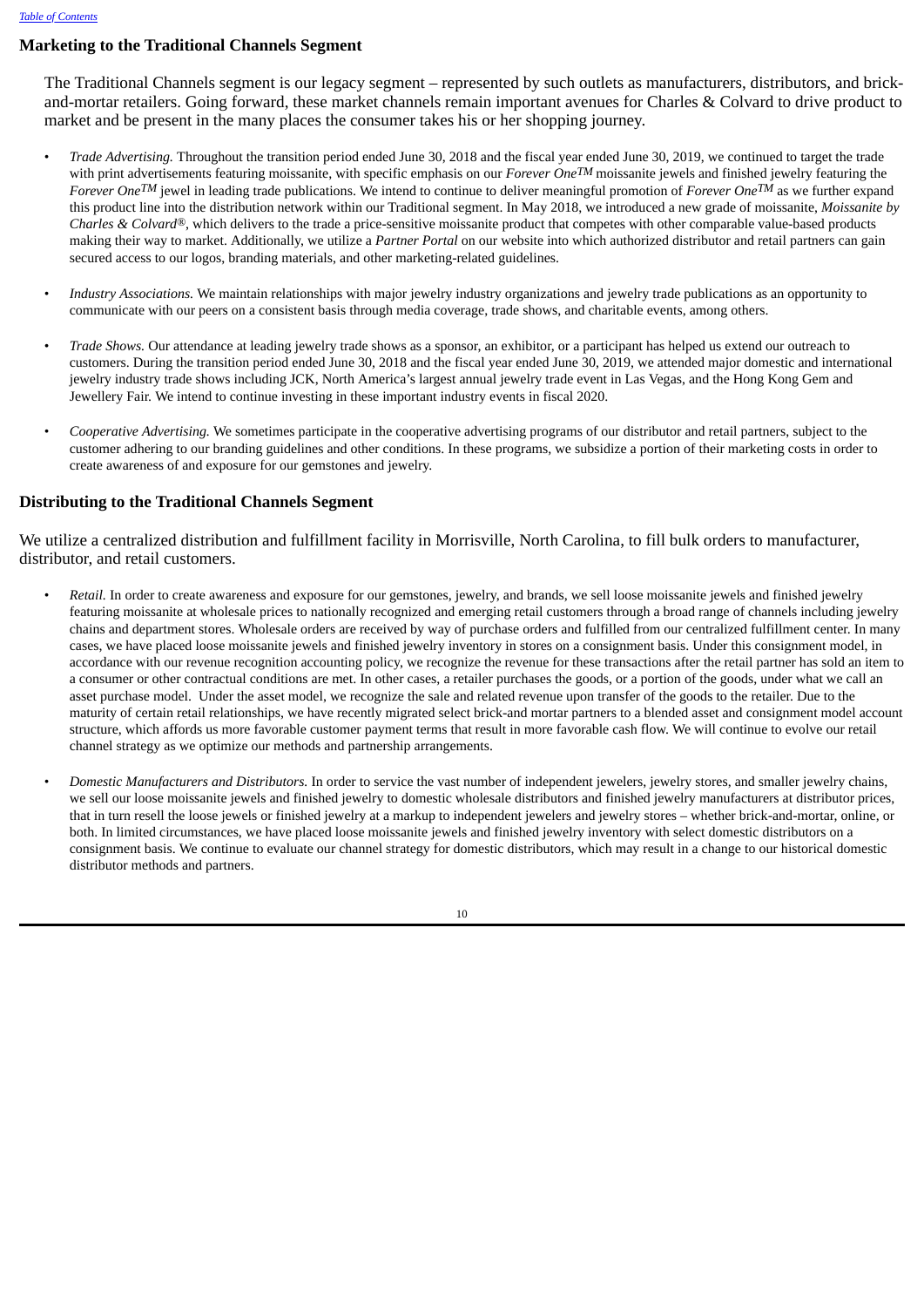• *International Manufacturers and Distributors.* In order to create global awareness and exposure for our gemstones, jewelry, and brands, we sell loose moissanite jewels and finished jewelry featuring moissanite to international wholesale distributors and finished jewelry manufacturers at distributor prices, that in turn sell the actual loose jewels or set the loose jewels in mountings and sell the finished jewelry to brick-and-mortar and online retailers. We currently have numerous international wholesale distributors based in Australia, Canada, Hong Kong, India, the Netherlands, Russia, Singapore, South Africa, and the United Arab Emirates. Some of these distributors typically sell into neighboring countries and the extended geographic regions where they may be located. Additionally, from time to time, we have placed loose moissanite jewels and finished jewelry inventory with select international distributors on a consignment basis. We continue to evaluate our channel strategy for international distributors, which may result in a change to our historical international distributor methods and strategic partners. A portion of our international sales consists of finished jewels sold internationally that may be re-imported to U.S. retailers.

For a discussion of our largest customers for the fiscal year ended June 30, 2019, the transition period ended June 30, 2018 and the calendar year ended December 31, 2017, see Note 13 to our consolidated financial statements in Item 8, "Financial Statements and Supplementary Data", of this Annual Report on Form 10-K.

#### **Seasonality**

Sales in the retail jewelry industry are typically seasonal due to increased consumer purchases during the calendar year-end holiday season. Because historically we have primarily sold our loose moissanite jewels and finished jewelry featuring moissanite at wholesale pricing to distributors, manufacturers, and retailers, our sales to support the holiday season have largely taken place during the third and beginning of the fourth calendar quarters, depending on the sales channel and the level of advanced planning and production our customers undertook. However, the effect of seasonality on our business is also impacted by the timing of orders we receive to support new or expanded distribution and the level of current inventory positions held by our customers. In recent years, we have experienced a higher degree of seasonality in the fourth calendar quarter than we have experienced in prior years primarily as a result of the holiday season sales to end consumers through our Online Channels segment. In future periods, as sales of our finished jewelry increase to retailers and directly to consumers, both in dollars and as a percentage of total sales, we anticipate a seasonality trend more typical with the retail jewelry industry, and these factors may significantly affect our results of operations in a given quarter.

In connection with the change in our fiscal year-end, the results of our fiscal quarters (three-month periods ended March 31, June 30, September 30 and December 31 of each year) are expected to reflect the same effects of the seasonal trends on jewelry industry-related revenues discussed above, except that fiscal year-end periods beginning after June 30, 2018, are expected to reflect increased distributor, manufacturer and retailer sales activities relating to the calendar year-end holiday season impacting our results more predominately during our first and second fiscal quarters. Due to this change in our fiscal year-end, the effect of seasonality, particularly with respect to the effects of the year-end holiday season, on our business was less pronounced during the transition period ended June 30, 2018.

#### **Moissanite**

Over 120 years ago, Nobel Prize-winning chemist, Henri Moissan, Ph.D., first discovered the extremely rare mineral, SiC, in a meteorite crater in Arizona. Over a century after the discovery of SiC, and after years of experimentation, researchers from the Research Triangle Park in North Carolina developed and patented a thermal growing process for creating pure SiC crystals in a controlled laboratory environment. This long-sought-after breakthrough made possible the world's first lab-created moissanite gemstone – posthumously named after its discoverer. With hardness rivaling any mineral on earth, and optical properties exceeding all mined and created gemstones, we believe moissanite is a brilliant jewel that is free from environmental and ethical issues, and capable of disrupting traditional definitions of fine jewelry.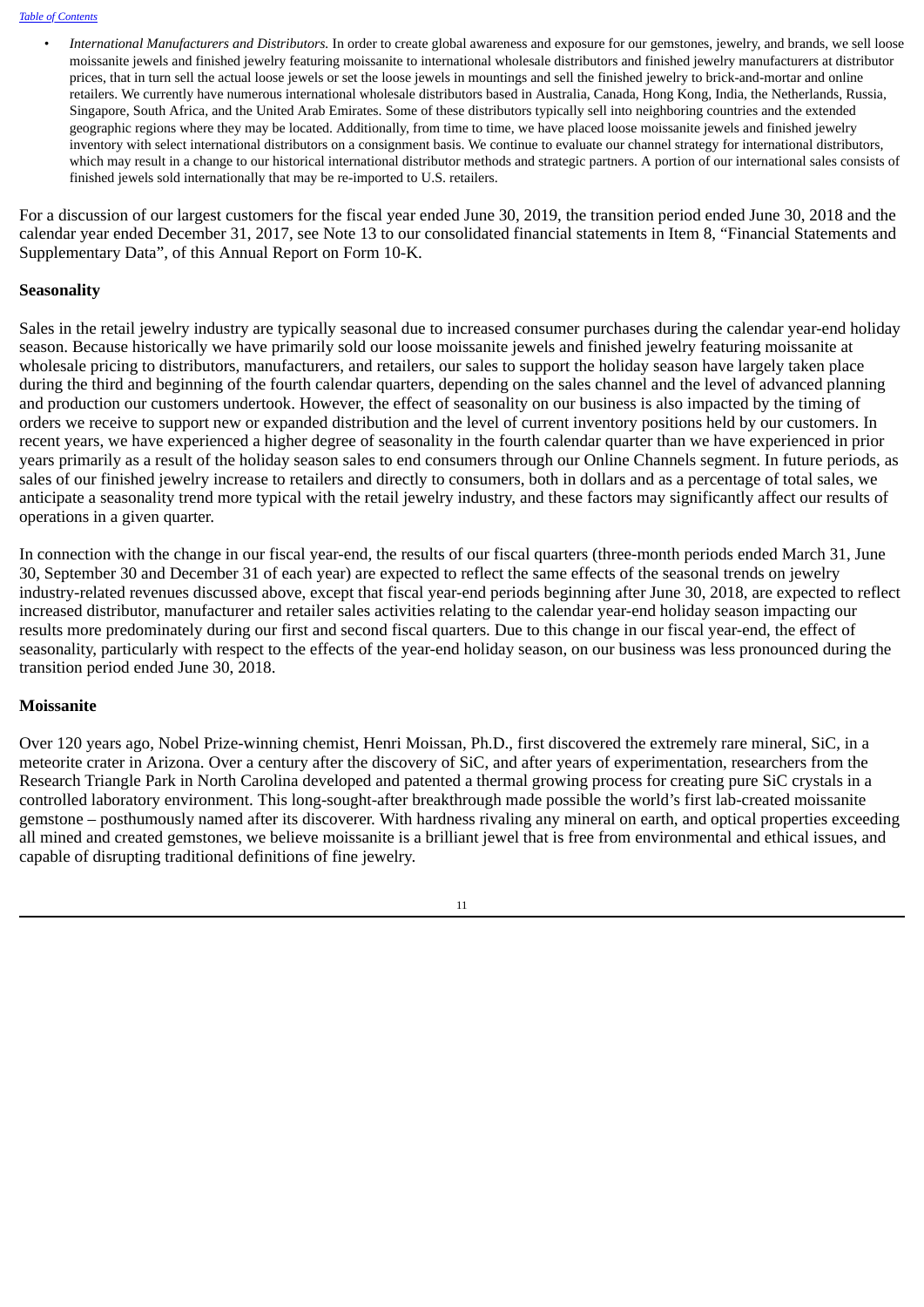Naturally-occurring moissanite is generally very small in size, dark green or black in color, and not a commercially viable source of gemstone material. Therefore, in order to create high quality moissanite material in desirable colors and across a range of carat sizes that will appeal to a consumer audience, we expect only lab-grown SiC crystals to provide a sustainable source of moissanite for gemstones. In addition to carat size, important characteristics of a gemstone are beauty, durability, and rarity. The beauty of a colorless or near-colorless gemstone is characterized by its color, brilliance, and fire. The brilliance of a gemstone is measured by its refractive index, or the extent to which, when coupled with the facet design, the gemstone reflects light. The fire of a gemstone, or the breaking of light rays into spectral colors, is measured by its dispersion. Durability is determined by a gemstone's hardness, or resistance to scratching and toughness, or resistance to chipping or cleaving. Rarity is the availability or perceived availability of a gemstone. Moissanite jewels have a unique combination of brilliance, fire, durability, and rarity.

Moissanite's beauty is objectively derived from its refractive index, which is higher than any other gemstone, including diamond. And its hardness is greater than all minerals, and all known gemstone materials with the exception of diamond. As a result, moissanite jewels, like diamond, can be cut with sharp, well-defined, and highly polished facets that accentuate their brilliance and fire. The cutting specifications (facet arrangement and proportions) for moissanite jewels are different than any other gemstone and designed to maximize the brilliance and fire of the raw material.

We evaluate the finished jewels to exacting standards with automated video-imaging equipment using internal and independent third-party certified gemologists. Due to the rare natural occurrence of moissanite and both the proprietary and technical limitations in producing mass quantities of gem-grade moissanite, we believe that moissanite is among the rarest of jewels.

The following table compares the physical properties of moissanite jewels with other fine gemstone materials:

|                                                   | <b>Refractive</b> |                   |                         |                    |
|---------------------------------------------------|-------------------|-------------------|-------------------------|--------------------|
| <b>Description</b>                                | <b>Index</b>      | <b>Dispersion</b> | Hardness <sup>(1)</sup> | <b>Toughness</b>   |
| Charles & Colvard Created Moissanite <sup>®</sup> | 2.65-2.69         | 0.104             | $9.25 - 9.5$ Excellent  |                    |
| Diamond                                           |                   |                   |                         | Good to            |
|                                                   | 2.42              | 0.044             |                         | 10 Excellent $(2)$ |
| <b>Ruby</b>                                       | 1.77              | 0.018             |                         | 9 Excellent $(3)$  |
| Sapphire                                          | 1.77              | 0.018             |                         | 9 Excellent $(3)$  |
| Emerald                                           | 1.58              | 0.014             |                         | 7.50 Poor to Good  |

(1) For purposes of this table, "hardness" is based on the Mohs Scale, which is a relative scale only. Quantitative comparisons of different gemstone materials cannot be made directly using the Mohs Scale. Moissanite jewels, while harder than all other known gemstones, are approximately one-half as hard as diamond.

(2) In cleavage direction, toughness is "good"

(3) Except twinned stones

*Sources***:** Gemological Institute of America, Gem Reference Guide for GIA Colored Stones, Gem Identification and Colored Stone Grading Courses 32-35, 65-82, 87-90 (1995); Cornelius S. Hurlburt, Jr. & Robert C. Kammerling, Gemology 320-324 (2d Ed. 1991); Kirk-Othmer, Encyclopedia of Chemical Technology 524-541 (5th Ed. 2004); Institution Of Electrical Engineers, Properties of Silicon Carbide (Gary L. Harris, Ed., 1995); Robert Webster, Gems: Their Sources, Descriptions and Identification 889-940 (5th Ed. 1994); W. von Muench, "Silicon Carbide" in Landolt-Börnstein Numerical Data and Functional Relationships in Science and Technology, New Series, Group III, Vol. 17C, pp. 403-416 and 585-592 (M. Schultz and H. Weiss, Eds., 1984); Kurt Nassau, Shane F. McClure, Shane Elen & James E. Shigley, "Synthetic Moissanite: A New Diamond Substitute", Gems & Gemology, Winter 1997, 260-275; Kurt Nassau. "Moissanite: A New Synthetic Gemstone Material", Journal of Gemmology, 425-438 (1999); Mindat.org, "Moissanite" (https://www.mindat.org/min-2743.html); and Wikipedia, "Moissanite" (https://en.wikipedia.org/wiki/Moissanite).

## **Products and Product Development**

## *Moissanite Jewels*

Historically, Charles & Colvard primarily sold legacy moissanite jewels including *Forever ClassicTM* and *Forever Brilliant®*. We continue to offer these legacy products in limited shapes and sizes, and only when available, through our Traditional segment as well as through our Online Channels segment through drop ship retail, and direct-to-consumer e-commerce marketplace outlets. In 2015, we announced availability of our premier product, the first colorless moissanite jewel, *Forever OneTM*, which grades from colorless (D-E-F) to near-colorless (G-H-I) using the Gemological Institute of America's, or GIA's, color grading scale. Our limited launch was met with great enthusiasm from channel partners and consumers. In response to this demand, we continue to expand our *Forever OneTM* product line with additional shapes and sizes. Today, we offer *Forever OneTM* in 27 cuts, and a multitude of sizes ranging from melee accent stones as small as .002 carats to gemstones up to 6.13 carats, and our *Exotics* line of products that are as large as 15.55 carats diamond equivalent weight, or DEW.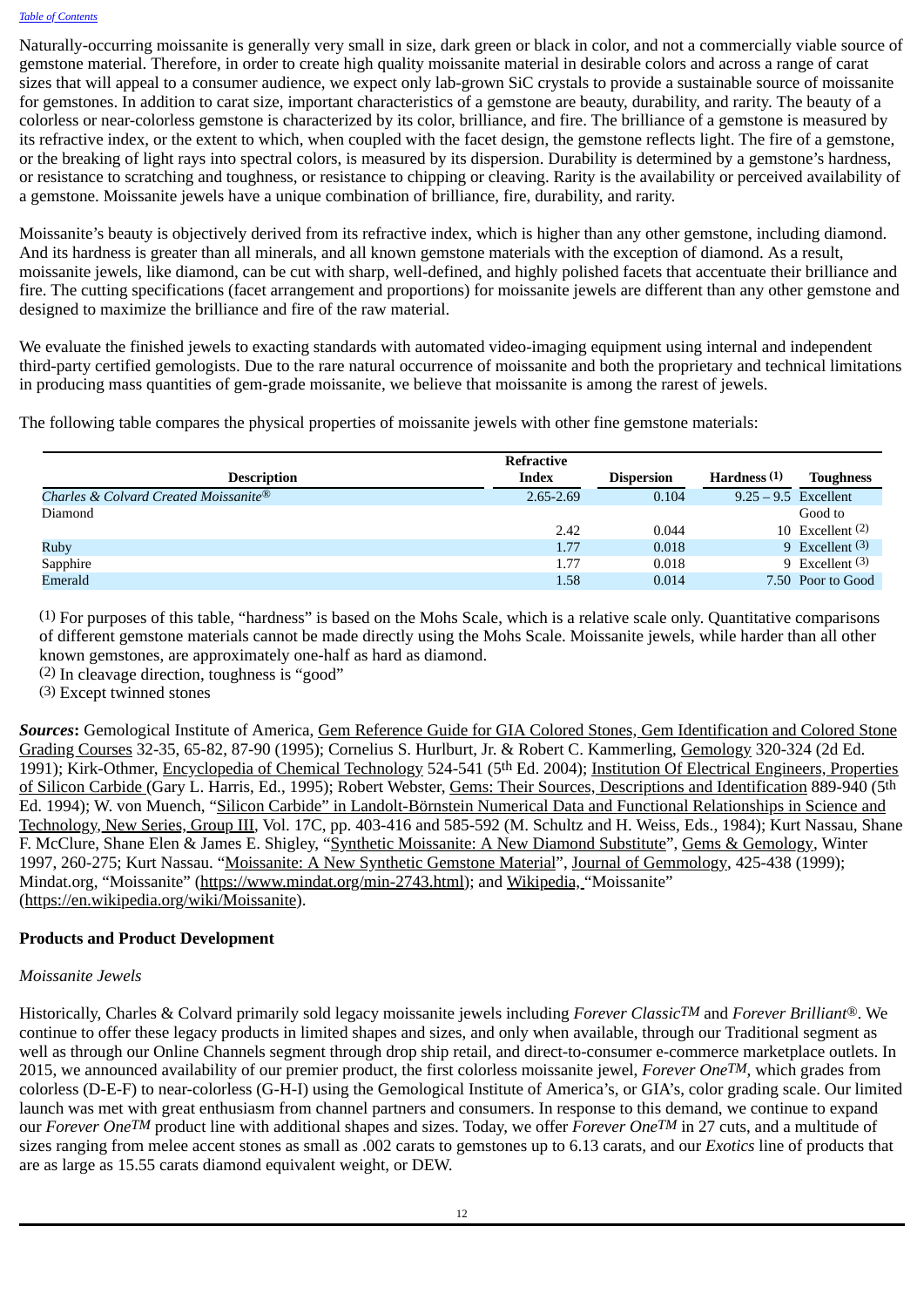#### *Table of [Contents](#page-2-0)*

In May 2018, we announced the availability of a new grade of gemstone, *Moissanite by Charles & Colvard®*. We believe that, with the exception of our own colorless moissanite jewel, *Forever OneTM*, our new gemstone is a cut above other moissanite on the market. Created from the same patented SiC material that offers unparalleled clarity, we believe that *Moissanite by Charles & Colvard®* is truly a revolutionary value. The distinction between *Forever OneTM* and *Moissanite by Charles & Colvard®* is made through our applied expertise throughout the design and manufacturing process summarized below and described in more detail in "Manufacturing and Quality Assurance". We believe that due to the discerning approach we take to ensure the quality of *Forever OneTM*, it remains far above any other offering available today. By closely evaluating clarity, color, and cut, we are able to determine which gemstones meet our exemplary standards for *Forever OneTM*, and those that fit within one of our multiple grade *Moissanite by Charles & Colvard®* gemstones.

Our manufacturing process starts with SiC material primarily manufactured by Cree through its patented process. This proprietary growing process creates a SiC material that is nearly free of micropipes – a type of inclusion sometimes found in lab-grown SiC material. However, based on the terms of the amended Supply Agreement with our strategic partner, we are permitted to purchase certain amounts of SiC materials from third parties under limited conditions. Either way, the SiC material comes to us as a boule, or a formed mass, that has the atomic structure of a single crystal. After beginning our manufacturing process, each boule is carefully inspected by our certified gemologists to ensure it meets our minimum standards for *Charles & Colvard Created Moissanite®* gemstones, including those for clarity and color grades. The products that meet appropriate minimum quality standards move forward on the journey to become our *Charles & Colvard Created Moissanite®* gemstones. From this point, as the product continues to move through our manufacturing process, it is subjected to further processing steps, such as cutting, faceting, and finishing. At the end of our manufacturing process, it's the clarity and color designation, coupled with further inspection by our certified gemologists regarding the quality levels of the cutting, faceting, and finishing processes, that will ultimately determine if the product becomes one of our premier *Forever OneTM* gemstones or one our multiple grade *Moissanite by Charles & Colvard®* gemstones.

#### *Moissanite Finished Jewelry*

We began selling finished jewelry featuring moissanite in 2010. Our core designs included stud earrings, solitaire and three-stone rings, pendants, and bracelets. We are now selling an expanded selection of fashion-oriented, designer-inspired moissanite jewelry that we offer as an expansion to the core line of jewelry. The primary ingredients of our moissanite finished jewelry are loose moissanite jewels that we have on hand as part of our finished goods inventory, precious metal settings, and labor to mount the jewels into the settings.

#### **Source of Raw Material**

Our moissanite jewels are made from gem-grade SiC crystals. Our primary supplier of SiC crystals is Cree with which we have certain exclusive supply rights for SiC crystals to be used for gemstone applications. In addition, based on the terms of the Supply Agreement, as amended, with Cree described below, we are permitted to purchase certain amounts of SiC materials from third parties under limited conditions. We source the metals used for our finished jewelry, including white, yellow, and rose gold and sterling silver, from a number of domestic and international manufacturers located in the U.S, China, India, Mexico, Hong Kong, Vietnam, or Portugal. In line with our goal of providing socially and ethically-sourced products, we require suppliers to adhere to our stringent supplier guidelines, as well as to certify that their gold is coming from conflict free sources and that all precious metals supplied to us are responsibly sourced.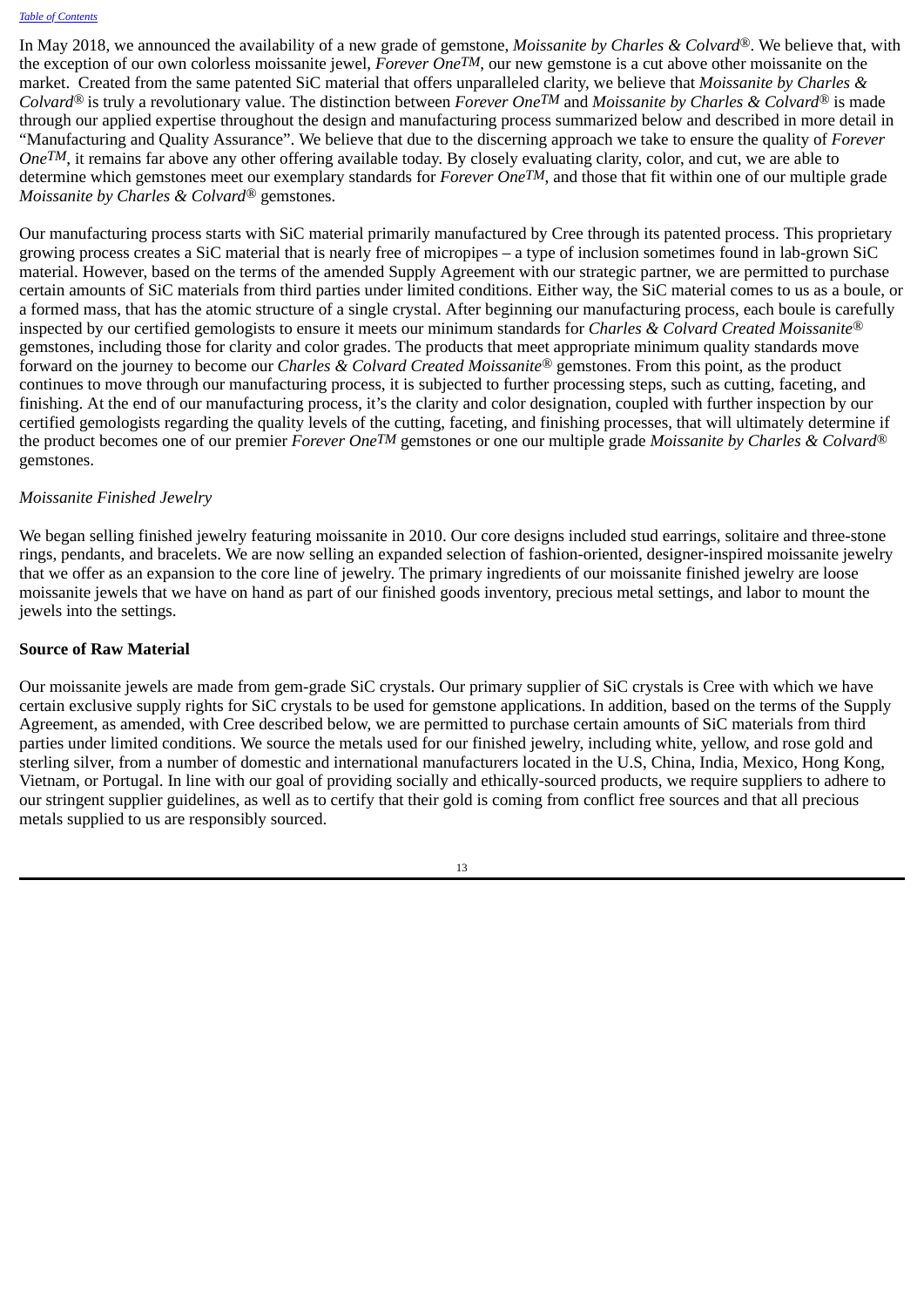# *Exclusive Supply Agreement with Cree*

On December 12, 2014, we entered into an exclusive supply agreement with Cree, or the Supply Agreement, which superseded and replaced our prior agreement with Cree. Under the Supply Agreement, subject to certain terms and conditions, we agreed to exclusively purchase from Cree, and Cree agreed to exclusively supply 100% of our required SiC materials in quarterly installments that must equal or exceed a set minimum order quantity. The initial term of the Supply Agreement was scheduled to expire on June 24, 2018. However, effective June 22, 2018, the Supply Agreement was amended to extend the expiration date to June 25, 2023. The Supply Agreement was also amended to (i) provide us with one option, subject to certain conditions, to unilaterally extend the term of the Supply Agreement for an additional two-year period following expiration of the initial term; (ii) establish a process by which Cree may begin producing alternate SiC material based on our specifications that will give us the flexibility to use the materials in a broader variety of our products; and (iii) permit us to purchase certain amounts of SiC materials from third parties under limited conditions. We believe that our Supply Agreement with Cree, which holds the U.S. patent for micropipe-free silicon carbide material and the related method of manufacture, provides us a superior quality core material above all other moissanite and one that possesses an unrivaled level of gemstone clarity. We also believe that the terms and conditions contained within the amended Supply Agreement are overall more favorable when compared with those in the Supply Agreement prior to the amendment. Our total purchase commitment under the Supply Agreement, as amended, until June 2023 is approximately \$52.9 million, of which approximately \$43.98 million remains to be purchased as of June 30, 2019.

## **Intellectual Property**

We held a number of U.S. product and method patents for moissanite jewels that expired during 2015, under which we had broad, exclusive rights to manufacture, use, and sell moissanite jewels in the U.S. We held these same patents in 25 foreign jurisdictions, primarily across Asia and Europe, that expired in 2016, with one remaining in Mexico that expires in 2021. In addition, we have certain trademarks and pending trademark applications that support our moissanite branding strategy. Additionally, we have certain pending design patents that if approved we believe will differentiate our products in the gemstone and jewelry industry. Since the expiration of our patents we have noted new providers of moissanite entering the market. We know how challenging it is to create high-quality moissanite and anticipate it will take emerging providers significant time and investment to bring meaningful and competitive products to market. As we experienced ourselves, achieving the capacity to consistently produce a high-quality moissanite product at mass scale requires a careful balance of SiC-specific faceting skills and a well-tuned global supply chain. Therefore, in the foreseeable future, we do not anticipate direct moissanite competition in our superior quality gemstone ranges with consistent production volumes.

Our success and our ability to compete successfully depends in part upon our proprietary technology. In addition to our remaining international patent, we rely on trade secret laws and employee, consultant, and customer confidentiality agreements to protect certain aspects of our technology. We currently are not subject to any claims that our products or processes infringe on the proprietary rights of third parties. At the present time, we are also dependent on Cree's technology for the production of SiC crystals.

## **Manufacturing and Quality Assurance**

## *Moissanite Jewels*

The production of *Charles & Colvard Created Moissanite®* jewels is an elaborate process developed over a number of years of collaborative research and development, acquired and learned knowledge from scientists, and considerable investment expense.

Following are the key manufacturing processes of our moissanite jewels:

- Growing gem-grade raw SiC crystals;
- Manufacturing rough preforms;
- Faceting and polishing jewels;
- Inspecting, sorting, and grading; and
- Engraving.

*Growing Gem-Grade Raw SiC Crystals.* SiC crystal growth suitable for gem-grade usage at commercial quantities is proprietary both in design and in operational methodology. Cree has grown the majority of our SiC crystals in accordance with the terms of the Supply Agreement. We routinely evaluate the yield and quality of saleable moissanite jewels from SiC crystals. The yield of saleable jewels from each crystal is one of the most significant factors affecting the volume and cost of moissanite jewels available for sale. Yield is dependent on the quality of the crystals, and variations in crystal quality can adversely affect our gross margin percentage.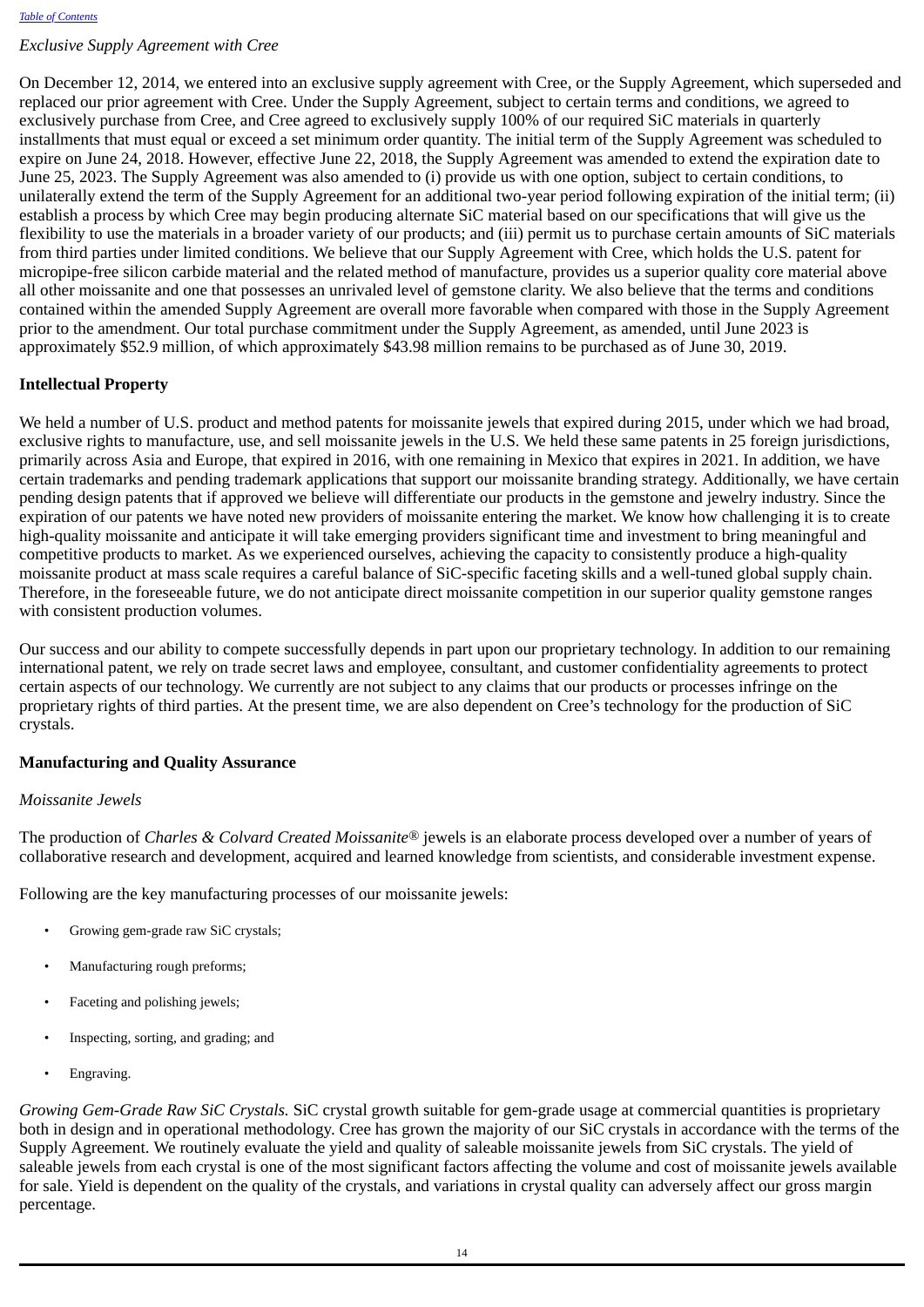#### *Table of [Contents](#page-2-0)*

*Manufacturing Rough Preforms.* We have made considerable investment in the design, development, and customization of a proprietary manufacturing process that includes equipment, software, and procedures to maximize raw material yield. The result is production of intermediary shapes, called "preforms," that vary depending upon the size and shape of the desired finished jewel. While we may not necessarily spend significant research and development funds during a specific operating period, we remain committed to invest research and development resources to improve raw material yield, including studying alternate preform shapes and cutting technologies, due to the dramatic effect such an improvement could have on our gross margin percentage.

*Faceting and Polishing Jewels.* Each preform is faceted and polished by our independent third-party gem-cutters to create what we believe to be our uniquely-faceted *Revolutionary Cut™* gemstones based on master designs with multiple quality control measures built into the process. Gem-cutter training is a regimented program involving several months of progressive hands-on bench training. As we continue to expand the assortment of *Forever One™*, we will continue the process of certifying additional cutters to ensure sufficient scalability of our production capabilities to meet anticipated demand for this premium finished jewel.

*Inspecting, Sorting, and Grading.* Similar to other gemstones, each faceted moissanite jewel greater than 3.5 millimeters in size is individually graded against established master standards using our specially trained personnel. Additionally, as part of our overall quality assurance program, a representative sample from each batch of jewels is submitted to an image analyzer to ensure critical angles and other attributes designed to maximize moissanite's optical properties are consistently maintained. This phase of manufacturing is relatively labor-intensive and requires skills not readily available in the general work force. In the future, we may elect to outsource certain portions of this stage of the manufacturing process to independent third parties that we will require to adhere to our rigorous quality control and monitoring standards.

*Engraving.* For moissanite gemstones that are four millimeters and larger in size, with certain exceptions Charles & Colvard laser inscribes an identifying code on the girdle of each *Forever One™* and *Moissanite by Charles & Colvard®* gemstone that includes the Charles & Colvard Floret logo. This identifier matches a grading standard and is an important element in protecting the integrity of *Charles & Colvard Created Moissanite®* and ensuring the customer an authentic Charles & Colvard gemstone.

#### *Finished Jewelry*

Our line of finished jewelry featuring moissanite is developed by a team of industry experts integrating our moissanite jewels into many forms of jewelry, generally made of precious metals, either designed or purchased by us utilizing a core group of suppliers, manufacturers, and finishers. In addition to our Limited Lifetime Warranty offered on our moissanite jewels, we provide a twelvemonth Limited Warranty on all finished jewelry featuring our moissanite, and on jewelry designs that do not contain our moissanite gemstones, such as men's wedding bands.

All procured finished jewelry components are sourced from our approved suppliers, and each finished jewelry item is jobbed and/or tracked by stock keeping unit, or SKU, utilizing our enterprise resource planning system. The components of moissanite finished jewelry comprised in each job are then manufactured into finished jewelry by assemblers either in the U.S. or internationally in China, India, Mexico, Hong Kong, Vietnam, or Portugal. We are continuously working with our existing manufacturing partners, as well as identifying new manufacturing partners, to expand our assortments and efficiencies.

All finished jewelry produced by Charles & Colvard undergoes a multi-point inspection process. A representative sampling of manufactured finished jewelry items undergoes stone and metals testing to ensure that the items for sale are of the quality that we strive to maintain. Also, in line with our goal of providing socially and ethically-sourced products, we require suppliers of our gold to certify that the gold is coming from conflict free sources and that all precious metals supplied to us are responsibly sourced. If required by government ordinance or requested by a customer, we facilitate the inspection of our finished jewelry by internationally recognized testing facilities to comply with legal requirements and to ensure consumer confidence.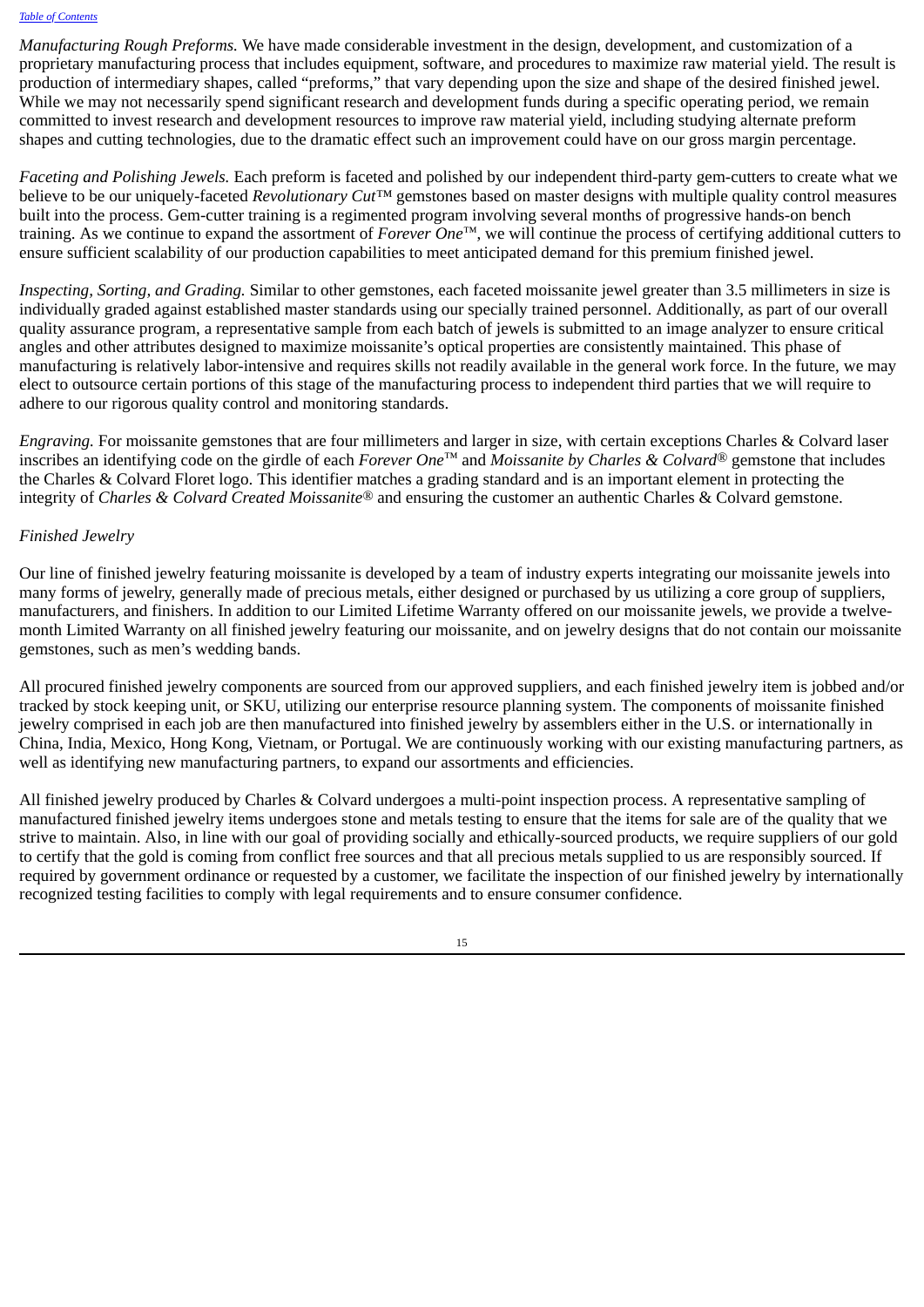## **Working Capital Practices**

Our primary source of working capital is cash on hand and cash generated by operations. Because we have a quarterly minimum purchase commitment under the Supply Agreement, we may be required to purchase SiC materials in excess of our immediate needs from time to time, which may result in inventories that are higher than we might otherwise maintain.

We have an effective shelf registration statement on Form S-3 on file with the SEC that allows us to periodically offer and sell, individually or in any combination, shares of common stock, shares of preferred stock, warrants to purchase shares of common stock or preferred stock, and units consisting of any combination of the foregoing types of securities, up to a total of \$25.00 million, of which approximately \$13.99 million remains available after giving effect to our June 2019 public offering, including the impact of the partial exercise of the underwriters' over-allotment option, described below. Our ability to issue equity securities under the shelf registration statement is subject to market conditions. In June 2019, we completed an underwritten public offering of 6,250,000 shares of our common stock at a price of \$1.60 per share, which, together with the partial exercise of the underwriters' over-allotment option for an additional 630,500 shares in July, resulted in aggregate net proceeds of approximately \$9.99 million, net of the underwriting discount and fees and expenses.

Payment terms on trade receivables for our Traditional segment customers are generally between 30 and 90 days, though we may offer extended terms with specific customers and on significant orders from time to time. We extend credit to our customers based upon a number of factors, including an evaluation of the customer's financial condition and credit history that is verified through trade association reference services, the customer's payment history with us, the customer's reputation in the trade, and/or an evaluation of the customer's opportunity to introduce our moissanite jewels or finished jewelry featuring moissanite to new or expanded markets.

Our returns policy for consumers on our charlesandcolvard.com website provides for the return of purchases for any reason generally within 60 days of shipment. Our returns policy for customers in our Online Channels segment (excluding those of charlesandcolvard.com) and those in our Traditional segment allows for the return of jewels and finished jewelry for credit generally within 30 days of shipment if returned for a valid reason. We have established an allowance for returns based on our historical return rate, which takes into account any contractual return privileges granted to our customers. Periodically, we ship loose jewel goods and finished jewelry goods inventory to Traditional segment customers on consignment terms. Under these terms, the customer assumes the risk of loss and has an absolute right of return for a specified period that typically ranges from six months to one year.

#### **Competition**

As competitive moissanite and lab-created diamond expand and grow their market presence, there is no more important time than now to confirm Charles & Colvard's leadership position as the premier worldwide moissanite provider and to further establish our presence in emerging markets. We believe our leadership position is a product of more than 20 years of moissanite innovation, and is bolstered by the following strengths:

- With our *Forever OneTM* gemstones, we believe that we have achieved a level of perfection that is rarely seen in any gemstone featuring colorless grades with an innovative cut that we believe reveals optical properties unrivaled by any other jewel. This pinnacle of production is the outcome of continual improvement and artisan craft. Additionally, we believe that with our *Moissanite by Charles & Colvard®* gemstones we have brought forward a price-conscious alternative to competitive moissanite that we believe exceeds the quality of competitive moissanite – specifically in terms of clarity, as well as in cut and polish. The distinction between *Forever OneTM* and *Moissanite by Charles & Colvard®* is made through our applied expertise throughout the design and manufacturing processes and the discerning approach we believe we take to ensure the quality of *Forever OneTM* remains far above any other offering available today. By closely evaluating clarity, color, and cut, we are able to determine which gemstones meet our exemplary standards for *Forever OneTM* and those that should bear the *Moissanite by Charles & Colvard®* name.
- With an exclusive SiC crystal Supply Agreement with Cree, which holds the U.S. patent for micropipe-free silicon carbide material and the related method of manufacture, we believe this core raw material empowers Charles & Colvard to rise above all other moissanite with an unrivaled level of gemstone clarity.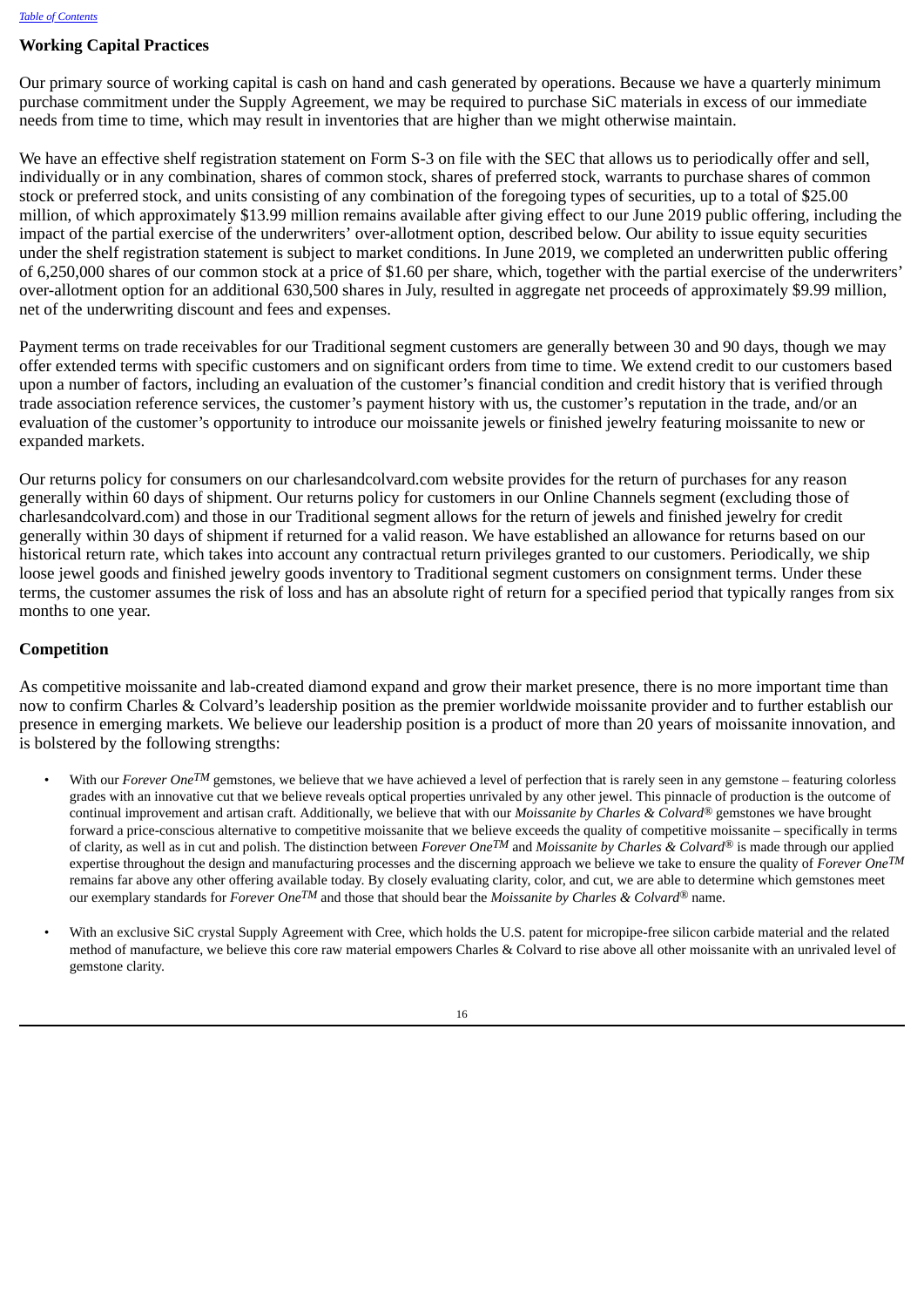- With our mature and innovative supply chain, we believe we are able to seamlessly manage the complex manufacturing process of both our moissanite gemstones and the varied jewelry options we deliver to a global audience.
- With an established direct-to-consumer presence and supporting digital marketing capacity, we believe we are able to leverage established communication channels directly with our target audience.
- With a global distribution network we have optimized for timely delivery of everything from unique consumer orders to bulk distribution orders.
- With our significant inventory, we believe we are positioned to meet the just-in-time needs of our distribution partners. We believe having inventory quantities on the shelf is paramount to meeting the delivery requirements of our customers.

With our above strengths outlined, it is also important to note that our future competitive success is reliant, in part, on the following:

- Our continued success in developing and promoting the Charles & Colvard brands, such as *Forever OneTM* and *Moissanite by Charles & Colvard®*, which are used in finished jewelry featuring moissanite, resulting in increased interest and demand for moissanite jewelry at the consumer level;
- Our ability to differentiate *Charles & Colvard Created Moissanite®* from competing products, including competitive moissanite and the rapidlyemerging lab-created diamond industry;
- The ability to operationally execute our digital marketing strategy for our Online Channels segment;
- Our continued ability and the ability of manufacturers, designers, and retail jewelers to select jewelry settings that encourage consumer acceptance of and demand for our moissanite jewels and finished jewelry;
- The ability to understand our consumer market segment and effectively market to them a compelling value proposition that leads to converted customers;
- Our ability to continue our relationship with Cree in order to sustain our supply of high-quality SiC crystals;
- The continued willingness and ability of our jewelry distributors and other jewelry suppliers, manufacturers, and designers to market and promote *Charles & Colvard Created Moissanite®* to the retail jewelry trade;
- The continued willingness of distributors, retailers, and others in our distribution channels to purchase loose *Charles & Colvard Created Moissanite<sup>®</sup>*, and the continued willingness of manufacturers, designers, and retail jewelers to undertake setting of the loose jewels;
- Our continued ability and the ability of jewelry manufacturers and retail jewelers to set loose moissanite jewels in finished jewelry with high-quality workmanship; and
- Our continued ability and the ability of retail jewelers to effectively market and sell finished jewelry featuring moissanite to consumers.

#### *Competitive Gemstones and Jewelry*

Gemstone materials can be grouped into three types:

- Those found in nature, generally through mining techniques;
- Synthetic gemstone, which has the same chemical composition and essentially the same physical and optical characteristics of natural gemstone but is created in a lab; and

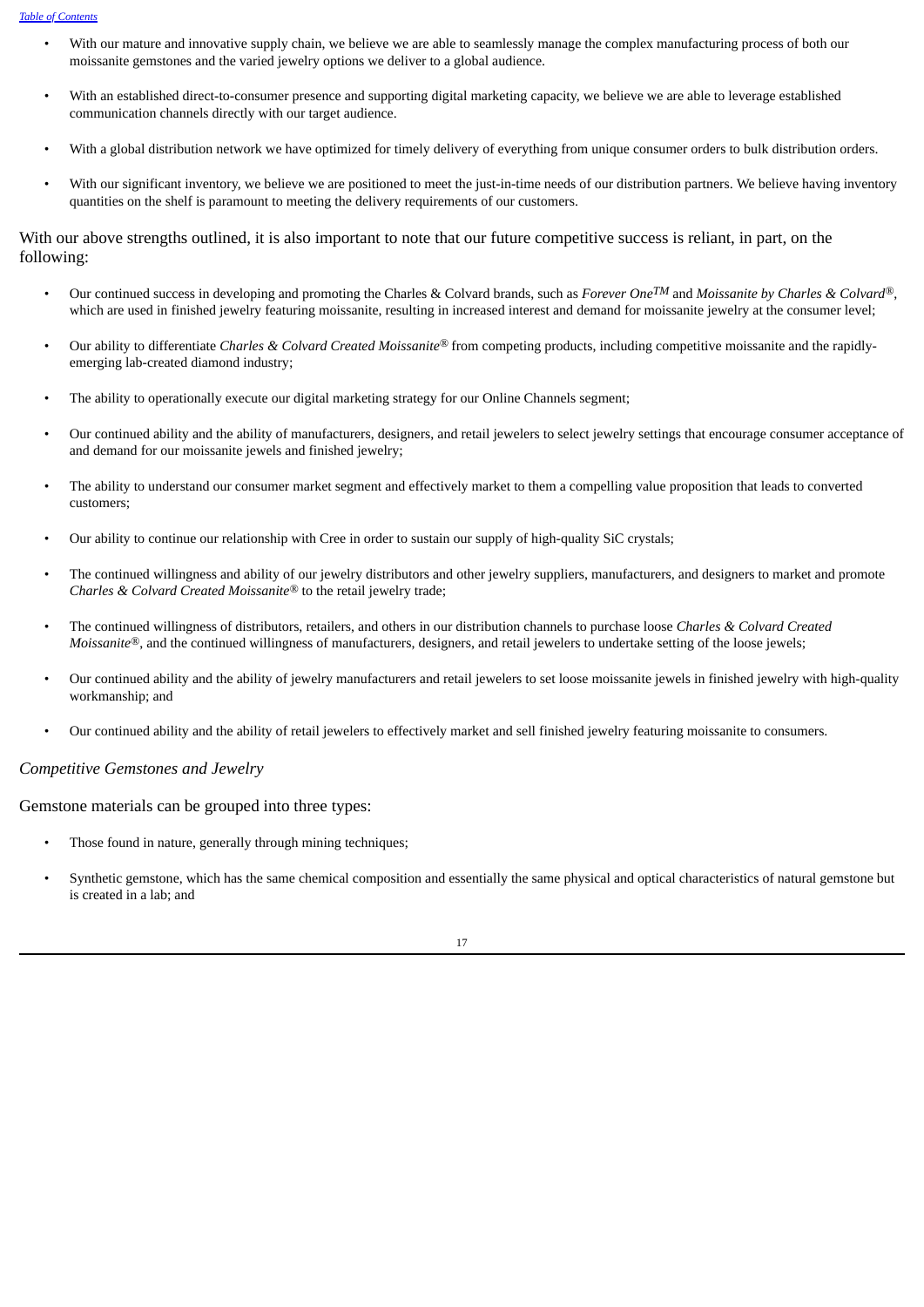• Simulants, which are similar in appearance to natural gemstone but do not have the same chemical composition, physical properties, or optical characteristics.

Moissanite is a rare, naturally-occurring mineral. Our lab-created gemstones, *Charles & Colvard Created Moissanite®*, are considered a synthetic version of the naturally occurring moissanite mineral. Our moissanite jewels compete with fine gemstones such as ruby, sapphire, emerald, and tanzanite as well as with mined diamonds. We also face competition from synthetic diamonds, synthetic diamond films, and other sources of moissanite gemstones. Some suppliers of diamonds and other fine gemstones, as well as the suppliers of synthetic and lab-created gemstones, may have substantially greater financial, technical, manufacturing, and marketing resources and greater access to distribution channels than we do.

#### *Competing with Mined Diamonds*

The worldwide market for large, uncut, high-quality mined diamonds is significantly consolidated and controlled by the De Beers Group of Companies, or De Beers, (headquartered in South Africa), Alrosa (Russia), Rio Tinto (Australia), and BHP (Canada). These companies have a major impact on the worldwide supply and pricing of mined diamonds at both the wholesale and retail levels. While moissanite trades at a fraction of the cost of mined diamonds, diamond producers may undertake additional marketing or other activities designed to protect the mined diamond jewelry market against sales erosion from consumer acceptance of competing goods such as moissanite jewels.

We believe these indicators from the mined diamond trade show a change in consumer confidence in the diamond trade. In addition, in 2018 De Beers entered into the lab-created diamond trade – stating their intent to address market interest.

## *Competing with Lab-Created (Synthetic) Diamond*

Lab-created diamond material has been synthesized since the early 1940s and made its way into industrial processes by the 1950s. Common applications such as diamond-tipped drill bits and abrasive processes led the way, followed by uses in solid-state electronics. In more recent years, lab-created diamonds have become accepted as a form of gemstone with companies such as Diamond Foundry, Pure Grown Diamonds and Lab Diamonds Direct gaining notoriety in the market.

In June 2018, De Beers – one of the world's largest mined diamond sight holders – announced its initiative to launch a line of fashion jewelry with lab-created diamonds. We believe this step is a validation of the market opportunity for providing a socially and environmentally conscientious, quality alternative gemstone at a reasonable price compared to mined gemstones.

Consumer demand is driving the charge behind this recent adoption of lab-created gemstones. Today's discerning consumer is seeking ethically-sourced options, better price points, and authenticity in the brands they choose to engage. We believe the recent rise in interest for lab-created diamond is creating a halo effect for the moissanite gemstone market. While we are experiencing growing traffic and interest in Charles & Colvard from the ongoing attention around lab-created gemstones, we may face future price point and consumer related demand pressures from the lab-created diamond industry. With current moissanite pricing averaging approximately 5% of mined diamond gemstones and approximately 10% of lab-created diamond, we believe that for the foreseeable future we will continue to be able to address an underserved segment of the market.

#### *Competing with Other Moissanite Producers*

Although we believe that our moissanite jewels have a leadership market position, we are beginning to face competition from other companies that develop competing SiC material. These products are emerging primarily from Eastern countries and are making their way into the U.S. market. Our ongoing research of the competitive landscape has identified competing moissanite, primarily in the "E-F" and below color range, according to the GIA's grading scale. However, we have not yet identified competing moissanite that exhibits a consistent level of color, cut, clarity and polish that is competitive with the quality of our *Forever OneTM* gemstone.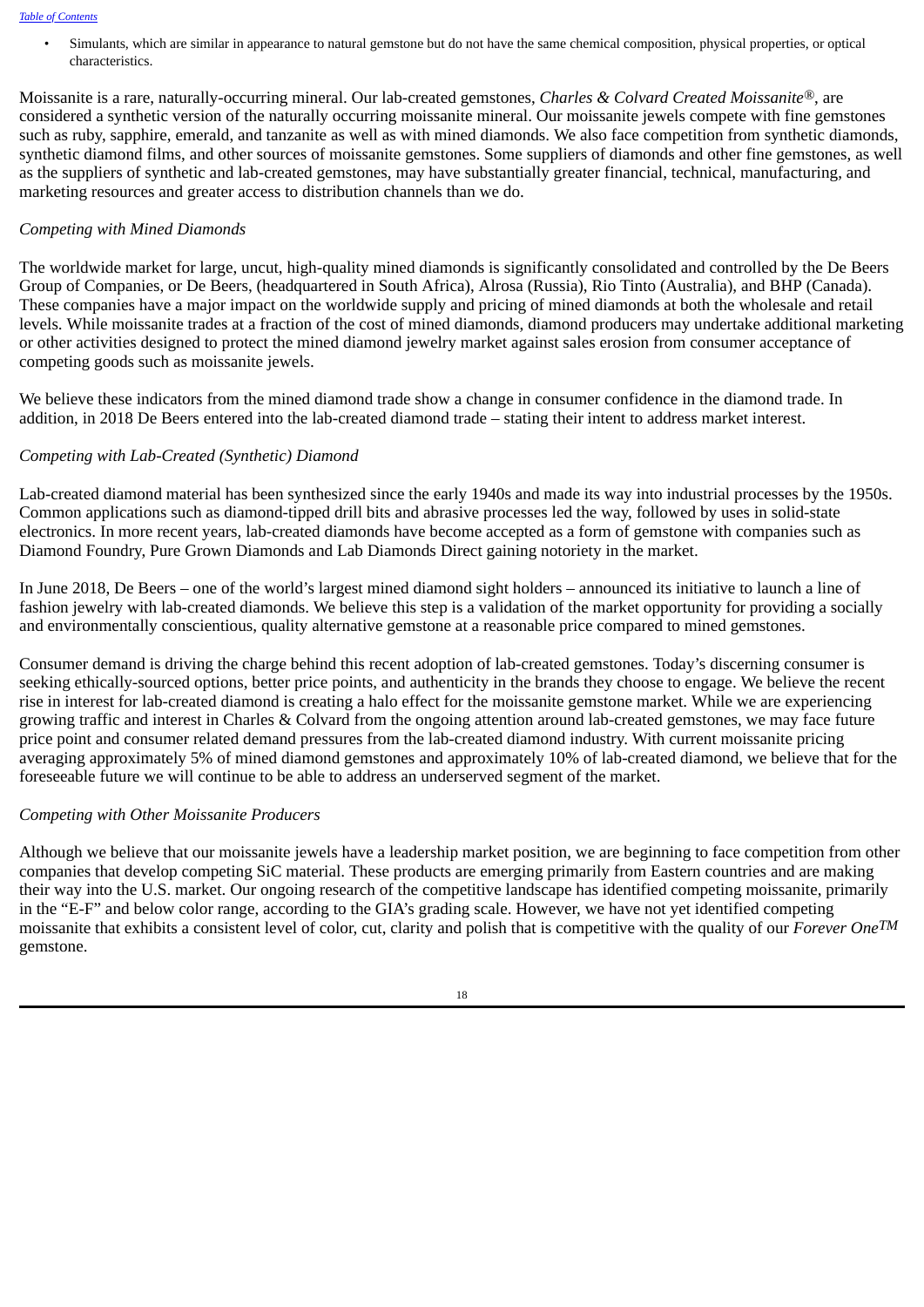#### *Table of [Contents](#page-2-0)*

We also have not identified competitive sources that have exhibited the ability to supply a consistent and high volume of quality moissanite substantial enough to address the considerable consumption needs of distributors and retailers that serve the jewelry trade. Achieving the capacity to consistently produce a high-quality moissanite product at mass scale requires a careful balance of SiC-specific faceting skills and a well-tuned global supply chain.

However, we are seeing a grade of moissanite material reaching the market that exhibits a lower color rating and/or lesser cut, clarity and polish standard compared to our *Forever OneTM* gemstone. This inferior product is coming to market at competitive price points, and we have subsequently been experiencing downward pricing pressures from price-sensitive purchasing channels. In May 2018, we entered the market with a value line of moissanite to compete directly with these lower-grade moissanite products. This new value line, known as *Moissanite by Charles & Colvard®*, is a competitively-priced line of gemstones that is fashioned from the same core material as our other created moissanite products. Finished gemstones that do not meet our meticulous grading standards for *Forever OneTM* – but do meet our high specifications for gemstones worthy of carrying the Charles & Colvard name – will now be offered to the market at a value priced option. For the fiscal year ended June 30, 2019, 6% of our revenue was generated from *Moissanite by Charles & Colvard®* gemstones and finished jewelry – we believe this percentage of revenue is validating the market for this value-priced product line.

#### *Competing with Simulants*

While moissanite is a synthetic gemstone (a lab-created version of the naturally-occurring SiC mineral), we may also, to a lesser degree, face competition from simulant gemstones, including cubic zirconia and man-made crystals. Producers and sellers of these products may see the markets for these products being eroded by the market penetration of our moissanite jewels. We believe that the substantially lower price of these products is the primary basis upon which they will compete with our moissanite jewels; however, they are not considered fine gemstone or jewelry products.

#### *Competing in the Finished Jewelry Space*

The global fine jewelry market competition is fierce. Such well-known jewelry designers and manufacturers as James Allen, Brilliant Earth, and Blue Nile, among others, have a variety of jewelry collections featuring diamond and other precious and semiprecious gemstones, and enjoy strong brand recognition and a loyal consumer following. These companies also have greater financial resources than we do to develop and market their products.

We intend to expand our market share and compete with these well-known brands primarily on the basis of the combination of quality, design, and value, as moissanite is the highest quality, affordable alternative available to more expensive gemstones such as diamond. We believe that focusing on the clear advantages in moissanite's retail price points, especially in the one-carat and larger sizes, will provide a key point of differentiation and value proposition to the end consumer who may not have had the opportunity to previously purchase fine jewelry due to limitations in discretionary spending income.

In addition, we believe that the *Charles & Colvard Created Moissanite®* suite, including moissanite jewels such as *Forever OneTM* and *Moissanite by Charles & Colvard®*, along with moissanite finished jewelry that we are developing pursuant to our marketing programs, may create a long-term competitive advantage for our products as we build brand recognition. We endeavor to partner with recognized designers and jewelry companies, in addition to developing our own proprietary brands of finished jewelry. While our finished jewelry business is still developing, our goal is to build multiple strong brands sought after by the end consumer. We propose to focus our marketing efforts on emphasizing our attractive designs, coupled with moissanite's exceptional brilliance, fire, durability, and rarity, to establish moissanite as a primary consumer choice in fine jewelry.

Our design, manufacture and marketing of finished jewelry featuring moissanite for sale at wholesale pricing to distributors and retailers and at retail to end consumers through our charlesandcolvard.com and other Online Channels outlets may result in some of our current wholesale customers perceiving us as a competitor, despite our efforts to use primarily non-conflicting sales channels. As we continue to develop our finished jewelry business, we intend to increase distribution through new and existing channels similarly to how many other companies have executed cross-channel marketing and distribution strategies. Due to the size of the finished jewelry market, we believe that such sales channels can co-exist, with the overall end result being increased consumer and brand awareness of moissanite products and a corresponding increased demand for not only our products, but those of our distributor and manufacturer customers as well.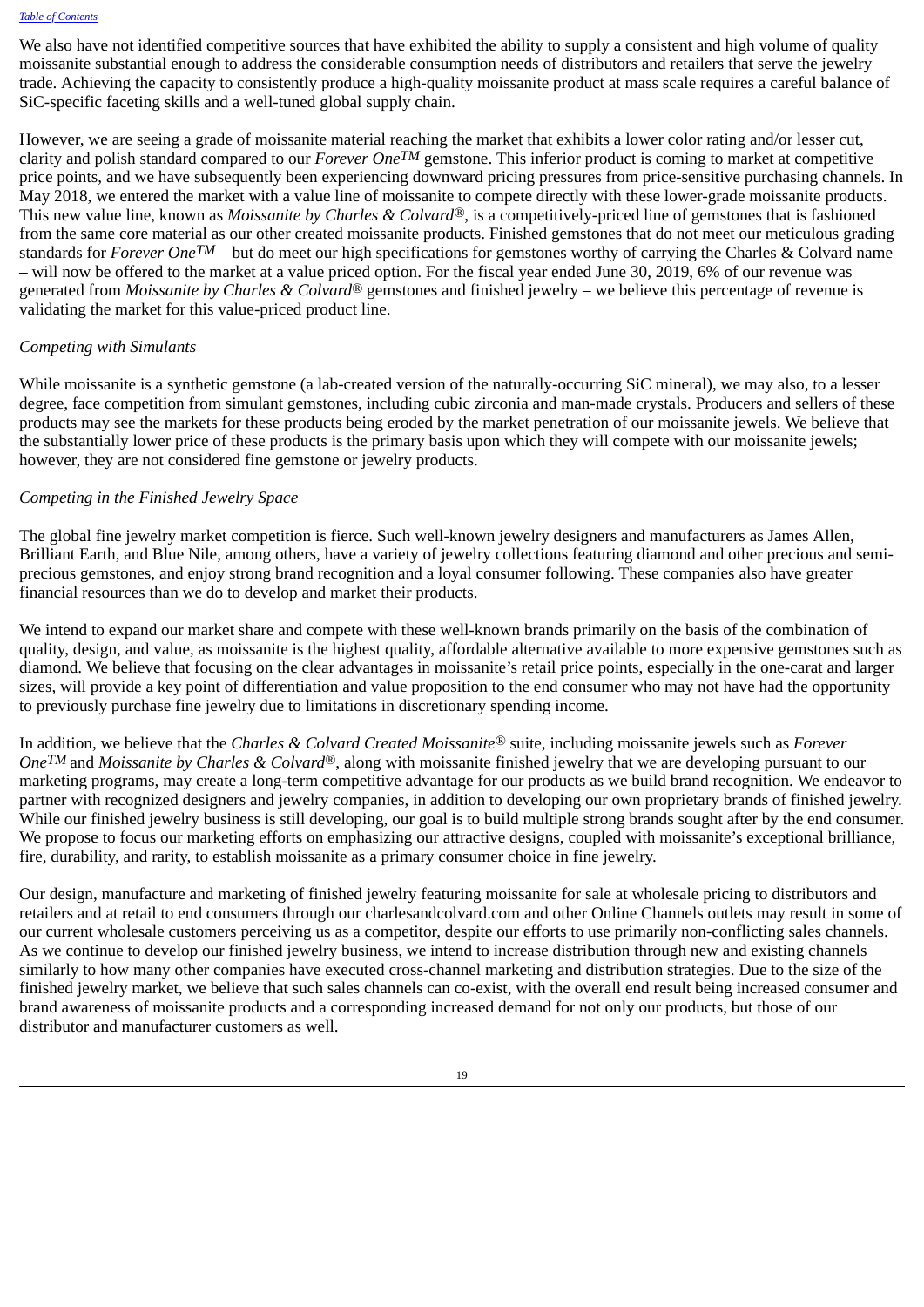## **Government Regulation**

We are subject to governmental regulations in the manufacture and sale of moissanite jewels and finished jewelry. In particular, in July 2018 the Federal Trade Commission, or FTC, issued updated guidelines governing the description of lab-grown diamonds and other gemstones that require such gemstones to be clearly identified as to the gemstone's lab-grown origin in any promotional or marketing materials. In addition, the precious metal in our finished jewelry may be subject to requirements, which vary by country and by state, such as hallmarking and alloy content. While we have a policy to ensure compliance with applicable regulations, if our actions are found to be in violation of FTC or other governmental regulations, we may be required to suspend marketing of our products and could incur significant expenses in developing new marketing strategies and materials that would not violate governmental regulations.

#### **Employees**

As of August 29, 2019, we had a total of 63 employees, all of whom were full-time and none of whom were part-time. None of our employees are represented by a labor union. We believe that our employee relations are good.

#### **Directors and Executive Officers of Charles & Colvard, Ltd.**

The members of our current Board of Directors are the following:

*Neal I. Goldman*

Chairman of the Board of Directors of Charles & Colvard, Ltd.; President of Goldman Capital Management, Inc., an investment advisory firm.

*Anne M. Butler*

Chief Executive Officer of Butler Advisors, a consulting firm specializing in strategic and operational advising to private equity, venture capital, and institutional investors on direct selling acquisitions and management.

*Benedetta Casamento*

Retail Consultant specializing in finance, business operations, and financial planning and analysis.

*Jaqui Lividini*

Chief Executive Officer and Founding Partner of Lividini & Co., a brand strategy company that specializes in brand development and marketplace positioning, engagement marketing, and retail strategy.

*Suzanne Miglucci* President and Chief Executive Officer of Charles & Colvard, Ltd.

*Ollin B. Sykes*

President of Sykes & Company, P.A., a regional accounting firm specializing in accounting, tax, and financial advisory services.

Our current executive officers are the following:

*Suzanne Miglucci* President and Chief Executive Officer

*Clint J. Pete* Chief Financial Officer

*Don O'Connell* Chief Operating Officer and Senior Vice President, Supply Chain

## **Available Information**

Our corporate information is accessible through our website at https://www.charlesandcolvard.com. We are not including the information contained on our website as a part of, or incorporating it by reference into, this Annual Report on Form 10-K. We make available, free of charge, access on our website to all reports we file with, or furnish to, the SEC, including our Annual Reports on Form 10-K, our Quarterly Reports on Form 10-Q, our Current Reports on Form 8-K, and amendments to these reports, as soon as reasonably practicable after we electronically file such material with, or furnish it to, the SEC. A copy of this Annual Report on Form 10-K and our other reports are available without charge upon written request to Investor Relations, Charles & Colvard, Ltd., 170 Southport Drive, Morrisville, North Carolina 27560.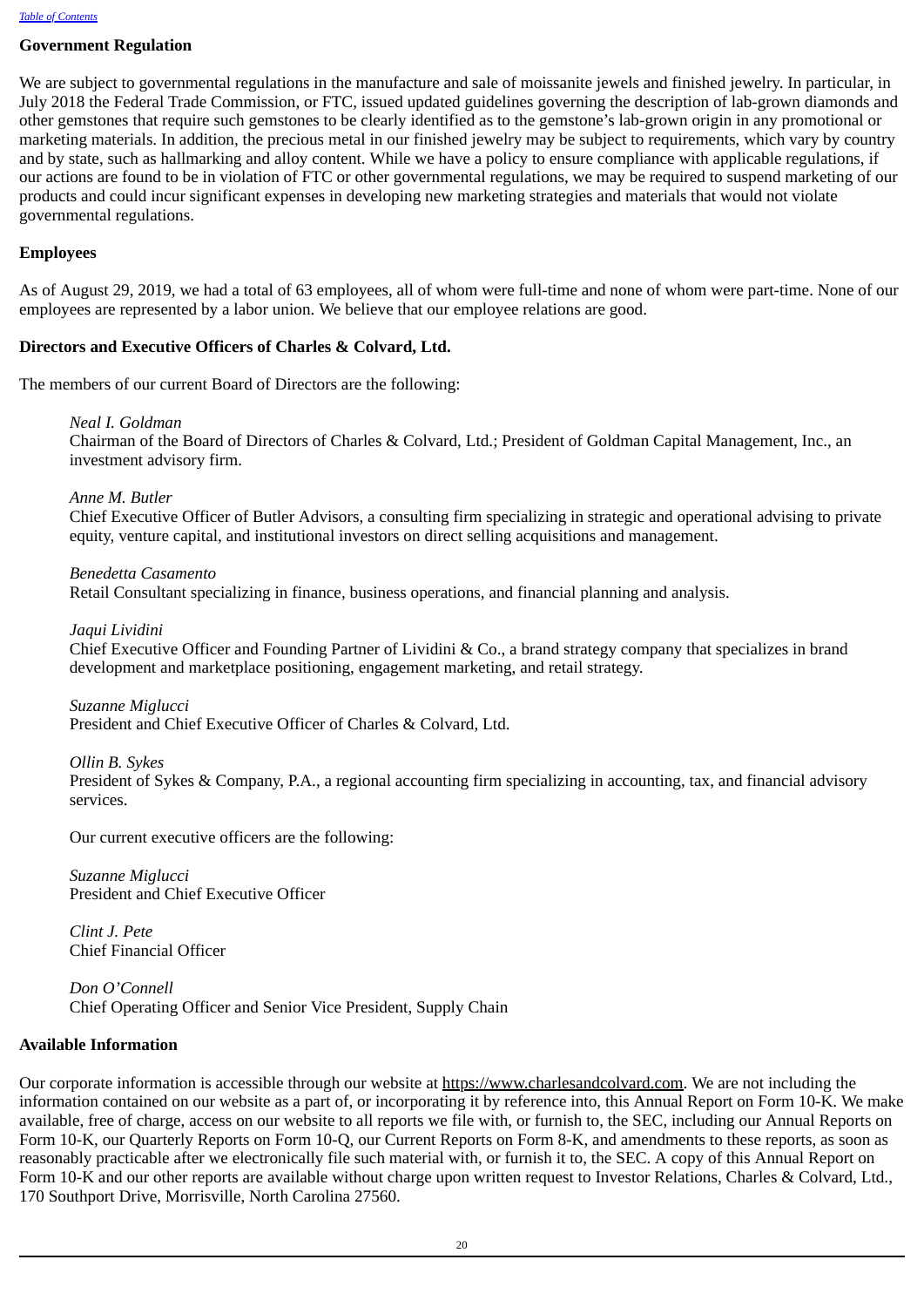#### <span id="page-23-0"></span>**Item 1A. Risk Factors**

We operate in a dynamic and rapidly changing business environment that involves substantial risk and uncertainty, and these risks may change over time. The following discussion addresses some of the risks and uncertainties that could cause, or contribute to causing, actual results to differ materially from expectations. In evaluating our business, you should pay particular attention to the descriptions of risks and uncertainties described below. If any of these risks actually occur, our business, financial condition, or results of operations could be materially and adversely affected.

*Our future financial performance depends upon increased consumer acceptance, growth of sales of our products, and operational execution of our strategic initiatives.* We believe that most consumers are not generally aware of the existence and attributes of moissanite jewels and that the consumer market for moissanite jewels and finished jewelry featuring moissanite remains in the early stages of development. The degree of future market acceptance and demand is subject to a significant amount of uncertainty. Our future financial performance will depend, in part, upon greater consumer acceptance of moissanite jewels as an ethically-sourced, affordable, luxurious alternative to other gemstones, such as diamond, and our ability to develop brands and execute strategic initiatives, in particular, our Online Channels segment, to grow our sales and operating income. As we execute our strategy to build and reinvest in our business, significant expenses and investment of cash will be required going forward and this may adversely affect our operating income. If we are unable to execute and achieve desired revenue levels, we may adjust our strategic initiatives in response to the results of our investments.

In addition, consumer acceptance may be affected by retail jewelers' and jewelry manufacturers' acceptance of moissanite jewels and finished jewelry featuring moissanite. The quality, design, and workmanship of the jewelry settings, whether manufactured by us or other manufacturers, could affect both consumers' perception and acceptance of our products and costs incurred by returns and markdowns. Additionally, as other competitors enter the market, the lower quality of competitors' gemstones could negatively impact consumer perception of moissanite, and in turn, acceptance of our jewels.

Thus, our future financial performance may be affected by:

- Our continued success in developing and promoting the Charles & Colvard brands, such as *Forever OneTM* and *Moissanite by Charles & Colvard®*, which are used in finished jewelry featuring moissanite, resulting in increased interest and demand for moissanite jewelry at the consumer level;
- Our ability to differentiate *Charles & Colvard Created Moissanite®* from competing products, including competitive moissanite and the rapidlyemerging lab-created diamond industry;
- The ability to operationally execute our digital marketing strategy for our Online Channels segment;
- Our continued ability and the ability of manufacturers, designers, and retail jewelers to select jewelry settings that encourage consumer acceptance of and demand for our moissanite jewels and finished jewelry;
- The ability to understand our consumer market segment and effectively market to them a compelling value proposition that leads to converted customers;
- Our ability to continue our relationship with Cree in order to sustain our supply of high-quality SiC crystals;
- The continued willingness and ability of our jewelry distributors and other jewelry suppliers, manufacturers, and designers to market and promote *Charles & Colvard Created Moissanite®* to the retail jewelry trade;
- The continued willingness of distributors, retailers, and others in our distribution channels to purchase loose *Charles & Colvard Created Moissanite<sup>®</sup>*, and the continued willingness of manufacturers, designers, and retail jewelers to undertake setting of the loose jewels;
- Our continued ability and the ability of jewelry manufacturers and retail jewelers to set loose moissanite jewels in finished jewelry with high-quality workmanship; and

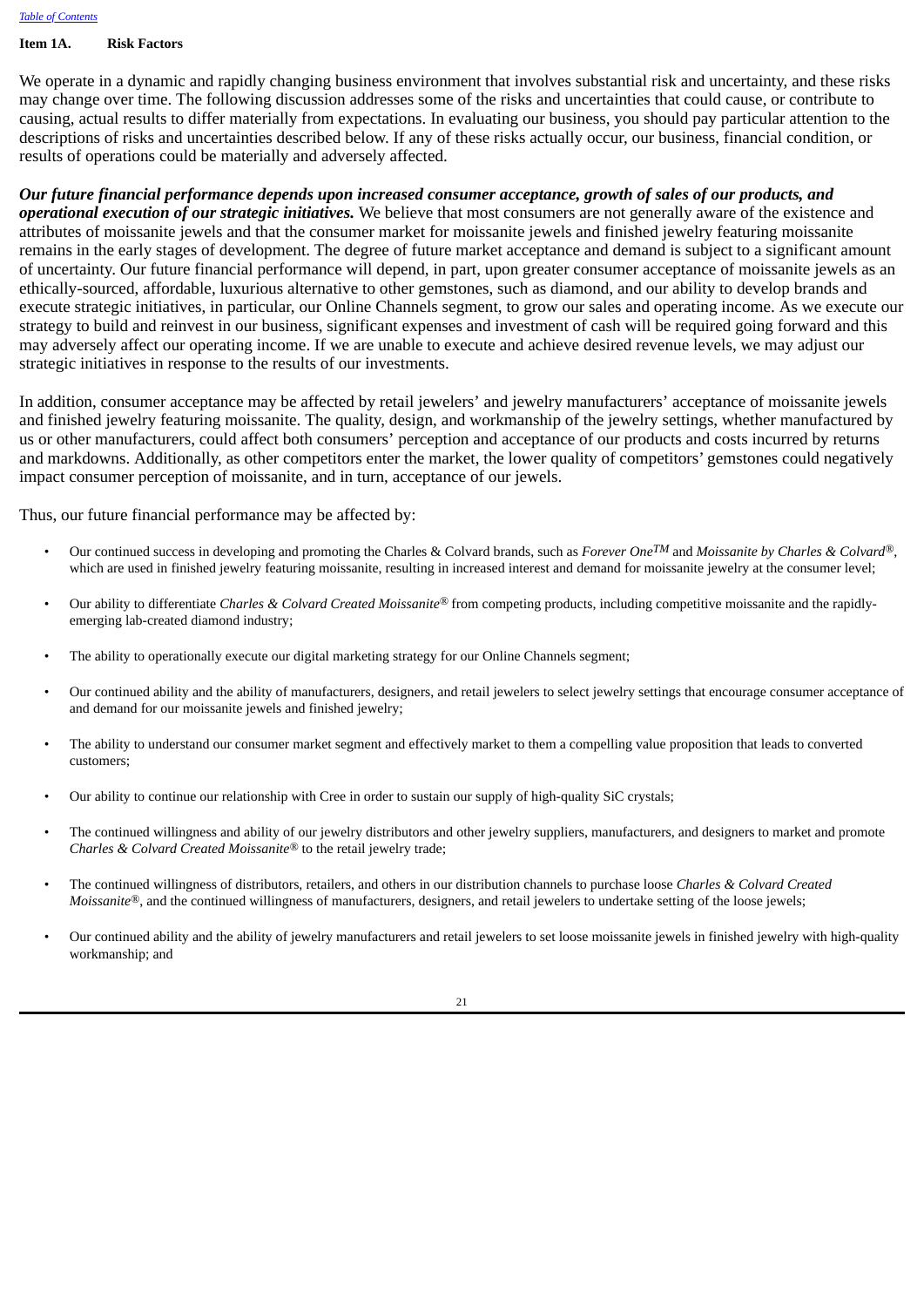#### *Table of [Contents](#page-2-0)*

• Our continued ability and the ability of retail jewelers to effectively market and sell finished jewelry featuring moissanite to consumers.

*The execution of our business plans could significantly impact our liquidity*. The execution of our business plans to expand our Online Channels segment and global market opportunities, as well as to create required inventory of our *Forever OneTM* and *Moissanite by Charles & Colvard®* jewels, requires significant investment of our resources, which may reduce our cash position. Should we fail to execute on our business plans, we could see delays in the return of cash from our investments, resulting in a liquidity shortfall. Under the \$5.00 million asset-based revolving credit facility, or the White Oak Credit Facility, that we obtained from White Oak on July 13, 2018, failure to meet one or more of the following covenants could restrict our ability to draw on the White Oak Credit Facility: (i) failure to provide White Oak with certain financial information; (ii) failure to make required payments to third parties; and (iii) failure to comply with the other covenants and defaults contained in the White Oak Credit Facility, including a financial covenant to maintain at least \$500,000 in excess availability (as defined under the White Oak Credit Facility). In addition, we currently have an effective shelf registration statement on Form S-3 on file with the SEC that allows us to periodically offer and sell, individually or in any combination, shares of common stock, shares of preferred stock, warrants to purchase shares of common stock or preferred stock, and units consisting of any combination of the foregoing types of securities, up to a total of \$25.00 million (approximately \$13.99 million after giving effect to our June 2019 public offering, including the impact of the partial exercise of the underwriters' over-allotment option). If we are not able to draw on the White Oak Credit Facility, or if we are unable to access the capital markets when we need to or issue equity on terms that are acceptable to us or at all, our cash and cash equivalents and other working capital may be insufficient to meet our working capital and capital expenditure needs. The White Oak Credit Facility matures on July 13, 2021, and there is no guarantee of extension or renewal.

*Our business and our results of operations could be materially adversely affected as a result of our inability to fulfill orders on a timely basis.* As sales of our loose moissanite jewels increase, including our *Forever OneTM* and *Moissanite by Charles & Colvard®* gemstones, availability of certain shapes and sizes may be at risk. In addition, finished jewelry has a large variety of styles of which we maintain on-hand stock for such core designs as stud earrings, solitaire and three-stone rings, pendants, and bracelets; and made-to-order under strict deadlines for certain wholesale and direct-to-consumer e-commerce outlets. We must adequately maintain relationships, forecast demand, and operate within the lead times of third parties that facet jewels and manufacture finished jewelry settings to ensure adequate on-hand quantities and/or the shipment of customer orders in a timely manner as we transition certain customers from *Forever Brilliant®* and *Forever ClassicTM* to *Forever OneTM* or *Moissanite by Charles & Colvard®*. In addition, we are currently dependent upon certain vendors for most of the faceting of our loose jewels. If any or all of these vendors were to cancel their arrangements with us, we could experience a disruption in our operations and incur additional costs to procure faceting services from a replacement vendor. The inability to fulfill orders on a timely basis and within promised customer deadlines could result in a cancellation of the orders and loss of customer goodwill that could materially and adversely affect our business, results of operations, and financial condition.

*We face intense competition in the worldwide jewelry industry.* The jewelry industry is highly competitive and we compete with numerous other jewelry products. In addition, we face competition from mined diamonds, lab-created (synthetic) diamonds, other moissanite products, and simulants. A substantial number of companies supply products to the jewelry industry, many of whom we believe have greater financial resources than we do. Competitors could develop new or improved technologies, including those for lab-grown diamonds, that may render the price point for moissanite noncompetitive, which could have an adverse effect on our business, results of operations, and financial condition.

We have previously relied on our patent rights and other intellectual property rights to maintain our competitive position. Our current U.S. product and method patents for moissanite jewels expired in 2015 and most of our patents in foreign jurisdictions expired in 2016 with only one in Mexico remaining (which expires in 2021). However, we have certain trademarks and pending trademark applications that support our moissanite branding strategy. Additionally, we have certain pending design patents that we believe, if approved, will differentiate our products in the gemstone and jewelry industry. Notwithstanding the foregoing, since the expiration of our patents we have noted new providers of moissanite and competitive products entering the market. However, as we experienced ourselves, achieving the capacity to consistently produce a high-quality moissanite product at mass scale requires a careful balance of SiC-specific faceting skills and a well-tuned global supply chain. In addition, today's consumers demand transparency from and high visibility into the brands they choose to align with and purchase from. As our pending patent rights and other pending intellectual property rights are approved, we will continue to rely on these patents and our carefully-executed brand awareness and digital marketing campaigns to build our consumer relationships and maintain our competitive position going forward. If, however, we are unable to successfully build strong brands for our moissanite jewels and finished jewelry featuring moissanite or competition grows faster than expected, we may not have commercially meaningful protection for our products or a commercial advantage against our competitors or their competitive products or processes, which may have a material adverse effect on our business, results of operations, and financial condition.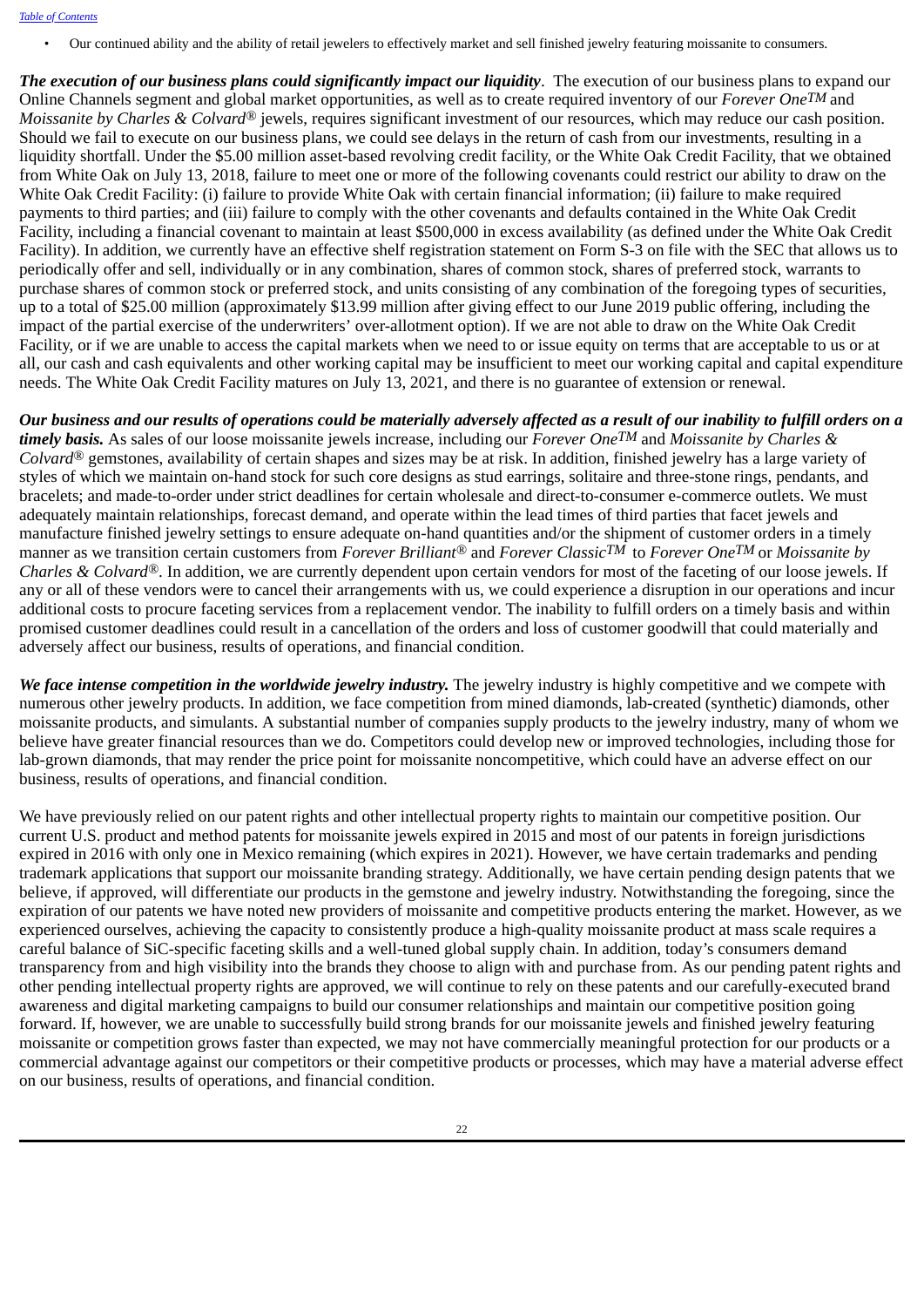*The financial difficulties or insolvency of one or more of our major customers or their lack of willingness and ability to market our products could adversely affect results.* We are subject to a concentration of credit risk amongst our major customers (some of whom are distributors), and a default by any of these customers on their amounts owed to us could have a material adverse effect on our financial position. Future sales and our ability to collect accounts receivable depend, in part, on the financial strength of our customers and our distributors' willingness and ability to successfully market our products. We estimate an allowance for accounts for which collectability is at risk and this allowance adversely impacts profitability. In the event customers experience greater than anticipated financial difficulties, insolvency, or difficulty marketing products, we expect profitability to be further adversely impacted by our failure to collect accounts receivable in excess of the amount due, net of the estimated allowance. In these circumstances, we may demand the return of product sold to such customers, resulting in an increase in inventory and a reduction in accounts receivable. While general economic conditions have improved in recent periods, uncertainty in the current economic environment, constrained access to capital, the impact of inflation on our currency, or general market contractions may heighten our exposure to customer default and generate lower than expected distributor sales.

*We are currently dependent on a limited number of distributor and retail partners in our Traditional segment for the sale of our products.* A significant portion of the moissanite jewels and finished jewelry featuring moissanite that we sell are distributed through a limited number of distributors and retail partners in our Traditional segment, and therefore, we are dependent upon these companies for distribution of our products. During the fiscal year ended June 30, 2019, the transition period ended June 30, 2018 and the calendar year ended December 31, 2017, our three largest customers collectively accounted for approximately 30%, 33% and 38%, respectively, of our net sales. As we continue to build our finished jewelry business, we anticipate in the near term that a significant portion of the moissanite jewels and finished jewelry featuring moissanite that we sell through our Traditional segment will continue to be to a limited number of distributors and retailers.

*We depend on a single supplier for substantially all of our SiC crystals, the raw materials we use to produce moissanite jewels; if our supply of high-quality SiC crystals is interrupted, our business may be materially harmed.* We are party to an exclusive supply agreement with Cree, which we depend on for the provision of substantially all of the SiC material we use to produce moissanite jewels. Under the terms and conditions of the Supply Agreement, we agreed to purchase from Cree, and Cree agreed to supply, all of our required SiC material, subject to terms and conditions that allow us to purchase certain amounts of SiC materials from third parties under limited conditions. The Supply Agreement is set to expire in 2023 and we have the option, subject to certain conditions, to unilaterally extend the term of the Supply Agreement for an additional two-year period following expiration of the initial term. If our supply of high-quality SiC crystals is interrupted, then we may not be able to meet demand for moissanite jewels and our business may be materially and adversely affected. Cree has certain proprietary rights relating to its process for growing large single crystals of SiC and its process for growing colorless and near-colorless SiC crystals. There is no guaranty that we would be able to obtain similar quality SiC crystals from another provider. There can be no assurance that Cree will be able to continue to produce and supply us with SiC crystals of sufficient quality, sizes, and volumes that we desire or that we will be able to continue to negotiate future purchase commitments at acceptable prices that enable us to manage our inventories and raw material costs effectively

*Our business and our results of operations could be materially adversely affected as a result of general economic and market conditions.* Our business, including our sales volumes and overall profitability, could be adversely impacted by disruptions in global financial markets, including severely diminished liquidity and credit availability, declines in consumer confidence, declines in economic growth, increased unemployment rates, and uncertainty about economic stability including the increased risk of global trade tensions. We are unable to predict the likely duration and severity of the effects of these disruptions in the financial markets and the adverse global economic conditions, and if economic conditions deteriorate, our business and results of operations could be materially and adversely affected. The consequences of such adverse effects could include interruptions or delays in our suppliers' performance of our contracts, reductions and delays in customer purchases, delays in or the inability of customers to obtain financing to purchase our products, and bankruptcy of customers and/or suppliers.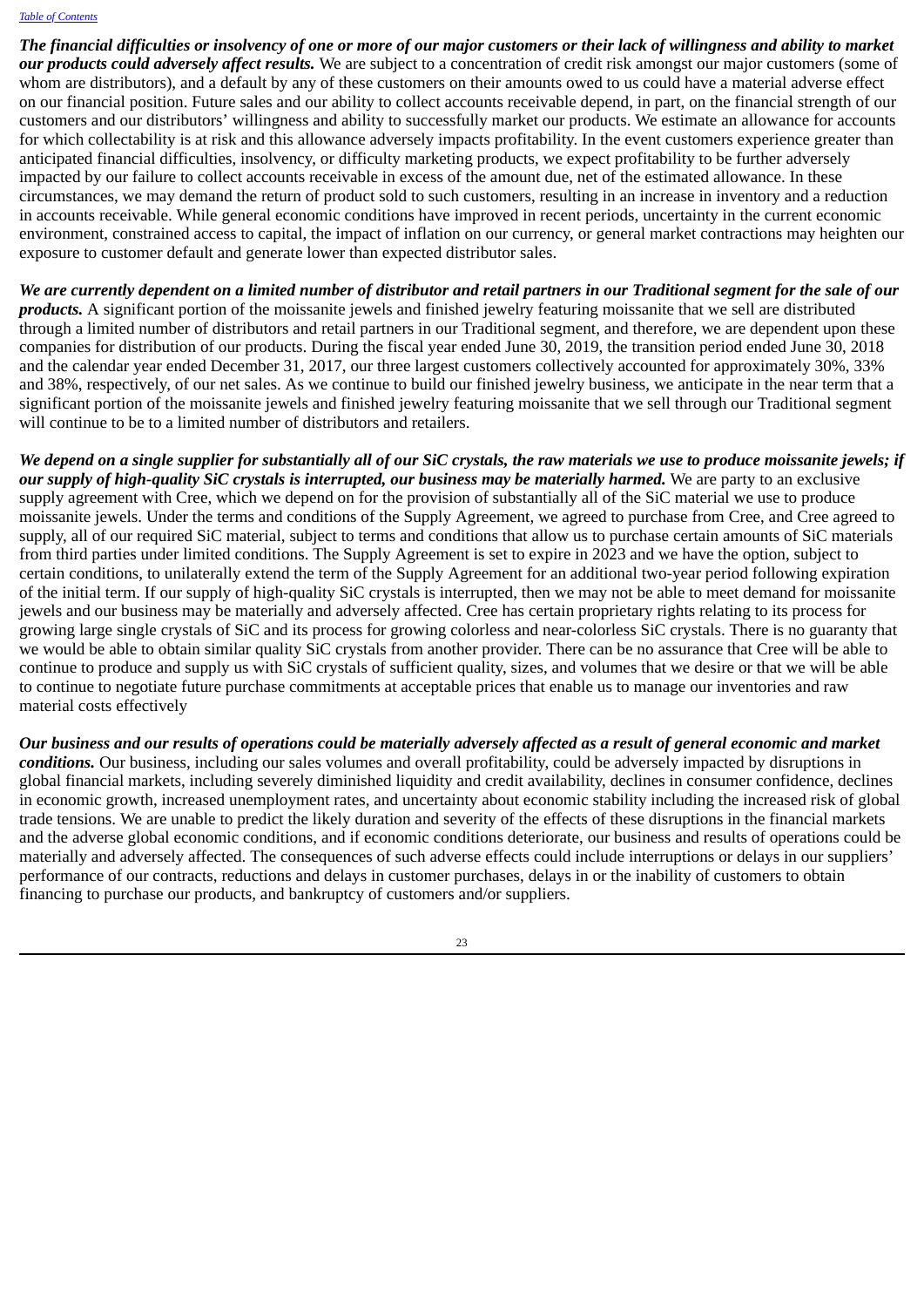#### *Table of [Contents](#page-2-0)*

Luxury products, such as fine jewelry, are discretionary purchases for consumers. Recessionary economic cycles, higher interest rates, higher fuel and energy costs, inflation, levels of unemployment, conditions in the residential real estate and mortgage markets, access to credit, consumer debt levels, unsettled financial markets, and other economic factors that may affect consumer spending or buying habits could materially and adversely affect demand for our products. In addition, volatility in the financial markets has had and may continue to have a negative impact on consumer spending patterns. A reduction in consumer spending or disposable income may affect us more significantly than companies in other industries and could have a material adverse effect on our business, results of operations, and financial condition.

*We are subject to certain risks due to our international operations, distribution channels and vendors.* We have continued to expand our direct international sales operations, with international net sales accounting for approximately 13% of total consolidated net sales during fiscal 2019. We also currently have numerous international wholesale distributors and retail sales channels covering portions of Canada, the UK, Western Europe, Australia and New Zealand, Southeast Asia, the Middle East, and the Greater China Region. In addition, we use certain companies based outside the U.S. to facet our moissanite jewels and to manufacture finished jewelry. We plan to continue to increase marketing and sales efforts and anticipate expanding our direct international sales in addition to continuing to serve international distributors. Any international expansion plans we choose to undertake will increase the complexity of our business, require attention from management and other personnel and cause additional strain on our operations, financial resources and our internal financial control and reporting functions. Further, our expansion efforts may be unsuccessful as we have limited experience selling our products in certain international markets and in conforming to the local cultures, standards or policies necessary to successfully compete in those markets. In addition, we may have to compete with retailers that have more experience with local markets. Our ability to expand and succeed internationally may also be limited by the demand for our products, the ability to successfully transact in foreign currencies, the ability of our brand to resonate with consumers globally and the adoption of online or Internet commerce in these markets. Different privacy, censorship and liability standards and regulations, and different intellectual property laws in foreign countries may also prohibit expansion into such markets or cause our business and results of operations to suffer. Through our planned international expansion and our continued reliance on development of foreign markets and use of foreign vendors, we are subject to the risks of conducting business outside of the U.S.

These risks include the following:

- the adverse effects on U.S.-based companies operating in foreign markets that might result from war; terrorism; changes in diplomatic, trade, or business relationships (including labor disputes); or other political, social, religious, or economic instability;
- the continuing adverse economic effects of any global financial crisis;
- unexpected changes in, or impositions of, legislative or regulatory requirements;
- delays resulting from difficulty in obtaining export licenses;
- international regulatory requirements, tariffs and other trade barriers and restrictions, including the consequences of U.S. led tariff actions;
- the burdens of complying with a variety of foreign laws and regulations, including foreign taxation and varying consumer and data protection laws, and other factors beyond our control, and the risks of non-compliance;
- longer payment cycles and greater difficulty in collecting accounts receivable;
- our reliance on third-party carriers for product shipments to our customers;
- risk of theft of our products during shipment;
- limited payment, shipping and insurance options for us and our customers;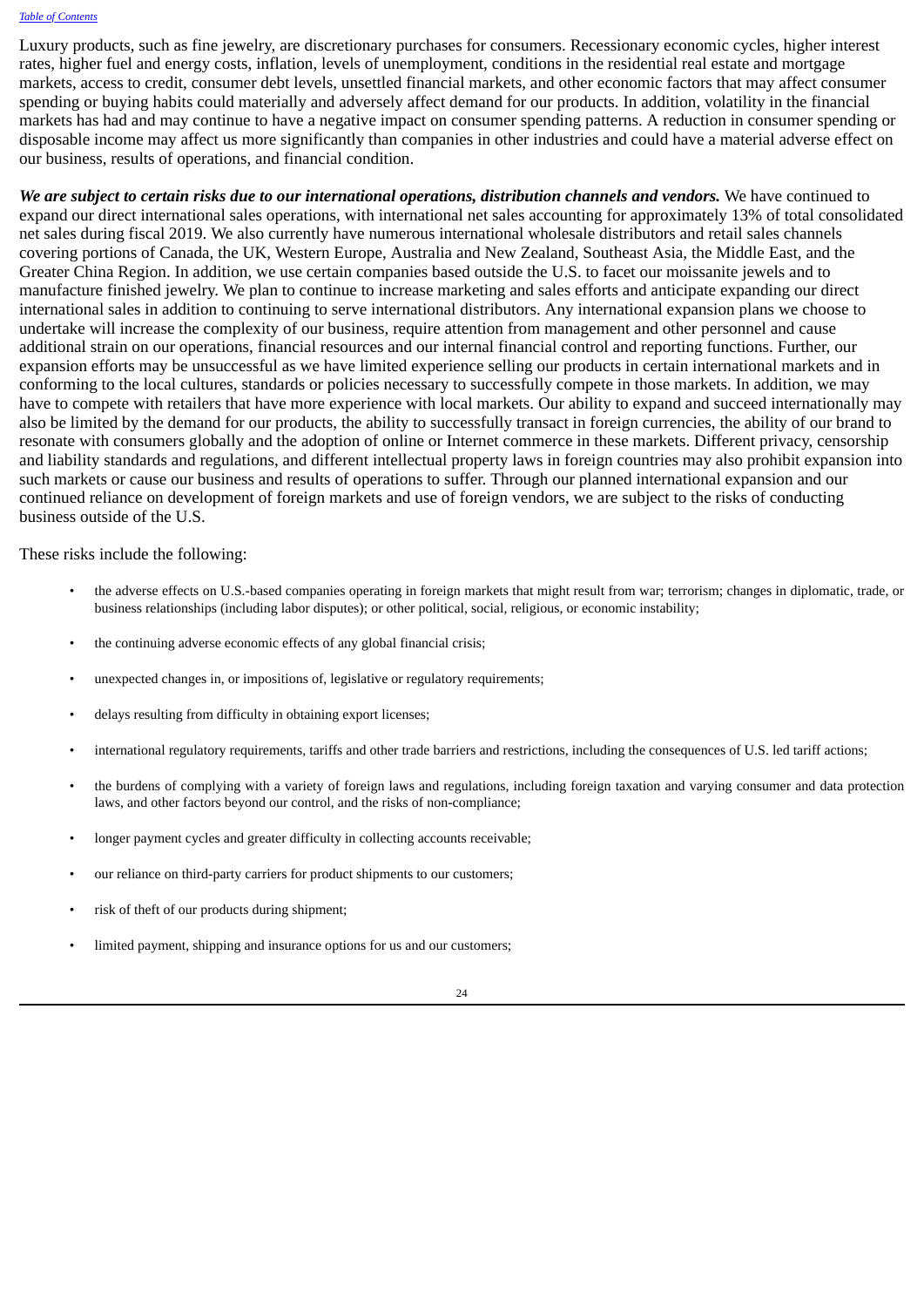- difficulties in obtaining export, import or other business licensing requirements;
- customs and import processes, costs or restrictions;
- the potential difficulty of enforcing agreements with foreign customers and suppliers; and
- the complications related to collecting accounts receivable through a foreign country's legal or banking system.

In particular, there is currently significant uncertainty about the future relationship between the U.S. and various other countries, with respect to trade policies, treaties, government regulations, and tariffs. For example, the recent imposition of tariffs and/or increase in tariffs on various products by the U.S. and other countries, including China and Canada, have introduced greater uncertainty with respect to trade policies and government regulations affecting trade between the U.S. and other countries, and new and/or increased tariffs have subjected, and may in the future subject, us to additional costs and expenditure of resources. Major developments in trade relations, including the imposition of new or increased tariffs by the U.S. and/or other countries, and any emerging nationalist trends in specific countries could alter the trade environment and consumer purchasing behavior which, in turn, could have a material effect on our financial condition and results of operations. In addition, the ongoing negotiations surrounding the UK's exit from the European Union, known as Brexit, have yet to provide clarity on what the outcome will be for the UK or Europe. Changes related to Brexit could subject us to heightened risks in that region, including disruptions to trade and free movement of goods, services and people to and from the UK, disruptions to the workforce of our business partners, increased foreign exchange volatility with respect to the British pound and additional legal, political and economic uncertainty. If these actions impacting our international distribution and sales channels result in increased costs for us or our international partners, such changes could result in higher costs to us, adversely affecting our operations, particularly as we expand our international presence.

Additionally, while substantially all of our foreign transactions are denominated in U.S. dollars, foreign currency fluctuations could impact demand for our products or the ability of our foreign suppliers to continue to perform. Further, some of our foreign distributors operate relatively small businesses and may not have the financial stability to assure their continuing presence in their markets. There can be no assurance that the foregoing factors will not adversely affect our operations in the future or require us to modify our anticipated business practices.

*We rely on assumptions, estimates and data to calculate certain of our key metrics and real or perceived inaccuracies in such metrics may harm our reputation and negatively affect our business.* We believe that certain metrics are key to our business, including but not limited to average order value, or AOV, average advertising spend per customer, and repeat customers. As both the industry in which we operate and our business continue to evolve, so too might the metrics by which we evaluate our business. While the calculation of these metrics is based on what we believe to be reasonable estimates, our internal tools are not independently verified by a third party and may have a number of limitations and, furthermore, our methodologies for tracking these metrics may change over time. Given the difficulty in tracking consumers online, calculations of our unique visitors may not accurately reflect the number of people actually visiting our platforms. We continue to improve upon our tools and methodologies to capture data and believe that our current metrics are accurate; however, the improvement of our tools and methodologies could cause inconsistency between current data and previously reported data, which could confuse investors or lead to questions about the integrity of our data. In addition, if the internal tools we use to track these metrics under-count or over-count performance or contain algorithm or other technical errors, the data we report may not be accurate. Accordingly, you should not place undue reliance on these metrics.

*Our failure to maintain compliance with Nasdaq's continued listing requirements could result in the delisting of our common stock.* Our common stock is currently listed on The Nasdaq Capital Market. In order to maintain this listing, we must satisfy minimum financial and other requirements. On two separate occasions in the past five years, we have received a notification letter from Nasdaq indicating that we were not in compliance with listing requirements because the minimum bid price of our common stock closed below \$1.00 per share for 30 consecutive business days. However, Nasdaq subsequently notified us in both instances that we had regained compliance with the minimum bid price requirement. If we fail to satisfy Nasdaq's listing requirements in the future, we expect to take actions to regain compliance, but we can provide no assurance that any such action would prevent our common stock from dropping below the Nasdaq minimum bid price requirement or prevent future non-compliance with Nasdaq's listing requirements. If our common stock is delisted from Nasdaq, the delisting could substantially decrease trading in our common stock and adversely affect the market liquidity of our common stock; adversely affect our ability to obtain financing on acceptable terms, if at all; and may result in the potential loss of confidence by investors, suppliers, customers, and employees and fewer business development opportunities. Additionally, the market price of our common stock may decline further and shareholders may lose some or all of their investment.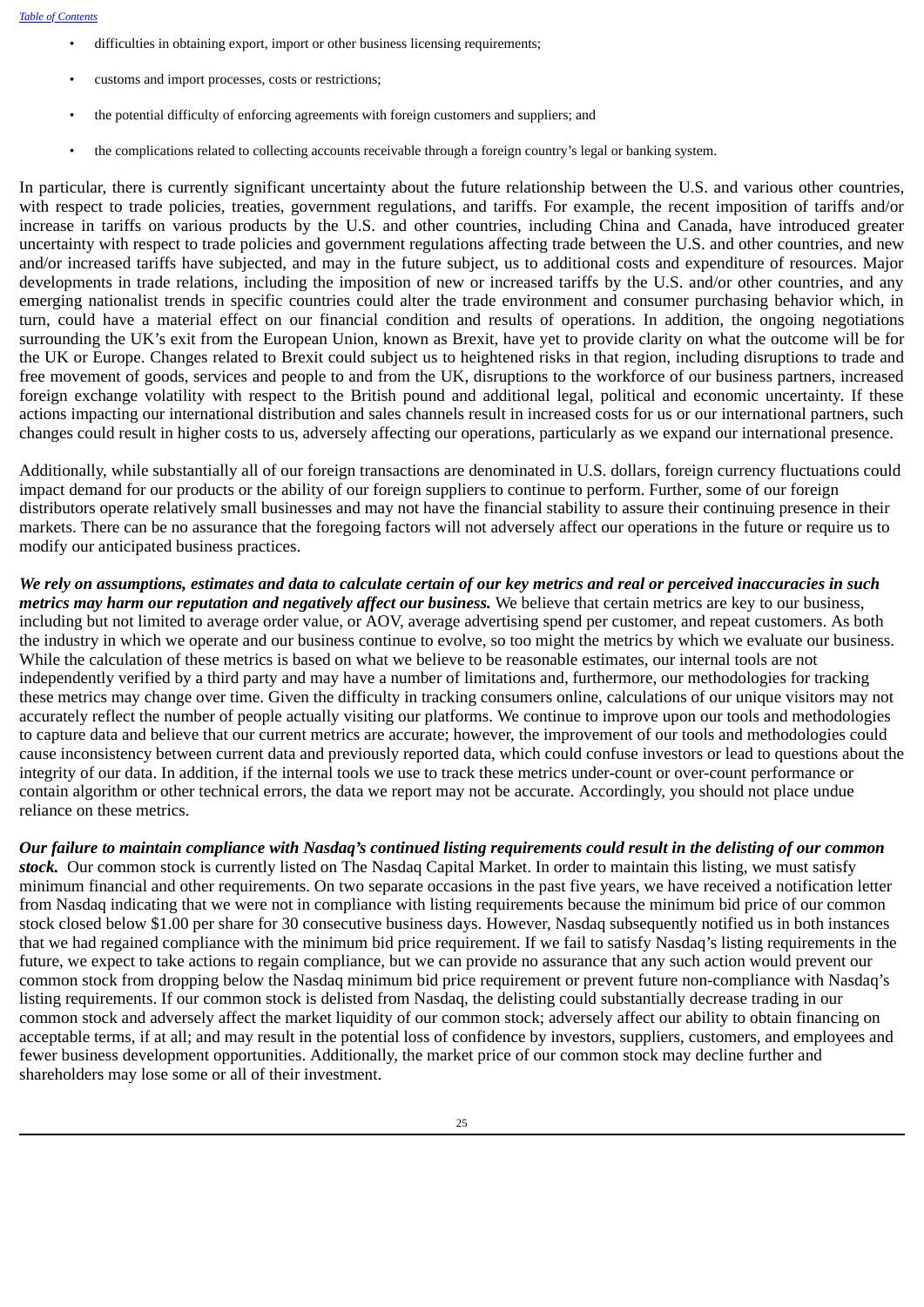*We may experience quality control challenges from time to time that can result in lost revenue and harm to our brands and reputation.* Part of our strategy for success is to align Charles & Colvard with reputable, high-quality, and sophisticated strategic partners. The achievement of this goal depends in large part on our ability to provide customers with high-quality moissanite and finished jewelry featuring moissanite. Although we take measures to ensure that we sell only the best quality products, we may face quality control challenges, which could impact our competitive advantage. There can be no assurance we will be able to detect and resolve all quality control issues prior to shipment of products to our distributors, manufacturers, retailers, and end consumers. Failure to do so could result in lost revenue, lost customers, significant warranty and other expenses, and harm to our reputation.

**Seasonality of our business may adversely affect our net sales and operating income.** Sales in the retail jewelry industry are typically seasonal due to increased consumer purchases during the calendar year-end holiday season. Because historically we have primarily sold our loose moissanite jewels and finished jewelry featuring moissanite at wholesale pricing to distributors, manufacturers, and retailers, our sales to support the holiday season have largely taken place during the third and beginning of the fourth calendar quarters, depending on the sales channel and the level of advance planning and production our customers undertook. As sales of our finished jewelry featuring moissanite to retailers and directly to consumers increase, both in dollars and as a percentage of total sales, our results for the three months in the calendar quarter ending December 31 of each year may depend upon the general level of retail sales during the holiday season as well as general economic conditions and other factors beyond our control. In anticipation of increased sales activities during the three months in the calendar quarter ending December 31 of each year, we may incur significant additional expenses in the second half of the calendar year.

In recent years, excluding one-time sales events, we have experienced a higher degree of seasonality in the three months ending December 31 than we have experienced in prior years primarily as a result of the calendar year-end holiday season sales to end consumers through our Online Channels segment and as a result of increased sales through our brick-and-mortar retailers within our Traditional segment*.* Our quarterly results of operations may continue to fluctuate as a result of a number of factors, including seasonal cycles, the timing of new product introductions, the timing of orders by our customers, and the mix of product sales demand, and these factors may significantly affect our results of operations in a given quarter.

*Our operations could be disrupted by natural disasters.* We conduct substantially all of our activities, including executive management, manufacturing, packaging, and distribution activities, at one North Carolina location. Although we have taken precautions to safeguard our facility, including obtaining business interruption insurance, any future natural disaster, such as a hurricane, flood or fire, could significantly disrupt our operations and delay or prevent product shipment during the time required to repair, rebuild or replace our facility, which could be lengthy and result in significant expenses. Furthermore, the insurance coverage we maintain may not be adequate to cover our losses in any particular case or continue to be available at commercially reasonable rates and terms. In addition, the vendors that perform some of the faceting of our loose moissanite jewels are located in regions that are susceptible to tsunamis, flooding, and other natural disasters that may cause a disruption in our vendors' operations for sustained periods and the loss or damage of our work-in-process inventories located at such vendors' facilities. Damage or destruction that interrupts our ability to deliver our products could impair our relationships with our customers. Prolonged disruption of our services as a result of a natural disaster may result in product delivery delays, order cancellations, and loss of substantial revenue, which could materially and adversely affect our business, results of operations, and financial condition.

*Sales of moissanite jewelry could be dependent upon the pricing of precious metals, which is beyond our control.* Any increases in the market price of precious metals (primarily gold) could affect the pricing and sales of jewelry incorporating moissanite jewels. The majority of price increases in precious metals are passed on to the end consumer in the form of higher prices for finished jewelry. These higher prices could have a negative impact on the sell-through of moissanite jewelry at the retail level. From 2006 through 2019, the price of gold has increased significantly, resulting in higher retail price points for gold jewelry. Accordingly, higher gold prices could have an adverse impact on both sales of moissanite finished jewelry and the jewelry industry as a whole.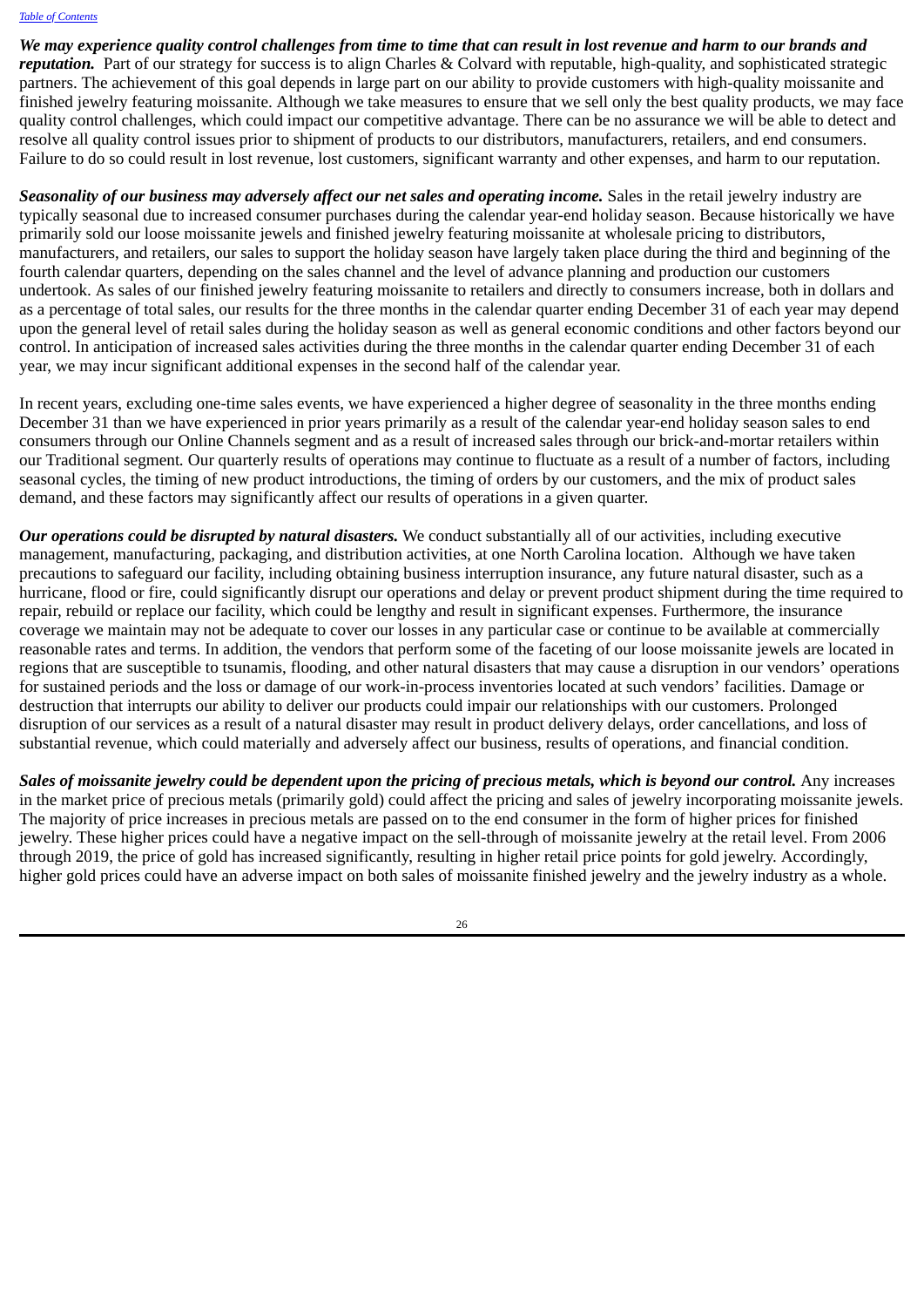*Our current customers may potentially perceive us as a competitor in the finished jewelry business.* As described above, we are currently dependent on a limited number of customers, including distributors and retailers, for the sale of our products in the Traditional segment. Our design, manufacture, and marketing of finished jewelry featuring moissanite for sale to distributors and retailers may result in some of these current customers perceiving us as a competitor, despite our efforts to use primarily nonconflicting sales channels. In response, these customers may choose to reduce their orders for our products. This reduction in orders could occur faster than our sales growth in this business, which could materially and adversely affect our business, results of operations, and financial condition.

*If the e-commerce opportunity changes dramatically or if e-commerce technology or providers change their models, our results of operations may be adversely affected.* As e-commerce emerges as one of our primary selling channels, our business model becomes more reliant on third-party platforms to achieve success. Should our products, product listings, or business not meet the requirements of certain third-party transactional channels such as marketplaces, comparison shopping engines, or social commerce sites, it may affect our ability to meet our revenue targets. Additionally, Amazon, eBay, Jet, Walmart.com, Gemvara, or other desirable e-commerce platforms may decide to make significant changes to their respective business models, policies, systems, or plans, and those changes could impair or inhibit our ability to sell our products through those channels. Further, a significant change in consumer online behavior or the introduction of new or disruptive technology could adversely affect overall e-commerce trends and diminish the value of investments we have made in select online channels. Any of these results could cause a significant reduction in our revenue and have a material adverse effect on our results of operations.

*A failure of our information technology, or IT, infrastructure or a failure to protect confidential information of our customers and our network against security breaches could adversely impact our business and operations.* We rely upon the capacity, reliability, and security of our IT infrastructure and our ability to expand and continually update this infrastructure in response to the changing needs of our business related to the deployment, integration, and management of new technology. For example, we regularly implement new IT systems and update payment gateways that support our Online Channels segment. As we implement and integrate new systems, as well as retire and de-integrate existing systems, the IT operating environment following such changes may not perform as expected. We also face the challenge of supporting our older systems and implementing necessary upgrades. If we experience a problem with the functioning of an important IT system or a security breach of our IT systems, the resulting disruptions could have an adverse effect on our business.

In addition, we and certain of our third-party vendors receive and store personal information associated with our sales operations and other aspects of our business. In connection with our e-commerce business, we rely on encryption and authentication technology licensed from third parties to effect secure transmission of confidential information, including credit card numbers. Our disclosure controls and procedures address cybersecurity and include elements intended to ensure that there is an analysis of potential disclosure obligations arising from security breaches. We also maintain compliance programs to address the potential applicability of restrictions against trading while in possession of material, nonpublic information generally and in connection with a cybersecurity breach. The breakdown in existing controls and procedures around our cybersecurity environment may prevent us from detecting, reporting or responding to cyber incidents in a timely manner and could have a material adverse effect on our financial position and value of our Company's stock. Despite our implementation of security measures, our IT systems and ecommerce business are vulnerable to damages from computer viruses, natural disasters, unauthorized access, cyber-attack, and other similar disruptions. An increasing number of websites and Internet companies have reported breaches of their security. Any such compromise of our security could damage our reputation, business, and brand and expose us to a risk of loss or litigation and possible liability, which could substantially harm our business and results of operations. In addition, anyone who is able to circumvent our security measures could misappropriate proprietary information or cause interruptions in our operations, damage our computers or those of our customers, or otherwise damage our reputation and business. These issues are likely to become more difficult as we expand the number of countries in which our e-commerce website operates. We may need to expend significant resources to protect against security breaches or to address problems caused by breaches.

For example, in 2016, the European Union, or EU, Parliament approved the new EU data protection legal framework known as the General Data Protection Regulation, or GDPR. The GDPR, which became effective in May 2018, replaced previously existing regulations and thereby extended the scope of EU data protection law to all non-EU companies processing data of EU residents. The GDPR contains numerous requirements and changes from prior EU law, including more robust obligations on data processors, greater rights for data subjects, and heavier documentation requirements for data protection compliance programs. The costs of compliance with, and other burdens and any penalties imposed by, such international and domestic laws, regulations and policies could have a material adverse impact on our results of operations.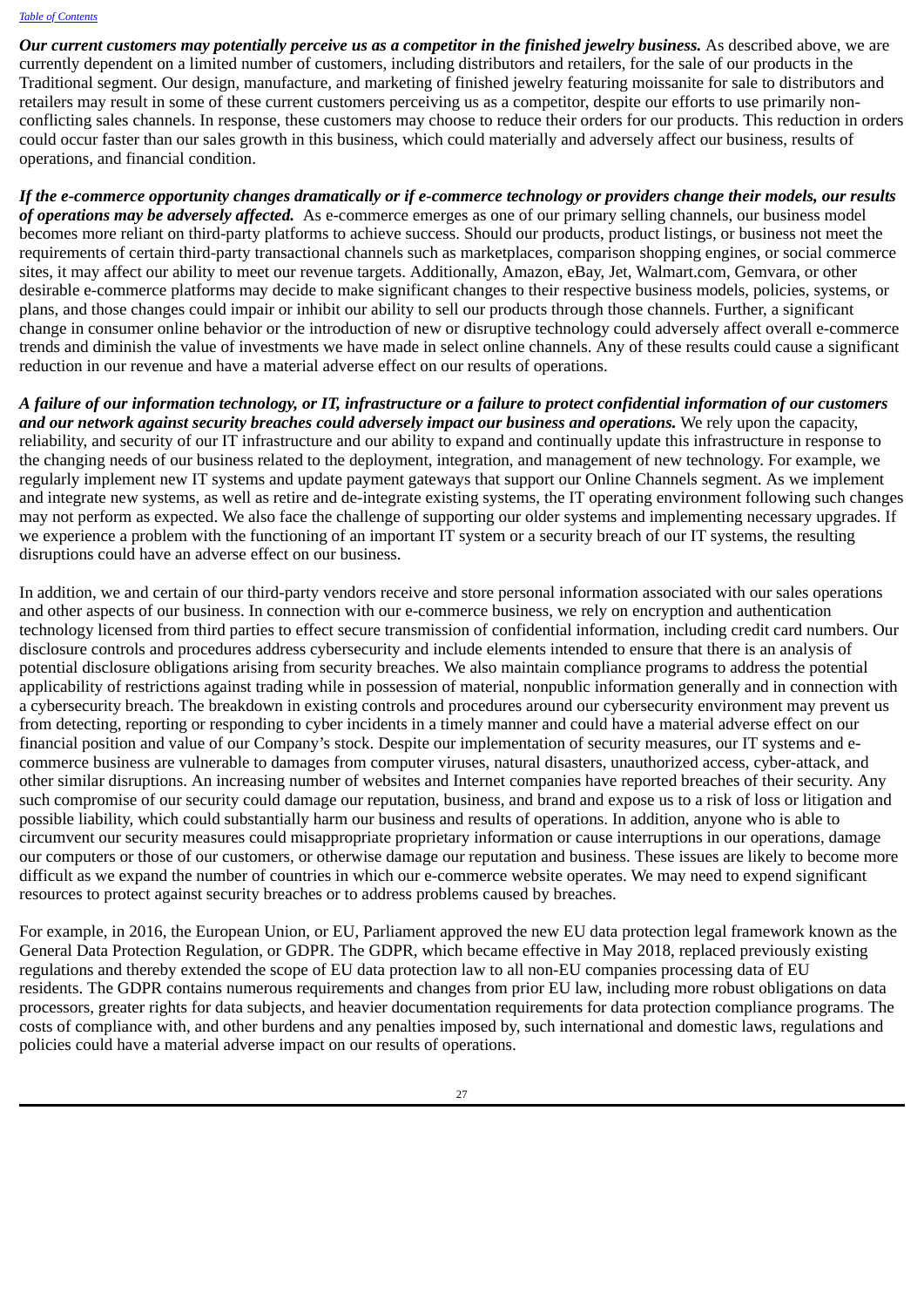*We may not be able to adequately protect our intellectual property, which could harm the value of our products and brands and adversely affect our business.* We rely primarily on patent, copyright, trademark, and trade secret laws, as well as confidentiality procedures and contractual restrictions, to establish and protect our proprietary rights, all of which provide only limited protection. We held U.S. product and method patents for moissanite jewels, which expired in 2015, under which we believed that we had broad, exclusive rights to manufacture, use, and sell moissanite jewels in the U.S. We had these same patents in 25 foreign jurisdictions primarily across Asia and Europe that expired in 2016 and one that will expire in Mexico in 2021. However, our patent expirations have enabled competitors and other businesses to duplicate and market a similar product and enter the marketplace. Without patent protection, we must rely primarily on our branding strategy and the Supply Agreement under which Cree supplies SiC crystals exclusively to us, as well as confidentiality procedures, to protect our proprietary rights, which may or may not be sufficient. In addition, at the present time, we are primarily dependent on Cree's technology for the production of SiC crystals. There can be no assurance that any patents issued to or licensed by or to us will provide any significant commercial protection, that we will have sufficient resources to protect our respective patents and proprietary rights, that any additional patents will be issued in the future, or that any existing or future patents will be upheld by a court should we seek to enforce our rights against an infringer. At this point, we cannot reasonably estimate the impact these patent expirations will have on our future results of operations.

The existence of valid patents does not prevent other companies from independently developing competing technologies. Existing producers of SiC crystals or others may refine existing processes for growing SiC crystals or develop new technologies for growing large single crystals of SiC or colorless SiC crystals in a manner that does not infringe any patents issued to or licensed by or to us. Accordingly, existing and potential competitors have been able to develop products that are competitive with or superior to certain of our products, and such competition could have a material adverse effect on our business, results of operations, and financial condition.

In addition, we have certain trademarks and pending trademark applications that support our moissanite branding strategy. The success of our growth strategy may depend on our continued ability to use our existing brand names in order to increase consumer awareness and further develop strong brands around our moissanite jewels and finished jewelry collections. We cannot assure that any future trademark or other registrations will be issued for pending or future applications or that we will be able to obtain licenses or other contractual rights to use brand names that may infringe the proprietary rights of third parties. We also cannot assure that any registered or unregistered trademarks or other intellectual property or contractual rights will be enforceable or provide adequate protection of our proprietary rights. Our inability to secure proprietary protection with respect to our brands could have a material adverse effect on our business, results of operations, and financial condition.

We also cannot be certain that our products and brand names do not or will not infringe valid patents, trademarks, and other intellectual property rights held by third parties. We may be subject to legal proceedings and claims from time to time relating to the intellectual property of others in the ordinary course of our business. Litigation to determine the validity of any third party's claims could result in significant expense and divert the efforts of our technical and management personnel, whether or not such litigation is determined in our favor. In the event of an adverse result of any such litigation, we could be required to expend significant resources to develop non-infringing technology or to obtain licenses for, and pay royalties on the use of, the technology subject to the litigation. We have no assurance that we would be successful in such development or that any such license would be available on commercially reasonable terms.

*Negative or inaccurate information on social media could adversely affect our brand and reputation.* We are actively using various forms of digital and social media outreach to accomplish greater awareness of our brand and the value proposition we offer. These social media platforms and other forms of Internet-based communications allow access not only by us, but by any individual, to a broad audience of consumers and other interested persons. Consumers value readily available information concerning goods that they have or plan to purchase; however, they may act on such information without further investigation or authentication. Many social media platforms, including those relating to recruiting and placement activities, immediately publish the content of their participants' posts, often without filters or checks on accuracy of the content posted. While we actively monitor social media sites, we may be unable to quickly and effectively respond to or correct inaccurate and/or unfavorable information posted on social media platforms. Any such information may harm our reputation or brand, which could in turn materially and adversely affect our business, results of operations, and financial condition.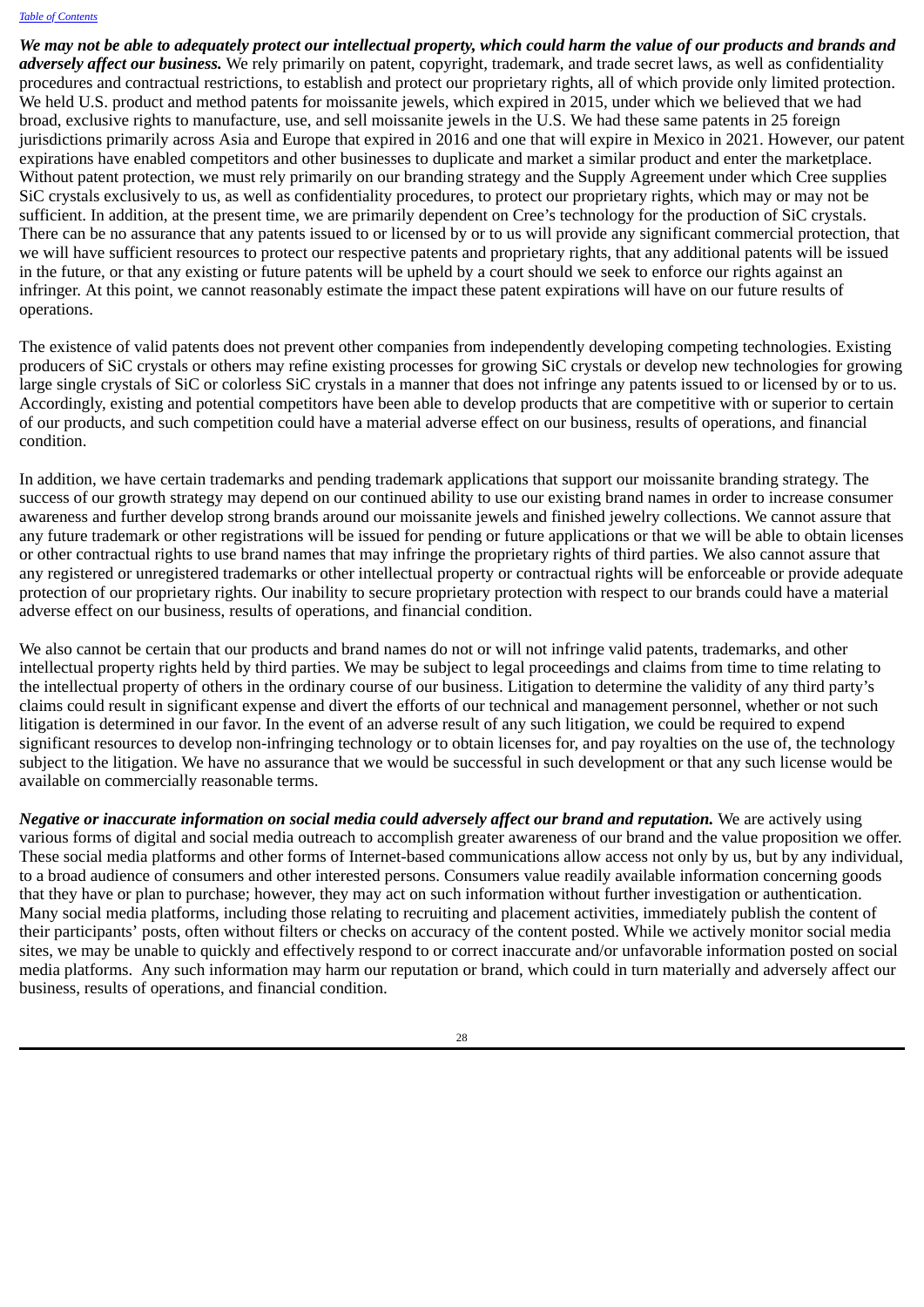*If we fail to evaluate, implement, and integrate strategic acquisition or disposition opportunities successfully, our business may suffer.* From time to time we evaluate strategic opportunities available to us for product, technology, or business acquisitions or dispositions. If we choose to make acquisitions or dispositions, we face certain risks, such as failure of an acquired business to meet our performance expectations, failure to recognize cost savings from a disposition, diversion of management attention, retention of management and existing customers of our current and any acquired business, and difficulty in integrating or separating a business's operations, personnel, and financial and operating systems. We may not be able to successfully address these risks or any other problems that arise from future acquisitions or dispositions. Any failure to successfully evaluate strategic opportunities and address risks or other problems that arise related to any acquisition or disposition could adversely affect our business, results of operations, and financial condition.

*Governmental regulation and oversight might adversely impact our operations.* We are subject to governmental regulations in the manufacture and sale of moissanite jewels and finished jewelry. In particular, in July 2018 the FTC issued updated guidelines governing the description of lab-grown diamonds and other gemstones that require such gemstones to be clearly identified as to the gemstone's lab-grown origin in any promotional or marketing materials. In addition, the precious metal in our finished jewelry may be subject to requirements, which vary by country and by state, such as hallmarking and alloy content. We may be under close scrutiny both by governmental agencies and by competitors in the gemstone industry, any of which may challenge our promotion and marketing of our moissanite jewels and finished jewelry products. While we have a policy to ensure compliance with applicable regulations, if our production or marketing of moissanite jewels and/or finished jewelry is challenged by governmental agencies or competitors, or if regulations are issued that restrict our ability to market our products, our business, results of operations, and financial condition could be materially adversely affected.

*Some anti-takeover provisions of our charter documents may delay or prevent a takeover of our company.* A number of provisions of our articles of incorporation and bylaws impact matters of corporate governance and the rights of shareholders. Certain of these provisions have an anti-takeover effect and may delay or prevent takeover attempts not first approved by our Board of Directors (including takeovers that certain shareholders may deem to be in their best interests). These provisions also could delay or frustrate the removal of incumbent directors or the assumption of control by shareholders. We believe that these provisions are appropriate to protect our interests and the interests of all of our shareholders.

#### <span id="page-31-0"></span>**Item 1B. Unresolved Staff Comments**

Not applicable.

#### <span id="page-31-1"></span>**Item 2. Properties**

We currently lease approximately 36,350 square feet of office, storage, and light manufacturing space in the Research Triangle Park area of North Carolina from an unaffiliated third-party that is used by both of our current operating and reportable segments.

The majority of all U.S. personnel, including our executive offices, sales offices, administrative personnel, and production facilities are housed in the current space.

#### <span id="page-31-2"></span>**Item 3. Legal Proceedings**

There are no material pending legal proceedings to which we are a party or to which any of our property is subject.

#### <span id="page-31-3"></span>**Item 4. Mine Safety Disclosures**

Not applicable.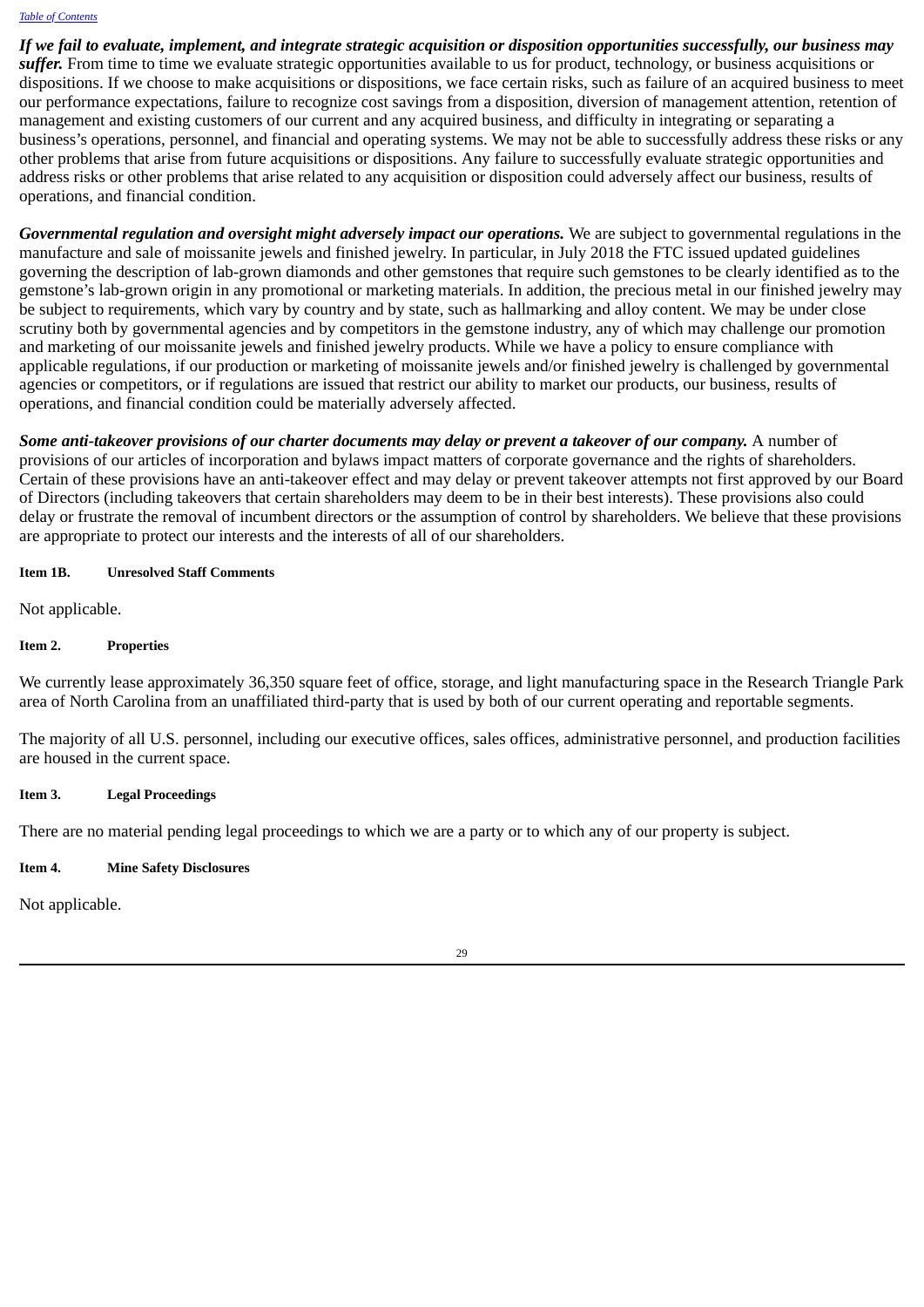## **PART II**

#### <span id="page-32-0"></span>Item 5. Market for Registrant's Common Equity, Related Stockholder Matters and Issuer Purchases of Equity Securities

## **Market for Registrant's Common Equity**

Our common stock is traded on the Nasdaq Capital Market under the symbol "CTHR." As of August 29, 2019, there were 229 shareholders of record of our common stock.

We did not pay any dividends on our common stock during the fiscal year ended June 30, 2019, the transition period ended June 30, 2018, or the calendar year ended December 31, 2017. We will regularly review and consider the best policies and practices for our company, including the dividend policy. The payment of future dividends will be dependent on the facts and circumstances at the time of that review.

#### <span id="page-32-1"></span>**Item 6. Selected Financial Data**

Not applicable.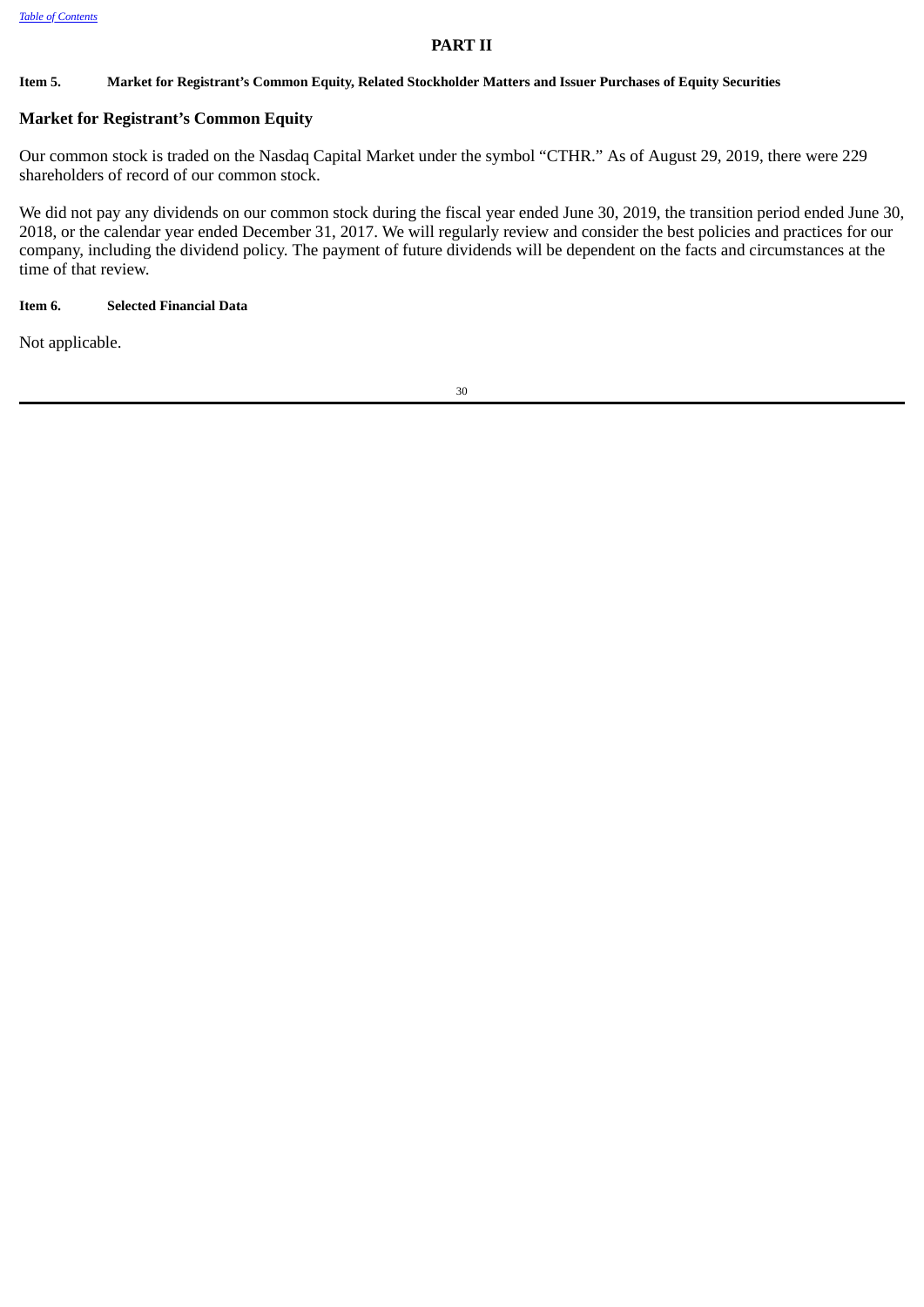#### <span id="page-33-0"></span>**Item 7. Management's Discussion and Analysis of Financial Condition and Results of Operations**

*The following discussion is intended to provide a better understanding of our consolidated financial statements, including a brief discussion of our business and products, key factors that impacted our performance, and a summary of our operating results. This information should be read in conjunction with Item 1A, "Risk Factors" and our consolidated financial statements and the notes thereto included in Item 8, "Financial Statements and Supplementary Data" of this Annual Report on Form 10-K. Historical results and percentage relationships among any amounts in the consolidated financial statements are not necessarily indicative of trends in operating results for future periods.*

#### **Change in Fiscal Year**

In January 2018, our Board of Directors approved a change in our fiscal year from a fiscal year beginning on January 1 and ending on December 31 of each year to a fiscal year beginning on July 1 of each year and ending on June 30 of the following calendar year. The change to the fiscal year reporting cycle began July 1, 2018. As a result of the change, we reported our financial results for the transition period ended June 30, 2018 on our Transition Report on Form 10-KT filed with the SEC on September 7, 2018, and we are reporting our results for the first full fiscal year ended June 30, 2019 in this Annual Report on Form 10-K.

In this Management's Discussion and Analysis of Financial Condition and Results of Operations, or MD&A, when financial results for the fiscal year ended June 30, 2019 are compared to financial results for the prior year period, the results compare the twelvemonth period ended June 30, 2019 to the unaudited results for the twelve-month period ended June 30, 2018. When financial results for the transition period ended June 30, 2018 are compared to financial results for the prior year period, the results compare the six-month period ended June 30, 2018 to the unaudited results for the six-month period ended June 30, 2017. In the opinion of management, while we adopted new revenue recognition guidance, as required, on January 1, 2018, the unaudited results for the twelve months ended June 30, 2018 and the six months ended June 30, 2017 are comparative for purposes of this analysis since there was no change in the timing or measurement of revenues. Additionally, management believes these unaudited results for the periods presented reflect all adjustments necessary to present the financial position and results of operations as of and for both periods in accordance with the accounting principles generally accepted in the United States of America, or U.S. GAAP. A detailed discussion of our financial results for the calendar year ended December 31, 2017 is included in Item 7, "Management's Discussion and Analysis of Financial Condition and Results of Operations", in our Transition Report on Form 10-KT filed with the SEC on September 7, 2018.

The following table shows the months included within the various comparison periods in our MD&A:

| Fiscal Year-End 2019 Results Compared With Prior Year Period 2018 Results |                               |
|---------------------------------------------------------------------------|-------------------------------|
| 2019                                                                      | 2018                          |
| (twelve-month, audited)                                                   | (twelve-month, unaudited)     |
| July 2018 – June 2019                                                     | July 2017 – June 2018         |
| <b>Transition Period Ended June 30, 2018 Results Compared With</b>        |                               |
| <b>Prior Year Period 2017 Results</b>                                     |                               |
| <b>Transition Period Ended June 30, 2018</b>                              | <b>Prior Year Period 2017</b> |
| (six-month, audited)                                                      | (six-month, unaudited)        |

#### **Overview**

At Charles & Colvard, we believe luxury can be both beautiful and conscientious. With innovative technology and sustainable practices, our goal is to lead a revolution in the jewelry industry – delivering a brilliant product at extraordinary value balanced with environmental and social responsibility.

Charles & Colvard, Ltd., a North Carolina corporation founded in 1995, manufactures, markets and distributes *Charles & Colvard Created Moissanite®* and finished jewelry featuring our proprietary moissanite gemstone for sale in the worldwide jewelry market. Our unique differentiator, moissanite – *The World's Most Brilliant Gem®* – is core to our ambition to create a movement around beautiful, environmentally and socially responsible fine jewelry and fashion jewelry. Charles & Colvard is the originator of labcreated moissanite, and we believe that we are leading the way in delivering the premium moissanite brand through technological advances in gemstone manufacturing, cutting, polishing and setting. By coupling what we believe to be unprecedented gemstones with responsibly-sourced precious metals, we are delivering a uniquely-positioned product line for the conscientious consumer.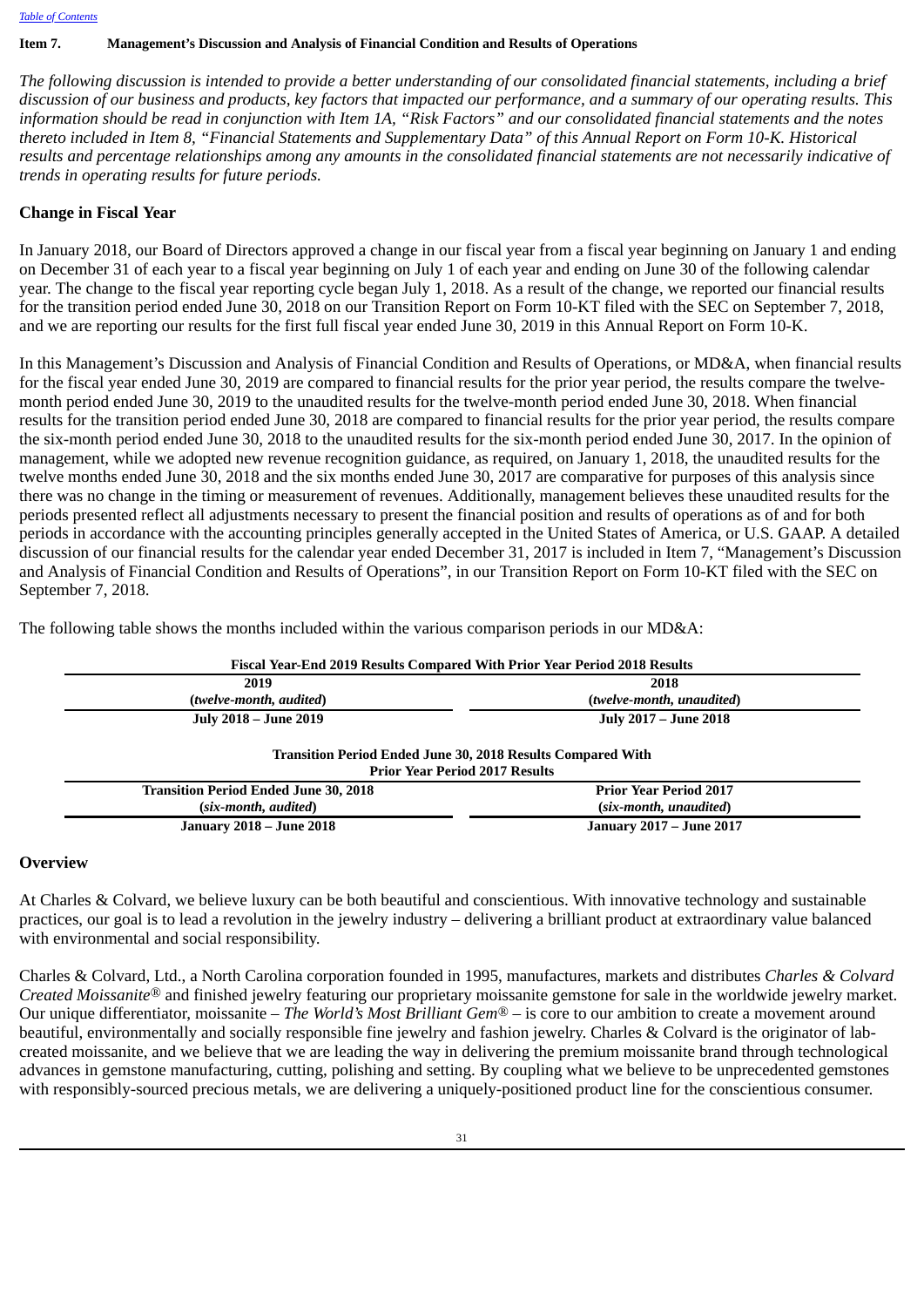We sell loose moissanite jewels and finished jewelry through two operating segments: our Online Channels segment, which comprises our charlesandcolvard.com website, e-commerce outlets, including marketplaces, drop-ship customers, and other pureplay, exclusively e-commerce customers; and our Traditional segment, which consists of domestic and international distributors and retail customers. For more information about our operating segments, see Note 3 to our consolidated financial statements in Item 8, "Financial Statements and Supplementary Data", of this Annual Report on Form 10-K.

We believe our expanding application of an omni-channel sales strategy across the jewelry trade and to the end consumer with gemstones and branded finished jewelry featuring Charles & Colvard moissanite positions our goods at the many touchpoints where consumers are when they are making their buying decisions – thereby creating greater exposure for our brand and increasing consumer demand.

#### **Highlights of the Fiscal Year Ended June 30, 2019**

During the fiscal year ended June 30, 2019, we delivered on several key initiatives, which we believe further solidified the Charles & Colvard brand. We also believe that we are well poised for future growth as we move forward into the fiscal year ending June 30, 2020.

These accomplishments in fiscal year ended June 30, 2019, include the following:

- *Completed an Underwritten Public Offering of our Common Stock* In June 2019, we completed an underwritten public offering of 6,250,000 shares of our common stock at a price of \$1.60 per share, which, together with the partial exercise of the underwriters' over-allotment option for an additional 630,500 shares in July, resulted in aggregate net proceeds of approximately \$9.99 million, net of the underwriting discount and fees and expenses, which we intend to use for marketing and for general corporate and working capital purposes. Accordingly, with these funds we plan to expand our brand's reach primarily through digital marketing efforts. We believe that investments in top-of-funnel marketing activities, such as social media advertising, influencer marketing programs, and international campaigns, will increase the overall awareness of Charles & Colvard. We also intend to expand our opted-in target market and drive top line growth. We believe that with these funds being secured in the June and July timeframe, this opportunity provides us the ability to positively impact the 2019 calendar year-end holiday season and ultimately accelerate our growth potential.
- *Achieved Four Consecutive Quarters of Net Income* With four consecutive quarters of profitability during the fiscal year ended June 2019, we believe our financial performance for this fiscal year was strong. We believe that we have right-sized our operations, balanced our resources, and understand the puts and takes of running a healthy business. We believe that this performance positions us with a strong foundation on which to apply and achieve the maximum benefit from the net proceeds of our recent public offering.
- *Established Our Position as a Direct-to-Consumer Brand* Our legacy is that of a moissanite gemstone manufacturer. This traditional business was our focus until October 2016, when we re-launched the business model with the intent to establish a direct-to-consumer, or DTC, presence. We finished our fiscal year-end 2019 with more than half of our business derived from our Online Channels segment, which serves our DTC customer. More than half of our Online Channels segment's business is generated from our own transactional website, charlesandcolvard.com, where we can offer an exceptional and direct customer experience while controlling our brand and commanding high product margins. Delivering on our direct-toconsumer vision and our Online Channels segment eclipsing our Traditional segment in less than three years is one of our most significant recent accomplishments.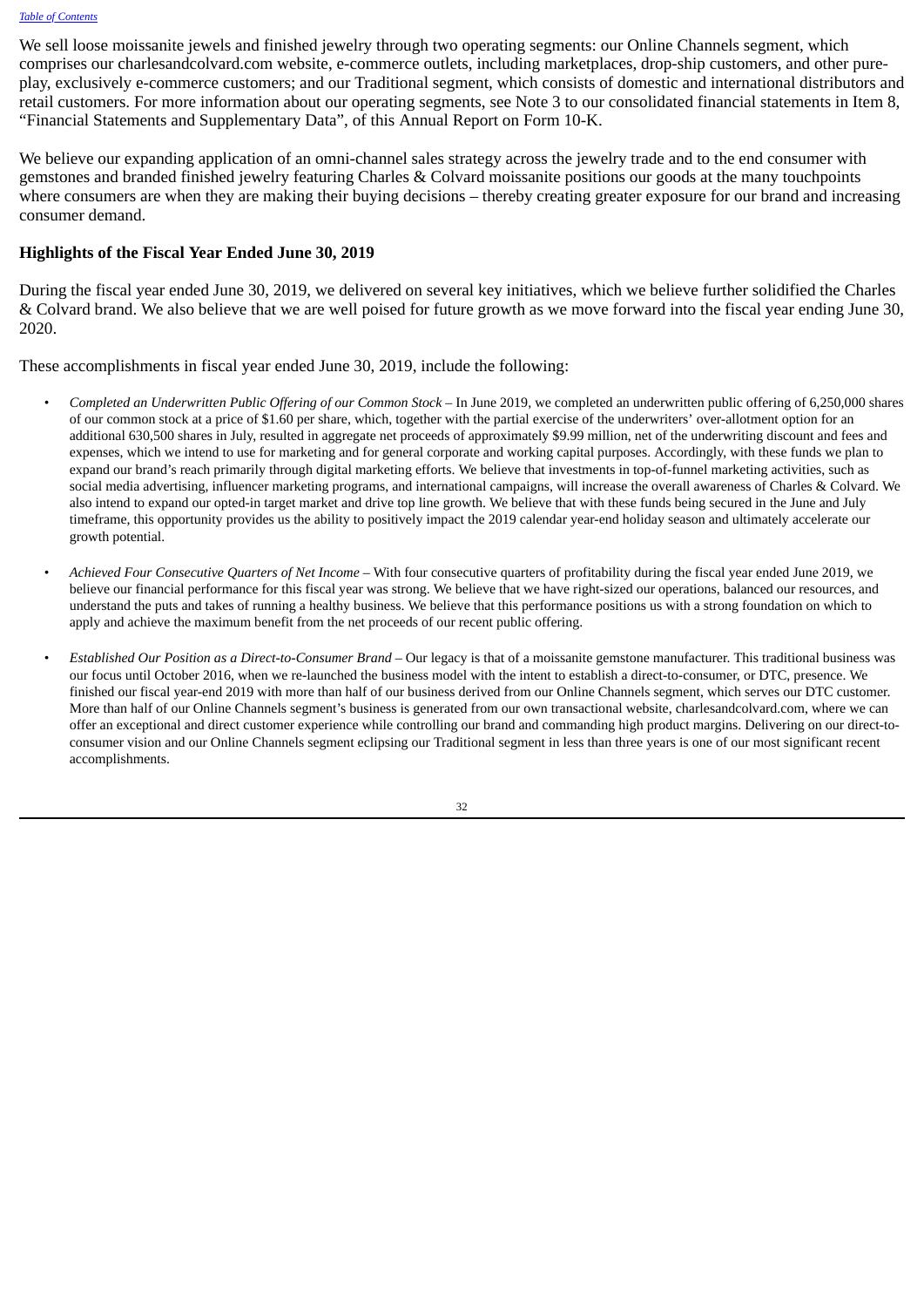```
Table of Contents
```
- *Forged New Inroads into International Markets* One of our key growth opportunities is in international markets. In fiscal 2019, we leaned into this opportunity with the launch of several marketplaces including but not limited to Amazon sites in Australia, Germany, Italy, France, Spain, and Japan. We believe that the use of marketplaces as a low-cost market research opportunity provides less expensive exposure into new markets. While leveraging the significant subscribers of these established online retail outlets, we have the opportunity to test products and price points to identify whether we have a customer in a given region and which products that customer has a propensity to buy. This allows us to then curate the right selection of products for a region and only then will we begin to invest significant digital marketing resources in order to grow a regional presence. Concurrently, we continued to support CBT efforts to drive international customers to our U.S.-based website with enhanced international shopping features. And lastly, we leveraged regional distributors to act as our 'boots on the ground' for certain regions, such as China, that require a significant local presence and investment of resources. With international sales increasing to \$4.26 million, or 106%, in the fiscal year ended June 30, 2019 from \$2.07 million in the twelve months ended June 30, 2018 (unaudited), we feel confident in our agile international growth model and plan to continue these efforts into fiscal 2020.
- Expanded Our Product Selection to Meet Market Demand In May 2018 we introduced Moissanite by Charles & Colvard®, which is a value line of gemstones that offers cost-conscious consumers a competitively-priced option for moissanite jewels. Throughout fiscal 2019, we expanded the footprint of this new product line, closing the year with 6% of all sales attributable to this line of gemstones. In September of 2018 we announced our *Signature Collection*, a patent-pending line of exclusive jewelry featuring our unique floret logo. By the end of fiscal 2019, our *Signature Collection* represented 7% of our charlesandcolvard.com sales. We believe this is an indication of the significant recognition and adoption of our brand by consumers. In April 2019, we were named the *Official Jewelry Sponsor* of the North Carolina Courage, a professional women's soccer team based in Raleigh, North Carolina, and a member of the National Women's Soccer League, or NWSL. In fiscal 2019, we provided the entire North Carolina Courage sports and management teams with championship rings commemorating their NWSL 2018 National Championship. In coordination with this soccer team, we released a line of soccer-themed jewelry specifically targeted at the emerging Gen-Z consumer. Throughout fiscal 2019, we continually iterated our jewelry options while introducing new gemstone cuts, such as our *Duet Rose*, and additional styles of rose cut gems. We believe that we actively solicit customer feedback and respond timely to market demand with the introduction of current product trends.
- *Grew Our Presence with Key Retail Partners –* Since 2017, we have broadened our relationship with Helzberg Diamonds stores with the addition of incremental product styles and expanded case line presence in nearly all doors. In October 2018, we announced the establishment of a new relationship with Macy's, with whom we have built a significant and growing online presence. Notably, due to the maturity of certain retail relationships, we have recently migrated select brick-and mortar partners to a blended asset and consignment model account structure, which affords us more favorable customer payment terms that result in more favorable cash flow. We will continue to evolve our retail channel strategy as we optimize our methods and partnership arrangements.
- *Executed New Credit Facility with White Oak Commercial Finance, LLC* During June and July of 2018, we negotiated and entered into a \$5.00 million asset-based revolving credit facility with White Oak Commercial Finance, LLC, which replaced our previous asset-based revolving credit facility with a commercial bank. The White Oak Credit Facility may be used for general corporate and working capital purposes, including permitted acquisitions, and matures in July 2021. The annual borrowing fees associated with our new White Oak Credit Facility are lower than those in connection with our previous credit facility, and moreover, we believe the borrowing terms and financial covenants underlying the new White Oak Credit Facility are less restrictive than those under our previous credit arrangement. Accordingly, we believe the new White Oak Credit Facility will empower us to be more nimble when executing our strategic plans.

As we continue to execute our strategy to build and reinvest resources in our business, significant expenses and investment of cash will continue to be required ahead of the revenue streams we expect in the future. While this strategy resulted in some unprofitable reporting periods during 2017 and the transition period ended June 30, 2018, we had four consecutive quarters of net income during the fiscal year ended June 30, 2019. Accordingly, we will continue to analyze each investment decision with the ongoing intent to grow our business while maintaining our goal of achieving positive financial results and cash flows. We believe that we will continue to generate or have access to sufficient working capital resources, including but not limited to the issuance of equity securities, to fund operations as we execute our plans to expand and grow the business.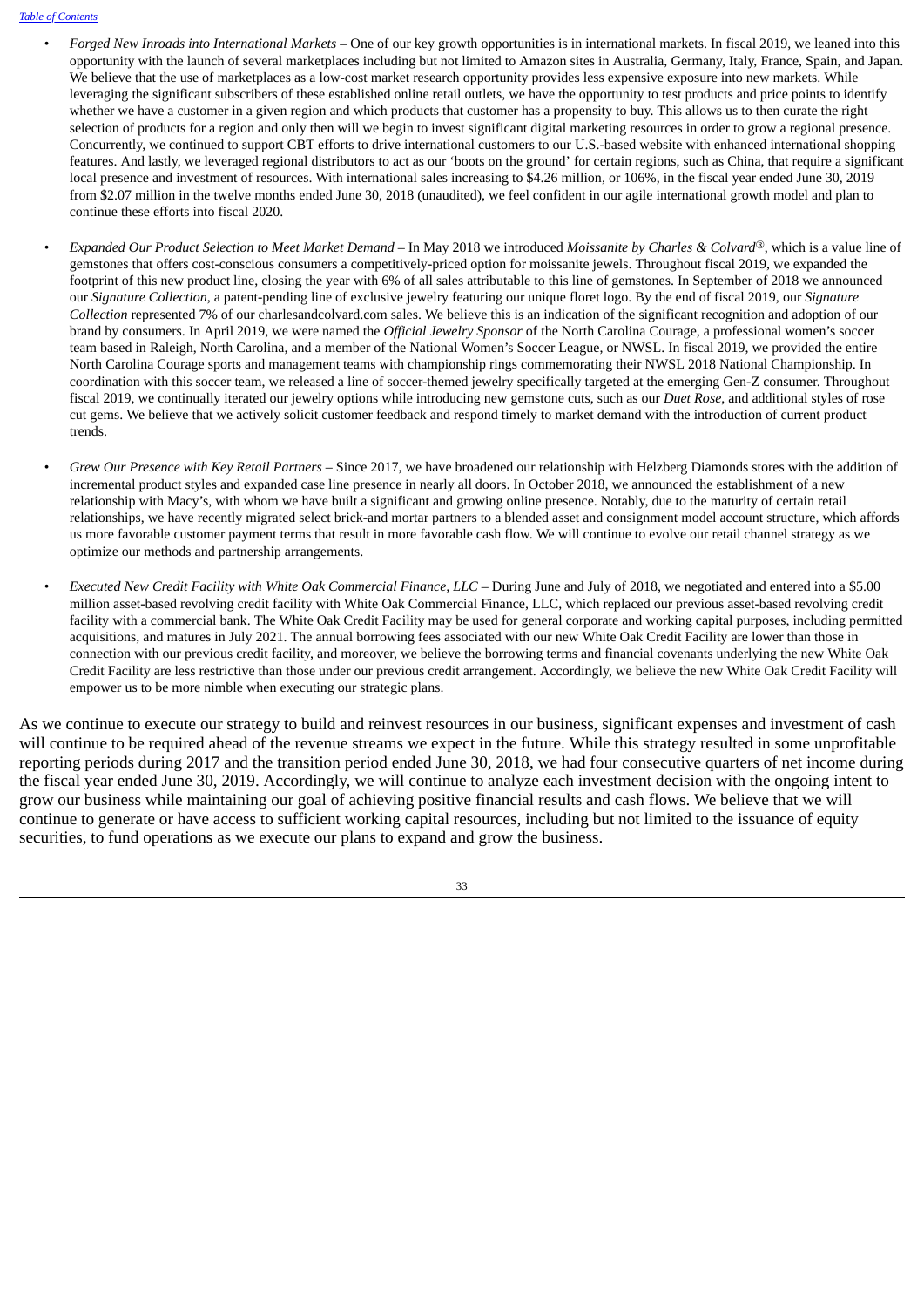The execution of our strategy to continue growing our company, with the ultimate goal of increasing consumer awareness and clearly communicating the value proposition of moissanite, is challenging and not without risk. As such, there can be no assurance that future results for each reporting period will exceed past results in sales, operating cash flow, and net income due to the challenging business environment in which we operate and our investment in various initiatives to support our growth strategies. In addition, sales in the retail jewelry industry are typically seasonal due to increased consumer purchasing patterns during the calendar year-end holiday season. We can also see the effect of seasonality due to the timing of orders we receive to support new or expanded distribution and the level of current inventory positions held by our customers. While the effect of seasonality on our business, particularly with respect to the impact of the year-end holiday season, was less pronounced during the transition period ended June 30, 2018, we expect to continue seeing these types of seasonal trends impact financial results in future fiscal year-end reporting periods. However, as we execute our growth strategy, we remain committed to our current priorities of generating positive cash flow and strengthening our financial position while both monetizing our existing inventory and manufacturing products that meet sales demand. We believe the results of these efforts will propel our revenue growth and profitability, and further enhance shareholder value in coming years – however, we continue to fully recognize the business and economic challenges that we face.

#### **Critical Accounting Policies and Estimates**

Our discussion and analysis of our financial condition and results of operations are based upon our consolidated financial statements, which we prepared in accordance with U.S. GAAP. The preparation of these consolidated financial statements requires us to make estimates and judgments that affect the reported amounts of assets, liabilities, revenues, and expenses and related disclosures of contingent assets and liabilities. "Critical accounting policies and estimates" are defined as those most important to the financial statement presentation and that require the most difficult, subjective, or complex judgments. We base our estimates on historical experience and on various other factors that we believe to be reasonable under the circumstances, the results of which form the basis for making judgments about the carrying value of assets and liabilities that are not readily apparent from other sources. Under different assumptions and/or conditions, actual results of operations may materially differ. The most significant estimates impacting our consolidated financial statements relate to valuation and classification of inventories, accounts receivable reserves, deferred tax assets, uncertain tax positions, and revenue recognition. We also have other policies that we consider key accounting policies, but these policies typically do not require us to make estimates or judgments that are difficult or subjective.

*Valuation and Classification of Inventories -* Inventories are stated at the lower of cost or net realizable value on an average cost basis. Inventory costs include direct material and labor, inbound freight, purchasing and receiving costs, inspection costs, and warehousing costs. Any inventory on hand at the measurement date in excess of our current requirements based on historical and anticipated levels of sales is classified as long-term on our Consolidated Balance Sheets. Our classification of our inventory as either short- or long-term inventory requires us to estimate the portion of on-hand inventory that can be realized over the next 12 months and does not include precious metal, labor, and other inventory purchases expected to be both purchased and realized in cost of goods sold over the next 12 months.

Our work-in-process inventories include raw SiC crystals on which processing costs, such as labor and sawing, have been incurred and components, such as metal castings and finished good moissanite jewels, that have been issued to jobs in the manufacture of finished jewelry. Our moissanite jewel manufacturing process involves the production of intermediary shapes, called "preforms," that vary depending upon the size and shape of the finished jewel. To maximize manufacturing efficiencies, preforms may be made in advance of current finished inventory needs but remain in work-in-process inventories. As of June 30, 2019, June 30, 2018 and December 31, 2017, work-in-process inventories issued to active production jobs approximated \$1.23 million, \$2.45 million, and \$2.99 million, respectively.

Each accounting period, we evaluate the valuation and classification of inventories including the need for potential adjustments to inventory-related reserves, which also include significant estimates by management, on a period-by-period basis. See Note 2 to our consolidated financial statements in Item 8, "Financial Statements and Supplementary Data," of this Annual Report on Form 10- K under the *Inventories* caption for a further description of our inventories accounting policy and see Note 5 to our consolidated financial statements in Item 8, "Financial Statements and Supplementary Data," of this Annual Report on Form 10-K for more detailed information relating to our accounting for inventory-related reserves.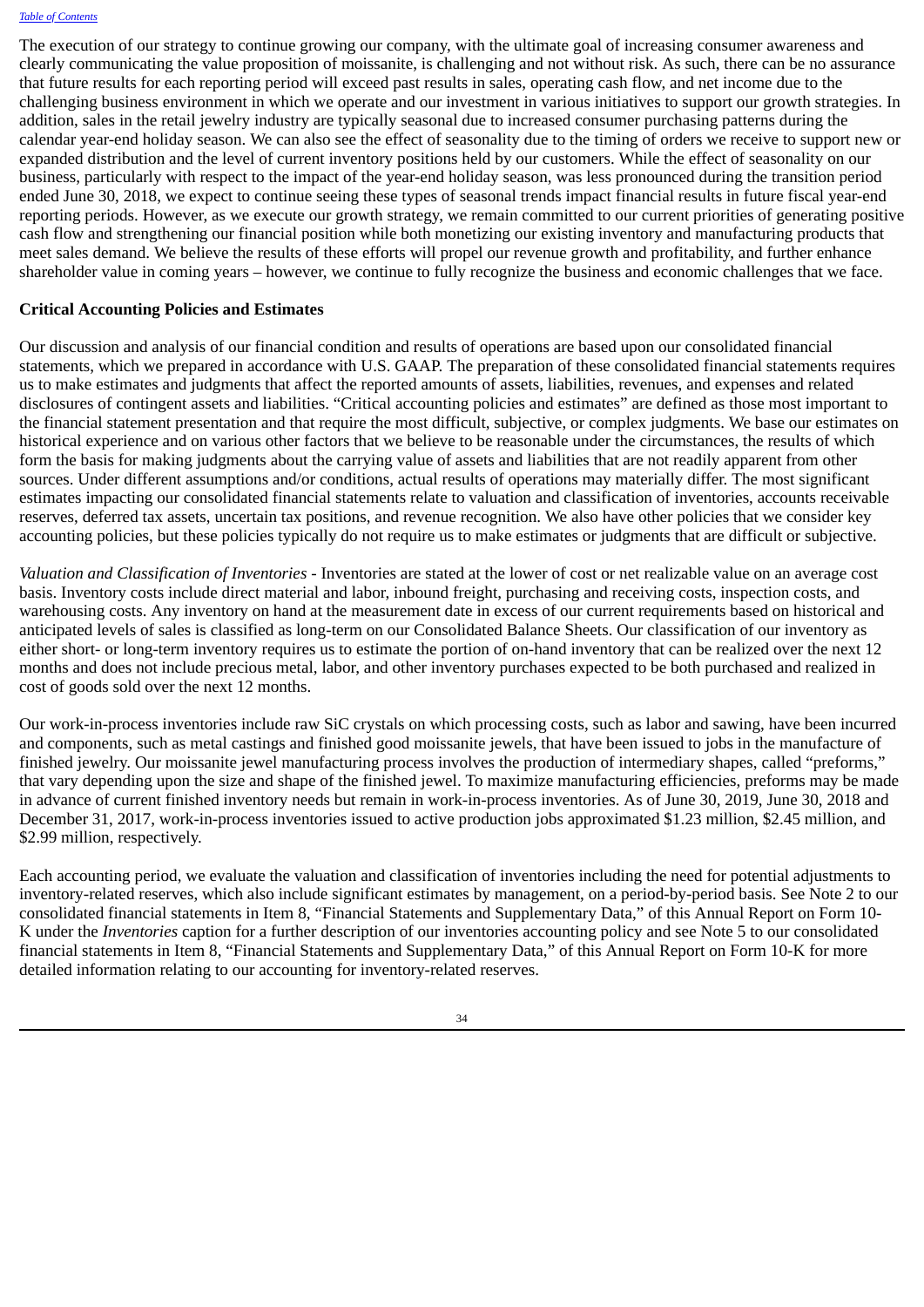#### *Table of [Contents](#page-2-0)*

*Accounts Receivable Reserves -* Estimates are used to determine the amount of two reserves against trade accounts receivable. The first reserve is an allowance for sales returns. At the time revenue is recognized, we estimate future returns using a historical return rate that is reviewed quarterly with consideration of any contractual return privileges granted to customers, and we reduce sales and trade accounts receivable by this estimated amount. The allowance for sales returns was \$746,000, \$648,000 and \$537,000 at June 30, 2019, June 30, 2018 and December 31, 2017, respectively.

The second reserve is an allowance for doubtful accounts for estimated losses resulting from the failure of our customers to make required payments. This allowance reduces trade accounts receivable to an amount expected to be collected. Based on historical percentages of uncollectible accounts by aging category, changes in payment history, and facts and circumstances regarding specific accounts that become known to management when evaluating the adequacy of the allowance for doubtful accounts, we determine a percentage based on the age of the receivable that we deem uncollectible. The allowance is then calculated by applying the appropriate percentage to each of our accounts receivable aging categories, with consideration given to individual customer account activity subsequent to the current period, including cash receipts, in determining the appropriate allowance for doubtful accounts in the current period. Any increases or decreases to this allowance are charged or credited, respectively, as a bad debt expense to general and administrative expenses. We generally use an internal collection effort, which may include our sales personnel as we deem appropriate. After all internal collection efforts have been exhausted, we generally write off the account receivable.

Any accounts with significant balances are reviewed separately to determine an appropriate allowance based on the facts and circumstances of the specific account. During our reviews for the fiscal year ended June 30, 2019, the transition period ended June 30, 2018 and the year ended December 31, 2017, we determined no additional reserves were necessary for specific accounts. Based on these criteria, management determined that allowances for doubtful accounts receivable of \$249,000, \$233,000 and \$254,000 at June 30, 2019, June 30, 2018 and December 31, 2017, respectively, were required.

*Deferred Tax Assets -* As of each reporting date, management considers new evidence, both positive and negative, that could impact its view with regard to future realization of deferred tax assets. Beginning in 2014, management determined that negative evidence outweighed the positive and established a full valuation allowance against our deferred tax assets. We maintained a full valuation allowance as of June 30, 2019, June 30, 2018 and December 31, 2017.

Our deferred tax assets in Hong Kong were fully reserved with a valuation allowance of \$996,000 as of June 30, 2019, June 30, 2018 and December 31, 2017 and had been fully reserved in all prior periods due to the uncertainty of future taxable income in this jurisdiction to utilize the deferred tax assets. Charles & Colvard (HK) Ltd., our Hong Kong subsidiary, which was re-activated in December 2017, but had no operating activity during the fiscal year ended June 30, 2019, the transition period ended June 30, 2018 and the year ended December 31, 2017, previously ceased operations during 2008 and became a dormant entity during 2009. If we use any portion of our deferred tax assets in future periods, the valuation allowance would need to be reversed and may impact our future operating results.

As a result of the Tax Cuts and Jobs Act, or Tax Act, enacted in December 2017, we wrote down our net deferred tax assets as of December 31, 2017 by approximately \$519,000 driven principally by the lowering of the U.S. corporate income tax rate from 35% to that of 21% effective January 1, 2018. Likewise, in December 2017, we recorded a corresponding net adjustment to our valuation allowance related to the re-measurement of certain net deferred tax assets using the lower U.S. corporate income tax rate.

In connection with filing our 2017 U.S. corporate income tax return in June 2018, we completed our analysis of the income tax effects of the Tax Act and the effect on our existing corporate alternative minimum tax, or AMT, deferred tax asset, including the nature, validity, and recoverability of our AMT-related deferred tax credit carryforwards. Upon completing this analysis, we determined that we were able to recognize the underlying tax benefit relating to the realization of the recoverable portion of its AMT-related deferred tax credit carryforwards, net of an expected sequestration reduction, in the amount of approximately \$328,000. Accordingly, we recorded the expected AMT credit refund as a receivable, net of an anticipated sequestration reduction and such amount was included with other long-term assets in our Consolidated Balance Sheets as of June 30, 2018.

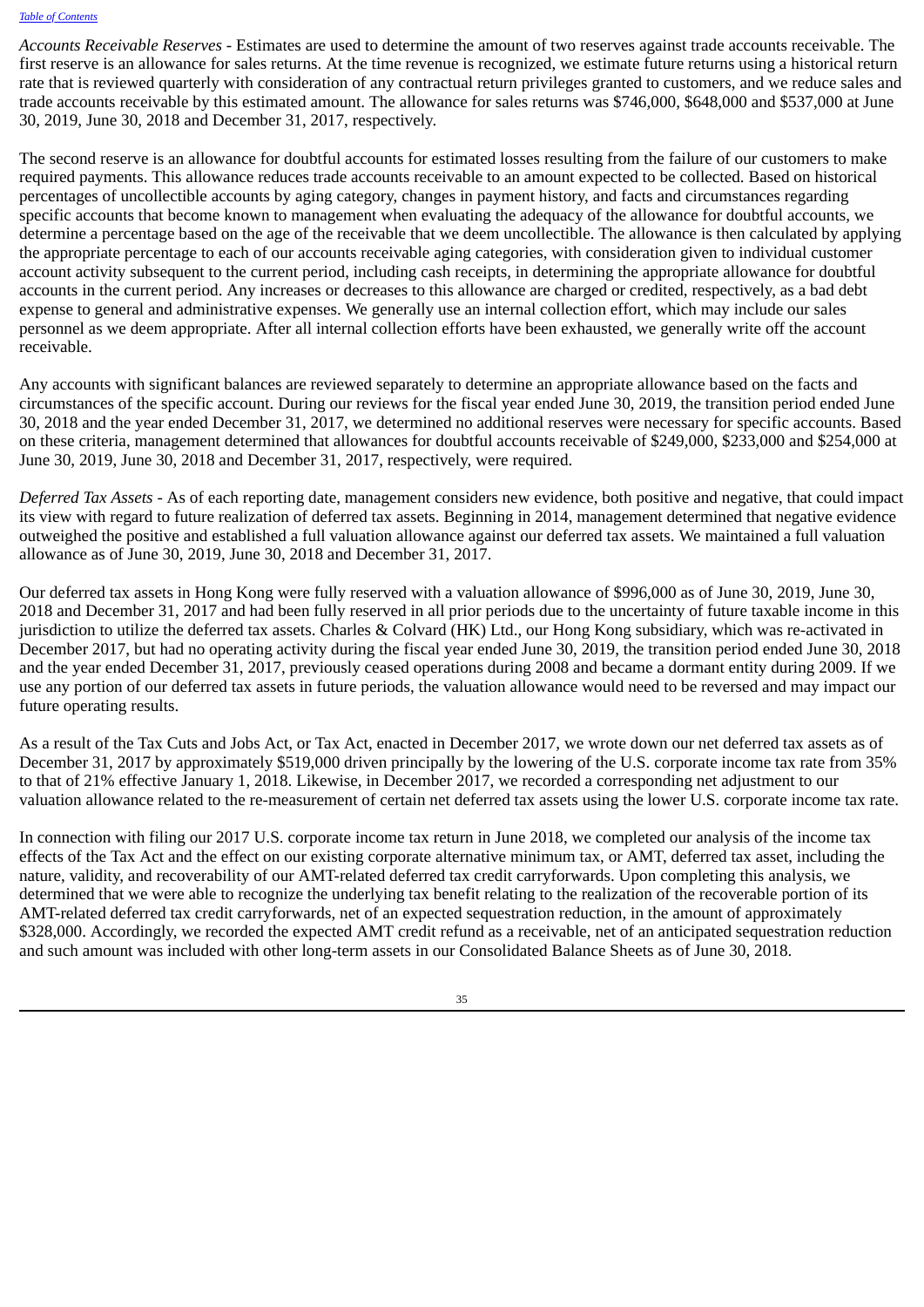However, on January 14, 2019, the Internal Revenue Service, or the IRS, announced that refund payments and refund offset transactions due to refundable minimum tax credits associated with the repeal of the corporate AMT as part of the Tax Act would not be subject to sequestration. Accordingly, following the IRS's announcement that AMT credit refunds would not be subject to the government sequestration amount, in January 2019 we recognized the additional available underlying tax benefit and recorded the sequestered portion of its AMT credit refund in the amount of approximately \$23,000. This amount, net of amounts received, was also included with other long-term assets in our Consolidated Balance Sheets as of June 30, 2019.

*Uncertain Tax Positions –* We account for the de-recognition, classification, accounting in interim periods, and disclosure requirements for uncertain tax positions in accordance with U.S. GAAP. Determining which tax positions qualify as uncertain positions and the subsequent accounting for these positions requires significant estimates and assumptions. Our net accrued income tax liability under the provisions of this guidance was \$493,000, \$471,000 and \$462,000 at June 30, 2019, June 30, 2018 and December 31, 2017, respectively. This liability is only resolved when we obtain an official ruling from the tax authority on the positions or when the statute of limitations expires. Our liability for accrued interest on these uncertain tax positions has increased by approximately \$22,000, \$10,000 and \$28,000 as of June 30, 2019, June 30, 2018 and December 31, 2017, respectively.

*Revenue Recognition –* Effective January 1, 2018, we adopted the new accounting standard in connection with revenue recognition guidance that was issued by the FASB, and as a result, we changed our accounting policy for revenue recognition. Based on our analysis of the new accounting standard, the timing and measurement of revenues under the new guidance is consistent with our prior revenue recognition policies. Therefore, no adjustment was required to our opening balance of equity as of January 1, 2018, and comparative prior period information has not been adjusted and continues to be reported under the accounting guidance in effect prior to the change of accounting.

Based on our accounting policy, revenue is recognized to depict the transfer of promised goods or services to customers in an amount that reflects the consideration to which we expect to be entitled in exchange for those goods or services. To achieve this principle, we perform the following five steps: (i) identification of a contract with a customer; (ii) identification of any separate performance obligations; (iii) determination of the transaction price; (iv) allocation of the transaction price to the performance obligations in the contract; and (v) recognition of revenue when we have satisfied the underlying performance obligations. We recognize substantially all of our revenue at a point in time when control of our goods has passed to the customer, which typically occurs upon shipment, with the exception of consigned goods. We consider our performance obligation related to the shipment of goods satisfied at the time this control is transferred. We also have a variable consideration element related to most of our contracts in the form of product return rights. At the time revenue is recognized, an allowance for estimated returns is established and any change in the allowance for returns is charged against net sales in the current period. For our Traditional segment and Online Channels segment customers (excluding those of charlesandcolvard.com), the returns policy generally allows for the return of jewels and finished jewelry with a valid reason for credit within 30 days of shipment. Our charlesandcolvard.com customers may return purchases for any reason within 60 days in accordance with our returns policy as disclosed on the charlesandcolvard.com website. Periodically, we ship loose jewel goods and finished goods to Traditional segment customers on consignment terms. Under these consignment terms, the customer assumes the risk of loss and has an absolute right of return for a specified period that typically ranges from six months to one year. Our Online Channels segment and Traditional segment customers are generally required to make payments on consignment shipments within 30 days upon the customer informing us that such inventory will be kept by the customer. Accordingly, we do not recognize revenue on these consignment transactions until the earlier of (i) the customer informing us that the inventory will be kept by the customer; (ii) the expiration of the right of returns period; or (iii) the customer informing us that the inventory has been sold.

See Note 2 to our consolidated financial statements in Item 8, "Financial Statements and Supplementary Data", of this Annual Report on Form 10-K under the *Change in Accounting Policy* and *Revenue Recognition* captions for additional information regarding the adoption of the new revenue recognition accounting standard as of January 1, 2018, and the underlying required disclosures arising from contracts with customers as well as a more detailed description of our revenue recognition accounting policy.

*Recent Accounting Pronouncements -* See Note 2 to our consolidated financial statements in Item 8, "Financial Statements and Supplementary Data", of this Annual Report on Form 10-K under the *Recently Adopted/Issued Accounting Pronouncements* caption for the description of recent accounting pronouncements, including the expected date of adoption and estimated effects, on our consolidated financial statements.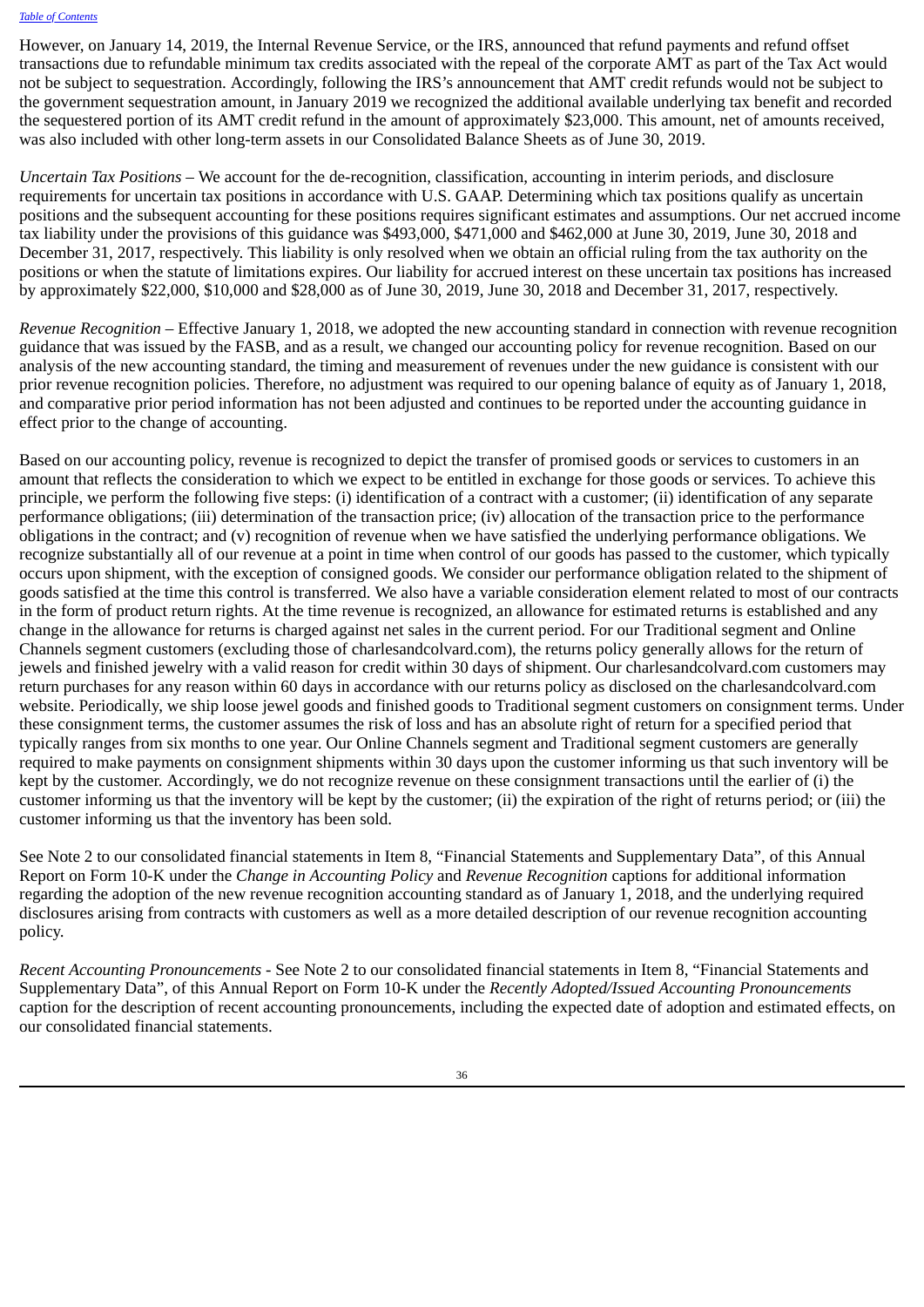# **Certain Operating Metrics**

The following operating metrics are based on financial results and customer-related data for charlesandcolvard.com, LLC, a wholly-owned subsidiary of Charles & Colvard, Ltd., for the fiscal year ended June 30, 2019:

- Average order value, or AOV, is estimated to be approximately \$1,000, based on charlesandcolvard.com revenue, net of returns, divided by the total number of customer orders.
- Average ad spend per new customer is estimated to be approximately \$220, based on the total advertising spend focused on charlesandcolvard.com traffic divided by the number of first-time customer orders.
- Repeat customers represent approximately 28% of charlesandcolvard.com's total customer orders, based on customer email addresses.

Our calculation for AOV is sensitive to volume and product mix. Therefore, we believe that our AOV may vary widely going forward as we respond to ever changing consumer demand and provide the products – that may have widely variable price points – our audiences are looking for. Likewise, as we continue to invest in our advertising and marketing communication channels and broaden the underlying content types, we expect our average ad spend per customer to increase substantially going forward. Finally, as our Loyalty Program is revived, we expect the percentage of people enrolled in our program to continue increasing substantially over time.

The following operating metrics are based on financial results and customer-related data for charlesandcolvard.com, LLC, for the fiscal year ended June 30, 2019 compared to prior twelve-month period ended June 30, 2108 (unaudited):

- 51% year-over-year growth in charlesandcolvard.com revenue.
- 5.5% year-over-year growth in social media followers; 21% year-over-year growth in opt-in email subscribers.

For the fiscal year ended June 30, 2019, gross margin (defined as net sales less product line cost of goods sold) for our Online Channels segment was 58% of Online Channels net sales compared to 52% gross margin for the twelve-month period ended June 30, 2018 (unaudited).

# **Summary Financial Results for the Fiscal Year Ended June 30, 2019**

The following is a summary of key financial results achieved for the fiscal year ended June 30, 2019 compared with the twelve months ended June 30, 2018 (unaudited):

- Our total consolidated net sales increased by \$4.34 million, or 16%, to \$32.24 million in the fiscal year ended June 30, 2019 from \$27.91 million in the twelve-month period ended June 30, 2018 (unaudited). The increase in consolidated net sales for the fiscal year ended June 30, 2019 was due primarily to strong seasonal sales for both Valentine's Day and the calendar year-end 2018 holidays coupled with increased demand for our *Forever OneTM* gemstones over the comparable period in the twelve months ended June 30, 2018 (unaudited), reflecting higher finished jewelry net sales.
- Online Channels segment net sales during the fiscal year ended June 30, 2019 of \$16.34 million were 25% higher than Online Channels segment net sales during the twelve months ended June 30, 2018 (unaudited). Expanded jewelry selections resulted in higher finished jewelry sales and ongoing increased demand for our *Forever OneTM* and *Moissanite by Charles & Colvard®* gemstones during the fiscal year ended June 30, 2019 as evidenced through our increased presence on e-commerce outlets, including marketplaces and through charlesandcolvard.com within our Online Channels segment.
- Traditional segment net sales for the fiscal year ended June 30, 2019 of \$15.91 million were 7% higher than Traditional segment net sales for the twelve months ended June 30, 2018 (unaudited), primarily driven by an increase in the international distribution channel that primarily distributes loose gems to independent retail jewelers during the fiscal year ended June 30, 2019. This decrease was offset somewhat by higher gemstone sales through our international distribution network as a result of our ongoing initiatives with these customers.

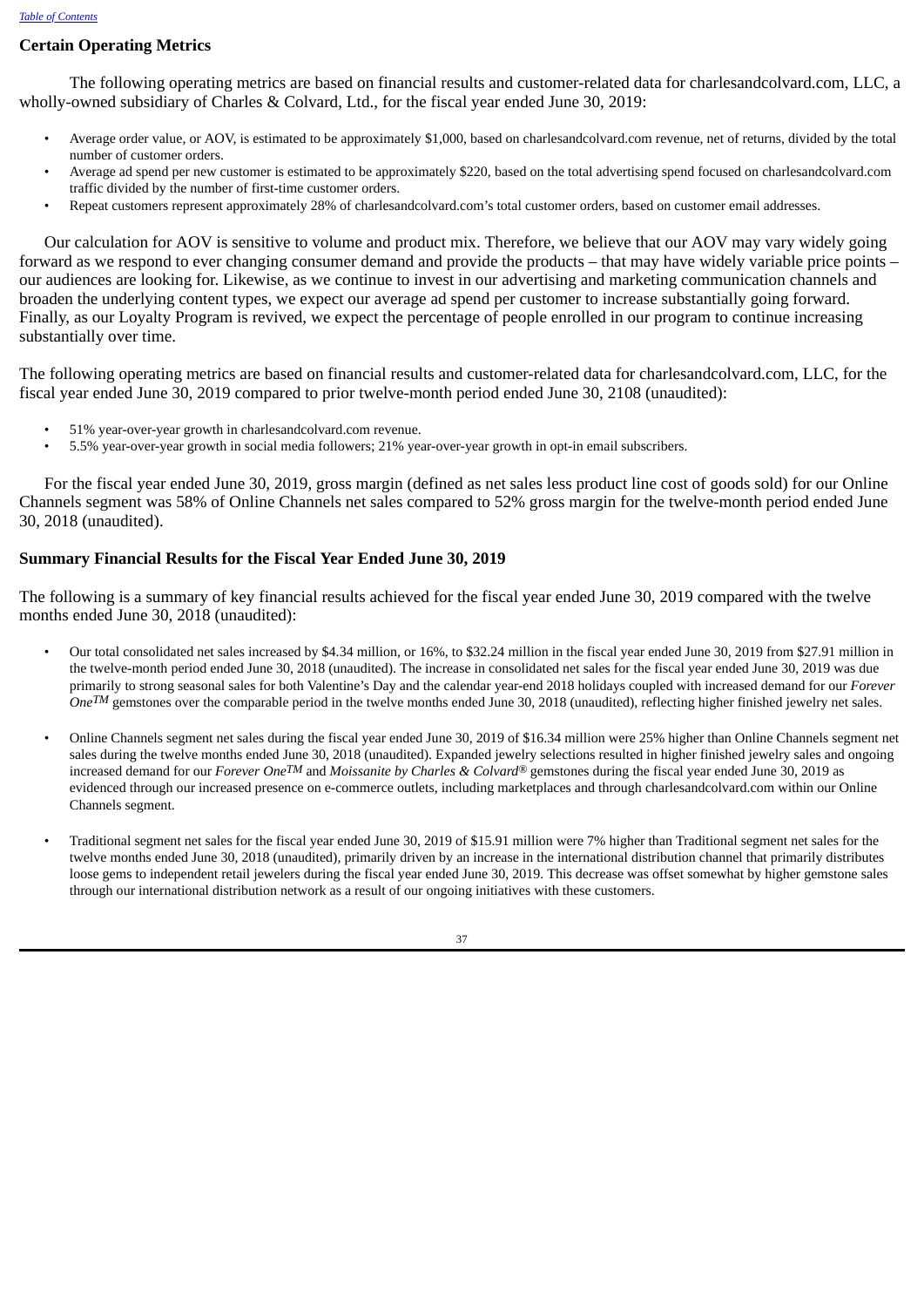- Finished jewelry sales for the fiscal year ended June 30, 2019 comprised 48% of our total consolidated net sales and increased 19% to \$15.46 million, compared with \$13.00 million for the twelve months ended June 30, 2018 (unaudited), primarily due to higher finished jewelry retail sales in our Online Channels segment as well as increased sales of *Forever One™* and *Moissanite by Charles & Colvard®* products in our Traditional segment. Loose jewel sales comprised 52% of our total consolidated net sales for the fiscal year ended June 30, 2019 and increased 13% to \$16.79 million, compared with \$14.91 million for the twelve months ended June 30, 2018 (unaudited), primarily due to higher levels of loose jewel sales in both our Online Channels segment and principally through the international distribution network in our Traditional segment.
- Operating expenses increased by a net \$167,000, or 1%, to \$12.63 million in the fiscal year ended June 30, 2019 from \$12.46 million in the twelvemonth period ended June 30, 2018 (unaudited). Of this net increase, sales and marketing expenses increased \$342,000, or 4%, to \$7.98 million, primarily due to increased digital and social media marketing expenses associated with implementing our sales and marketing strategies, offset partially by a decrease in compensation-related expenses. Offsetting the increased sales and marketing expenses, general and administrative expenses decreased a net \$176,000, or 4%, to \$4.64 million primarily as a result of decreased professional services expenses, principally as a result of hiring a full-time in-house counsel, partially offset by increases in business franchise taxes, bad debt expense, insurance expenses, and compensation-related expenses.
- Income before income taxes of approximately \$2.27 million for the fiscal year ended June 30, 2019 improved from a loss of \$1.08 million for the twelve-month period ended June 30, 2018 (unaudited). The increase in income before income taxes was due primarily to strong seasonal holiday sales as well as increased consumer awareness and demand for our moissanite gemstones and finished jewelry that resulted in higher sales in both our Online Channels segment and Traditional segment. Our gross margin for the fiscal year ended June 30, 2019 was 46% compared to 40% for the twelve-month period ended June 30, 2018 (unaudited). These improvements were offset somewhat by a one-time gain on an insurance claim settlement that was recognized during the twelve-month period ended June 30, 2018 (unaudited).
- We recorded net income of \$2.28 million in the fiscal year ended June 30, 2019, compared to a net loss of \$767,000 in the twelve-month period ended June 30, 2018 (unaudited). Fully diluted net income per share was \$0.10 in the fiscal year ended June 30, 2019 compared to a net loss per share of \$0.04 in the twelve-month period ended June 30, 2018 (unaudited). The improvement in our financial results period over period was primarily the result of strong sales growth and improved gross margins along with operating expenses that were essentially flat when compared to the comparable unaudited year-ago period. The improved results in the fiscal year ended June 30, 2019 were offset by the one-time gain on an insurance claim settlement that was recognized during the twelve-month period ended June 30, 2018 (unaudited). In addition, while our net income for the fiscal year ended June 30, 2019 reflected the impact of the recognition of a federal income tax benefit in the amount of approximately \$23,000 in connection with changes in the Tax Act relating to the realization of a recoverable portion of the AMT deferred tax credit carryforwards being reclassified from a deferred tax asset to that of an income tax receivable, our results in the twelve-month period ended June 30, 2018 (unaudited) also included a federal income tax benefit in the amount of approximately \$328,000 also relating to the realization of an additional recoverable portion of the AMT deferred tax credit carryforwards that were reclassified from a deferred tax asset to that of an income tax receivable during the unaudited period then ended.
- We generated net cash from operations of approximately \$917,000 in the fiscal year ended June 30, 2019, compared to negative cash flows from operations of \$2.69 million in the twelve-month period ended June 30, 2018 (unaudited). The primary drivers of our operating cash flow in the fiscal year ended June 30, 2019 were a net income of \$2.28 million and an increase in accrued liabilities of \$572,000. In addition, non-cash items totaling \$1.51 million also had a favorable impact on our cash flow from operations during the fiscal year ended June 30, 2019. These factors were partially offset by an increase in inventory of \$2.30 million; a decrease in accounts payable of \$799,000; an increase in accounts receivable of \$328,000; and an increase in prepaid expenses and other assets of \$14,000.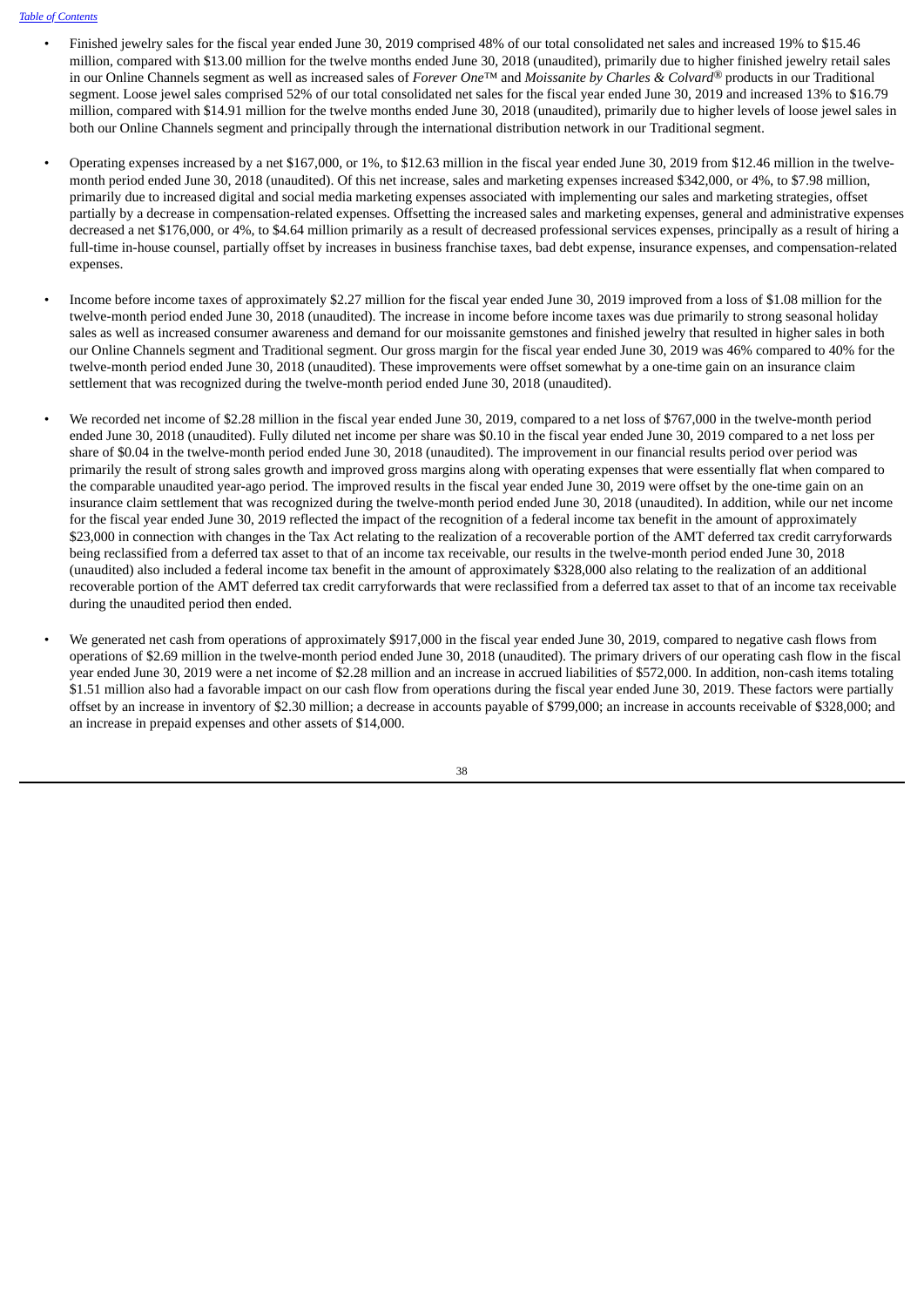- Cash, cash equivalents and restricted cash at June 30, 2019 were \$13.01 million compared to cash and cash equivalents of \$3.39 million at June 30, 2018. The primary reasons for this increase are the \$9.06 million of cash proceeds, net of the underwriting discount and fees and expenses, from our underwritten public offering in June 2019 and the approximately \$917,000 of cash provided by operations. These increases were offset by approximately \$426,000 used in investing activities, principally for capital expenditures during the fiscal year ended June 30, 2019.
- Total inventory, including long-term and consignment inventory, was \$33.73 million as of June 30, 2019, up from \$31.83 million at June 30, 2018. This inventory increase was, in part, due to higher levels of consignment inventories that were produced to meet anticipated product demand, offset by increases in inventory reserves.

We continue to carry no long-term debt. And we believe that we will be able to continue to have access to additional working capital resources, including but not limited to the White Oak Credit Facility and the potential issuance of equity securities, to fund operations and our growth strategies for the foreseeable future.

#### **Results of Operations**

#### *Fiscal Year Ended June 30, 2019 and Twelve Months Ended June 30, 2018 (Unaudited)*

The following table sets forth certain consolidated statements of operations data for the fiscal year ended June 30, 2019 and twelvemonth period ended June 30, 2018 (unaudited):

|                                    | <b>Twelve Months Ended June 30,</b> |               |              |  |  |  |  |
|------------------------------------|-------------------------------------|---------------|--------------|--|--|--|--|
|                                    | 2019                                |               | 2018         |  |  |  |  |
|                                    |                                     | (unaudited)   |              |  |  |  |  |
| Net sales                          | \$<br>32,244,109                    | <sup>\$</sup> | 27,908,838   |  |  |  |  |
| Costs and expenses:                |                                     |               |              |  |  |  |  |
| Cost of goods sold                 | 17,352,167                          |               | 16,708,203   |  |  |  |  |
| Sales and marketing                | 7,983,506                           |               | 7,641,962    |  |  |  |  |
| General and administrative         | 4,640,810                           |               | 4,816,495    |  |  |  |  |
| Research and development           | 2,069                               |               | 571          |  |  |  |  |
| Total costs and expenses           | 29,978,552                          |               | 29, 167, 231 |  |  |  |  |
| Income (Loss) from operations      | 2,265,557                           |               | (1,258,393)  |  |  |  |  |
| Other income (expense):            |                                     |               |              |  |  |  |  |
| Interest income                    | 11,022                              |               |              |  |  |  |  |
| Interest expense                   | (2, 198)                            |               | (742)        |  |  |  |  |
| Loss on foreign currency exchange  | (344)                               |               | (5)          |  |  |  |  |
| Gain on insurance claim settlement |                                     |               | 183,217      |  |  |  |  |
| Other expense                      | (13)                                |               |              |  |  |  |  |
| Total other income (expense), net  | 8,467                               |               | 182,470      |  |  |  |  |
| Income (Loss) before income taxes  | 2,274,024                           |               | (1,075,923)  |  |  |  |  |
| Income tax net benefit             | 1,443                               |               | 309,046      |  |  |  |  |
| Net income (loss)                  | \$<br>2,275,467                     |               | (766, 877)   |  |  |  |  |

#### **Consolidated Net Sales**

Consolidated net sales for the fiscal year ended June 30, 2019 and twelve months ended June 30, 2018 (unaudited) comprise the following:

|                              | <b>Twelve Months Ended June 30,</b> |            |      | Change      |                |           |         |
|------------------------------|-------------------------------------|------------|------|-------------|----------------|-----------|---------|
|                              | 2019                                |            | 2018 |             | <b>Dollars</b> |           | Percent |
|                              |                                     |            |      | (unaudited) |                |           |         |
| Finished jewelry             |                                     | 15,457,343 |      | 13,001,941  |                | 2,455,402 | 19%     |
| Loose jewels                 |                                     | 16,786,766 |      | 14,906,897  |                | 1,879,869 | 13%     |
| Total consolidated net sales |                                     | 32,244,109 |      | 27,908,838  |                | 4.335.271 | 16%     |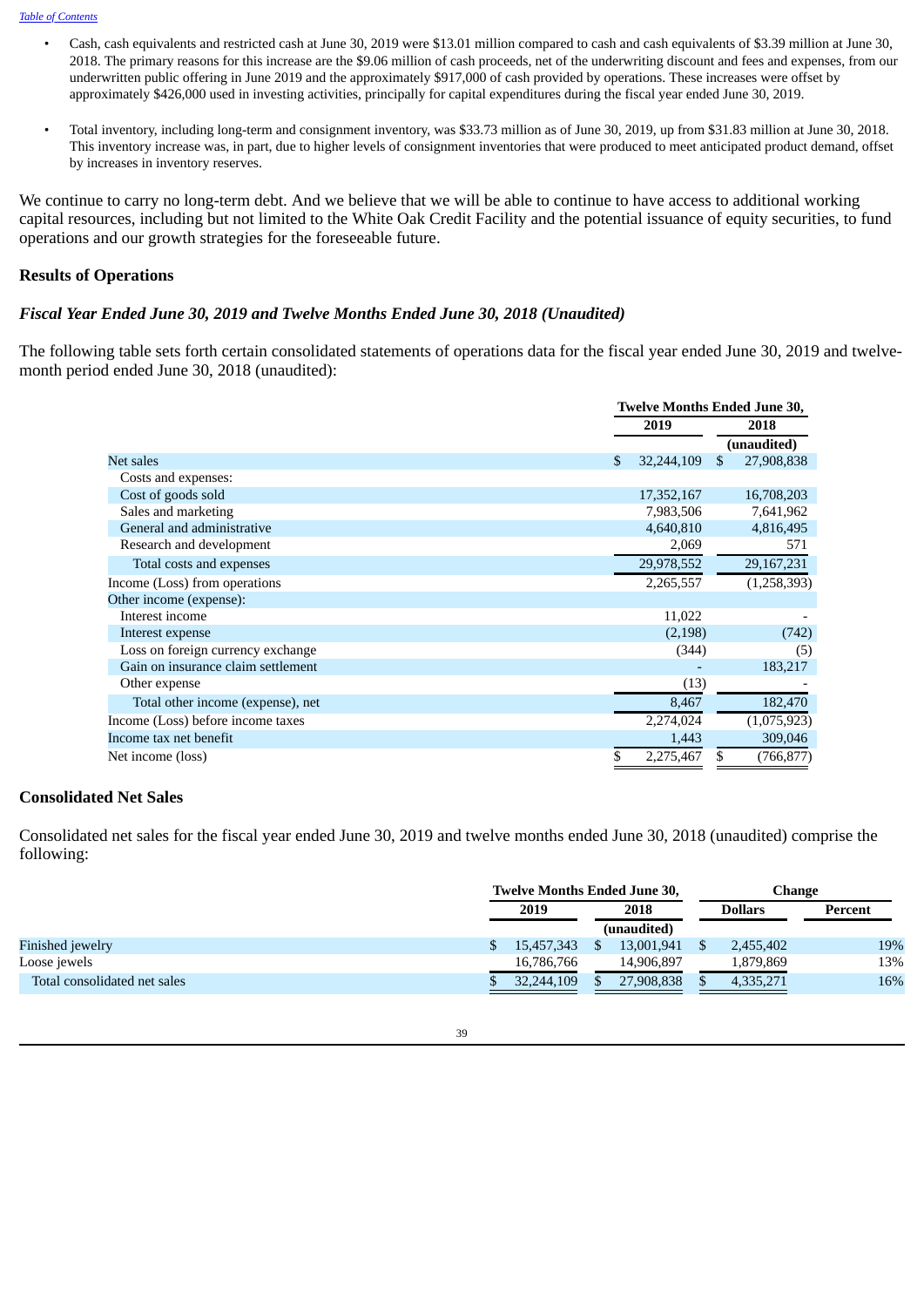Consolidated net sales were \$32.24 million for the fiscal year ended June 30, 2019 compared to \$27.91 million for the twelve months ended June 30, 2018 (unaudited), an increase of \$4.34 million, or 16%. The increase in consolidated net sales for the fiscal year ended June 30, 2019 was due primarily to strong seasonal sales for both Valentine's Day and the calendar year-end holiday as well as increased consumer awareness and demand for our moissanite gemstones and jewelry. These results were evidence of both strong finished jewelry product net sales and higher loose jewel net sales during the fiscal year ended June 30, 2019 in our Online Channels segment. The increases in our Online Channels segment and Traditional segment net sales in the fiscal year ended June 30, 2019 were partially offset by lower finished jewelry product sales in our Traditional segment.

Sales of finished jewelry represented 48% and 47% of total consolidated net sales for the fiscal year ended June 30, 2019 and the twelve-month period ended June 30, 2018 (unaudited), respectively. For the fiscal year ended June 30, 2019, finished jewelry sales were \$15.46 million compared to \$13.00 million for the twelve months ended June 30, 2018 (unaudited), an increase of \$2.46 million, or 19%. This increase in finished jewelry sales was due primarily to higher finished jewelry retail sales in our Online Channels segment as well as increased sales of *Forever One™* and *Moissanite by Charles & Colvard®* products in our Traditional segment.

Sales of loose jewels represented 52% and 53% of total consolidated net sales for the fiscal year ended June 30, 2019 and the twelve months ended June 30, 2018 (unaudited), respectively. For the fiscal year ended June 30, 2019, loose jewel sales were \$16.79 million compared to \$14.91 million for the twelve months ended June 30, 2018 (unaudited), an increase of \$1.88 million, or 13%. The increase for the fiscal year ended June 30, 2019 was primarily due to higher levels of loose jewel sales in both our Online Channels segment and principally through the international distribution network in our Traditional segment.

U.S. net sales accounted for approximately 87% and 93% of total consolidated net sales during the fiscal year ended June 30, 2019 and the twelve-month period ended June 30, 2018 (unaudited), respectively. As a percentage of net sales, U.S. net sales decreased during fiscal 2019 as a result of increased demand in the international distributor market and the growth of our direct-to-consumer presence internationally compared to the twelve months ended June 30, 2018 (unaudited). However, U.S. net sales increased to \$27.98 million, or 8%, during the fiscal year ended June 30, 2019 from \$25.84 million for the twelve months ended June 30, 2018 (unaudited) primarily as a result of ongoing increased demand and increased sales from our Online Channels segment.

Our largest U.S. customer during the fiscal year ended June 30, 2019 and the twelve months ended June 30, 2018 (unaudited) accounted for 14% and 15% of total consolidated net sales during each respective period. Our second largest U.S. customer during the fiscal year ended June 30, 2019 and the twelve months ended June 30, 2018 (unaudited) accounted for 10% and 12% of total consolidated net sales during each respective period. Other than our largest and second largest U.S. customers during the fiscal year ended June 30, 2019 and the twelve months ended June 30, 2018 (unaudited), we had no other customers with sales that represented 10% or more of total consolidated net sales for the periods then ended. We expect that we will remain dependent on our ability, and that of our largest U.S. customers, to maintain and enhance retail programs. A change in or loss of any of these customer or retailer relationships could have a material adverse effect on our results of operations.

International net sales accounted for approximately 13% and 7% of total consolidated net sales during the fiscal year ended June 30, 2019 and the twelve months ended June 30, 2018 (unaudited), respectively. International net sales increased to \$4.26 million, or 106%, during the fiscal year ended June 30, 2019 compared to \$2.07 million in the twelve months ended June 30, 2018 (unaudited) as we continue to serve distributors in international markets. Based on current levels of demand for loose jewels in the markets, we continue to evaluate these and other potential distributors in these international markets to determine the best long-term partners. Additionally, during the fiscal year ended June 30, 2019, we developed a direct-to-consumer presence in Australia, Germany, Italy, France, and Spain. These international locations are in addition to the presence we developed in the UK during the twelve monthperiod ended June 30, 2018 (unaudited). Going forward, we anticipate the need to further develop a direct-to-consumer presence in other locations throughout the world. This international expansion will continue to require additional investment in our multichannel digital marketing strategy to drive expected growth in these regions. As a result, over time our sales in these international markets may continue to fluctuate significantly each reporting period as our growth in these regions develops.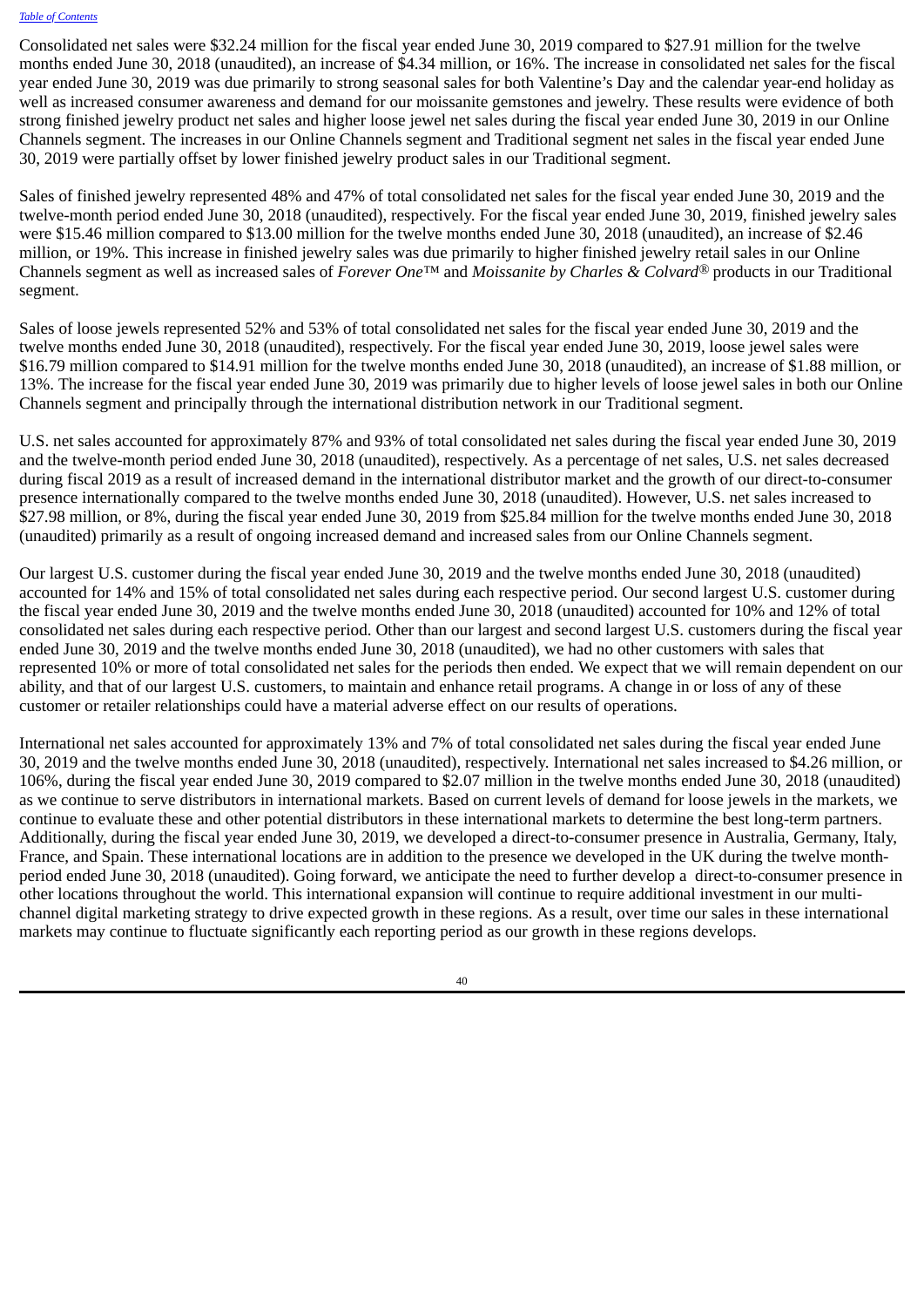No international customers accounted for more than 10% of total consolidated sales in fiscal 2019. A portion of our international consolidated sales represents jewels sold internationally that may be re-imported to U.S. retailers. Our top three international distributors by sales volume during the fiscal year ended June 30, 2019 were, in order of sales volume, located in Hong Kong, Hong Kong, and Canada.

# **Costs and Expenses**

### *Cost of Goods Sold*

Cost of goods sold for the fiscal year ended June 30, 2019 and twelve months ended June 30, 2018 (unaudited) are as follows:

|                                       | <b>Twelve Months Ended June 30,</b> |  |             |                | Change     |         |  |
|---------------------------------------|-------------------------------------|--|-------------|----------------|------------|---------|--|
|                                       | 2019                                |  | 2018        | <b>Dollars</b> |            | Percent |  |
|                                       |                                     |  | (unaudited) |                |            |         |  |
| Product line cost of goods sold:      |                                     |  |             |                |            |         |  |
| Finished jewelry                      | 6,859,112                           |  | 7,045,126   |                | (186, 014) | $-3%$   |  |
| Loose jewels                          | 8,242,830                           |  | 7,761,793   |                | 481,037    | 6%      |  |
| Total product line cost of goods sold | 15,101,942                          |  | 14,806,919  |                | 295,023    | 2%      |  |
| Non-product line cost of goods sold   | 2,250,225                           |  | 1,901,284   |                | 348,941    | 18%     |  |
| Total cost of goods sold              | 17,352,167                          |  | 16,708,203  |                | 643,964    | 4%      |  |

Total cost of goods sold was \$17.35 million for the fiscal year ended June 30, 2019 compared to \$16.71 million for the twelve months ended June 30, 2018 (unaudited), an increase of approximately \$644,000, or 4%. Product line cost of goods sold is defined as product cost of goods sold in each of our Online Channels segment and Traditional segment excluding non-capitalized expenses from our manufacturing and production control departments, comprising personnel costs, depreciation, rent, utilities, and corporate overhead allocations; freight out; inventory valuation allowance adjustments; and other inventory adjustments, comprising costs of quality issues, damaged goods, and inventory write-downs.

The increase in cost of goods sold for the fiscal year ended June 30, 2019 as compared to the twelve-month period ended June 30, 2018 (unaudited) was due primarily to an increased level of overall product sales during fiscal 2019, offset somewhat by favorable costs resulting from manufacturing efficiencies achieved for finished jewelry production when compared to product line cost of goods sold in the same unaudited period of 2018. The net increase in total cost of goods sold was also impacted by a net unfavorable change in non-product line cost of goods sold during fiscal 2019. This net increase in non-product line cost of goods sold comprises a \$437,000 increase in other inventory adjustments principally relating to production standard cost variances and book-to-physical quantity adjustments; a \$62,000 increase in freight out as a result of an increase in sales transaction volume; and an \$8,000 increase in non-capitalized manufacturing and production control expenses principally due to the timing of when workin-process is received into inventory and overhead is allocated. These increases were offset in part by a \$158,000 favorable change in inventory valuation allowances, including inventory obsolescence, shrinkage, recuts, and repairs reserves. For further discussion of non-product line cost of goods sold, see Note 3 to our consolidated financial statements in Item 8, "Financial Statements and Supplementary Data", of this Annual Report on Form 10-K.

### *Sales and Marketing*

Sales and marketing expenses for the fiscal year ended June 30, 2019 and twelve months ended June 30, 2018 (unaudited) are as follows:

|                     | <b>Twelve Months Ended June 30,</b> |           |      |             | Change         |         |         |
|---------------------|-------------------------------------|-----------|------|-------------|----------------|---------|---------|
|                     | 2019                                |           | 2018 |             | <b>Dollars</b> |         | Percent |
|                     |                                     |           |      | (unaudited) |                |         |         |
| Sales and marketing |                                     | 7.983.506 |      | 7.641.962   |                | 341,544 | 4%      |

Sales and marketing expenses were \$7.98 million for the fiscal year ended June 30, 2019 compared to \$7.64 million for the twelvemonth period ended June 30, 2018 (unaudited), an increase of approximately \$342,000, or 4%.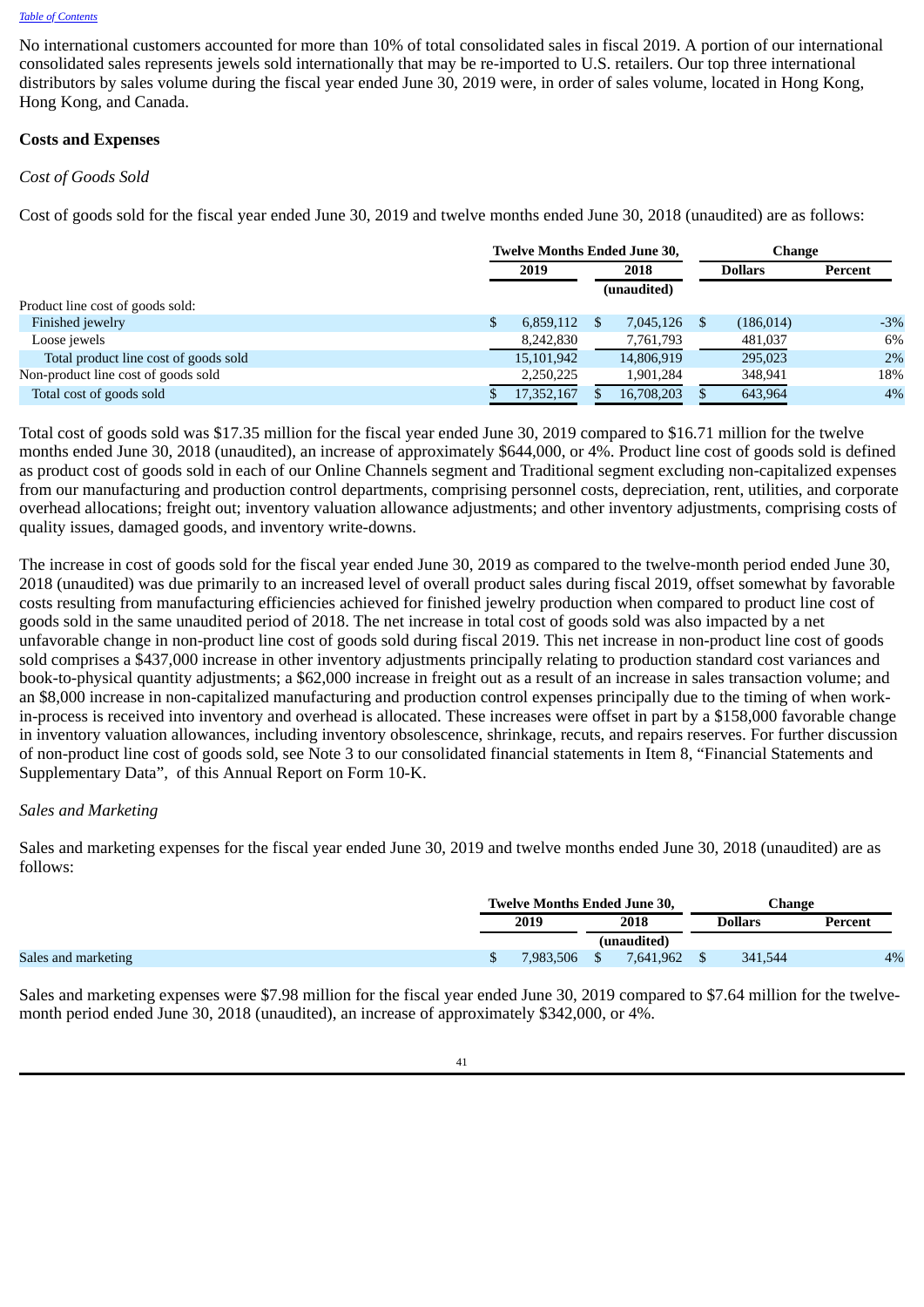The increase in sales and marketing expenses for the fiscal year ended June 30, 2019 compared to the twelve months ended June 30, 2018 (unaudited) was primarily due to a \$640,000 increase in digital and social media marketing; a \$140,000 increase in general office-related expenses, principally due to increased credit card clearing transactions; a \$137,000 increase in professional services fees; a \$76,000 increase in software-related costs principally in connection with maintenance agreements as well as other software-related agreements; and a \$50,000 increase in depreciation and amortization expense. These increases were partially offset by a \$564,000 decrease in compensation-related expense; a \$97,000 decrease in travel expense; a \$37,000 decrease in recruiting fees; and a \$3,000 net decrease in miscellaneous other sales and marketing expenses.

The increase in digital and social media marketing expenses for the fiscal year ended June 30, 2019, compared to the twelve-month period ended June 30, 2018 (unaudited), comprises an \$812,000 increase in Internet marketing and a \$54,000 increase in cooperative advertising. These increases were partially offset by a \$153,000 decrease in outside agency fees; a \$50,000 decrease in promotional expenses; an \$18,000 decrease in print media expenses; and a \$5,000 net decrease in all other advertising expenses.

Compensation expenses for the fiscal year ended June 30, 2019 compared to the twelve-month period ended June 30, 2018 (unaudited) decreased primarily as a result of a \$714,000 decrease in salaries, commissions, and related employee benefits in the aggregate; a \$47,000 decrease in severance expense; and an \$8,000 decrease in relocation expense. These decreases were partially offset by a \$195,000 increase in bonus expense and a \$10,000 increase in employee stock-based compensation expense.

While our intent is to invest significantly in sales and marketing efforts to increase sales, we believe such expenses may also increase as part of our ongoing strategy to promote overall consumer awareness of moissanite and of our brands. However, this will be dependent on overall companywide marketing strategies and in which sales channels we may choose to make such further investments.

### *General and Administrative*

General and administrative expenses for the fiscal year ended June 30, 2019 and twelve months ended June 30, 2018 (unaudited) are as follows:

|                            | <b>Twelve Months Ended June 30.</b> |           |      |             | Change         |            |         |  |
|----------------------------|-------------------------------------|-----------|------|-------------|----------------|------------|---------|--|
|                            | 2019                                |           | 2018 |             | <b>Dollars</b> |            | Percent |  |
|                            |                                     |           |      | (unaudited) |                |            |         |  |
| General and administrative |                                     | 4.640.810 |      | 4.816.495   |                | (175, 685) | $-4%$   |  |

General and administrative expenses were \$4.64 million for the fiscal year ended June 30, 2019 compared to \$4.82 million for the twelve months ended June 30, 2018 (unaudited), a decrease of approximately \$176,000, or 4%.

The decrease in general and administrative expenses for the fiscal year ended June 30, 2019 compared to the twelve months ended June 30, 2018 (unaudited) was primarily due to a \$332,000 decrease in professional services; an \$18,000 decrease in travel expenses; a \$12,000 decrease in equipment-related rental expense; a \$9,000 decrease in bank fees, which includes fees associated with the White Oak Credit Facility and credit card clearing transactions; and a \$2,000 decrease in depreciation and amortization expense. These decreases were partially offset by an \$85,000 increase in business taxes and licenses, principally franchise taxes; a \$33,000 increase in bad debt expense associated with our allowance for doubtful accounts reserve policy; a \$29,000 increase in insurance expenses; a \$20,000 increase in compensation expenses; a \$19,000 increase in expenses related to the timing of our annual meeting and shareholder communications due to the change in our fiscal year-end; a \$6,000 increase in board retainer fees; and a \$5,000 net increase in miscellaneous other general and administrative expenses.

Professional services decreased for the fiscal year ended June 30, 2019 compared to the twelve-month period ended June 30, 2018 (unaudited) primarily due to a decrease in legal fees of \$332,000 principally as a result of hiring a full-time in-house counsel; a \$23,000 decrease in investor and public relations expenses; and a decrease of \$23,000 in consulting and other professional services primarily related to financial reporting consulting fees in the prior period. These decreases were partially offset by an increase of \$46,000 in accounting services related to the timing of our annual and transition period audits due to the change in our fiscal yearend.

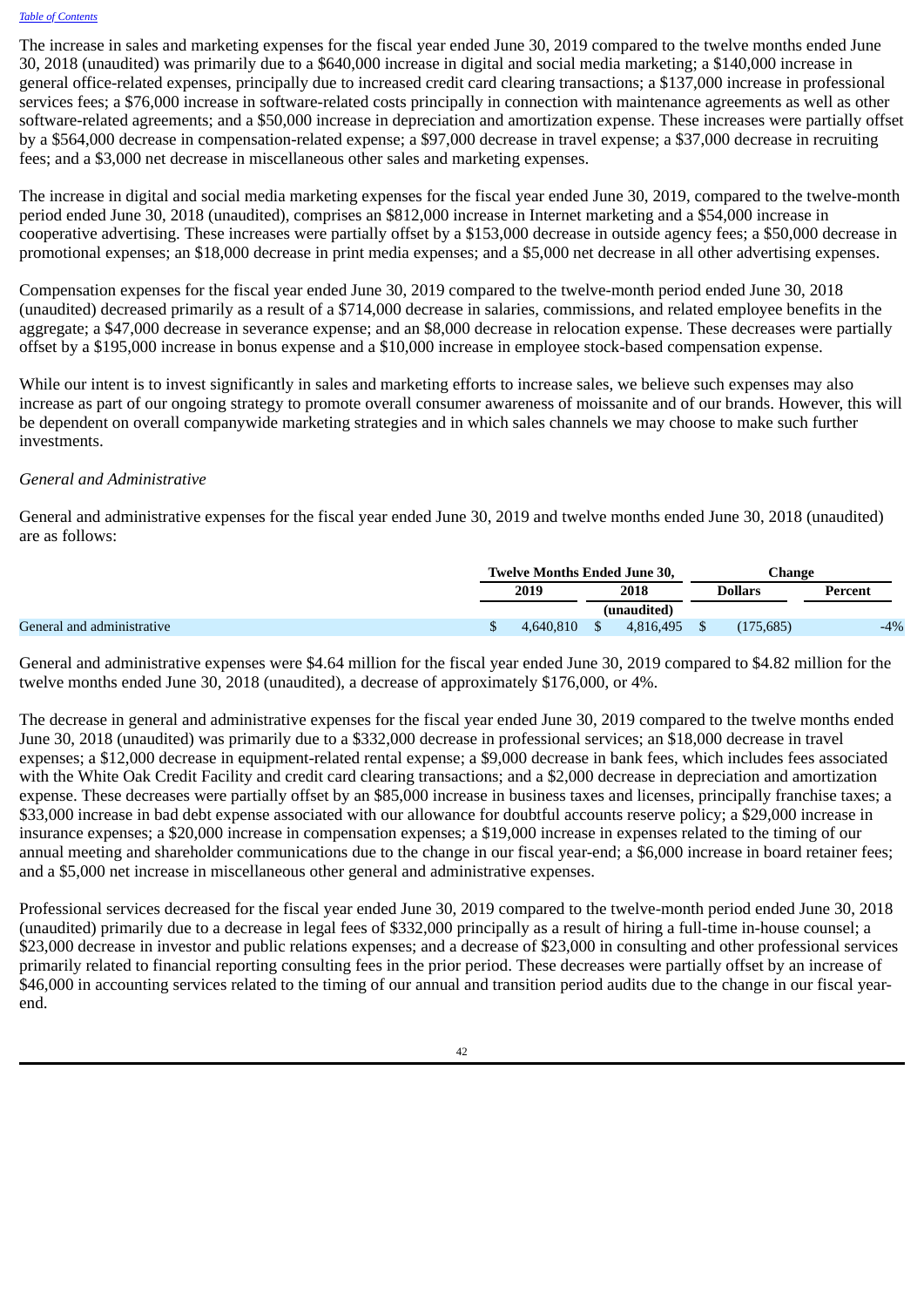Compensation expenses increased for the fiscal year ended June 30, 2019 compared to the twelve months ended June 30, 2018 (unaudited) primarily due to an \$87,000 increase in bonus expense and an \$11,000 increase in employee stock-based compensation expense. These increases were offset by a \$43,000 decrease in severance expenses related to personnel changes and a \$35,000 decrease in salaries and related employee benefits in the aggregate.

### *Loss on Foreign Currency Exchange*

Loss on foreign currency exchange relating to foreign sales transacted in functional currencies other than the U.S. dollar settlement for the fiscal year ended June 30, 2019 and twelve months ended June 30, 2018 (unaudited) is as follows:

|                                   |  | <b>Twelve Months Ended June 30,</b> |             |  |         | Change |         |
|-----------------------------------|--|-------------------------------------|-------------|--|---------|--------|---------|
|                                   |  | 2019                                |             |  | Dollars |        | Percent |
|                                   |  |                                     | (unaudited) |  |         |        |         |
| Loss on foreign currency exchange |  | 344                                 |             |  |         | 339    | $*9/0$  |

### \* Not Meaningful

During the transition period ended June 30, 2018, we began developing an international direct-to-consumer presence. Accordingly, the underlying sales transactions have led to these immaterial foreign currency exchange losses.

### *Gain on Insurance Claim Settlement*

Gain on insurance claim settlement for the fiscal year ended June 30, 2019 and twelve months ended June 30, 2018 (unaudited) is as follows:

|                                    | <b>Twelve Months Ended June 30,</b> |             |  |                |  | Change  |         |
|------------------------------------|-------------------------------------|-------------|--|----------------|--|---------|---------|
|                                    | 2019                                | 2018        |  | <b>Dollars</b> |  | Percent |         |
|                                    |                                     | (unaudited) |  |                |  |         |         |
| Gain on insurance claim settlement |                                     |             |  | 183.217        |  | 183,217 | $-100%$ |

In the fourth calendar year quarter of 2017, we recognized approximately \$183,000 in connection with the settlement of an outstanding insurance claim related to recovery of costs previously expensed and written off associated with insured losses incurred in connection with a shipment of work-in-process materials. The gain represented the excess recovery over amounts previously expensed and written off in the previous trailing twelve-month financial reporting period. There was no such gain during the fiscal year ended June 30, 2019.

### **Provision for Income Taxes**

We recognized an income tax net benefit of approximately \$1,400 for the fiscal year ended June 30, 2019 compared with an income tax net benefit of approximately \$309,000 for the twelve months ended June 30, 2018 (unaudited). Our income tax provisions in these periods primarily relate to estimated tax, penalties, and interest associated with uncertain tax positions. During the fiscal year ended June 30, 2019 we recognized a federal income tax benefit in the amount of approximately \$23,000 and during the twelvemonth period ended June 30, 2018 (unaudited), we recognized a federal income tax benefit in the amount of approximately \$328,000 both of which relate to the realization of the recoverable portion of the AMT deferred tax credit carryforwards being reclassified from a deferred tax asset to that of an income tax receivable, offset by approximately \$22,000 and \$19,000 of income tax expense relating to estimated tax, penalties, and interest associated with uncertain tax positions for the fiscal year ended June 30, 2019 and the twelve-month period ended June 30, 2018 (unaudited), respectively.

As of each reporting date, management considers new evidence, both positive and negative, that could impact its view with regard to future realization of deferred tax assets. Beginning in 2014, management determined that negative evidence outweighed the positive and established a full valuation allowance against our deferred tax assets. We maintained a full valuation allowance as of June 30, 2019 and June 30, 2018.

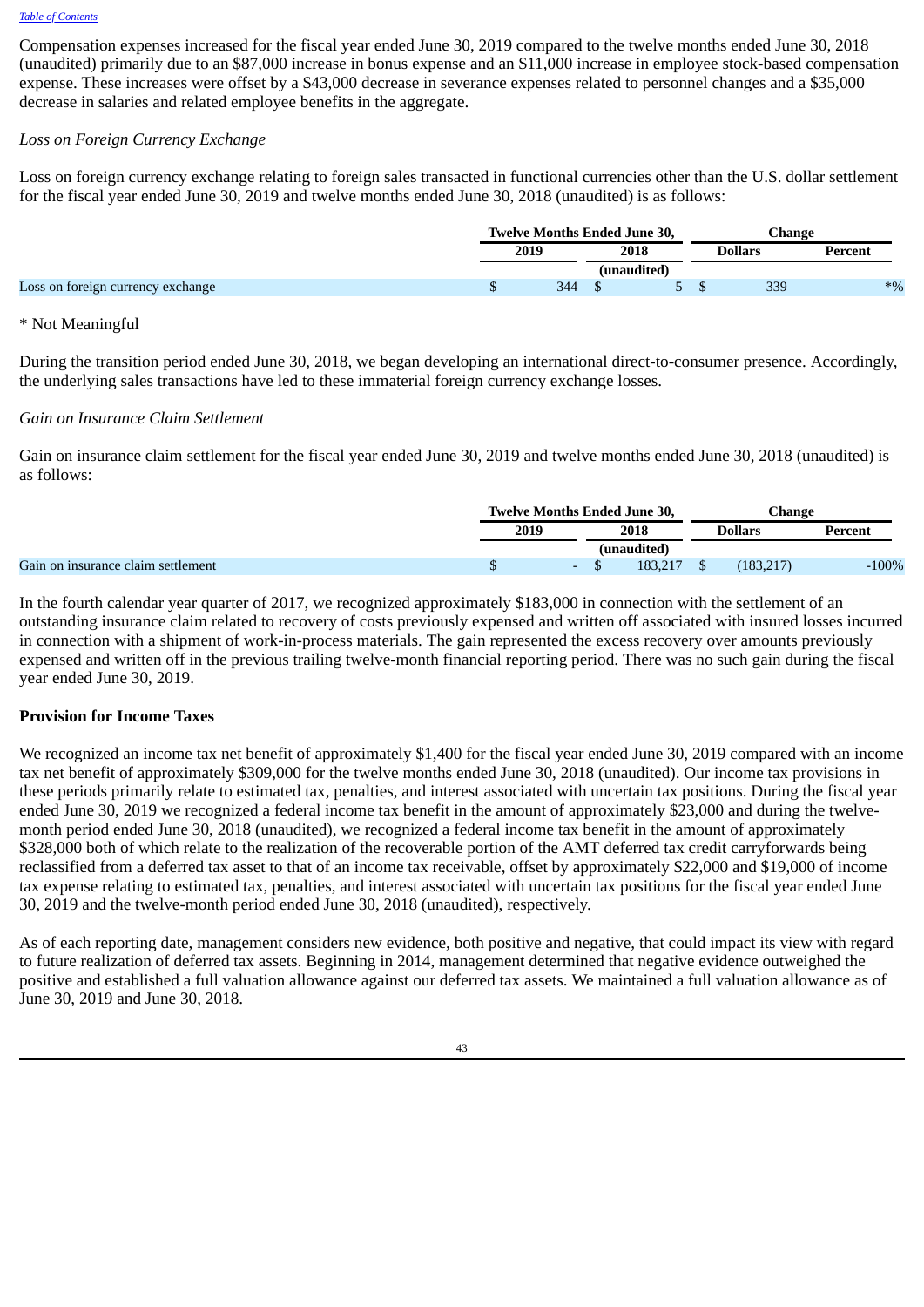Our statutory tax rate as of the fiscal year ended June 30, 2019 is 22.16% and consists of the federal income tax rate of 21% and a blended state income tax rate of 1.16%, net of the federal benefit.

The Tax Act, which was signed into law in December 2017, among other things lowered the U.S. corporate income tax rate from 35% to that of 21% effective January 1, 2018. For further discussion of the effects of the Tax Act on our provision for income taxes and deferred tax assets, see Note 12 to our consolidated financial statements in Item 8, "Financial Statements and Supplementary Data", of this Annual Report on Form 10-K.

# *Summary Results of Operations for the Transition Period Ended June 30, 2018 and the Six Months Ended June 30, 2017 (Unaudited)*

The following table sets forth certain consolidated statements of operations data for the transition period ended June 30, 2018 and the six months ended June 30, 2017 (unaudited):

|                                   | <b>Six Months Ended June 30,</b> |             |             |            |  |  |  |
|-----------------------------------|----------------------------------|-------------|-------------|------------|--|--|--|
|                                   |                                  | 2018        |             | 2017       |  |  |  |
|                                   |                                  |             | (unaudited) |            |  |  |  |
| Net sales                         | \$                               | 13,163,048  | <b>S</b>    | 12,287,174 |  |  |  |
| Costs and expenses:               |                                  |             |             |            |  |  |  |
| Cost of goods sold                |                                  | 8,298,286   |             | 7,060,701  |  |  |  |
| Sales and marketing               |                                  | 3,856,796   |             | 3,692,188  |  |  |  |
| General and administrative        |                                  | 2,601,554   |             | 2,474,882  |  |  |  |
| Research and development          |                                  |             |             | 3,143      |  |  |  |
| Total costs and expenses          |                                  | 14,756,636  |             | 13,230,914 |  |  |  |
| Loss from operations              |                                  | (1,593,588) |             | (943,740)  |  |  |  |
| Other expenses:                   |                                  |             |             |            |  |  |  |
| Interest expense                  |                                  | (293)       |             | (92)       |  |  |  |
| Loss on foreign currency exchange |                                  | (5)         |             |            |  |  |  |
| Total other expenses              |                                  | (298)       |             | (92)       |  |  |  |
| Loss before income taxes          |                                  | (1,593,886) |             | (943, 832) |  |  |  |
| Income tax net benefit (expense)  |                                  | 318,060     |             | (18, 595)  |  |  |  |
| Net loss                          | \$                               | (1,275,826) |             | (962, 427) |  |  |  |

### **Consolidated Net Sales**

Consolidated net sales for the transition period ended June 30, 2018 and the six months ended June 30, 2017 (unaudited) comprise the following:

|                              | Six Months Ended June 30, |            |      |             | Change         |             |         |
|------------------------------|---------------------------|------------|------|-------------|----------------|-------------|---------|
|                              | 2018                      |            | 2017 |             | <b>Dollars</b> |             | Percent |
|                              |                           |            |      | (unaudited) |                |             |         |
| Loose jewels                 |                           | 6,999,998  |      | 8,672,363   |                | (1,672,365) | $-19%$  |
| Finished jewelry             |                           | 6.163.050  |      | 3.614.811   |                | 2.548.239   | 70%     |
| Total consolidated net sales |                           | 13,163,048 |      | 12.287.174  |                | 875,874     | 7%      |

Consolidated net sales were \$13.16 million for the transition period ended June 30, 2018 compared to \$12.29 million for the six months ended June 30, 2017 (unaudited), an increase of \$876,000, or 7%. The increase in consolidated net sales for the transition period ended June 30, 2018 was due primarily to increased consumer awareness and demand for moissanite resulting in higher finished jewelry product net sales during the transition period ended June 30, 2018 in both our Online Channels segment and Traditional segment brick-and-mortar customers. However, this increase in the transition period ended June 30, 2018 was partially offset by lower loose jewel sales in our Traditional segment.

Sales of loose jewels represented 53% of total consolidated net sales for the transition period ended June 30, 2018, compared to 71% of total consolidated net sales for the six months ended June 30, 2017 (unaudited). For the transition period ended June 30, 2018, loose jewel sales were \$7.00 million compared to \$8.67 million for the six months ended December 31, 2017 (unaudited), a decrease of \$1.67 million, or 19%. The decrease for the transition period ended June 30, 2018 was primarily due to lower loose jewel sales in our Traditional segment, driven by a large wholesale customer that had a one-time change in its inventory management practices across vendors.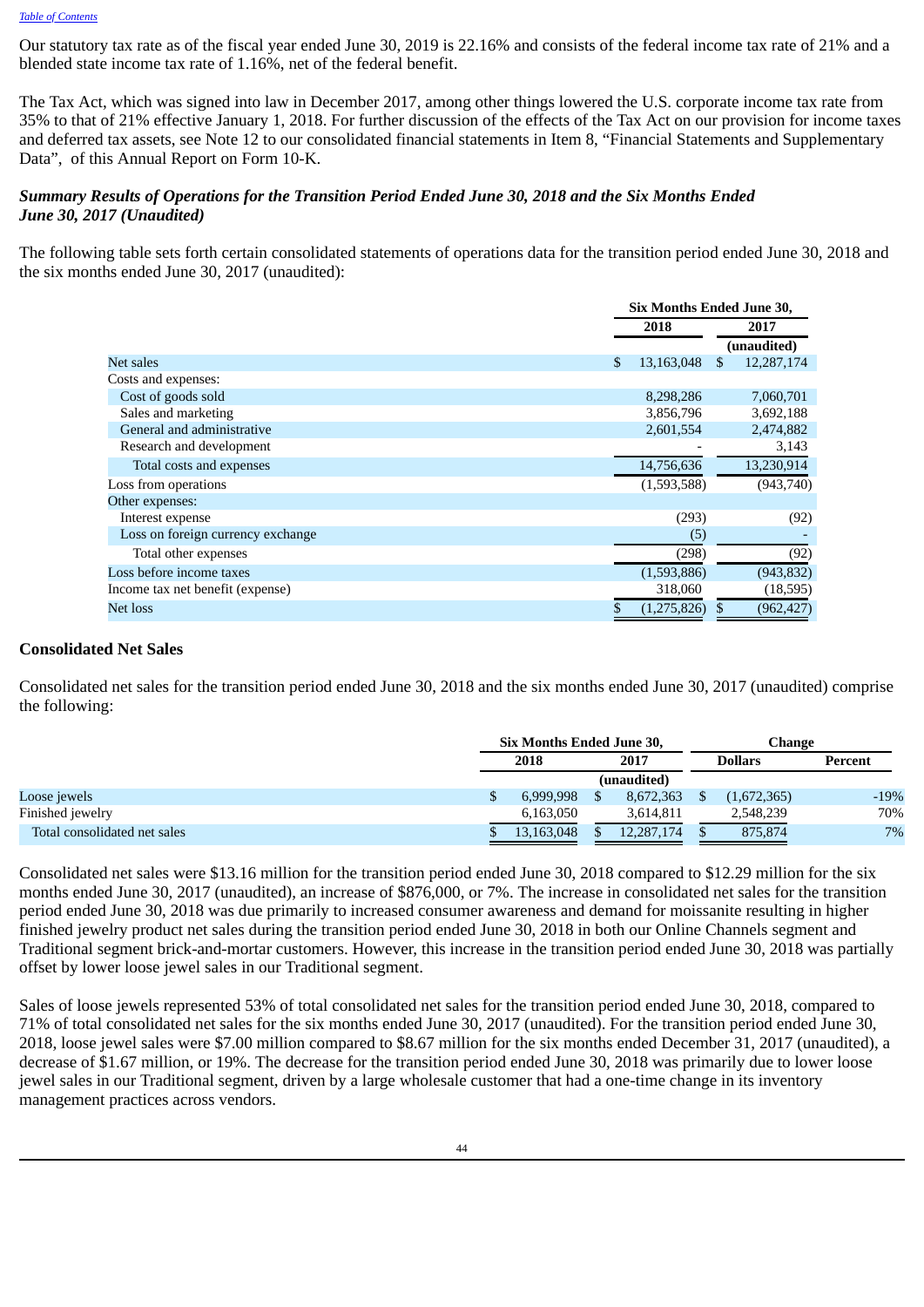#### *Table of [Contents](#page-2-0)*

Sales of finished jewelry represented 47% of total consolidated net sales for the transition period ended June 30, 2018, compared to 29% of total consolidated net sales for the six months ended June 30, 2017 (unaudited). For the transition period ended June 30, 2018, finished jewelry sales were \$6.16 million compared to \$3.61 million for the six months ended June 30, 2017 (unaudited), an increase of \$2.55 million, or 70%. This increase was due primarily to strong finished jewelry sales in both our Online Channels segment and Traditional segment brick-and-mortar customers, which we believe resulted from leveraging our strategy to continue driving sales in 2018 through multiple channels. These results reflect the ongoing increased presence within our e-commerce outlets including marketplaces and through charlesandcolvard.com in our Online Channels segment and our expanded presence in Helzberg Diamonds stores in our Traditional segment.

U.S. net sales accounted for approximately 92% and 93% of total consolidated net sales during the transition period ended June 30, 2018 and the six months ended June 30, 2017 (unaudited), respectively. While the proportion of our consolidated net sales in the U.S. was essentially flat during the transition period ended June 30, 2018 compared with the six months ended June 30, 2017 (unaudited), U.S. net sales increased to \$12.12 million, or 6%, during the transition period ended June 30, 2018 compared to \$11.46 million in the six months ended June 30, 2017 (unaudited) as a result of increased sales to U.S. customers in both our Online Channels segment and Traditional segment.

Our largest U.S. customer during the transition period ended June 30, 2018 accounted for 12% of our total consolidated sales compared to 26% during the six months ended June 30, 2017 (unaudited). A second U.S. customer also accounted for 12% of our total consolidated net sales during the transition period ended June 30, 2018 but did not have net sales that represented 10% or more of total net sales for the six months ended June 30, 2017 (unaudited). No additional U.S. customers accounted for more than 10% of total consolidated sales during the transition period ended June 30, 2018 or the six months ended June 30, 2017 (unaudited).

International net sales accounted for approximately 8% and 7% of total consolidated net sales during the transition period ended June 30, 2018 and the six months ended June 30, 2017 (unaudited), respectively. While the proportion of our consolidated net sales in the international market was essentially flat during the transition period ended June 30, 2018 compared with the six months ended June 30, 2017 (unaudited), international net sales increased to \$1.04 million, or 25%, during the transition period ended June 30, 2018 compared to \$832,000 in the six months ended June 30, 2017 (unaudited) as we continue to serve distributors in international markets.

No international customers accounted for more than 10% of total consolidated sales during the transition period ended June 30, 2018 or the six months ended June 30, 2017 (unaudited). A portion of our international consolidated sales represents jewels sold internationally that may be re-imported to U.S. retailers. Our top three international distributors by sales volume during the transition period ended June 30, 2018 were, in order of sales volume, located in Hong Kong, Hong Kong, and India.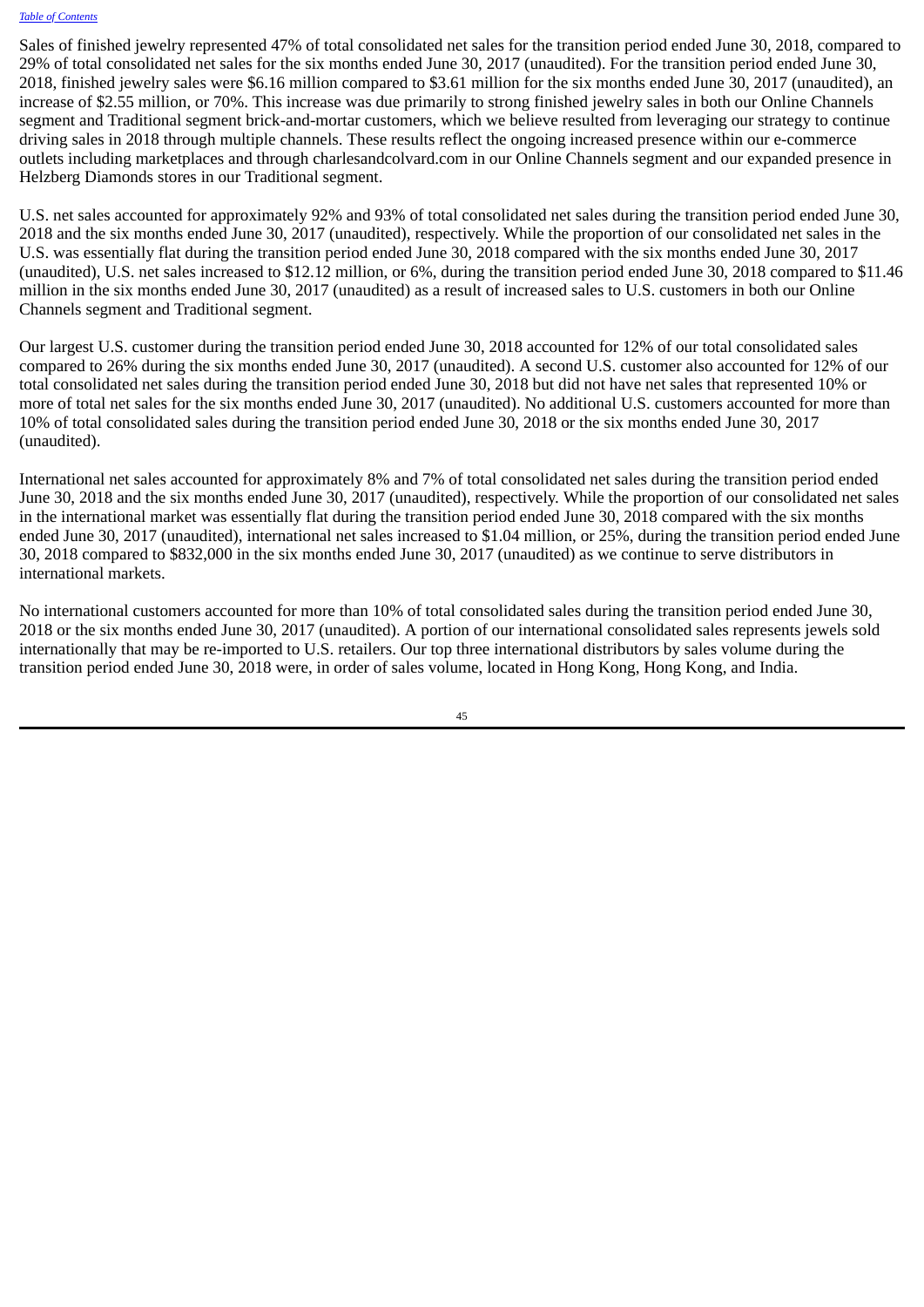# **Costs and Expenses**

## *Cost of Goods Sold*

Cost of goods sold for the transition period ended June 30, 2018 and the six months ended June 30, 2017 (unaudited) are as follows:

|                                       | Six Months Ended June 30, |             |           | Change         |           |         |
|---------------------------------------|---------------------------|-------------|-----------|----------------|-----------|---------|
|                                       | 2018                      |             | 2017      | <b>Dollars</b> |           | Percent |
|                                       |                           | (unaudited) |           |                |           |         |
| Product line cost of goods sold:      |                           |             |           |                |           |         |
| Loose jewels                          | \$<br>3,640,224           |             | 4,403,274 | .S             | (763,050) | $-17%$  |
| Finished jewelry                      | 3,435,233                 |             | 1,616,767 |                | 1,818,466 | 112%    |
| Total product line cost of goods sold | 7,075,457                 |             | 6,020,041 |                | 1,055,416 | 18%     |
| Non-product line cost of goods sold   | 1,222,829                 |             | 1,040,660 |                | 182,169   | 18%     |
| Total cost of goods sold              | 8,298,286                 |             | 7,060,701 |                | 1,237,585 | 18%     |

Total cost of goods sold was \$8.30 million for the transition period ended June 30, 2018 compared to \$7.06 million for the six months ended June 30, 2017 (unaudited), an increase of approximately \$1.24 million, or 18%. Product line cost of goods sold is defined as product cost of goods sold in each of our Traditional segment and Online Channels segment excluding non-capitalized expenses from our manufacturing and production control departments, comprising personnel costs, depreciation, rent, utilities, and corporate overhead allocations; freight out; inventory valuation allowance adjustments; and other inventory adjustments, comprising costs of quality issues, damaged goods, and inventory write-downs.

The increase in cost of goods sold for the transition period ended June 30, 2018, as compared to the six months ended June 30, 2017 (unaudited) was due primarily to increased sales of finished jewelry during the first six months of 2018, which reflect higher material and labor costs, when compared to cost of goods sold in the same unaudited period of 2017 during which period we sold a higher level of loose jewels. The net increase in non-product line cost of goods sold comprises a \$100,000 increase in freight out as a result of an increase in sales transaction volume; an \$82,000 increase in non-capitalized manufacturing and production control expenses principally due to the timing when work-in-process is received into inventory and overhead is allocated; and a \$47,000 increase in other inventory adjustments principally relating to production standard cost variances. These increases were offset in part by a \$47,000 favorable change in inventory valuation allowances, including inventory obsolescence, shrinkage, recuts, and repairs reserves. For further discussion of non-product line cost of goods sold, see Note 3 to our consolidated financial statements in Item 8, "Financial Statements and Supplementary Data", of this Annual Report on Form 10-K.

# *Sales and Marketing*

Sales and marketing expenses for the transition period ended June 30, 2018 and the six months ended June 30, 2017 (unaudited) are as follows:

|                     | Six Months Ended June 30, |      |             |                | $7$ hange |         |
|---------------------|---------------------------|------|-------------|----------------|-----------|---------|
|                     | 2018                      | 2017 |             | <b>Dollars</b> |           | Percent |
|                     |                           |      | (unaudited) |                |           |         |
| Sales and marketing | 3.856.796                 |      | 3,692,188   |                | 164,608   | 4%      |

Sales and marketing expenses were \$3.86 million for the transition period ended June 30, 2018 compared to \$3.69 million for the six months ended June 30, 2017 (unaudited), an increase of approximately \$165,000, or 4%.

The increase in sales and marketing expenses for the transition period ended June 30, 2018 compared to the six months ended June 30, 2017 (unaudited), was primarily due to a \$235,000 increase in advertising and digital marketing expenses; a \$37,000 increase in professional services fees; a \$37,000 increase in general office-related expenses; a \$25,000 increase in software-related costs principally in connection with maintenance agreements associated with our migration to a cloud-based data storage arrangement as well as other software-related agreements; and a \$4,000 increase in depreciation and amortization expense. These increases were partially offset by a \$113,000 decrease in compensation-related expense; a \$22,000 decrease in recruiting fees; a \$20,000 decrease in market research expenses; and an \$18,000 decrease in travel expense.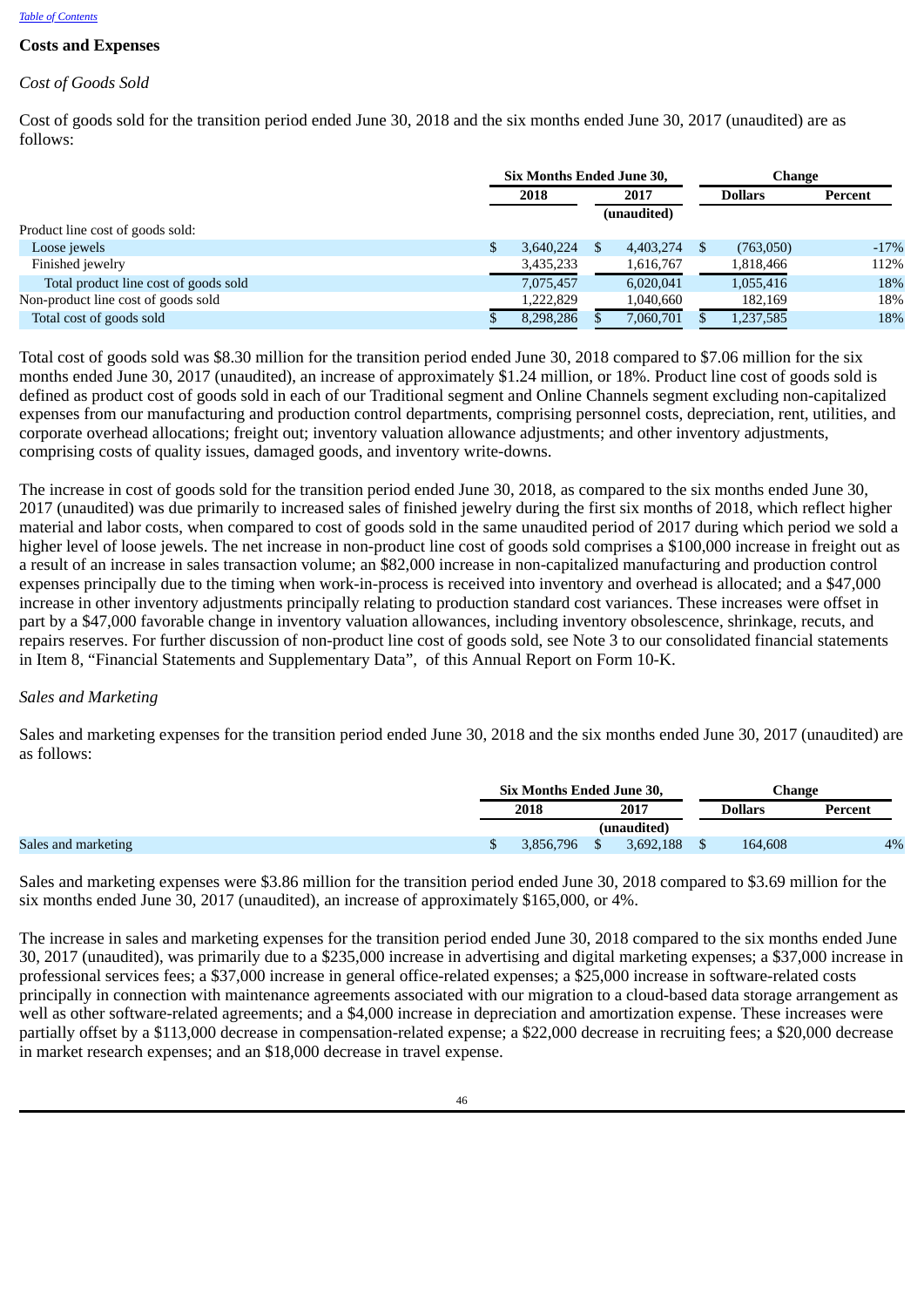The increase in advertising and digital marketing expenses for the transition period ended June 30, 2018 compared to the six months ended June 30, 2017 (unaudited) comprises a \$118,000 increase in cooperative advertising; a \$78,000 increase in outside agency fees; a \$55,000 increase in Internet marketing; and a \$14,000 increase in all other advertising expenses. These increases were partially offset by an \$18,000 decrease in promotional expenses; and a \$12,000 decrease in print media expenses.

Compensation-related expenses for the transition period ended June 30, 2018 compared to the six months ended June 30, 2017 (unaudited) decreased primarily as a result of a \$189,000 decrease in severance expense primarily related to the departure of our Chief Revenue Officer during the first quarter of 2017; a \$134,000 decrease in bonus expense; and a \$20,000 decrease in relocation expense. These decreases were partially offset by a \$229,000 increase in salaries, commissions, and related employee benefits in the aggregate; and a \$1,000 increase in employee stock-based compensation expense.

### *General and Administrative*

General and administrative expenses for the transition period ended June 30, 2018 and the six months ended June 30, 2017 (unaudited) are as follows:

|                            | Six Months Ended June 30, |           |  |             | <b>Change</b> |         |    |  |  |  |  |                |         |
|----------------------------|---------------------------|-----------|--|-------------|---------------|---------|----|--|--|--|--|----------------|---------|
|                            |                           | 2018      |  |             |               | 2017    |    |  |  |  |  | <b>Dollars</b> | Percent |
|                            |                           |           |  | (unaudited) |               |         |    |  |  |  |  |                |         |
| General and administrative |                           | 2,601,554 |  | 2,474,882   | Ψ             | 126,672 | 5% |  |  |  |  |                |         |

General and administrative expenses were \$2.60 million for the transition period ended June 30, 2018 compared to \$2.47 million for the six months ended June 30, 2017 (unaudited), an increase of approximately \$127,000, or 5%.

The increase in general and administrative expenses for the transition period ended June 30, 2018 compared to the six months ended June 30, 2017 (unaudited) was primarily due to a \$215,000 increase in compensation expenses; a \$98,000 increase in professional services; a \$16,000 increase in board retainer fees; a \$6,000 increase in miscellaneous other general and administrative expenses; and a \$4,000 increase in depreciation and amortization expense. These increases were partially offset by an \$86,000 decrease in bank fees, which includes fees associated with our prior credit facility with Wells Fargo and credit card clearing transactions; a \$46,000 decrease in business taxes and licenses; a \$38,000 decrease in computer and software related expenses; a \$34,000 decrease in bad debt expense associated with our allowance for doubtful accounts reserve policy; a \$5,000 decrease in equipment-related rental expense; and a \$3,000 decrease in insurance expenses.

Compensation expenses increased for the transition period ended June 30, 2018 compared to the six months ended June 30, 2017 (unaudited) primarily due to a \$173,000 increase in salaries and related employee benefits in the aggregate; a \$29,000 increase in employee stock-based compensation expense; and a \$16,000 increase in bonus expense. These increases were partially offset by a decrease of \$3,000 in severance expenses.

Professional services increased for the transition period ended June 30, 2018 compared to the six months ended June 30, 2017 (unaudited) primarily due to an increase of \$87,000 in accounting services; an increase in legal fees of \$51,000; and an increase of \$21,000 in investor and public relations expenses. These increases were partially offset by a decrease of \$61,000 in consulting and other professional services.

# **Provision for Income Taxes**

We recognized an income tax net benefit of approximately \$318,000 for the transition period ended June 30, 2018, compared with an income tax net expense of approximately \$19,000 for the six months ended June 30, 2017 (unaudited). Our income tax provisions in these periods primarily relate to estimated tax, penalties, and interest associated with uncertain tax positions. However, during the transition period ended June 30, 2018, we recognized a federal income tax benefit in the amount of approximately \$328,000 relating to the realization of the recoverable portion of the AMT deferred tax credit carryforwards being reclassified from a deferred tax asset to that of an income tax receivable, offset by approximately \$10,000 of income tax expense relating to estimated tax, penalties, and interest associated with uncertain tax positions.

 $\overline{47}$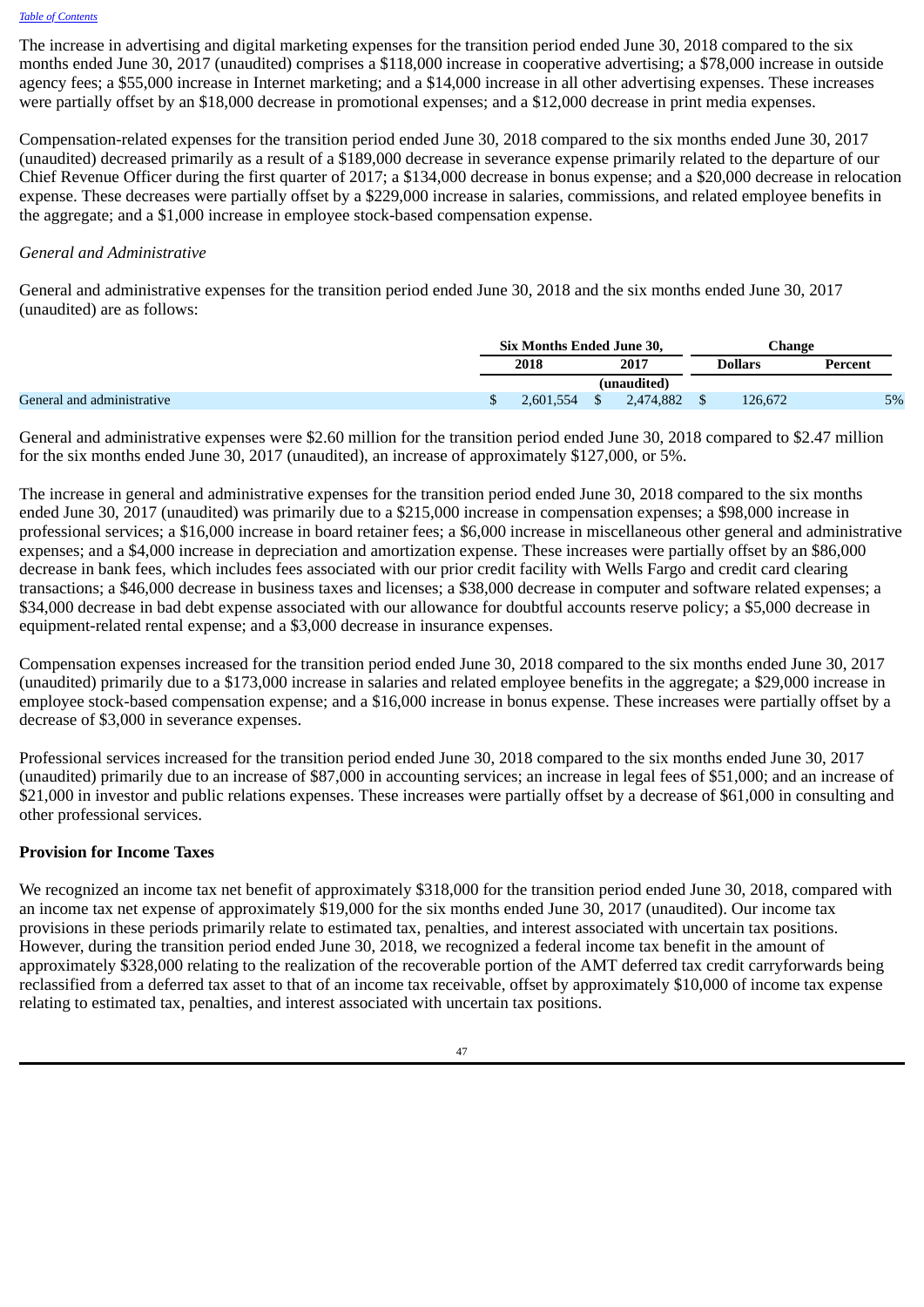Our statutory tax rate as of the transition period ended June 30, 2018 was 22.13% and consisted of the federal income tax rate of 21% and a blended state income tax rate of 1.13%, net of the federal benefit.

# **Liquidity and Capital Resources**

We require cash to fund our operating expenses and working capital requirements, including outlays for capital expenditures. As of June 30, 2019, our principal sources of liquidity were cash, cash equivalents and restricted cash totaling \$13.00 million, trade accounts receivable of \$1.96 million, and net current inventory of \$11.91 million, as compared to cash and cash equivalents totaling \$3.39 million, trade accounts receivable of \$1.77 million, and net current inventory of \$10.98 million as of June 30, 2018; and cash and cash equivalents totaling \$4.59 million, trade accounts receivable of \$3.38 million, and net current inventory of \$11.21 million as of December 31, 2017. As described more fully below, the cash, cash equivalents and restricted cash as of June 30, 2019, includes the net proceeds of approximately \$9.06 million from the recent offering of our common stock and we also have access to our \$5.00 million White Oak Credit Facility.

We have an effective shelf registration statement on Form S-3 on file with the SEC which allows us to periodically offer and sell, individually or in any combination, shares of common stock, shares of preferred stock, warrants to purchase shares of common stock or preferred stock, and units consisting of any combination of the foregoing types of securities, up to a total of \$25.00 million, of which approximately \$13.99 million remains available after giving effect to our June 2019 public offering, including the impact of the partial exercise of the underwriters' over-allotment option, described below. Our ability to issue equity securities under its effective shelf registration statement is subject to market conditions.

On June 11, 2019, we completed an underwritten public offering of 6,250,000 newly issued shares of common stock, at a price to the public of \$1.60 per share, pursuant to our effective shelf registration statement on Form S-3. Net proceeds from the offering were approximately \$9.06 million, net of the underwriting discount and fees and expenses. Pursuant to the terms of the underwriting agreement entered in connection with this offering, the underwriters were granted a 30-day option to buy up to an additional 937,500 shares of our common stock to cover over-allotments. Pursuant to the partial exercise of the underwriters' overallotment option, on July 3, 2019, we issued an additional 630,500 shares of our common stock at a price of \$1.60 per share for net proceeds of approximately \$0.93 million, net of the underwriting discount and fees and expenses. After giving effect to the partial exercise of the over-allotment option, we sold an aggregate of 6,880,500 shares of our common stock at a price of \$1.60 per share with total gross proceeds of approximately \$11.01 million, before deducting the underwriting discount and fees and expenses of approximately \$1.02 million. We intend to use the aggregate net proceeds of approximately \$9.99 million from the offering for marketing and for general corporate and working capital purposes.

During the fiscal year ended June 30, 2019, our working capital increased by approximately \$10.91 million to \$23.17 million from \$12.27 million at June 30, 2018. During the transition period ended June 30, 2018, our working capital decreased by approximately \$2.44 million to \$12.27 million from \$14.70 million at December 31, 2017. As described more fully below, the increase in working capital at June 30, 2019 is primarily attributable to an increase in our cash, cash equivalents and restricted cash resulting from cash provided by financing activities from our public offering described above and cash provided by our operations, increases in accounts receivable and in our allocation of inventory to short-term from long-term as well as in prepaid expenses and other assets. The increase in working capital is also attributable to decreases in accounts payable. These factors were offset partially by increases in accrued expenses and other liabilities. As described more fully below, the decrease in working capital at June 30, 2018 is primarily attributable to a decrease in our cash and cash equivalents resulting from cash used in our operations and decreases in accounts receivable as well as in our allocation of inventory to short-term from long-term and in prepaid expenses and other assets. These factors were offset partially by decreases in accounts payable and accrued expenses and other liabilities.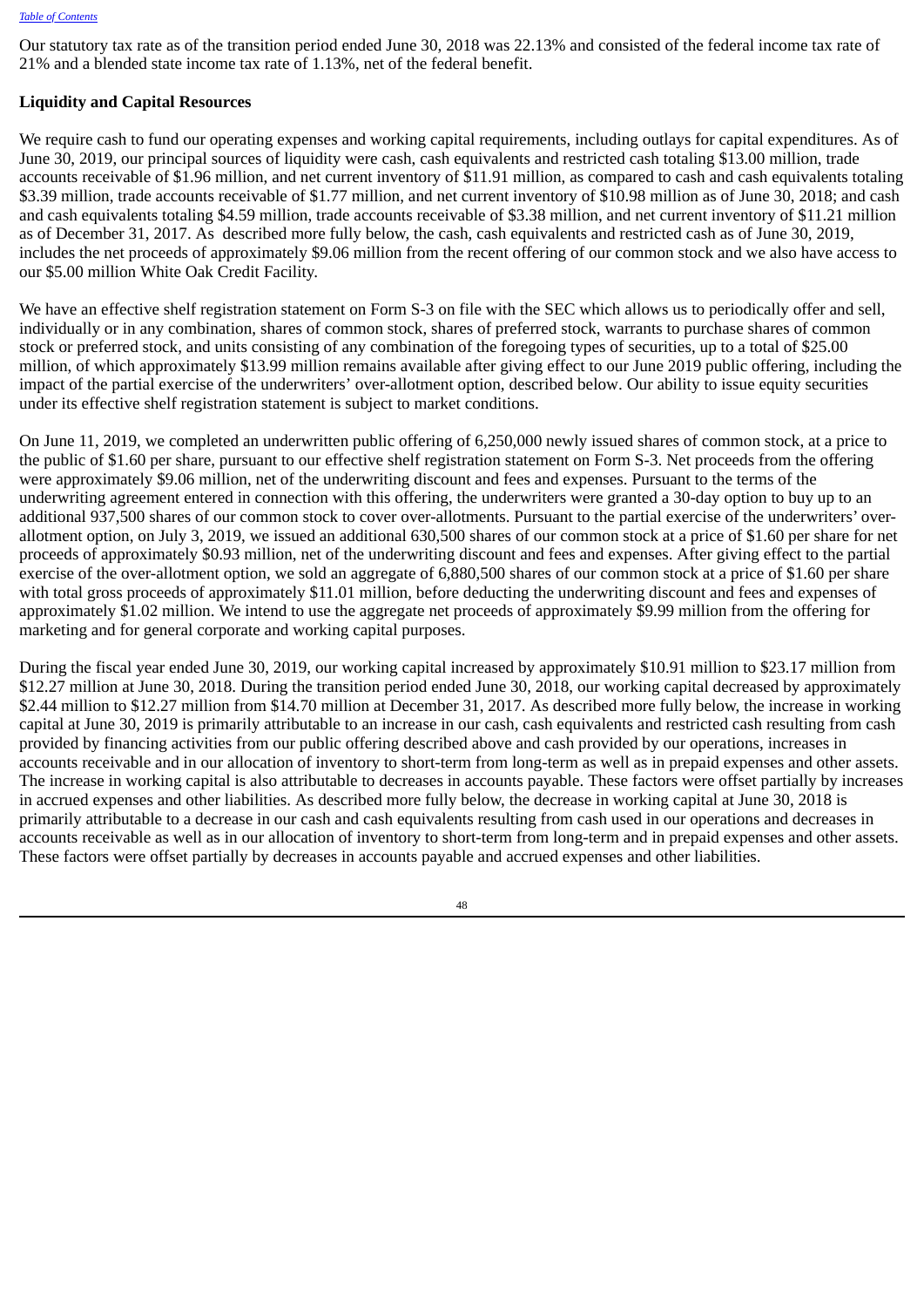During the fiscal year ended June 30, 2019, \$917,000 of cash was provided by our operations. The primary drivers of the cash generated by our operations were net income of \$2.28 million and an increase in accrued liabilities of \$572,000. In addition, noncash items totaling \$1.51 million also had a favorable impact on our cash flow from operations during the fiscal year ended June 30, 2019. These factors were partially offset by an increase in inventory of \$2.30 million; a decrease in accounts payable of \$799,000; an increase in accounts receivable of \$328,000; and an increase in prepaid expenses and other assets of \$14,000. During the transition period ended June 30, 2018, \$1.04 million of cash was used by our operations. The primary drivers of our use of cash were a net loss of \$1.28 million; an increase in inventory of \$855,000; an increase in prepaid expenses and other assets of \$271,000; a decrease in accounts payable of \$295,000; and a decrease in accrued liabilities of \$423,000. These factors were partially offset by a decrease in accounts receivable of \$1.48 million. In addition, non-cash items totaling \$594,000 partially offset the impact of the net loss and had a favorable impact on cash flow from continuing operations during the transition period ended June 30, 2018. The inventory increases during the fiscal year ended June 30, 2019 and the transition period ended June 30, 2018 were, in part, due to the purchase of new raw material SiC crystals during each period then ended pursuant to the Supply Agreement; production of moissanite jewels; and purchases of jewelry castings and other jewelry components due to increased demand in certain channels and preparation for market demand.

During the fiscal year ended June 30, 2019, accounts receivable increased principally as a result of the increased level of sales during our third and fourth fiscal quarters. Cash collections on sales made during our first and second fiscal quarters, which reflect robust year-end holiday sales, remained strong. During the transition period ended June 30, 2018, accounts receivable decreased principally due to increased cash collections during the transition period ended June 30, 2018 on sales made during the third and fourth calendar quarters of 2017, which reflect year-end holiday sales levels. We did not offer any Traditional segment customers extended payment terms during the fiscal year ended June 30, 2019 or the transition period ended June 30, 2018; however, we may offer these terms from time to time, which may not immediately increase liquidity as a result of current-period sales. We believe our competitors and other vendors in the wholesale jewelry industry have expanded their use of extended payment terms and, in aggregate, we believe that through our use of extended payment terms, we provide a competitive response in our market and that our net sales have been favorably impacted. We are unable to estimate the impact of this program on our net sales, but if we ceased providing extended payment terms in select instances, we believe we would not be competitive for some Traditional segment customers in the marketplace and that our net sales and profits could decrease.

During the fiscal year ended June 30, 2019, accrued expenses and other liabilities increased principally due to the timing of payments related to accrued compensation and related benefits, including year-end bonuses, as well as increased accrued sales and use taxes associated with higher current sales levels and additional liabilities for jurisdictions where we have reached sales tax nexus. During the transition period ended June 30, 2018, prepaid expenses and other assets increased principally as a result of an increase in other assets relating to the adoption of the new revenue recognition accounting standard as of January 1, 2018, and the timing of payments, principally for insurance-related expenses, in advance of goods or services received. During the transition period ended June 30, 2018 accounts payable decreased primarily as a result of the timing of payment for costs associated with inventory-related purchases and professional services incurred and due under our vendors' payment terms. Likewise, accrued expenses and other liabilities decreased principally due to the timing of payments related to accrued year-end bonuses.

We manufactured approximately \$14.09 million and \$7.36 million in loose jewels and \$7.66 million and \$7.61 million in finished jewelry, which includes the cost of the loose jewels and the purchase of precious metals and labor in connection with jewelry production, during the fiscal year ended June 30, 2019 and the transition period ended June 30, 2018, respectively. We expect our purchases of precious metals and labor to increase as we increase our finished jewelry business. In addition, we are subject to the worldwide fluctuation of the price of gold that, if increased, would result in higher retail price points for gold jewelry. Because the market price of gold and other precious metals is beyond our control, the upward price trends could continue and have a negative impact on our operating cash flow as we manufacture finished jewelry.

Historically, our raw material inventories of SiC crystals had been purchased under exclusive supply agreements with a limited number of suppliers. Because the supply agreements restricted the sale of these crystals exclusively to us, the suppliers negotiated minimum purchase commitments with us that, when combined with our reduced sales during the periods when the purchase commitments were in effect, have resulted in levels of inventories that are higher than we might otherwise maintain. As of June 30, 2019 and June 30, 2018, \$21.82 million and \$20.85 million, respectively, of our inventories were classified as long-term assets. Finished jewelry that we manufacture and loose jewel sales will utilize both the finished goods loose jewels currently on-hand and, as we deplete certain shapes and sizes, our on-hand raw material SiC crystals of \$3.81 million and \$4.49 million as of June 30, 2019 and June 30, 2018, respectively, and new raw material that we are purchasing pursuant to the Supply Agreement.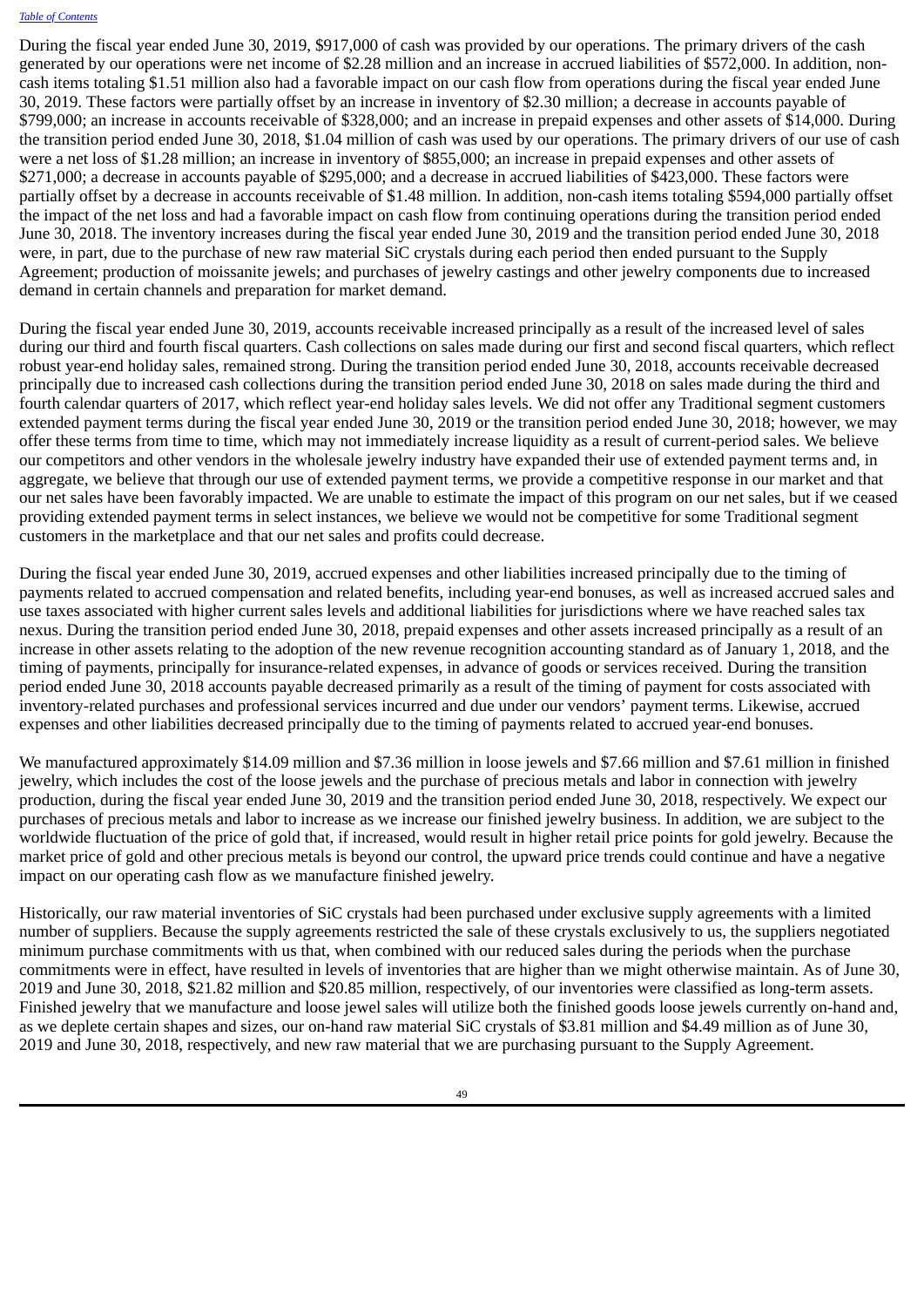Our inventory principally comprises the following two types of materials: (i) new material that has been produced since September 2015 to the present, which is the raw materials for our *Forever OneTM* and *Moissanite by Charles & Colvard®* products with colorless and near colorless gemstones, or New Material; and (ii) legacy material that was produced through the period ended August 2015, which is the raw materials for our *Forever ClassicTM*, *Forever Brilliant®* and lower grade gemstones, or Legacy Material. Of our total inventory as of June 30, 2019, 79% of the total inventory was New Material, while 21% was Legacy Material, as compared to percentages of total inventory of 70% of New Material and 30% of Legacy Material at June 30, 2018. We are actively selling goods set with the Legacy Material gemstones through our omni-channel sales strategy in such outlets as marketplaces, drop-ship and pure-play retailers. A more detailed description of our inventories is included in Note 5 to our consolidated financial statements in Item 8, "Financial Statements and Supplementary Data", of this Annual Report on Form 10-K.

On December 12, 2014, we entered into the Supply Agreement with Cree. Under the Supply Agreement, subject to certain terms and conditions, we agreed to exclusively purchase from Cree, and Cree agreed to exclusively supply, 100% of our required SiC materials in quarterly installments that must equal or exceed a set minimum order quantity. The initial term of the Supply Agreement was scheduled to expire on June 24, 2018, unless extended by the parties. Effective June 22, 2018, the Supply Agreement was amended to extend the expiration date to June 25, 2023. The Supply Agreement, as amended, also provides for the exclusive production of our premium moissanite product, Forever One™ and to provide us with one option, subject to certain conditions, to unilaterally extend the term of the Supply Agreement for an additional two-year period following the expiration of the initial term. In addition, the Supply Agreement was amended further to establish a process by which Cree may begin producing alternate SiC material based on our specifications that will give us the flexibility to use the materials in a broader variety of our products, as well as, to permit us to purchase certain amounts of SiC materials from third parties under limited conditions. Our total purchase commitment under the Supply Agreement, as amended, until June 2023 is approximately \$52.9 million, of which approximately \$43.98 million remains to be purchased as of June 30, 2019. As of June 30, 2018, our total purchase commitment under the Supply Agreement was the full amount of the purchase commitment of approximately \$52.9 million.

During the fiscal year ended June 30, 2019 and the transition period ended June 30, 2018, we purchased approximately \$8.91 million and \$4.89 million, respectively, of SiC crystals from Cree. These purchases of SiC crystals from Cree during the transition period ended June 30, 2018 were pursuant to the terms and conditions of the Supply Agreement prior to the effective date of its amendment as of June 22, 2018. Going forward, we expect to use existing cash and cash equivalents and access to other working capital resources, including but not limited to the issuance of equity securities, together with future cash expected to be provided by operating activities and, if necessary, our White Oak Credit Facility, to finance our purchase commitment under the Supply Agreement, as amended.

We made income tax payments of \$74,000 and \$44,000 during the fiscal year ended June 30, 2019 and the transition period ended June 30, 2018, respectively. As of June 30, 2019 and June 30, 2018, we had approximately \$102,000 and \$313,000, respectively, of remaining federal income tax credits that expire between 2020 and 2021 and all of which can be carried forward to offset future income taxes. As of June 30, 2019 and June 30, 2018, we also had federal tax net operating loss carryforwards of approximately \$23.39 million and \$26.28 million, respectively, expiring between 2030 and 2037, which can be used to offset against future federal taxable income; North Carolina tax net operating loss carryforwards of approximately \$20.20 million and \$20.24 million, respectively, expiring between 2023 and 2033; and various other state tax net operating loss carryforwards expiring between 2021 and 2034, which can be used to offset against future state taxable income.

On July 13, 2018, we and our wholly-owned subsidiary, charlesandcolvard.com, LLC, collectively, referred to as the Borrowers, obtained the \$5.00 million asset-based revolving White Oak Credit Facility. The White Oak Credit Facility may be used for general corporate and working capital purposes, including permitted acquisitions. The White Oak Credit Facility, which matures on July 13, 2021, is guaranteed by Charles & Colvard Direct, LLC, another of our wholly-owned subsidiaries and which is referred to as the Guarantor. Under the terms of the White Oak Credit Facility the Borrowers must maintain at least \$500,000 in excess borrowing availability at all times. The White Oak Credit Facility contains no other financial covenants.

Advances under the White Oak Credit Facility are limited to a borrowing base, which is computed by applying specified advance rates to the value of the Borrowers' eligible accounts receivable and inventory, plus the value of precious metal jewelry components, less reserves. The inclusion of inventory and precious metal jewelry components in the borrowing base was subject to the completion of an inventory appraisal, which was completed subsequent to the execution of the White Oak Credit Facility. Eligible inventory is further limited to 60% of the net borrowing base, while precious metal jewelry components are limited to \$500,000.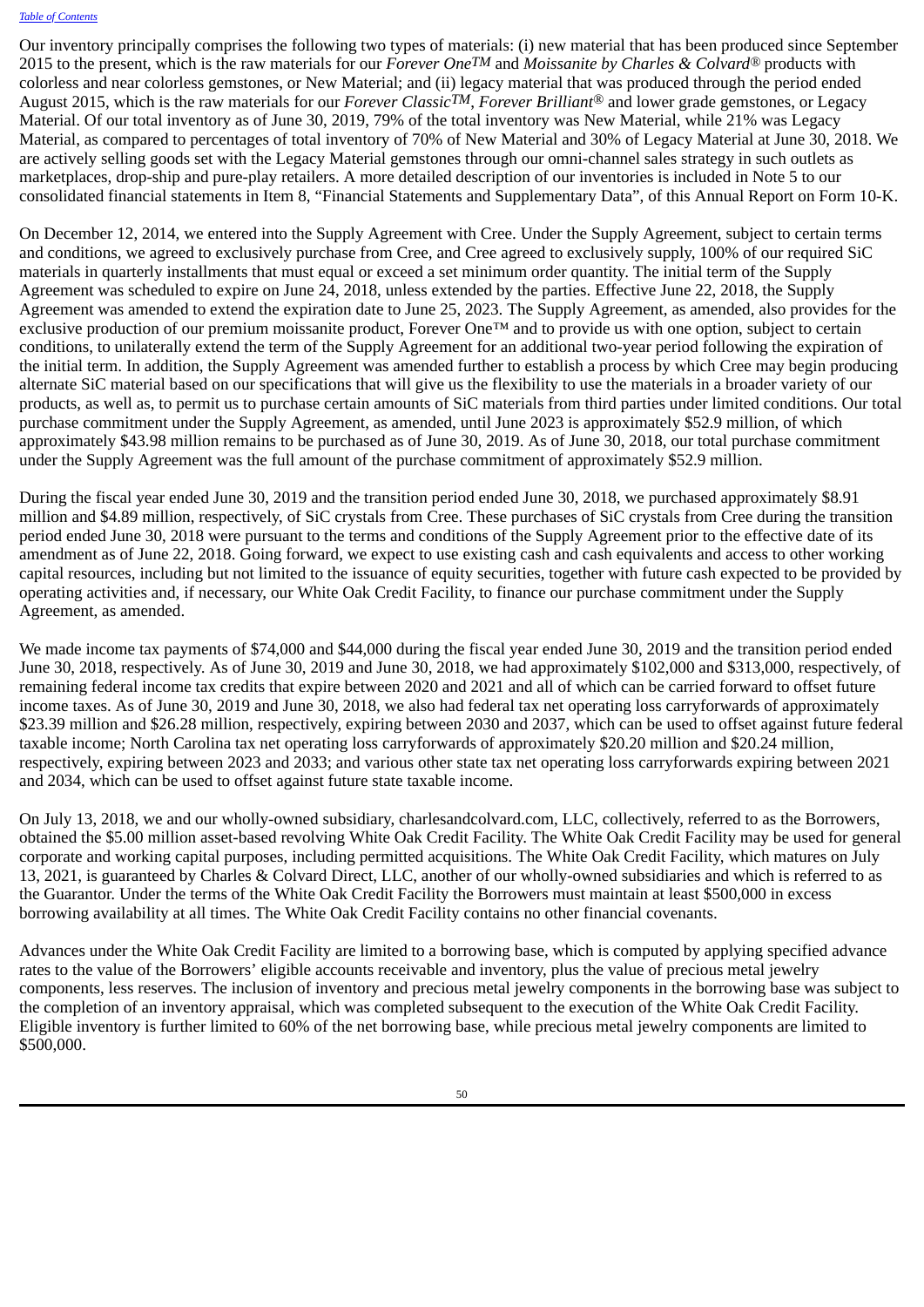Advances may be either revolving or non-revolving. Non-revolving advances are limited to \$1.00 million in aggregate principal amount outstanding and must be repaid on each January 15 (which may be effected by conversion to revolving advances, absent an event of default). There are no other mandatory prepayments or line reductions. We may elect to prepay advances in whole or in part at any time without penalty. In addition, the White Oak Credit Facility may be terminated by us at any time, subject to a \$100,000 fee in the first year of the term of the White Oak Credit Facility, a \$50,000 fee in the second year, and no fee thereafter. In connection with the White Oak Credit Facility, we will incur a non-refundable origination fee in the amount of \$125,000 that is due and payable to White Oak in three installments. The first installment in the amount of \$41,667 was paid upon execution of the White Oak Credit Facility on July 13, 2018 and the second installment in the amount of \$41,667 was paid on July 13, 2019. The third and final installment in the amount of \$41,666 will be due and payable on July 13, 2020, or the date of termination, whichever is sooner.

During the first year of the term of the White Oak Credit Facility, revolving advances will accrue interest at a rate equal to onemonth LIBOR (reset monthly, and subject to a 1.25% floor) plus 3.75%, and non-revolving advances will accrue interest at such LIBOR rate plus 4.75%. Thereafter, the interest margins will reduce upon our achievement of a specified fixed charge coverage ratio. However, advances are in all cases subject to a minimum interest rate of 5.50%. Interest is calculated on an actual/360 basis and payable monthly in arrears. Principal outstanding during an event of default accrues interest at a rate 2% in excess of the rate otherwise applicable.

The White Oak Credit Facility is secured by a lien on substantially all assets of the Borrowers, each of which is jointly and severally liable for all obligations thereunder. White Oak's security interest in certain SiC material is subordinate to Cree's security interest in such material pursuant to the Company's Supply Agreement and an Intercreditor Agreement by and among the Borrowers and the Guarantor with White Oak. In addition, White Oak's security interest in certain of our tangible personal property is subordinate to our landlord's security interest in such tangible personal property.

The White Oak Credit Facility is evidenced by a credit agreement, dated as of July 13, 2018, or the Credit Agreement, a security agreement, dated as of July 13, 2018, or the Security Agreement, and customary ancillary documents. The Credit Agreement, Security Agreement, and ancillary documents contain customary covenants, representations, fees, and cash dominion provisions, including a financial reporting covenant and limitations on dividends, distributions, debt, liens, loans, investments, mergers, acquisitions, divestitures, and affiliate transactions.

Events of default under the White Oak Credit Facility include, without limitation, a change in control, an event of default under other indebtedness of the Borrowers or Guarantor in excess of \$250,000, a material adverse change in the business of the Borrowers or Guarantor or in their ability to perform their obligations under the White Oak Credit Facility, and other defined circumstances that White Oak believes may impair the prospect of repayment. If an event of default occurs, White Oak is entitled to take enforcement action, including acceleration of amounts due under the White Oak Credit Facility and foreclosure upon collateral. The Credit Agreement contains other customary terms that include indemnity, collateral monitoring fee, minimum interest charge, expense reimbursement, yield protection, and confidentiality provisions.

We had not borrowed against the White Oak Credit Facility as of June 30, 2019.

Prior to the execution of the White Oak Credit Facility, we and our wholly owned subsidiaries, Charles & Colvard Direct, LLC, and Moissanite.com, LLC (now charlesandcolvard.com, LLC), collectively referred to as the Wells Fargo Borrowers, had obtained a credit facility from Wells Fargo Bank, National Association, or Wells Fargo, hereinafter referred to as the Wells Fargo Credit Facility. The Wells Fargo Credit Facility was available for general corporate and working capital purposes, including transaction fees and expenses incurred in connection therewith, and the issuance of letters of credit up to a \$1.00 million sublimit. The effective date of the Wells Fargo Credit Facility was June 25, 2014, and it was scheduled to mature on June 25, 2017. However, effective June 22, 2017, the Wells Fargo Credit Facility was amended to, among other things, extend the maturity date to June 25, 2018, the date upon which it matured in accordance with its terms.

Any advance would have accrued interest at a rate equal to either (i) Wells Fargo's three-month LIBOR rate plus 2.00%, or (ii) Wells Fargo's Prime Rate plus 1%, each calculated on an actual/360 basis and would have been payable monthly in arrears. Principal outstanding during an event of default, which did not occur during the term of the Wells Fargo Credit Facility, would have accrued interest at a rate of 3% in excess of the above rate. Any advance could have been prepaid in whole or in part at any time and there were no mandatory prepayments or line reductions.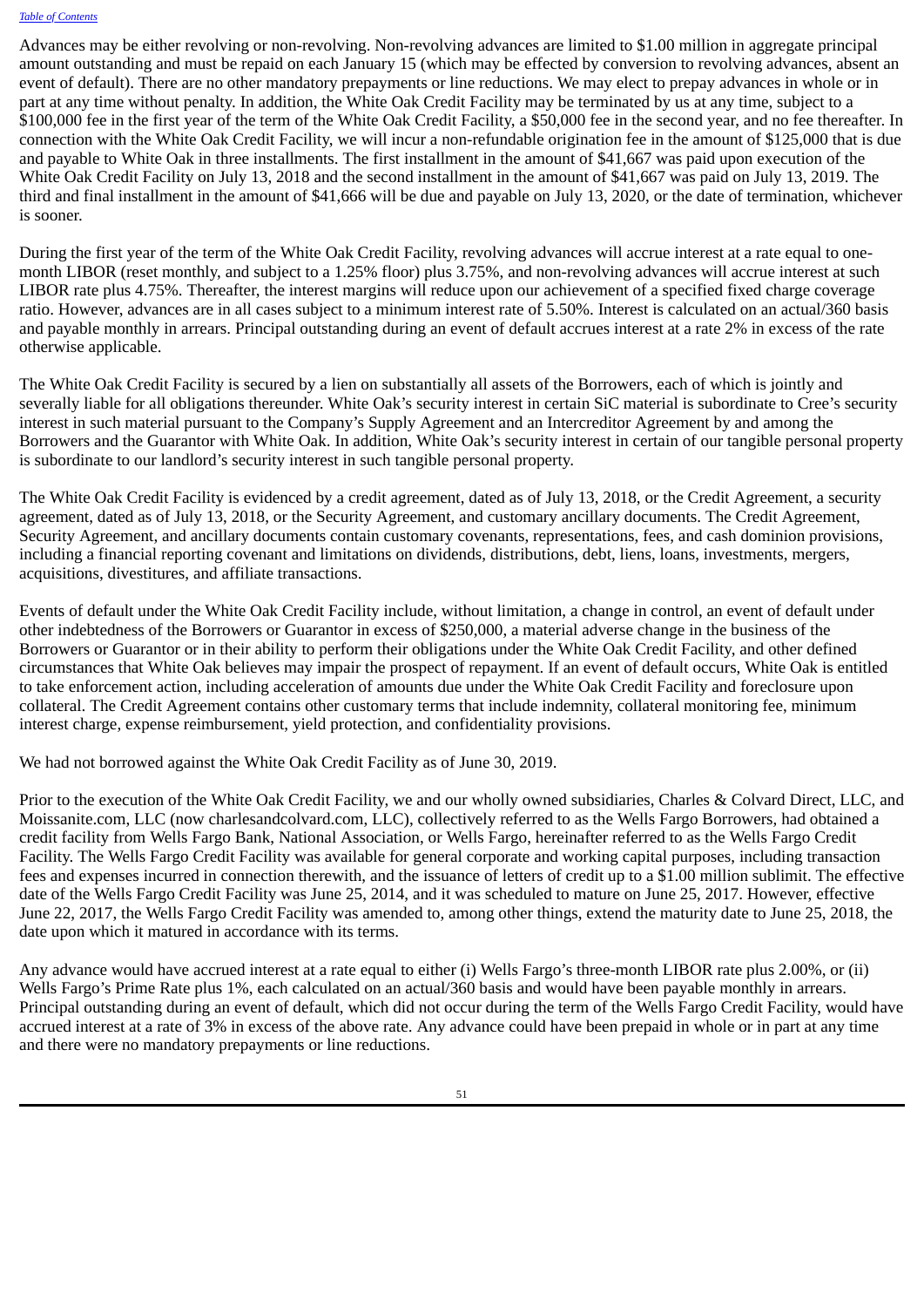We had not borrowed against the Wells Fargo Credit Facility as of June 25, 2018, the date upon which the Wells Fargo Credit Facility matured and was terminated in accordance with its terms.

As evidenced by what we believe is a vote of confidence by our shareholders and the financial success of the recent underwritten public offering of our common stock, we continue to execute our strategy to build and reinvest in our business. We plan to continue making various significant investments to drive near- and long-term sales growth, while balancing these initiatives with what we believe to be the overarching goal of generating ongoing and sustainable earnings improvement. While these steps have resulted from time to time in unprofitable financial results during the transition period ended June 30, 2018 and the year ended December 31, 2017, we will continue to be prudent about our investments by implementing a strategy that we believe will enable us to move nimbly, measure risks carefully and make data-driven decisions. When compared to the terms and covenants underlying our previous line of credit arrangement, we also believe that our White Oak Credit Facility, coupled with our potential ongoing access to the capital markets, combine to empower us to be more flexible and even more nimble when executing our strategic plans. We will continue to analyze each investment decision with the intent to grow our business while achieving our goal of maintaining profitable financial results and generating positive operating cash flows.

We believe that our existing cash and cash equivalents and access to other working capital resources, including but not limited to the issuance of equity securities, together with future cash expected to be provided by operating activities, will be sufficient to meet our working capital and capital expenditure needs over the next twelve months. Our future capital requirements and the adequacy of available funds will depend on many factors, including our rate of sales growth; the expansion of our sales and marketing activities; the timing and extent of raw materials and labor purchases in connection with loose jewel production to support our moissanite jewels business and precious metals and labor purchases in connection with jewelry production to support our finished jewelry business; the timing of capital expenditures; and risk factors described in more detail in "Risk Factors" in Part I, Item 1A of this Annual Report on Form 10-K. Currently, we have the White Oak Credit Facility that we believe would mitigate these risks to our cash and liquidity position. Also, we may make investments in, or acquisitions of, complementary businesses, which could also require us to seek additional equity or debt financing.

### **Off-Balance Sheet Arrangements**

We do not use off-balance sheet arrangements with unconsolidated entities or related parties, nor do we use other forms of offbalance sheet arrangements. Accordingly, our liquidity and capital resources are not subject to off-balance sheet risks from unconsolidated entities. As of June 30, 2019 and June 30, 2018, we did not have any off-balance sheet arrangements, as defined in Item 303(a)(4)(ii) of Regulation S-K.

We have entered into an operating lease for approximately 36,350 square feet of mixed-use space, which we currently occupy, from an unaffiliated third-party for our offices and manufacturing facility in the normal course of business. This type of arrangement is often referred to as a form of off-balance sheet financing.

## **Item 7A. Quantitative and Qualitative Disclosures About Market Risk**

Not applicable.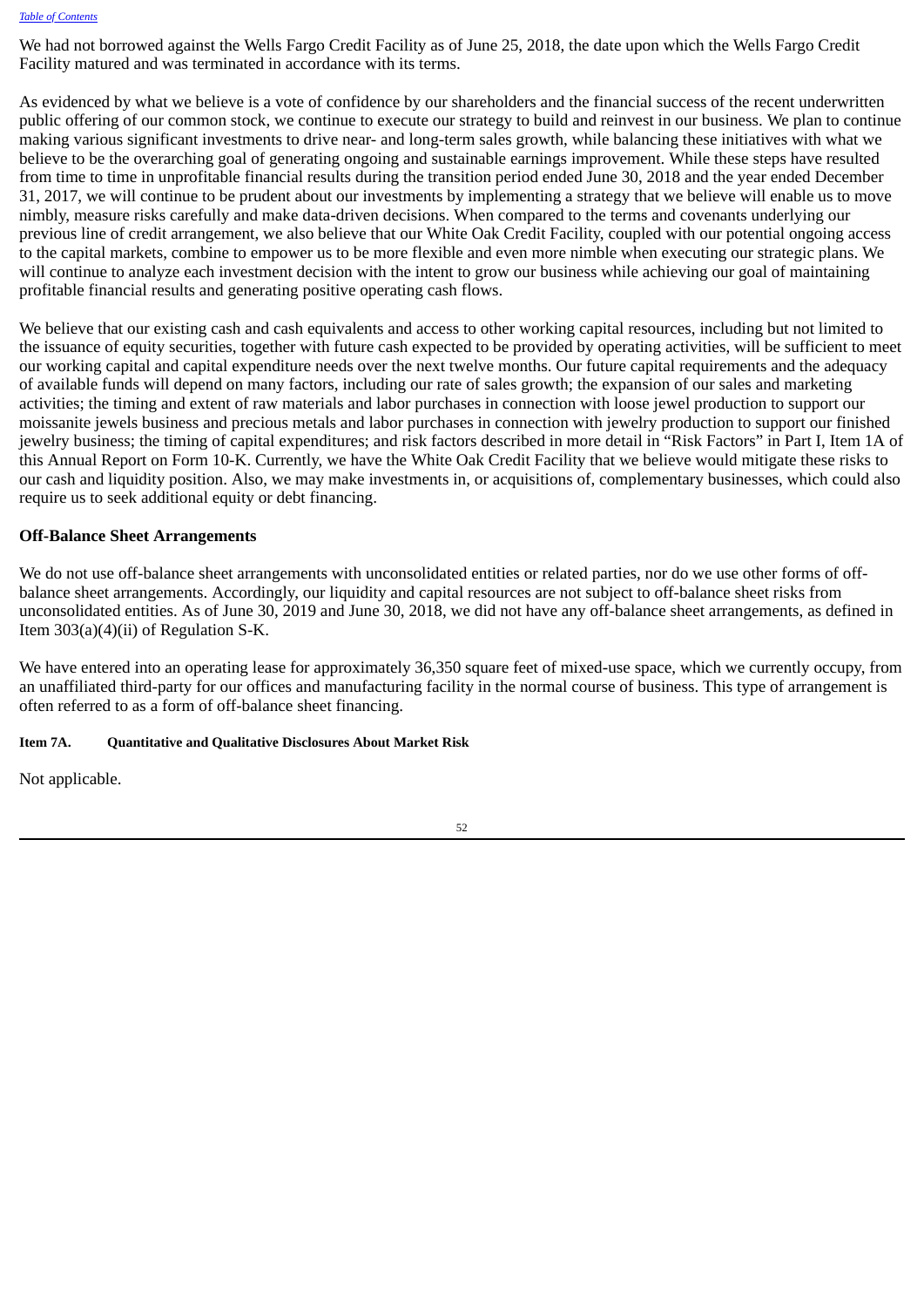# **INDEX TO CONSOLIDATED FINANCIAL STATEMENTS**

|                                                                                                                                                                              | Page<br>Number |
|------------------------------------------------------------------------------------------------------------------------------------------------------------------------------|----------------|
|                                                                                                                                                                              |                |
| Report of Independent Registered Public Accounting Firm                                                                                                                      | 54             |
|                                                                                                                                                                              |                |
| Consolidated Balance Sheets as of June 30, 2019, June 30, 2018 and December 31, 2017                                                                                         | 55             |
|                                                                                                                                                                              |                |
| Consolidated Statements of Operations for the fiscal year ended June 30, 2019, the six months<br>ended June 30, 2018 and the calendar year ended December 31, 2017           | 56             |
|                                                                                                                                                                              |                |
| Consolidated Statements of Shareholders' Equity for the fiscal year ended June 30, 2019, the<br>six months ended June 30, 2018 and the calendar year ended December 31, 2017 | 57             |
|                                                                                                                                                                              |                |
| Consolidated Statements of Cash Flows for the fiscal year ended June 30, 2019, the six<br>months ended June 30, 2018 and the calendar year ended December 31, 2017           | 58             |
|                                                                                                                                                                              |                |
| Notes to Consolidated Financial Statements                                                                                                                                   | 59             |
|                                                                                                                                                                              |                |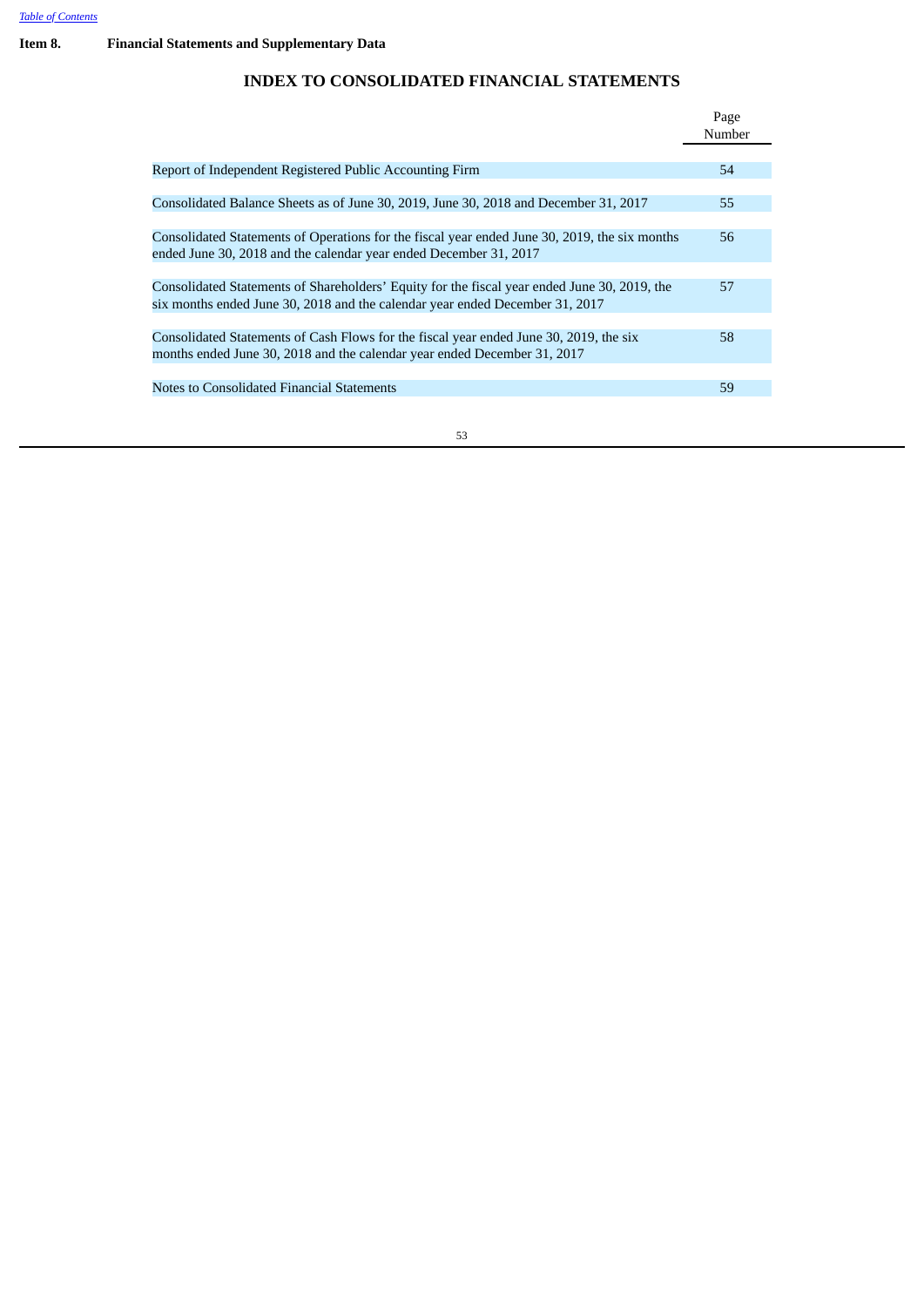# **Report of Independent Registered Public Accounting Firm**

Shareholders and Board of Directors Charles & Colvard, Ltd. Morrisville, North Carolina

# **Opinion on the Consolidated Financial Statements**

We have audited the accompanying consolidated balance sheets of Charles & Colvard, Ltd. (the "Company") as of June 30, 2019, June 30, 2018 and December 31, 2017, the related consolidated statements of operations, shareholders' equity, and cash flows for the year ended June 30, 2019, the six-month transition period ended June 30, 2018 and the year ended December 31, 2017, and the related notes (collectively referred to as the "consolidated financial statements"). In our opinion, the consolidated financial statements present fairly, in all material respects, the financial position of the Company at June 30, 2019, June 30, 2018 and December 31, 2017, and the results of its operations and its cash flows for the year ended June 30, 2019, the six-month transition period ended June 30, 2018 and the year ended December 31, 2017, in conformity with accounting principles generally accepted in the United States of America.

# **Basis for Opinion**

These consolidated financial statements are the responsibility of the Company's management. Our responsibility is to express an opinion on the Company's consolidated financial statements based on our audits. We are a public accounting firm registered with the Public Company Accounting Oversight Board (United States) ("PCAOB") and are required to be independent with respect to the Company in accordance with the U.S. federal securities laws and the applicable rules and regulations of the Securities and Exchange Commission and the PCAOB.

We conducted our audits in accordance with the standards of the PCAOB. Those standards require that we plan and perform the audit to obtain reasonable assurance about whether the consolidated financial statements are free of material misstatement, whether due to error or fraud. The Company is not required to have, nor were we engaged to perform, an audit of its internal control over financial reporting. As part of our audits we are required to obtain an understanding of internal control over financial reporting but not for the purpose of expressing an opinion on the effectiveness of the Company's internal control over financial reporting. Accordingly, we express no such opinion.

Our audits included performing procedures to assess the risks of material misstatement of the consolidated financial statements, whether due to error or fraud, and performing procedures that respond to those risks. Such procedures included examining, on a test basis, evidence regarding the amounts and disclosures in the consolidated financial statements. Our audits also included evaluating the accounting principles used and significant estimates made by management, as well as evaluating the overall presentation of the consolidated financial statements. We believe that our audits provide a reasonable basis for our opinion.

/s/ BDO USA, LLP

We have served as the Company's auditor since 2010.

Raleigh, North Carolina September 5, 2019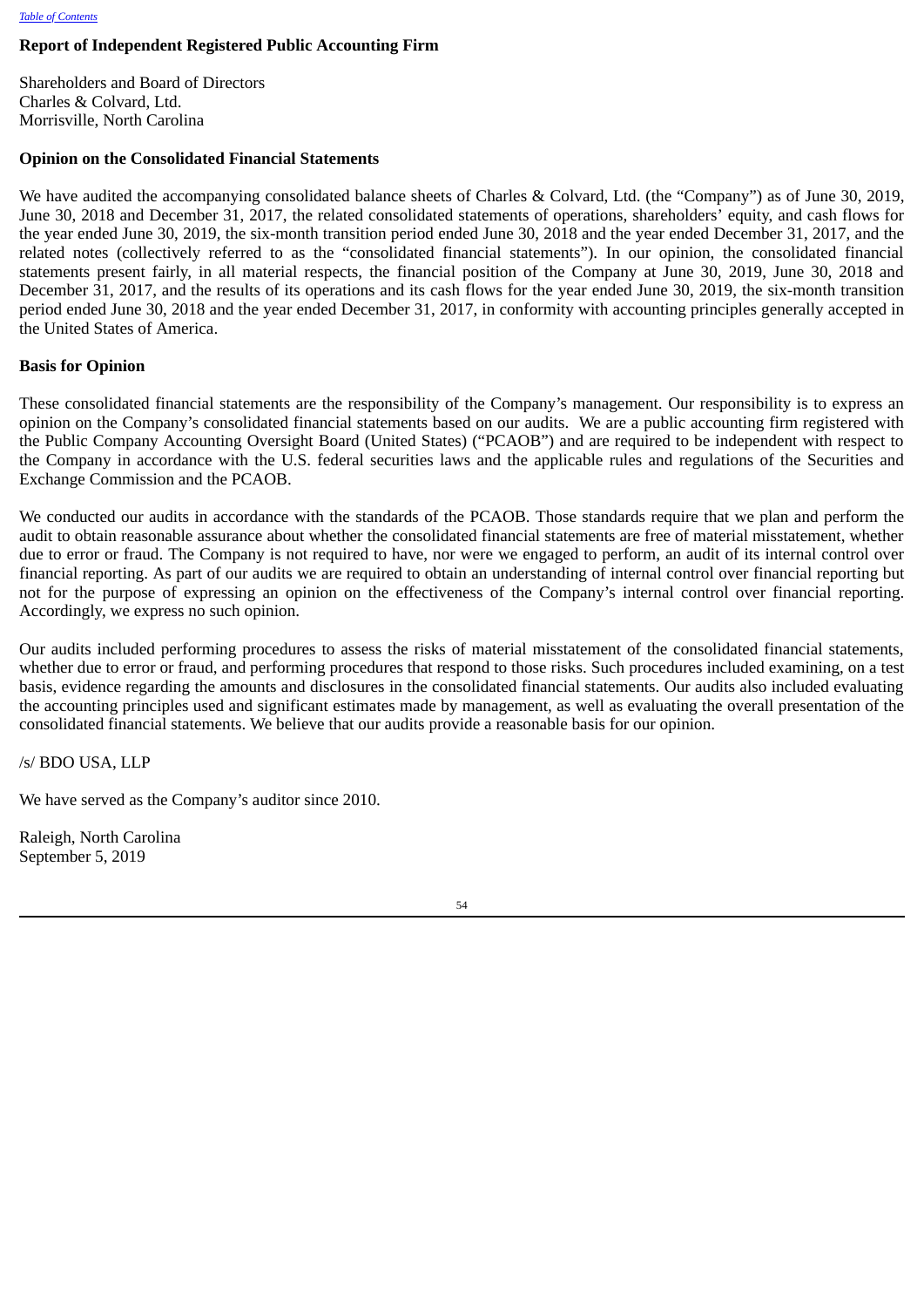# **CHARLES & COLVARD, LTD. CONSOLIDATED BALANCE SHEETS**

|                                                                                           | <b>June 30,</b> |                |                | December 31,   |                |                |
|-------------------------------------------------------------------------------------------|-----------------|----------------|----------------|----------------|----------------|----------------|
|                                                                                           |                 | 2019           | 2018           |                |                | 2017           |
| <b>ASSETS</b>                                                                             |                 |                |                |                |                |                |
| Current assets:                                                                           |                 |                |                |                |                |                |
| Cash and cash equivalents                                                                 | \$              | 12,465,483     | $\mathfrak{S}$ | 3,393,186      | $\mathfrak{S}$ | 4,594,007      |
| Restricted cash                                                                           |                 | 541,062        |                |                |                |                |
| Accounts receivable, net                                                                  |                 | 1,962,471      |                | 1,765,722      |                | 3,377,451      |
| Inventory, net                                                                            |                 | 11,909,792     |                | 10,979,891     |                | 11,208,658     |
| Prepaid expenses and other assets                                                         |                 | 989,559        |                | 916,162        |                | 969,857        |
| Total current assets                                                                      |                 | 27,868,367     |                | 17,054,961     |                | 20,149,973     |
| Long-term assets:                                                                         |                 |                |                |                |                |                |
| Inventory, net                                                                            |                 | 21,823,928     |                | 20,848,647     |                | 19,764,959     |
| Property and equipment, net                                                               |                 | 1,026,098      |                | 1,144,198      |                | 1,242,200      |
| Intangible assets, net                                                                    |                 | 97,373         |                | 34,833         |                | 8,597          |
| Other assets                                                                              |                 | 330,615        |                | 389,868        |                | 64,978         |
| Total long-term assets                                                                    |                 | 23,278,014     |                | 22,417,546     |                | 21,080,734     |
| <b>TOTAL ASSETS</b>                                                                       | \$              | 51,146,381     | $\mathbb{S}$   | 39,472,507     | $\mathfrak{S}$ | 41,230,707     |
| <b>LIABILITIES AND SHAREHOLDERS' EQUITY</b>                                               |                 |                |                |                |                |                |
| <b>Current liabilities:</b>                                                               |                 |                |                |                |                |                |
| Accounts payable                                                                          | \$              | 3,372,172      | \$             | 4,170,952      | \$             | 4,466,163      |
| Accrued expenses and other liabilities                                                    |                 | 1,325,608      |                | 618,945        |                | 980,800        |
| Total current liabilities                                                                 |                 | 4,697,780      |                | 4,789,897      |                | 5,446,963      |
| Long-term liabilities:                                                                    |                 |                |                |                |                |                |
| Deferred rent                                                                             |                 | 236,745        |                | 393,051        |                | 463,526        |
| Accrued income taxes                                                                      |                 | 492,832        |                | 471,126        |                | 461,592        |
| Total long-term liabilities                                                               |                 | 729,577        |                | 864,177        |                | 925,118        |
| <b>Total liabilities</b>                                                                  |                 | 5,427,357      |                | 5,654,074      |                | 6,372,081      |
| Commitments and contingencies (Note 9)                                                    |                 |                |                |                |                |                |
| Shareholders' equity:                                                                     |                 |                |                |                |                |                |
| Common stock, no par value; 50,000,000 shares authorized; 28,027,569, 21,705,173 and      |                 |                |                |                |                |                |
| 21,580,102 shares issued and outstanding at June 30, 2019, June 30, 2018 and December 31, |                 |                |                |                |                |                |
| 2017, respectively                                                                        |                 | 54,342,864     |                | 54,243,816     |                | 54,243,816     |
| Additional paid-in capital                                                                |                 | 24,488,147     |                | 14,962,071     |                | 14,726,438     |
| Accumulated deficit                                                                       |                 | (33, 111, 987) |                | (35, 387, 454) |                | (34, 111, 628) |
| Total shareholders' equity                                                                |                 | 45,719,024     |                | 33,818,433     |                | 34,858,626     |
| TOTAL LIABILITIES AND SHAREHOLDERS' EQUITY                                                | \$              | 51,146,381     | \$             | 39,472,507     | S              | 41,230,707     |
|                                                                                           |                 |                |                |                |                |                |

See Notes to Consolidated Financial Statements.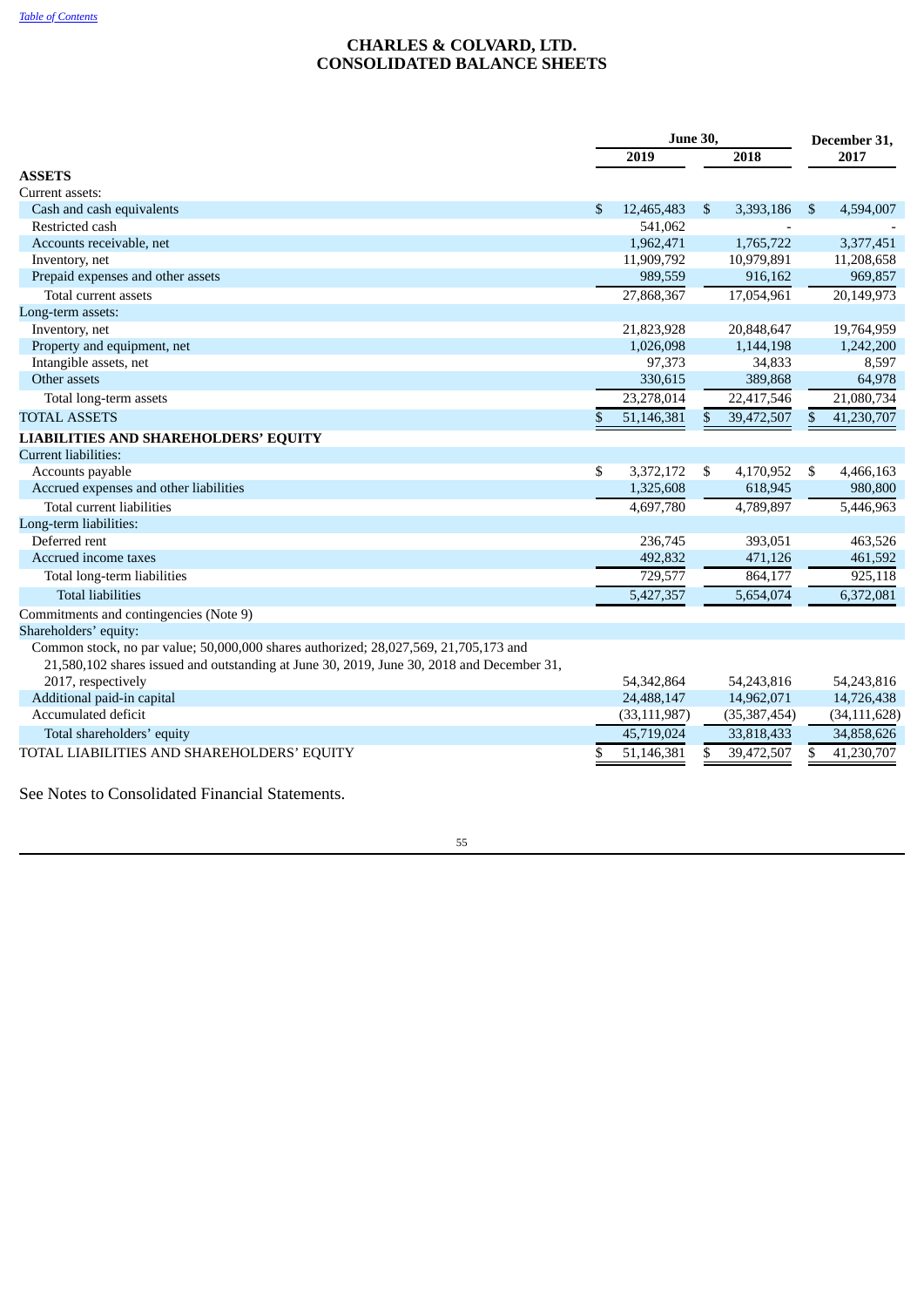# **CHARLES & COLVARD, LTD. CONSOLIDATED STATEMENTS OF OPERATIONS**

|                                                                                         | <b>Six Months</b>                            |            |                                         |             |     |                                           |
|-----------------------------------------------------------------------------------------|----------------------------------------------|------------|-----------------------------------------|-------------|-----|-------------------------------------------|
|                                                                                         | <b>Year Ended</b><br><b>June 30,</b><br>2019 |            | <b>Ended</b><br><b>June 30,</b><br>2018 |             |     | <b>Year Ended</b><br>December 31,<br>2017 |
|                                                                                         |                                              |            |                                         |             |     |                                           |
| <b>Net sales</b>                                                                        | \$                                           | 32,244,109 | \$                                      | 13,163,048  | \$. | 27,032,964                                |
| Costs and expenses:                                                                     |                                              |            |                                         |             |     |                                           |
| Cost of goods sold                                                                      |                                              | 17,352,167 |                                         | 8,298,286   |     | 15,470,617                                |
| Sales and marketing                                                                     |                                              | 7,983,506  |                                         | 3,856,796   |     | 7,477,354                                 |
| General and administrative                                                              |                                              | 4,640,810  |                                         | 2,601,554   |     | 4,689,823                                 |
| Research and development                                                                |                                              | 2,069      |                                         |             |     | 3,714                                     |
| Total costs and expenses                                                                |                                              | 29,978,552 |                                         | 14,756,636  |     | 27,641,508                                |
| Income (Loss) from operations                                                           |                                              | 2,265,557  |                                         | (1,593,588) |     | (608, 544)                                |
| Other income (expense):                                                                 |                                              |            |                                         |             |     |                                           |
| Interest income                                                                         |                                              | 11,022     |                                         |             |     |                                           |
| Interest expense                                                                        |                                              | (2, 198)   |                                         | (293)       |     | (541)                                     |
| Loss on foreign currency exchange                                                       |                                              | (344)      |                                         | (5)         |     |                                           |
| Gain on insurance claim settlement                                                      |                                              |            |                                         |             |     | 183,217                                   |
| Other expense                                                                           |                                              | (13)       |                                         |             |     |                                           |
| Total other income (expense), net                                                       |                                              | 8,467      |                                         | (298)       |     | 182,676                                   |
| Income (Loss) before income taxes                                                       |                                              | 2,274,024  |                                         | (1,593,886) |     | (425, 868)                                |
| Income tax benefit (expense)                                                            |                                              | 1,443      |                                         | 318,060     |     | (27, 609)                                 |
| Net income (loss)                                                                       | S                                            | 2,275,467  | S.                                      | (1,275,826) | \$  | (453, 477)                                |
| Net income (loss) per common share:                                                     |                                              |            |                                         |             |     |                                           |
| <b>Basic</b>                                                                            | \$                                           | 0.10       | $\mathfrak{s}$                          | $(0.06)$ \$ |     | (0.02)                                    |
| <b>Diluted</b>                                                                          |                                              | 0.10       |                                         | (0.06)      |     | (0.02)                                    |
| Weighted average number of shares used in computing net income (loss) per common share: |                                              |            |                                         |             |     |                                           |
| <b>Basic</b>                                                                            |                                              | 21,860,699 |                                         | 21,406,487  |     | 21,193,793                                |
| Diluted                                                                                 |                                              | 22,111,223 |                                         | 21,406,487  |     | 21,193,793                                |

See Notes to Consolidated Financial Statements.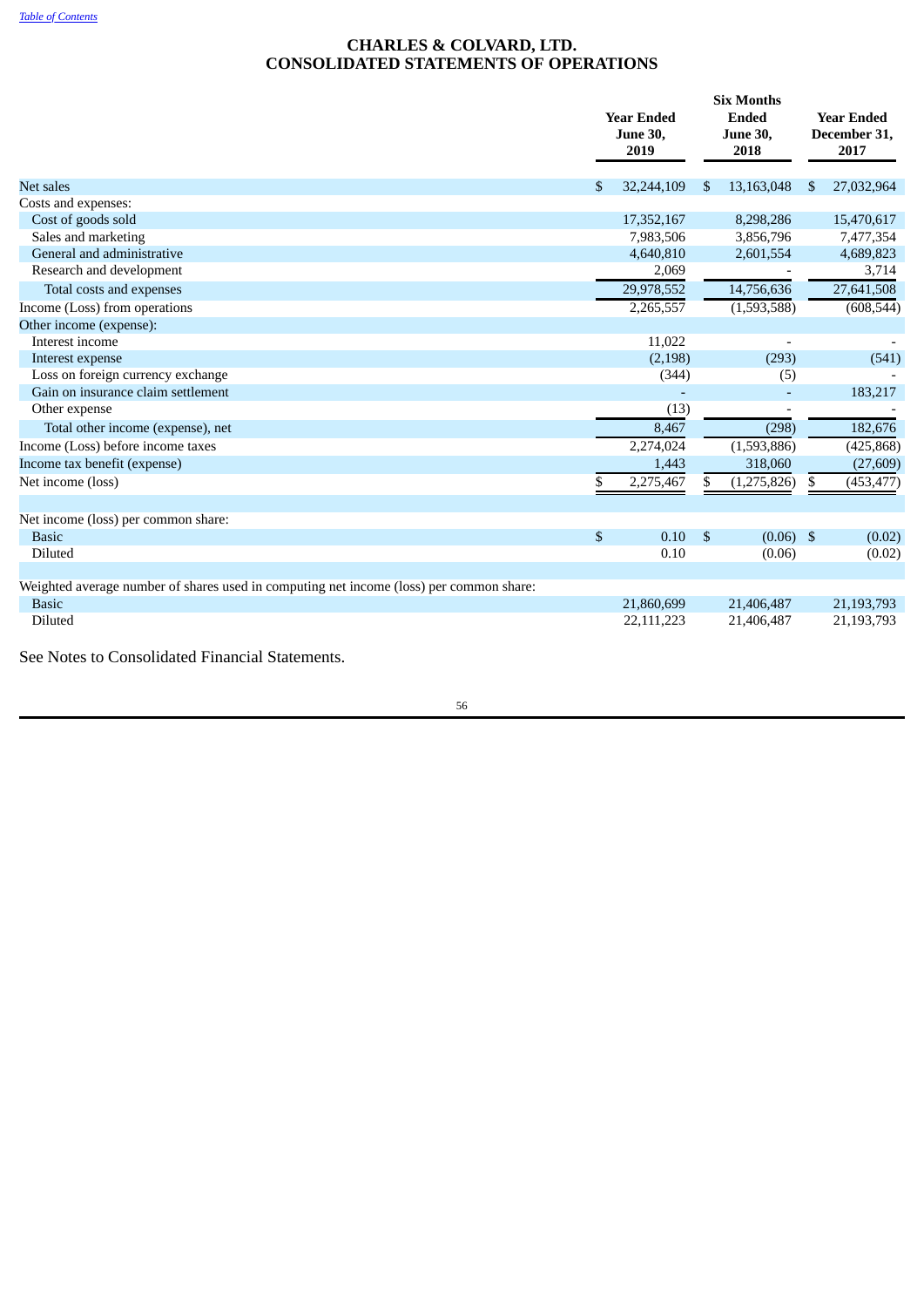# **CHARLES & COLVARD, LTD. CONSOLIDATED STATEMENTS OF SHAREHOLDERS' EQUITY**

|                              | <b>Common Stock</b> |    |                          |                              |     |                          |     |                        |
|------------------------------|---------------------|----|--------------------------|------------------------------|-----|--------------------------|-----|------------------------|
|                              | Number of           |    |                          | <b>Additional</b><br>Paid-in |     | Accumulated              |     | Total<br>Shareholders' |
|                              | <b>Shares</b>       |    | Amount                   | Capital                      |     | <b>Deficit</b>           |     | <b>Equity</b>          |
| Balance at December 31, 2016 | 21,369,885          |    | 54,243,816               | 14,282,956                   | \$. | (33,658,151)             | \$. | 34,868,621             |
| Stock-based compensation     |                     |    |                          | 443,482                      |     |                          |     | 443,482                |
| Issuance of restricted stock | 210,217             |    | $\overline{\phantom{0}}$ |                              |     |                          |     |                        |
| Net loss                     |                     |    |                          |                              |     | (453, 477)               |     | (453, 477)             |
| Balance at December 31, 2017 | 21,580,102          |    | 54,243,816               | 14,726,438                   |     | (34, 111, 628)           | \$. | 34,858,626             |
| Stock-based compensation     |                     |    |                          | 235,633                      |     |                          |     | 235,633                |
| Issuance of restricted stock | 125,071             |    |                          |                              |     |                          |     |                        |
| Net loss                     |                     |    |                          |                              |     | (1,275,826)              |     | (1,275,826)            |
| Balance at June 30, 2018     | 21,705,173          | \$ | 54,243,816               | 14,962,071                   |     | (35, 387, 454)           | \$. | 33,818,433             |
| Issuance of common stock     | 6,250,000           |    |                          | 9,058,568                    |     |                          |     | 9,058,568              |
| Stock-based compensation     |                     |    |                          | 502,805                      |     |                          |     | 502,805                |
| Issuance of restricted stock | 19,896              |    | $\overline{\phantom{0}}$ |                              |     |                          |     |                        |
| Stock option exercises       | 52,500              |    | 99,048                   | (35,297)                     |     | $\overline{\phantom{0}}$ |     | 63,751                 |
| Net income                   |                     |    |                          |                              |     | 2,275,467                |     | 2,275,467              |
| Balance at June 30, 2019     | 28,027,569          |    | 54, 342, 864             | 24,488,147                   |     | (33, 111, 987)           |     | 45,719,024             |

See Notes to Consolidated Financial Statements.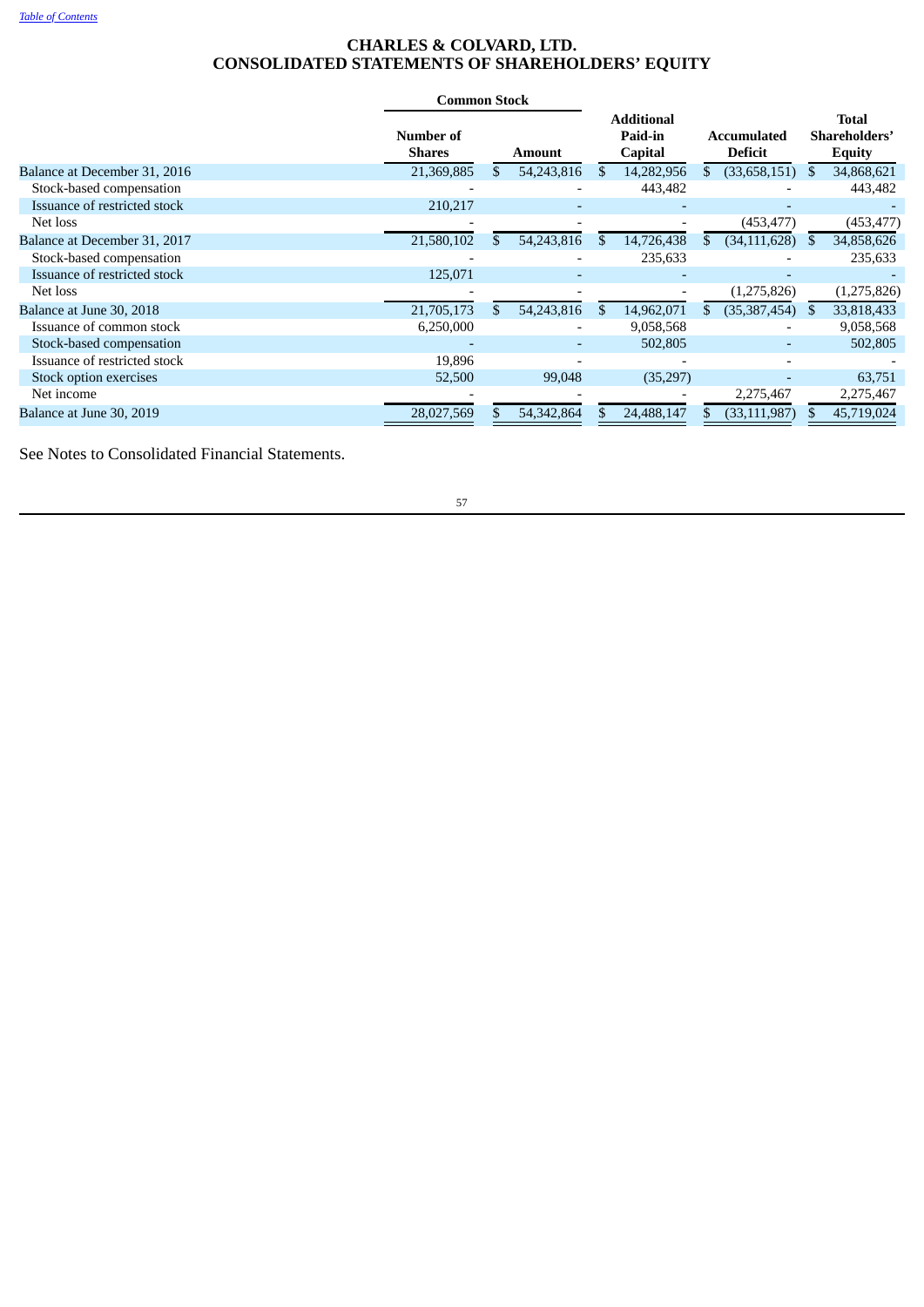# **CHARLES & COLVARD, LTD. CONSOLIDATED STATEMENTS OF CASH FLOWS**

|                                                                                                    | <b>Year Ended</b><br><b>June 30.</b><br>2019 |               | <b>Six Months Ended</b><br><b>June 30,</b><br>2018 |                  | <b>Year Ended</b><br>December 31.<br>2017 |  |
|----------------------------------------------------------------------------------------------------|----------------------------------------------|---------------|----------------------------------------------------|------------------|-------------------------------------------|--|
| <b>CASH FLOWS FROM OPERATING ACTIVITIES:</b>                                                       |                                              |               |                                                    |                  |                                           |  |
| Net income (loss)                                                                                  | \$                                           | 2,275,467     | \$                                                 | $(1,275,826)$ \$ | (453, 477)                                |  |
| Adjustments to reconcile net income (loss) to net cash provided by (used in) operating activities: |                                              |               |                                                    |                  |                                           |  |
| Depreciation and amortization                                                                      |                                              | 481,319       |                                                    | 229,993          | 422,018                                   |  |
| Stock-based compensation                                                                           |                                              | 502,805       |                                                    | 235,633          | 443,482                                   |  |
| Provision for (recovery of) uncollectible accounts                                                 |                                              | 27,056        |                                                    | (4,511)          | 28,000                                    |  |
| Provision for sales returns                                                                        |                                              | 98,000        |                                                    | 110,390          | 122,000                                   |  |
| Provision for inventory reserves                                                                   |                                              | 393,000       |                                                    | Ξ                | 598,000                                   |  |
| Provision for accounts receivable discounts                                                        |                                              | 6,275         |                                                    | 22,802           |                                           |  |
| Gain on insurance claim settlement                                                                 |                                              |               |                                                    |                  | (183, 217)                                |  |
| Changes in operating assets and liabilities:                                                       |                                              |               |                                                    |                  |                                           |  |
| Accounts receivable                                                                                |                                              | (328,080)     |                                                    | 1,483,048        | (732, 825)                                |  |
| Inventory                                                                                          |                                              | (2, 298, 182) |                                                    | (854, 921)       | (3,503,032)                               |  |
| Prepaid expenses and other assets, net                                                             |                                              | (14, 144)     |                                                    | (271, 195)       | (36,250)                                  |  |
| Accounts payable                                                                                   |                                              | (798, 780)    |                                                    | (295, 211)       | 489,014                                   |  |
| Deferred rent                                                                                      |                                              | (156, 306)    |                                                    | (70, 475)        | (131, 390)                                |  |
| Accrued income taxes                                                                               |                                              | 21,706        |                                                    | 9,534            | 27,609                                    |  |
| Accrued expenses and other liabilities                                                             |                                              | 706,663       |                                                    | (361, 855)       | 349,693                                   |  |
| Net cash provided by (used in) operating activities                                                |                                              | 916,799       |                                                    | (1,042,594)      | (2,560,375)                               |  |
| CASH FLOWS FROM INVESTING ACTIVITIES:                                                              |                                              |               |                                                    |                  |                                           |  |
| Purchases of property and equipment                                                                |                                              | (361, 440)    |                                                    | (130, 649)       | (271, 390)                                |  |
| Payments for intangible assets                                                                     |                                              | (64.319)      |                                                    | (27, 578)        | (1,501)                                   |  |
| Net cash used in investing activities                                                              |                                              | (425, 759)    |                                                    | (158, 227)       | (272, 891)                                |  |
| CASH FLOWS FROM FINANCING ACTIVITIES:                                                              |                                              |               |                                                    |                  |                                           |  |
| Issuance of common stock, net of offering costs                                                    |                                              | 9,058,568     |                                                    |                  |                                           |  |
| Stock option exercises                                                                             |                                              | 63,751        |                                                    |                  |                                           |  |
| Net cash provided by financing activities                                                          |                                              | 9,122,319     |                                                    |                  |                                           |  |
| NET INCREASE (DECREASE) IN CASH, CASH EQUIVALENTS AND RESTRICTED CASH                              |                                              | 9,613,359     |                                                    | (1,200,821)      | (2,833,266)                               |  |
| CASH, CASH EQUIVALENTS AND RESTRICTED CASH, BEGINNING OF PERIOD                                    |                                              | 3,393,186     |                                                    | 4,594,007        | 7,427,273                                 |  |
| CASH, CASH EQUIVALENTS AND RESTRICTED CASH, END OF PERIOD                                          | \$                                           | 13,006,545    | \$                                                 | 3,393,186        | \$<br>4,594,007                           |  |
| Supplemental disclosure of cash flow information:                                                  |                                              |               |                                                    |                  |                                           |  |
| Cash paid during the period for interest                                                           | \$                                           | 2,198         | \$                                                 | 293              | \$<br>541                                 |  |
| Cash paid during the period for income taxes                                                       | \$                                           | 73,562        | \$                                                 | 43,774           | \$<br>84,786                              |  |
| Cae Notes to Consolidated Einensial Ctatements                                                     |                                              |               |                                                    |                  |                                           |  |

See Notes to Consolidated Financial Statements.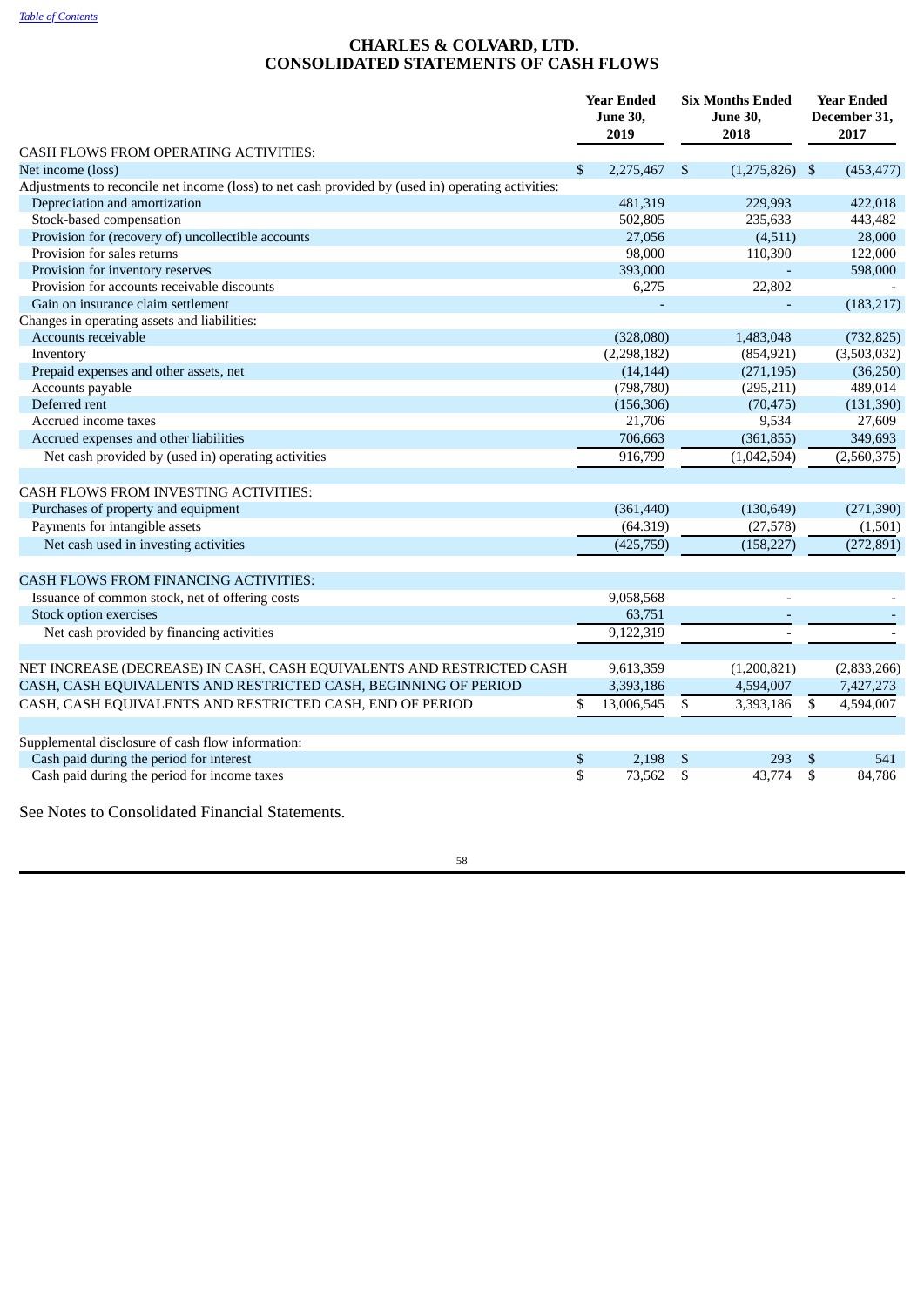# **CHARLES & COLVARD, LTD. NOTES TO CONSOLIDATED FINANCIAL STATEMENTS**

### **1. DESCRIPTION OF BUSINESS**

Charles & Colvard, Ltd. (the "Company"), a North Carolina corporation founded in 1995, manufactures, markets, and distributes *Charles & Colvard Created Moissanite®* (hereinafter referred to as moissanite or moissanite jewels) and finished jewelry featuring moissanite for sale in the worldwide jewelry market. Moissanite, also known by its chemical name silicon carbide ("SiC"), is a rare mineral first discovered in a meteorite crater. Because naturally occurring SiC crystals are too small for commercial use, larger crystals must be grown in a laboratory. The Company sells loose moissanite jewels and finished jewelry at wholesale prices to distributors, manufacturers, retailers, and designers, including some of the largest distributors and jewelry manufacturers in the world. The Company's finished jewelry and loose moissanite jewels that are mounted into fine jewelry by other manufacturers are sold at retail outlets and via the Internet. The Company sells at retail prices to end-consumers through its wholly owned operating subsidiary, charlesandcolvard.com, LLC, third-party online marketplaces, drop-ship, and other pure-play, exclusively e-commerce outlets.

### **2. BASIS OF PRESENTATION AND SIGNIFICANT ACCOUNTING POLICIES**

**Basis of Presentation and Principles of Consolidation –** The accompanying consolidated financial statements as of and for the fiscal year ended June 30, 2019, as of and for the six months ended June 30, 2018 and as of and for the calendar year ended December 31, 2017 include the accounts of the Company and its wholly owned subsidiaries charlesandcolvard.com, LLC (formerly Moissanite.com, LLC), formed in 2011; Charles & Colvard Direct, LLC, formed in 2011; and Charles & Colvard (HK) Ltd., the Company's Hong Kong subsidiary, which was re-activated in December 2017. Charles & Colvard Direct, LLC had no operating activity during the fiscal year ended June 30, 2019, the six-month period ended June 30, 2018 and the calendar year ended December 31, 2017. Charles & Colvard (HK) Ltd. previously became dormant in the second quarter of 2009 and has had no operating activity since its operations ceased in 2008. All intercompany accounts have been eliminated.

*Change in Fiscal Year-End –* In January 2018, the Board of Directors of the Company approved a change in the Company's fiscal year from that of a calendar year-end beginning on January 1 and ending on December 31 of each year to a fiscal year beginning on July 1 of each year and ending on June 30 of the following calendar year. This change to the fiscal year reporting cycle began July 1, 2018. As a result of the change, the Company had a six-month transition period from January 1, 2018 to June 30, 2018 (the "transition period ended June 30, 2018"). Accordingly, the Company is filing its audited financial results as of and for the fiscal year ended June 30, 2019, the transition period ended June 30, 2018 and the calendar year ended December 31, 2017 in this Annual Report on Form 10-K with the U.S. Securities and Exchange Commission (the "SEC").

*Use of Estimates –* The preparation of financial statements in conformity with accounting principles generally accepted in the United States of America ("U.S. GAAP") requires management to make estimates and assumptions that affect the reported amounts of assets and liabilities, disclosure of contingent assets and liabilities at the date of the financial statements, and the reported amounts of revenues and expenses during the reporting period. The most significant estimates impacting the Company's consolidated financial statements relate to valuation and classification of inventories, accounts receivable reserves, deferred tax assets, uncertain tax positions, cooperative advertising, and revenue recognition. Actual results could differ materially from those estimates.

*Change in Accounting Policy –* The Company adopted the new accounting standard in connection with revenue recognition guidance that was issued by the Financial Accounting Standards Board (the "FASB") with a date of the initial application of January 1, 2018. As a result, the Company changed its accounting policy for revenue recognition during the transition period ended June 30, 2018, as detailed below under the *Revenue Recognition* caption.

The Company applied this new accounting standard using the modified retrospective approach. Based on the Company's analysis, the timing and measurement of revenues under the new revenue recognition guidance is consistent with the Company's prior policies. Accordingly, no adjustment was required to the Company's opening balance of equity as of January 1, 2018. Except for required disclosures of the nature, amount, timing, and uncertainty of revenue and cash flows arising from contracts with customers, the changes resulting from the adoption of the new accounting standard did not have a material effect on the Company's consolidated financial statements. Comparative prior period information for the calendar year ended December 31, 2017 has not been adjusted and continues to be reported under the accounting guidance in effect prior to the change of accounting.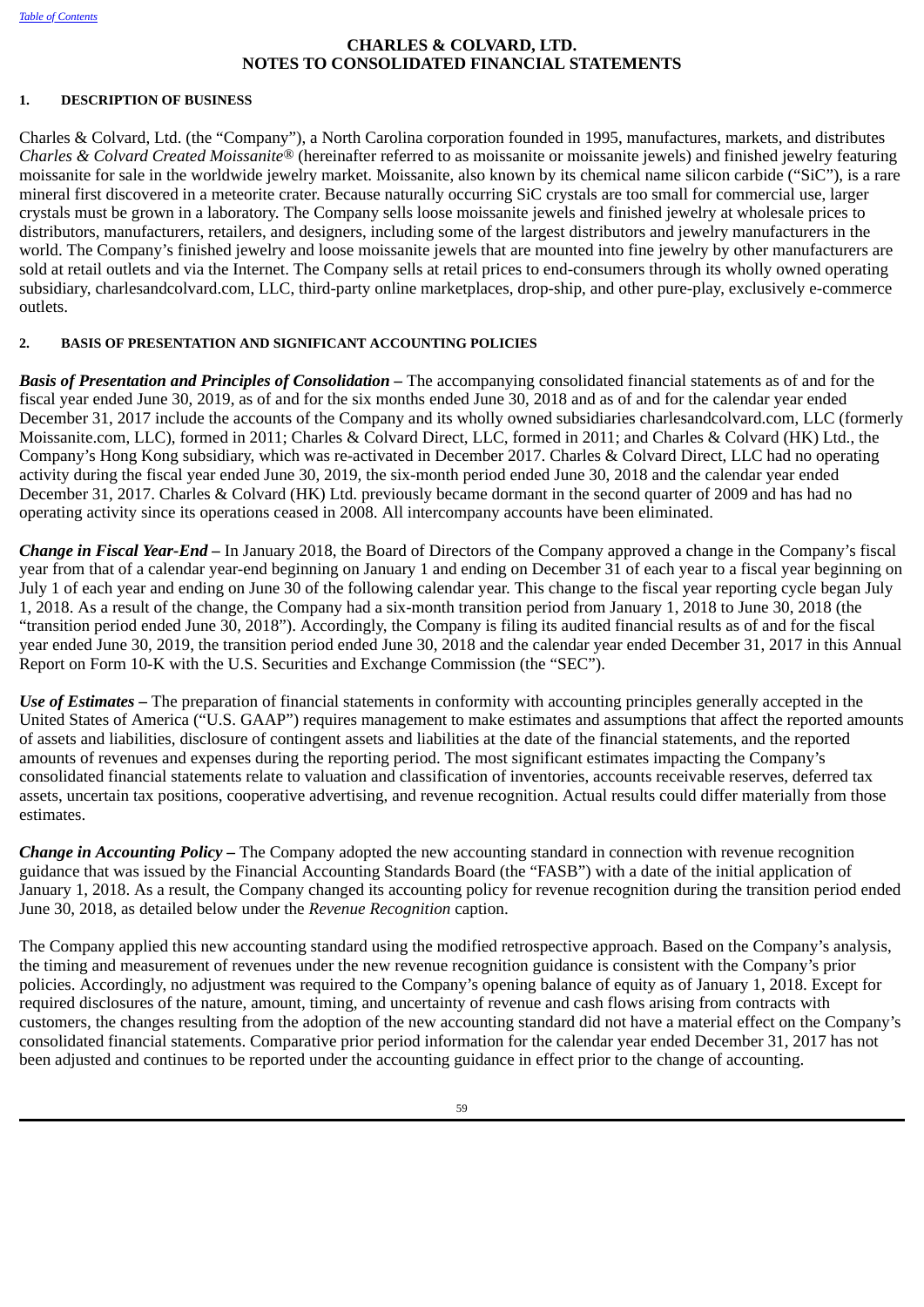#### *Table of [Contents](#page-2-0)*

*Cash and Cash Equivalents –* All highly liquid investments with an original maturity of three months or less from the date of purchase are considered to be cash equivalents. The Company's cash and cash equivalents include cash on deposit and a money market fund. See the *Restricted Cash* caption below for further details on the nature and classifications of the Company's restricted cash balances.

*Restricted Cash –* In accordance with cash management process requirements relating to the Company's asset-based revolving credit facility from White Oak Commercial Finance, LLC ("White Oak"), there are access and usage restrictions on certain cash deposit balances for periods of up to two business days during which time such deposits are held by White Oak for the benefit of the Company. During the period these cash deposits are held by White Oak, such amounts are classified as restricted cash for reporting purposes on the Company's Consolidated Balance Sheets. In the event that the Company has an outstanding balance on its revolving credit facility from White Oak, restricted cash balances held by White Oak would be applied to reduce such outstanding amounts.

The Company has full access to its cash balances without restriction following the period of time such cash is held by White Oak. For additional information regarding the Company's asset-based revolving credit facility, see Note 10, "Line of Credit."

The reconciliation of cash, cash equivalents, and restricted cash, as presented on the Consolidated Statements of Cash Flows, consists of the following as of the dates presented:

|                                                  |  |                                      |  | <b>Six Months</b>                        |  |           |  |  |  |  |  |  |  |  |  |                                    |
|--------------------------------------------------|--|--------------------------------------|--|------------------------------------------|--|-----------|--|--|--|--|--|--|--|--|--|------------------------------------|
|                                                  |  | <b>Year Ended</b><br><b>June 30,</b> |  | Ended<br><b>June 30.</b><br>2019<br>2018 |  |           |  |  |  |  |  |  |  |  |  | Year Ended<br>December 31,<br>2017 |
|                                                  |  |                                      |  |                                          |  |           |  |  |  |  |  |  |  |  |  |                                    |
| Cash and cash equivalents                        |  | 12,465,483                           |  | 3.393.186                                |  | 4,594,007 |  |  |  |  |  |  |  |  |  |                                    |
| Restricted cash                                  |  | 541,062                              |  | $\overline{\phantom{0}}$                 |  |           |  |  |  |  |  |  |  |  |  |                                    |
| Total cash, cash equivalents and restricted cash |  | 13,006,545                           |  | 3,393,186                                |  | 4,594,007 |  |  |  |  |  |  |  |  |  |                                    |

*Concentration of Credit Risk –* Financial instruments that potentially subject the Company to concentrations of credit risk consist principally of cash on deposit and cash equivalents held with one bank and trade accounts receivable. At times, cash and cash equivalents balances may exceed the Federal Deposit Insurance Corporation ("FDIC") insurable limits. The Company's money market fund investment account (recognized as cash and cash equivalents) is with what the Company believes to be a high-quality issuer. The Company has never experienced any losses related to these balances. Non-interest-bearing amounts on deposit in excess of FDIC insurable limits at June 30, 2019, June 30, 2018 and December 31, 2017 approximated \$2.12 million, \$3.11 million and \$4.32 million, respectively. Interest-bearing amounts on deposit in excess of FDIC insurable limits at June 30, 2019, June 30, 2018 and December 31, 2017 approximated \$10.01 million, \$0 and \$0, respectively.

Trade receivables potentially subject the Company to credit risk. Payment terms on trade receivables for the Company's Traditional segment customers are generally between 30 and 90 days, though it may offer extended terms with specific customers and on significant orders from time to time. The Company extends credit to its customers based upon a number of factors, including an evaluation of the customer's financial condition and credit history that is verified through trade association reference services, the customer's payment history with the Company, the customer's reputation in the trade, and/or an evaluation of the Company's opportunity to introduce its moissanite jewels or finished jewelry featuring moissanite to new or expanded markets. Collateral is not generally required from customers. The need for an allowance for doubtful accounts is determined based upon factors surrounding the credit risk of specific customers, historical trends, and other information.

See Note 13, "Major Customers and Concentration of Credit Risk", for further discussion of credit risk within trade accounts receivable.

*Accounts Receivable Reserves –* Estimates are used to determine the amount of two reserves against trade accounts receivable. The first reserve is an allowance for sales returns. At the time revenue is recognized, the Company estimates future returns using a historical return rate that is reviewed quarterly with consideration of any contractual return privileges granted to customers, and it reduces sales and trade accounts receivable by this estimated amount. The allowance for sales returns was \$746,000, \$648,000 and \$537,000 at June 30, 2019, June 30, 2018 and December 31, 2017, respectively.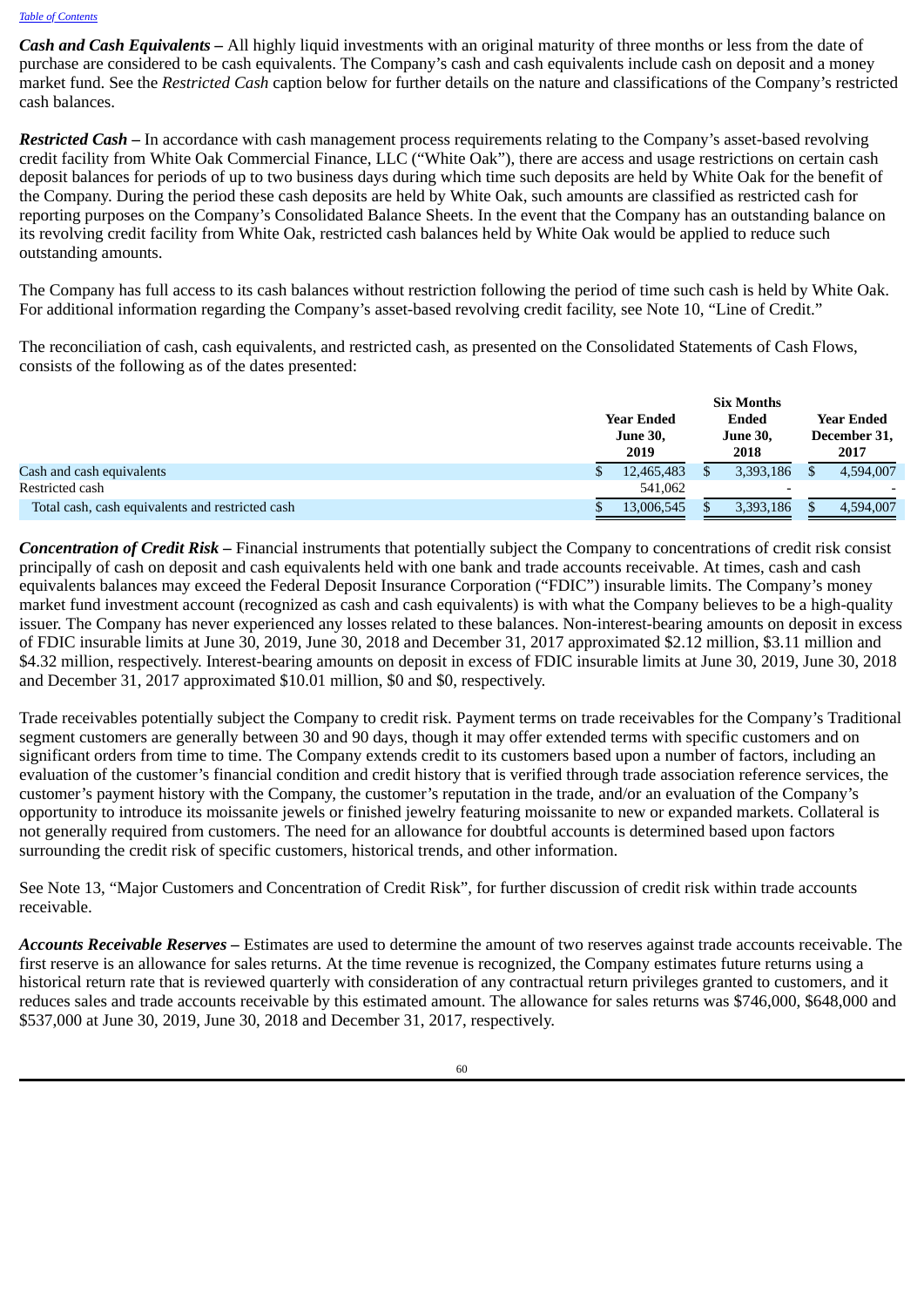The following are reconciliations of the allowance for sales returns balances as of the periods presented:

|                                 | <b>Year Ended</b><br><b>June 30,</b><br>2019 | <b>Six Months</b><br>Ended<br><b>June 30,</b><br>2018 | <b>Year Ended</b><br>December 31,<br>2017 |
|---------------------------------|----------------------------------------------|-------------------------------------------------------|-------------------------------------------|
| Balance, beginning of period    | 648,000                                      | 537,000                                               | 415,000                                   |
| Additions charged to operations | 4,533,077                                    | 2,462,049                                             | 3,878,736                                 |
| Sales returned                  | (4,435,077)                                  | (2,351,049)                                           | (3,756,736)                               |
| Balance, end of period          | 746,000                                      | 648,000                                               | 537,000                                   |

The second reserve is an allowance for doubtful accounts for estimated losses resulting from the failure of the Company's customers to make required payments. This allowance reduces trade accounts receivable to an amount expected to be collected. Based on historical percentages of uncollectible accounts by aging category, changes in payment history, and facts and circumstances regarding specific accounts that become known to management when evaluating the adequacy of the allowance for doubtful accounts, the Company determines a percentage based on the age of the receivable that it deems uncollectible. The allowance is then calculated by applying the appropriate percentage to each of the Company's accounts receivable aging categories, with consideration given to individual customer account activity subsequent to the current period, including cash receipts, in determining the appropriate allowance for doubtful accounts in the current period. Any increases or decreases to this allowance are charged or credited, respectively, as a bad debt expense to general and administrative expenses. The Company generally uses an internal collection effort, which may include its sales personnel as it deems appropriate. After all internal collection efforts have been exhausted, the Company generally writes off the account receivable.

Any accounts with significant balances are reviewed separately to determine an appropriate allowance based on the facts and circumstances of the specific account. During its review for the fiscal year ended June 30, 2019, the transition period ended June 30, 2018 and the calendar year ended December 31, 2017, the Company determined no additional reserves were necessary for specific accounts. Based on these criteria, management determined that allowances for doubtful accounts receivable of \$249,000, \$233,000 and \$254,000 at June 30, 2019, June 30, 2018 and December 31, 2017, respectively, were required.

The following are reconciliations of the allowance for doubtful accounts balances as of the periods presented:

|                                              |  |                                      |  | <b>Six Months</b> |  |                          |  |  |  |  |  |  |  |  |  |  |  |  |  |  |  |       |  |                   |
|----------------------------------------------|--|--------------------------------------|--|-------------------|--|--------------------------|--|--|--|--|--|--|--|--|--|--|--|--|--|--|--|-------|--|-------------------|
|                                              |  | <b>Year Ended</b><br><b>June 30,</b> |  |                   |  |                          |  |  |  |  |  |  |  |  |  |  |  |  |  |  |  | Ended |  | <b>Year Ended</b> |
|                                              |  |                                      |  | <b>June 30,</b>   |  | December 31,             |  |  |  |  |  |  |  |  |  |  |  |  |  |  |  |       |  |                   |
|                                              |  | 2019                                 |  | 2018              |  | 2017                     |  |  |  |  |  |  |  |  |  |  |  |  |  |  |  |       |  |                   |
| Balance, beginning of period                 |  | 233,000                              |  | 254,000           |  | 226,000                  |  |  |  |  |  |  |  |  |  |  |  |  |  |  |  |       |  |                   |
| Additions (reductions) charged to operations |  | 27,056                               |  | (4,511)           |  | 28,000                   |  |  |  |  |  |  |  |  |  |  |  |  |  |  |  |       |  |                   |
| Write-offs, net of recoveries                |  | (11,056)                             |  | (16, 489)         |  | $\overline{\phantom{0}}$ |  |  |  |  |  |  |  |  |  |  |  |  |  |  |  |       |  |                   |
| Balance, end of period                       |  | 249,000                              |  | 233,000           |  | 254,000                  |  |  |  |  |  |  |  |  |  |  |  |  |  |  |  |       |  |                   |

Although the Company believes that its reserves are adequate, if the financial condition of its customers deteriorates, resulting in an impairment of their ability to make payments, or if it underestimates the allowances required, additional allowances may be necessary, which would result in increased expense in the period in which such determination is made.

*Inventories -* Inventories are stated at the lower of cost or net realizable value on an average cost basis. Inventory costs include direct material and labor, inbound freight, purchasing and receiving costs, inspection costs, and warehousing costs. Any inventory on hand at the measurement date in excess of the Company's current requirements based on historical and anticipated levels of sales is classified as long-term on the Company's Consolidated Balance Sheets. The Company's classification of its inventory as either current or long-term inventory requires it to estimate the portion of on-hand inventory that can be realized over the next 12 months and does not include precious metal, labor, and other inventory purchases expected to be both purchased and realized in cost of sales over the next 12 months.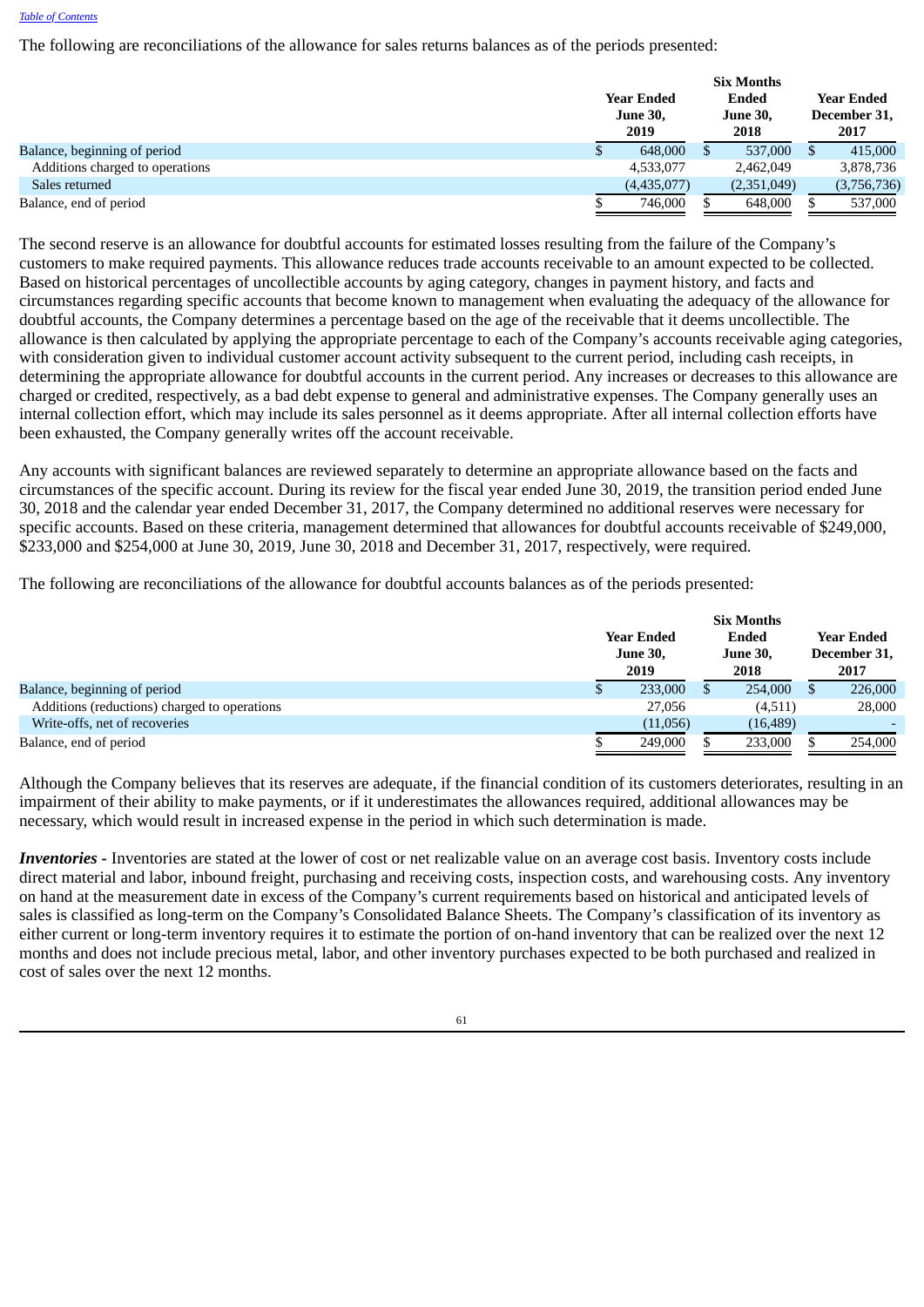Each accounting period, the Company evaluates the valuation and classification of inventories including the need for potential adjustments to inventory-related reserves, which also include significant estimates by management. The Company's inventoryrelated valuation allowances are recorded in the aggregate rather than an individual item approach for each obsolescence, rework, and shrinkage valuation allowance.

*Property and Equipment –* Property and equipment are stated at cost and are depreciated over their estimated useful lives using the straight-line method as follows:

| Machinery and equipment | 5 to 12 years                                          |
|-------------------------|--------------------------------------------------------|
| Computer hardware       | 3 to 5 years                                           |
| Computer software       | 3 years                                                |
| Furniture and fixtures  | 5 to 10 years                                          |
| Leasehold improvements  | Shorter of the estimated useful life or the lease term |

*Intangible Assets –* The Company capitalizes costs associated with obtaining or defending patents issued or pending for inventions and license rights related to the manufacture of moissanite jewels. Such costs are amortized over the life of the patent, generally 15 years. The Company also capitalizes licenses it obtains for the use of certain advertising images and external costs incurred for trademarks. Such costs are amortized over the period of the license or estimated useful life of the trademark, respectively.

*Impairment of Long-Lived Assets –* The Company evaluates the recoverability of its long-lived assets by reviewing them for possible impairment whenever events or changes in circumstances indicate that the carrying amount of such assets may not be recoverable. Recoverability of assets to be held and used is measured by comparing the carrying amount of the asset to future net undiscounted cash flows expected to be generated by the asset. If such assets are considered to be impaired, the impairment is measured as the amount by which the carrying amount exceeds the fair value and is recognized as an operating expense in the period in which the determination is made. Assets to be disposed are reported at the lower of the carrying amount or fair value less costs to sell once the held-for-sale criteria are met. As of June 30, 2019, the Company did not identify any indicators of long-lived asset impairment.

In addition to the recoverability assessment, the Company routinely reviews the remaining estimated useful lives of its long-lived assets. Any reduction in the useful-life assumption will result in increased depreciation and amortization expense in the period when such determination is made, as well as in subsequent periods.

*Revenue Recognition –* Revenue is recognized to depict the transfer of promised goods or services to customers in an amount that reflects the consideration to which the Company expects to be entitled in exchange for those goods or services. To achieve this principle, the Company performs the following five steps: (i) identification of a contract with a customer; (ii) identification of any separate performance obligations; (iii) determination of the transaction price; (iv) allocation of the transaction price to the performance obligations in the contract; and (v) recognition of revenue when the Company has satisfied the underlying performance obligations. The Company recognizes substantially all of its revenue at a point in time when control of the Company's goods has passed to the customer, which typically occurs upon shipment, with the exception of consigned goods. The Company considers its sole performance obligation related to the shipment of goods satisfied at the time this control is transferred. Customer payment terms for these shipments typically range between 30- and 90-days. The Company has elected to treat shipping and handling performed after control has transferred to customers as a fulfillment activity, and additionally, has elected the practical expedient to report sales taxes on a net basis. The Company records shipping and handling expense related to product sales as cost of sales.

The Company has a variable consideration element related to most of its contracts in the form of product return rights. At the time revenue is recognized, an allowance for estimated returns is established and any change in the allowance for returns is charged against net sales in the current period. For the Company's Traditional segment and Online Channels segment customers (excluding those of charlesandcolvard.com), the returns policy generally allows for the return of jewels and finished jewelry with a valid reason for credit within 30 days of shipment. The Company's charlesandcolvard.com customers can return purchases for any reason within 60 days of such purchase in accordance with the Company's returns policy as disclosed on the charlesandcolvard.com website.

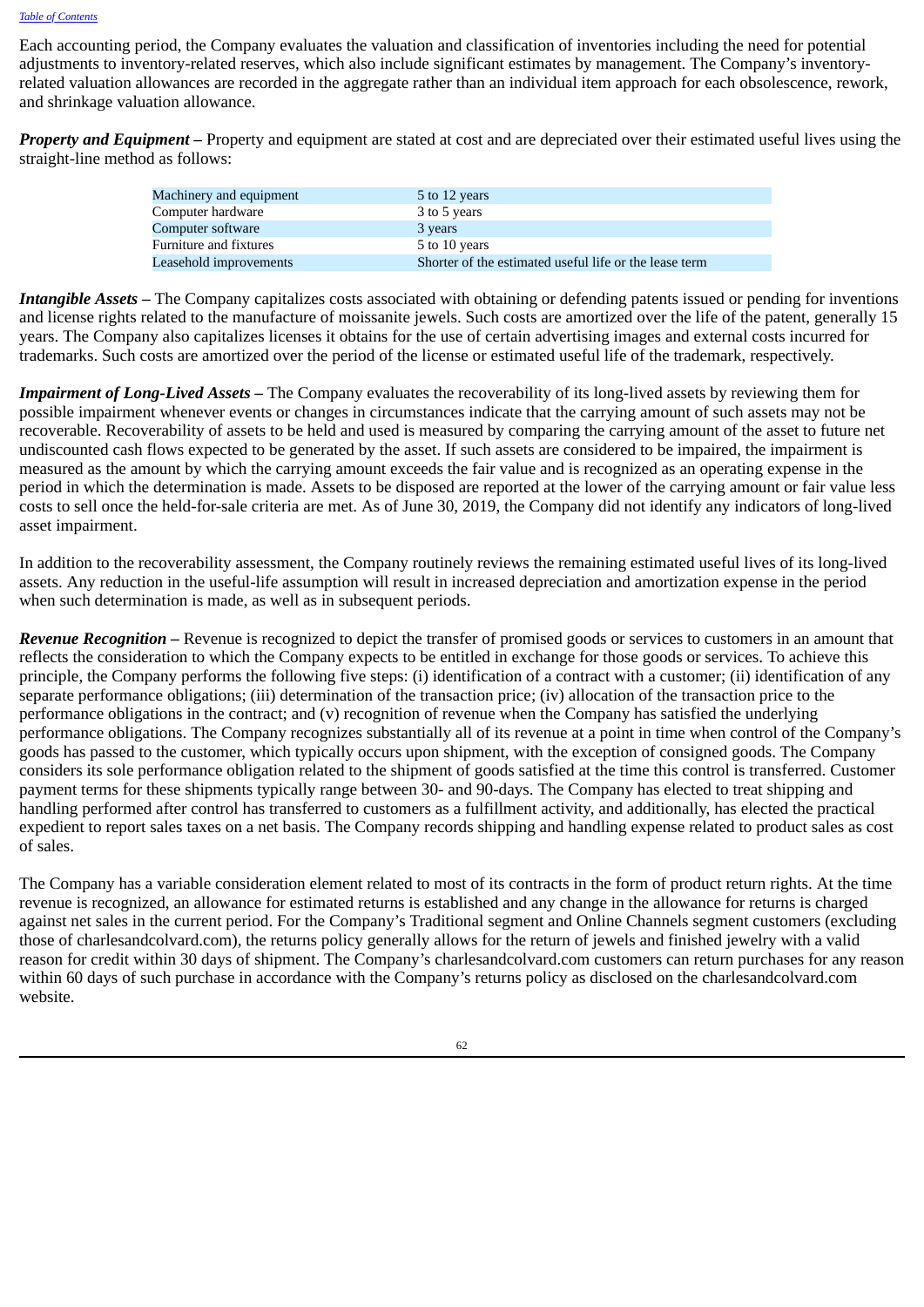Periodically, the Company ships loose jewel goods and finished goods to Traditional segment customers on consignment terms. Under these consignment terms, the customer assumes the risk of loss and has an absolute right of return for a specified period that typically ranges from six months to one year. The Company's Online Channels segment and Traditional segment customers are generally required to make payments on consignment shipments within 60 days upon the customer informing the Company that it will keep the inventory. Accordingly, the Company does not recognize revenue on these consignment transactions until the earlier of (i) the customer informing the Company that it will keep the inventory; (ii) the expiration of the right of return period; or (iii) the customer informing the Company that the inventory has been sold.

Certain Traditional segment finished jewelry customers have migrated from consignment arrangements whereby the terms were strictly consignment-only to that of a blended program whereby the terms comprise both consignment and sale of asset arrangements. The structure of these new blended programs allows the Company to recognize the finished jewelry sale and related revenue in accordance with the Company's revenue recognition accounting policy for the asset portion of these programs upon transfer of the Company's finished jewelry to the retail customer.

In March 2019, the Company entered into a nonmonetary transaction with a Raleigh, North Carolina, based professional sports team. In accordance with the terms of the agreement, in exchange for a specific quantity of finished jewelry items the Company received certain sponsorship and advertising benefits, which based on the sports team's current sponsorship and advertising market rate card prices, are valued at approximately \$117,000. The Company's finished jewelry in connection with this transaction, the cost of which is based on the Company's stated inventory average cost accounting method, was designed and produced to meet discrete specifications and branding requirements of the professional sports team. In accordance with the Company's revenue recognition policy, it recognized the full amount of the sponsorship and advertising benefits as gross revenue upon delivery of the finished jewelry in April 2019 and the deferred cost of the advertising is recorded and classified within prepaid expenses and other assets in the Company's Consolidated Balance Sheet and is being amortized and recognized in sales and marketing expenses over the professional sports team's current competitive season that runs from April through September 2019.

The Company presents disaggregated net sales by its Online Channels segment and its Traditional segment for both finished jewelry and loose jewels product lines. The Company also presents disaggregated net sales by geographic area between the United States and international locations. For financial reporting purposes, disaggregated net sales amounts are presented in Note 3, "Segment Information and Geographic Data."

### *Returns Asset and Refund Liabilities*

In connection with the Company's adoption of the revenue recognition accounting standard issued by the FASB as of the initial application date of January 1, 2018, the Company established a returns asset account and a refund liabilities account to record the effects of its estimated product returns and sales returns allowance. The Company's returns asset and refund liabilities are updated at the end of each financial reporting period and the effect of such changes are accounted for in the period in which such changes occur.

The Company estimates anticipated product returns in the form of a refund liability based on historical return percentages and current period sales levels. The Company also accrues a related returns asset for goods expected to be returned in salable condition, less any expected costs to recover such goods, including return shipping costs that the Company may incur. As of June 30, 2019, June 30, 2018 and December 31, 2017, the Company's refund liabilities balances were \$746,000, \$648,000 and \$537,000, respectively, and are included as allowances for sales returns within accounts receivable, net, in the accompanying Consolidated Balance Sheets. As of June 30, 2019, June 30, 2018 and December 31, 2017, the Company's returns asset balances were \$279,000, \$250,000 and \$0, respectively, and are included within prepaid expenses and other assets in the accompanying Consolidated Balance Sheets. Prior to the adoption of the new revenue recognition accounting standard, the Company reported the net effect of its estimated returns asset as an adjustment to its inventory balances.

*Cost of Goods Sold –* Cost of goods sold is primarily composed of inventory sold during the period; inventory written off during the period due to ongoing quality reviews or through customer returns; salaries and payroll-related expenses for personnel involved in preparing and shipping product to customers; an allocation of shared expenses such as rent, utilities, communication expenses, and depreciation related to preparing and shipping product to customers; and outbound freight charges.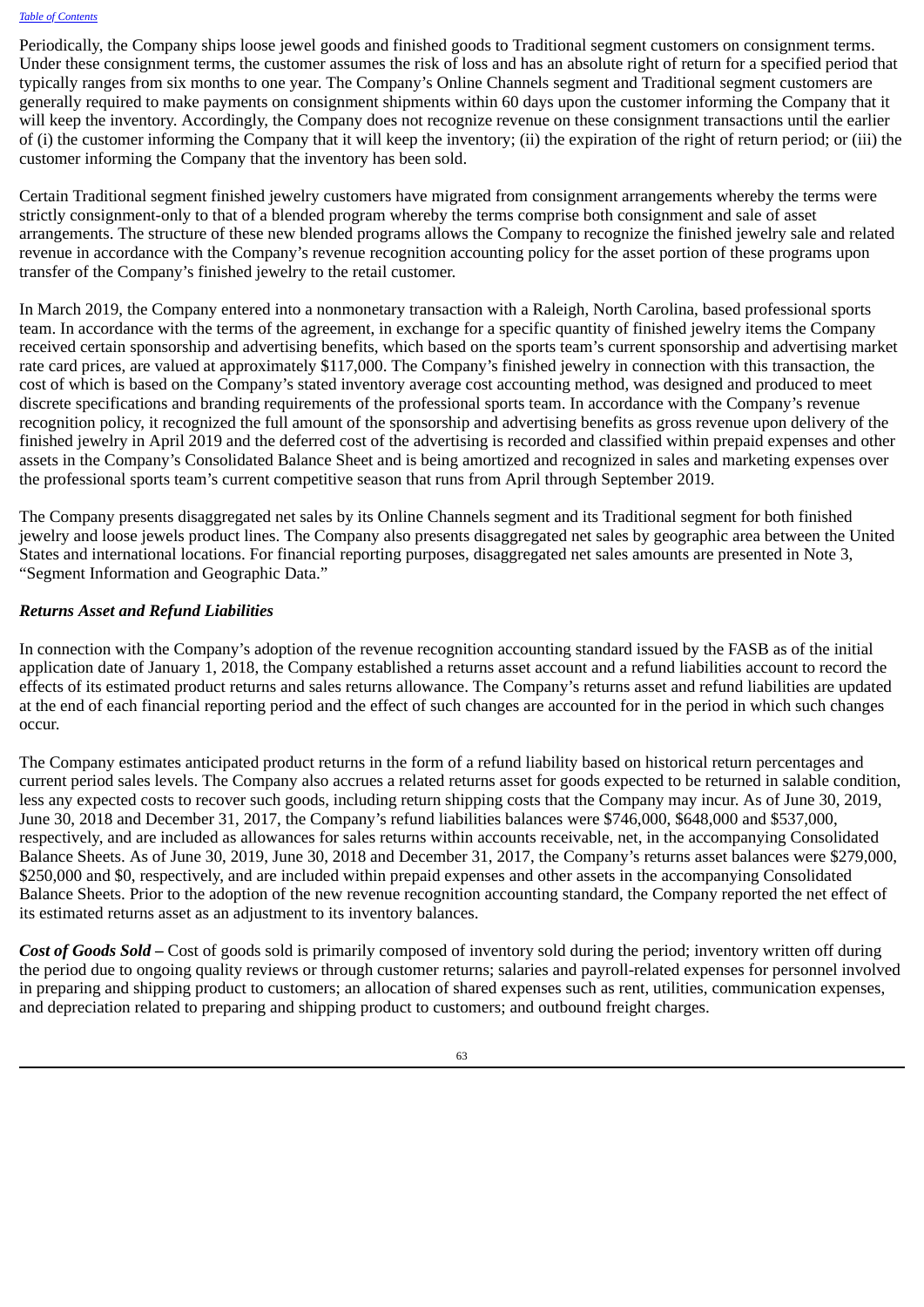*Advertising Costs –* Advertising production costs are expensed as incurred. Media placement costs are expensed the first time the underlying advertising appears.

The Company also offers a cooperative advertising program to certain of its distributor and retail partners that reimburses, via a credit towards future purchases, a portion of their marketing costs based on the customers' net purchases from the Company and is subject to the customer providing documentation of all advertising performed that includes the Company's products. For the fiscal year ended June 30, 2019, the transition period ended June 30, 2018 and the calendar year ended December 31, 2017, these approximate amounts were \$381,000, \$154,000 and \$210,000, respectively, and are included as a component of sales and marketing expenses.

Advertising expenses, inclusive of the cooperative advertising program, for the fiscal year ended June 30, 2019, the transition period ended June 30, 2018 and the calendar year ended December 31, 2017, were approximately \$2.82 million, \$1.09 million and \$1.94 million, respectively.

*Sales and Marketing –* Sales and marketing costs are expensed as incurred. These costs include all expenses of promoting and selling the Company's products and include such items as the salaries, payroll-related expenses, and travel of sales and marketing personnel; digital marketing; advertising; trade shows; market research; sales commissions; and an allocation of overhead expenses attributable to these activities. Except for an allocation to general and administrative expenses, these costs also include the operating expenses of charlesandcolvard.com, LLC, the Company's wholly owned operating subsidiary.

*General and Administrative –* General and administrative costs are expensed as incurred. These costs include the salaries and payroll-related expenses of executive, finance, information technology, and administrative personnel; legal, investor relations, and professional fees; general office and administrative expenses; Board of Directors fees; rent; bad debts; and insurance.

*Research and Development –* Research and development costs are expensed as incurred. These costs primarily comprise salary allocations, samples of competitive products entering the market, and consultant fees associated with the study of product enhancement and manufacturing process efficiencies.

*Stock-Based Compensation –* The Company recognizes compensation expense for stock-based awards based on estimated fair values on the date of grant. The Company uses the Black-Scholes-Merton option pricing model to determine the fair value of stock options. The fair value of other stock-based compensation awards is determined by the market price of the Company's common stock on the date of grant. The expense associated with stock-based compensation is recognized on a straight-line basis over the requisite service period of each award.

Fair value of stock options using the Black-Scholes-Merton option pricing model is estimated on the date of grant utilizing certain assumptions for dividend yield, expected volatility, risk-free interest rate, and expected lives of the awards, as follows:

*Dividend Yield.* Although the Company issued dividends in prior years, a dividend yield of zero is used due to the uncertainty of future dividend payments;

*Expected Volatility.* Volatility is a measure of the amount by which a financial variable such as share price has fluctuated (historical volatility) or is expected to fluctuate (expected volatility) during a period. The Company estimates expected volatility giving primary consideration to the historical volatility of its common stock;

*Risk-Free Interest Rate.* The risk-free interest rate is based on the published yield available on U.S. Treasury issues with an equivalent term remaining equal to the expected life of the stock option; and

*Expected Lives.* The expected lives of the issued stock options represent the estimated period of time until exercise or forfeiture and are based on the simplified method of using the mid-point between the vesting term and the original contractual term.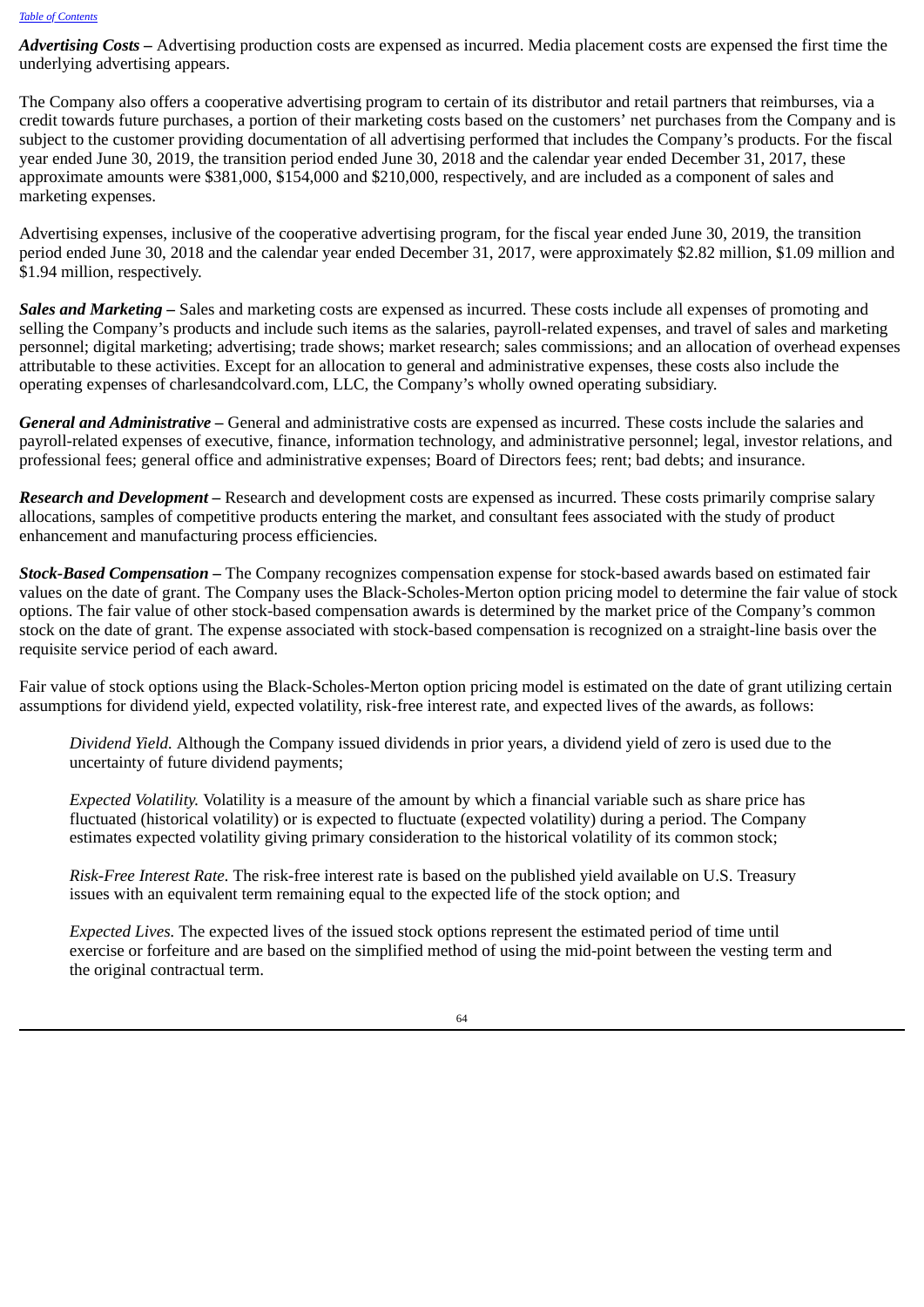The assumptions used in calculating the fair value of share-based payment awards represent management's best estimates, but these estimates involve inherent uncertainties and the application of management's judgment. As a result, if factors change and the Company uses different assumptions, the Company's stock-based compensation expense could be materially different in the future. In addition, the Company is required to estimate the expected forfeiture rates of stock-based awards and only recognize expense for those shares expected to vest. In estimating the Company's forfeiture rates, the Company analyzed its historical forfeiture rates, the remaining lives of unvested stock-based awards, and the number of vested awards as a percentage of total awards outstanding. If the Company's actual forfeiture rates are materially different from its estimates, or if the Company re-evaluates the forfeiture rates in the future, the stock-based compensation expense could be significantly different from what the Company has recorded in the current period.

*Income Taxes –* Deferred income taxes are recognized for the income tax consequences of "temporary" differences by applying enacted statutory income tax rates applicable to future years to differences between the financial statement carrying amounts and the income tax bases of existing assets and liabilities. Valuation allowances are established when necessary to reduce deferred income tax assets to the amount that is more likely than not to be realized.

In light of the Tax Cuts and Jobs Act (the "Tax Act") enacted in December 2017, the Company provisionally recorded its U.S. deferred taxes as of the calendar year ended December 31, 2017, based on the federal corporate income tax rate of 21%. In June 2018, the Company filed its 2017 U.S. corporate income tax return, and in conjunction therewith, finalized its accounting policy with respect to accounting for its deferred income taxes as of and for the transition period ended June 30, 2018. For further discussion of the effects of the Tax Act on our deferred tax assets, see Note 12, "Income Taxes."

*Net Income (Loss) per Common Share –* Basic net income (loss) per common share is computed by dividing net income (loss) by the weighted average number of common shares outstanding during the periods. Diluted net income (loss) per common share is computed using the weighted average number of common and dilutive common equivalent shares outstanding during the periods. Common equivalent shares consist of stock options and unvested restricted shares that are computed using the treasury stock method. Anti-dilutive stock awards consist of stock options that would have been anti-dilutive in the application of the treasury stock method.

The following table reconciles the differences between the basic and diluted net income (loss) per share presentations:

|                                                       |    | <b>Year Ended</b><br><b>June 30,</b><br>2019 |    |             |     |            |  |  |  |  |  |  |  |  |  |  |  |  |  |  |  |  |  |  |  |  |  |  |  |  |  |  |  |  |  |  |  |  |  |  |  | <b>Six Months Ended</b><br><b>June 30,</b><br>2018 |  | <b>Year Ended</b><br>December 31,<br>2017 |
|-------------------------------------------------------|----|----------------------------------------------|----|-------------|-----|------------|--|--|--|--|--|--|--|--|--|--|--|--|--|--|--|--|--|--|--|--|--|--|--|--|--|--|--|--|--|--|--|--|--|--|--|----------------------------------------------------|--|-------------------------------------------|
| Numerator:                                            |    |                                              |    |             |     |            |  |  |  |  |  |  |  |  |  |  |  |  |  |  |  |  |  |  |  |  |  |  |  |  |  |  |  |  |  |  |  |  |  |  |  |                                                    |  |                                           |
| Net income (loss)                                     |    | 2,275,467                                    | S  | (1,275,826) | \$. | (453, 477) |  |  |  |  |  |  |  |  |  |  |  |  |  |  |  |  |  |  |  |  |  |  |  |  |  |  |  |  |  |  |  |  |  |  |  |                                                    |  |                                           |
|                                                       |    |                                              |    |             |     |            |  |  |  |  |  |  |  |  |  |  |  |  |  |  |  |  |  |  |  |  |  |  |  |  |  |  |  |  |  |  |  |  |  |  |  |                                                    |  |                                           |
| Denominator:                                          |    |                                              |    |             |     |            |  |  |  |  |  |  |  |  |  |  |  |  |  |  |  |  |  |  |  |  |  |  |  |  |  |  |  |  |  |  |  |  |  |  |  |                                                    |  |                                           |
| Weighted average number of common shares outstanding: |    |                                              |    |             |     |            |  |  |  |  |  |  |  |  |  |  |  |  |  |  |  |  |  |  |  |  |  |  |  |  |  |  |  |  |  |  |  |  |  |  |  |                                                    |  |                                           |
| <b>Basic</b>                                          |    | 21,860,699                                   |    | 21,406,487  |     | 21,193,793 |  |  |  |  |  |  |  |  |  |  |  |  |  |  |  |  |  |  |  |  |  |  |  |  |  |  |  |  |  |  |  |  |  |  |  |                                                    |  |                                           |
| Effect of dilutive securities                         |    | 250,524                                      |    |             |     |            |  |  |  |  |  |  |  |  |  |  |  |  |  |  |  |  |  |  |  |  |  |  |  |  |  |  |  |  |  |  |  |  |  |  |  |                                                    |  |                                           |
| <b>Diluted</b>                                        |    | 22, 111, 223                                 |    | 21,406,487  |     | 21,193,793 |  |  |  |  |  |  |  |  |  |  |  |  |  |  |  |  |  |  |  |  |  |  |  |  |  |  |  |  |  |  |  |  |  |  |  |                                                    |  |                                           |
|                                                       |    |                                              |    |             |     |            |  |  |  |  |  |  |  |  |  |  |  |  |  |  |  |  |  |  |  |  |  |  |  |  |  |  |  |  |  |  |  |  |  |  |  |                                                    |  |                                           |
| Net income (loss) per common share:                   |    |                                              |    |             |     |            |  |  |  |  |  |  |  |  |  |  |  |  |  |  |  |  |  |  |  |  |  |  |  |  |  |  |  |  |  |  |  |  |  |  |  |                                                    |  |                                           |
| <b>Basic</b>                                          | \$ | 0.10                                         | -S | $(0.06)$ \$ |     | (0.02)     |  |  |  |  |  |  |  |  |  |  |  |  |  |  |  |  |  |  |  |  |  |  |  |  |  |  |  |  |  |  |  |  |  |  |  |                                                    |  |                                           |
| <b>Diluted</b>                                        |    | 0.10                                         |    | (0.06)      |     | (0.02)     |  |  |  |  |  |  |  |  |  |  |  |  |  |  |  |  |  |  |  |  |  |  |  |  |  |  |  |  |  |  |  |  |  |  |  |                                                    |  |                                           |

For the fiscal year ended June 30, 2019, the six-month period ended June 30, 2018, and the calendar year ended December 31, 2017, stock options to purchase approximately 2.33 million, 2.39 million and 2.38 million shares, respectively, were excluded from the computation of diluted net income (loss) per common share because the exercise price of the stock options was greater than the average market price of the common shares or the effect of inclusion of such amounts would be anti-dilutive to net income (loss) per common share. For the fiscal year ended June 30, 2019, no restricted shares that were issued but not yet vested were excluded from the computation of diluted net income per common share. For the transition period ended June 30, 2018 and the calendar year ended December 31, 2017, approximately 264,000 and 355,000, respectively, of restricted shares that were issued but not yet vested were excluded from the computation of diluted net loss per common share because the effects of the inclusion of such number of shares would be anti-dilutive to net income or loss per common share. Additionally, the underwriters' over-allotment option to purchase 630,500 shares is excluded from the computation of diluted net income per share as of June 30, 2019, because the effects of inclusion would be anti-dilutive to net income per common share.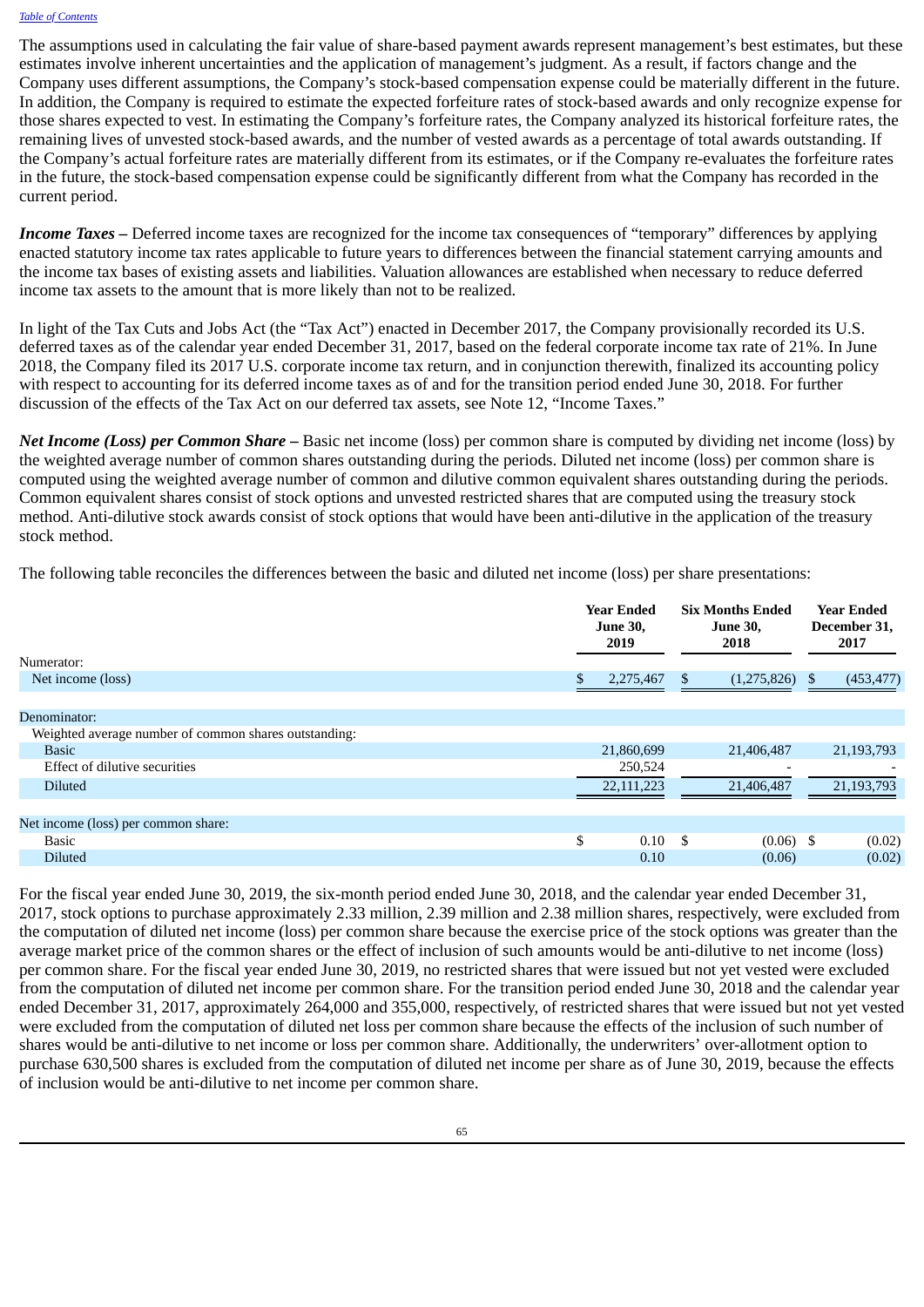#### *Table of [Contents](#page-2-0)*

*Recently Adopted/Issued Accounting Pronouncements* – In February 2016, as amended in July 2018 and amended further in December 2018 and March 2019, the Financial Accounting Standards Board (the "FASB") issued guidance which requires lessees to recognize a right-of-use ("ROU") asset and lease liability on the balance sheet for most lease arrangements and expands disclosures about leasing arrangements for both lessees and lessors, among other items. The new standard is effective for fiscal years beginning after December 15, 2018, which makes the new standard effective for the Company on July 1, 2019. The Company may apply the transition provisions of the new guidance, as amended, either at the beginning of the earliest period presented in the Company's Form 10-K for the fiscal year ending June 30, 2020, which would be July 1, 2018, or on the effective date of adoption, which would be July 1, 2019. Among other requirements, the transition provisions require the lessee to recognize an ROU asset and liability for most existing lease arrangements on the date the transition provisions are applied. The Company has elected to apply the transition provisions of this new standard on July 1, 2019. Therefore, periods prior to the effective date of adoption will continue to be reported consistent with the accounting guidance in effect prior to the change of accounting. All of the Company's existing lease arrangements are classified as operating leases, which will continue to be classified as operating under the new guidance. Upon adoption of the new standard on July 1, 2019, the Company will record an ROU asset and lease liability in amounts that will be material on its Consolidated Balance Sheet for the Company's lease arrangements. The Company has identified all of its leases and is finalizing the analysis of its incremental borrowing rate in order to quantify the amounts to be recorded upon adoption of the new accounting guidance. Management does not anticipate that adoption of this new guidance will have a significant impact on the Company's net earnings or cash flows.

In June 2018, the FASB issued guidance that is intended to reduce cost and complexity and to improve financial reporting for share-based payments to nonemployees. This new guidance is effective for fiscal years beginning after December 15, 2018. The Company will adopt the new guidance as of July 1, 2019, as required, and the impact of the adoption is not expected to be material to the Company's financial statements.

### **3. SEGMENT INFORMATION AND GEOGRAPHIC DATA**

The Company reports segment information based on the "management" approach. The management approach designates the internal reporting used by management for making operating decisions and assessing performance as the source of the Company's operating and reportable segments.

The Company manages its business through two operating and reportable segments based on its distribution channels to sell its product lines – finished jewelry and loose jewels: its "Online Channels" segment, which consists of e-commerce outlets including charlesandcolvard.com, third-party online marketplaces, drop-ship, and other pure-play, exclusively e-commerce outlets; and its "Traditional" segment, which consists of wholesale and retail customers. The accounting policies of the Online Channels segment and Traditional segment are the same as those described in Note 2, "Basis of Presentation and Significant Accounting Policies."

The Company evaluates the financial performance of its segments based on net sales; product line gross profit, or the excess of product line sales over product line cost of goods sold; and operating income (loss). The Company's product line cost of goods sold is defined as product cost of goods sold, excluding non-capitalized expenses from the Company's manufacturing and production control departments, comprising personnel costs, depreciation, rent, utilities, and corporate overhead allocations; freight out; inventory valuation allowance adjustments; and other inventory adjustments, comprising costs of quality issues, damaged goods, and inventory write-downs.

The Company allocates certain general and administrative expenses between its Online Channels segment and its Traditional segment based on net sales and number of employees to arrive at segment operating income (loss). Unallocated expenses remain in its Traditional segment.

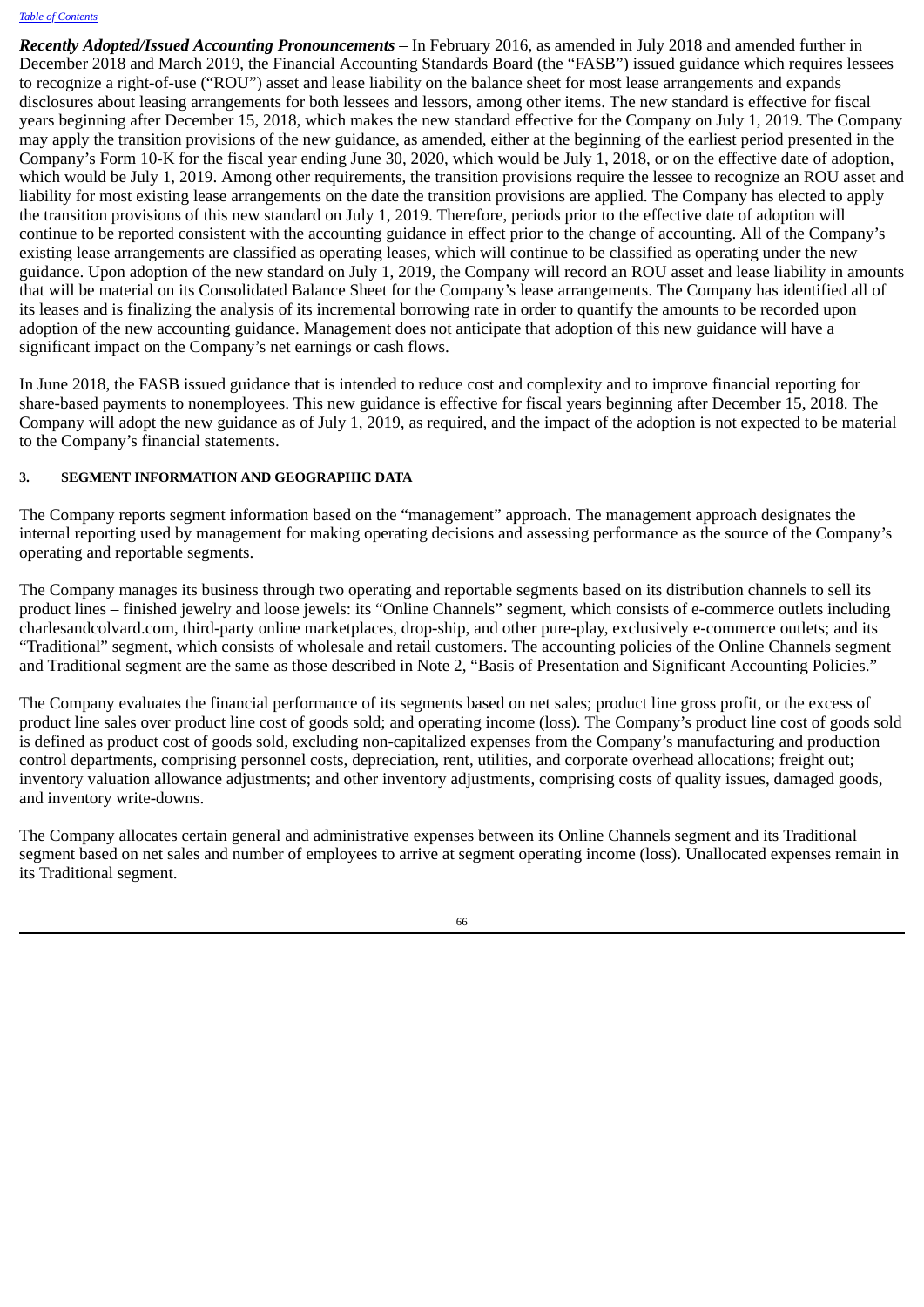## *Table of [Contents](#page-2-0)*

# Summary financial information by reportable segment for the periods presented is as follows:

|                                 |                | Year Ended June 30, 2019  |                |                    |    |              |  |  |
|---------------------------------|----------------|---------------------------|----------------|--------------------|----|--------------|--|--|
|                                 |                | Online<br><b>Channels</b> |                | <b>Traditional</b> |    | <b>Total</b> |  |  |
| Net sales                       |                |                           |                |                    |    |              |  |  |
| Finished jewelry                | \$             | 12,641,687                | \$             | 2,815,656          | \$ | 15,457,343   |  |  |
| Loose jewels                    |                | 3,697,069                 |                | 13,089,697         |    | 16,786,766   |  |  |
| Total                           | \$             | 16,338,756                | \$             | 15,905,353         | \$ | 32,244,109   |  |  |
|                                 |                |                           |                |                    |    |              |  |  |
| Product line cost of goods sold |                |                           |                |                    |    |              |  |  |
| Finished jewelry                | \$             | 5,220,551                 | \$             | 1,638,561          | \$ | 6,859,112    |  |  |
| Loose jewels                    |                | 1,583,404                 |                | 6,659,426          |    | 8,242,830    |  |  |
| Total                           | \$             | 6,803,955                 | \$             | 8,297,987          | \$ | 15,101,942   |  |  |
|                                 |                |                           |                |                    |    |              |  |  |
| Product line gross profit       |                |                           |                |                    |    |              |  |  |
| Finished jewelry                | $\mathbb{S}$   | 7,421,136                 | $\mathbb{S}$   | 1,177,095          | \$ | 8,598,231    |  |  |
| Loose jewels                    |                | 2,113,665                 |                | 6,430,271          |    | 8,543,936    |  |  |
| <b>Total</b>                    | \$             | 9,534,801                 | \$             | 7,607,366          | \$ | 17,142,167   |  |  |
|                                 |                |                           |                |                    |    |              |  |  |
| Operating income                | $\mathfrak{S}$ | 1,643,552                 | $\mathfrak{S}$ | 622,005            | \$ | 2,265,557    |  |  |
|                                 |                |                           |                |                    |    |              |  |  |
| Depreciation and amortization   | $\sqrt[6]{3}$  | 172,819                   | $\mathbb{S}$   | 308,500            | \$ | 481,319      |  |  |
|                                 |                |                           |                |                    |    |              |  |  |
| Capital expenditures            | $\mathfrak{s}$ | 69,975                    | \$             | 291,465            | \$ | 361,440      |  |  |
|                                 |                |                           |                |                    |    |              |  |  |

|                                 | Six Months Ended June 30, 2018 |                           |      |                    |                |              |  |
|---------------------------------|--------------------------------|---------------------------|------|--------------------|----------------|--------------|--|
|                                 |                                | Online<br><b>Channels</b> |      | <b>Traditional</b> |                | <b>Total</b> |  |
| Net sales                       |                                |                           |      |                    |                |              |  |
| Finished jewelry                | \$                             | 4,490,984                 | \$   | 1,672,066          | \$             | 6,163,050    |  |
| Loose jewels                    |                                | 1,878,388                 |      | 5,121,660          |                | 6,999,998    |  |
| Total                           | \$                             | 6,369,322                 | $\$$ | 6,793,726          | \$             | 13,163,048   |  |
|                                 |                                |                           |      |                    |                |              |  |
| Product line cost of goods sold |                                |                           |      |                    |                |              |  |
| Finished jewelry                | \$                             | 1,972,862                 | \$   | 1,462,371          | \$             | 3,435,233    |  |
| Loose jewels                    |                                | 951,664                   |      | 2,688,560          |                | 3,640,224    |  |
| Total                           | \$                             | 2,924,526                 | \$   | 4,150,931          | \$             | 7,075,457    |  |
|                                 |                                |                           |      |                    |                |              |  |
| Product line gross profit       |                                |                           |      |                    |                |              |  |
| Finished jewelry                | $\mathfrak{S}$                 | 2,518,122                 | \$   | 209,695            | $\mathfrak{S}$ | 2,727,817    |  |
| Loose jewels                    |                                | 926,674                   |      | 2,433,100          |                | 3,359,774    |  |
| Total                           | \$                             | 3,444,796                 | \$   | 2,642,795          | \$             | 6,087,591    |  |
|                                 |                                |                           |      |                    |                |              |  |
| <b>Operating loss</b>           | \$                             | (243, 832)                | \$   | $(1,349,756)$ \$   |                | (1,593,588)  |  |
| Depreciation and amortization   | \$                             | 59,409                    | \$   | 170,584            | $\mathcal{S}$  | 229,993      |  |
|                                 |                                |                           |      |                    |                |              |  |
| Capital expenditures            | \$                             | 29,689                    | \$   | 100,960            | \$             | 130,649      |  |
|                                 |                                |                           |      |                    |                |              |  |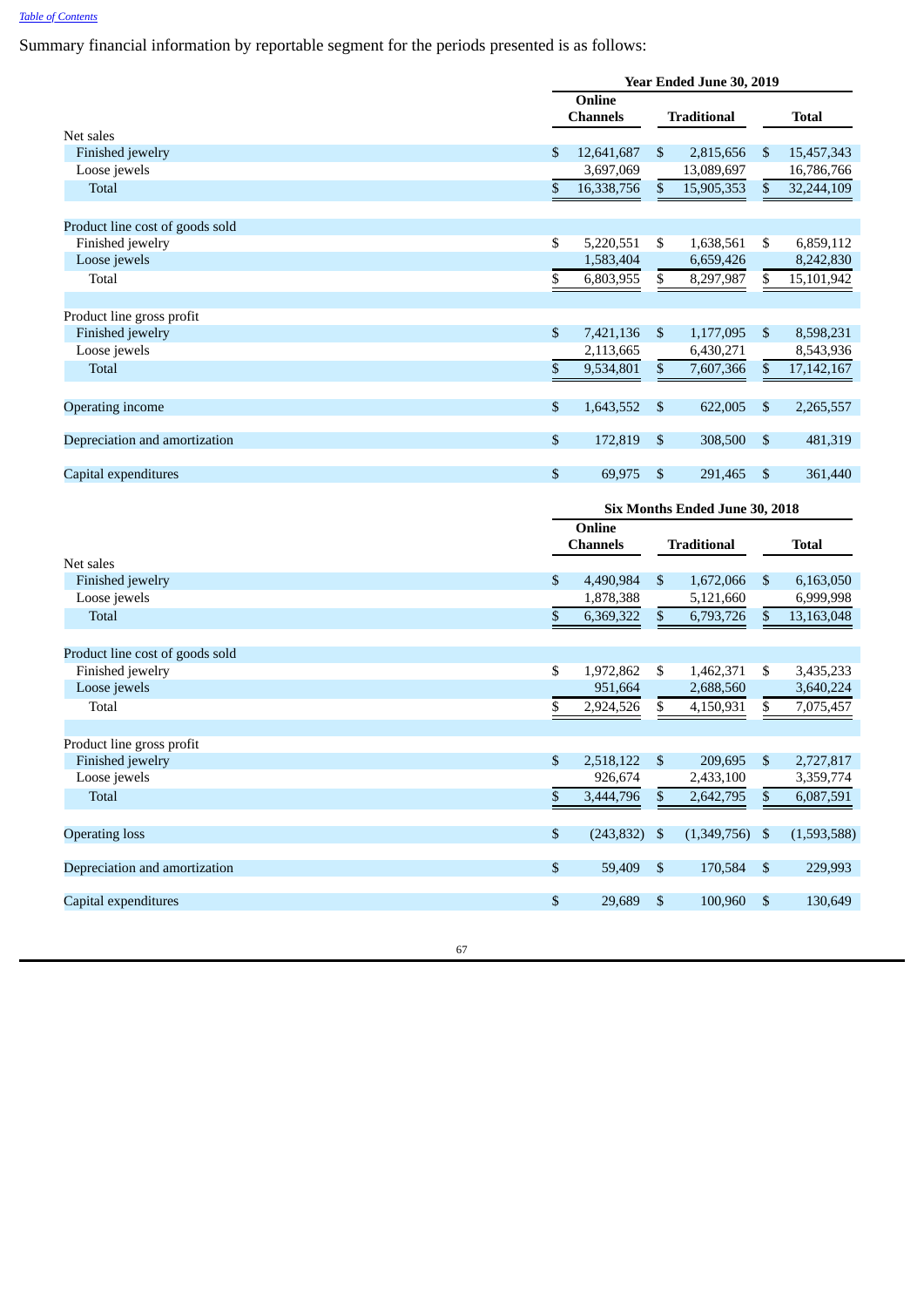|                                 |              | <b>Year Ended December 31, 2017</b> |                    |            |    |              |  |  |
|---------------------------------|--------------|-------------------------------------|--------------------|------------|----|--------------|--|--|
|                                 |              | Online<br><b>Channels</b>           | <b>Traditional</b> |            |    | <b>Total</b> |  |  |
| Net sales                       |              |                                     |                    |            |    |              |  |  |
| Finished jewelry                | \$           | 7,936,773                           | \$                 | 2,515,443  | \$ | 10,452,216   |  |  |
| Loose jewels                    |              | 3,149,972                           |                    | 13,430,776 |    | 16,580,748   |  |  |
| <b>Total</b>                    | \$           | 11,086,745                          | \$                 | 15,946,219 | \$ | 27,032,964   |  |  |
| Product line cost of goods sold |              |                                     |                    |            |    |              |  |  |
| Finished jewelry                | \$           | 3,615,815                           | \$                 | 1,610,845  | \$ | 5,226,660    |  |  |
| Loose jewels                    |              | 1,526,358                           |                    | 6,998,485  |    | 8,524,843    |  |  |
| Total                           | S            | 5,142,173                           | \$                 | 8,609,330  | \$ | 13,751,503   |  |  |
| Product line gross profit       |              |                                     |                    |            |    |              |  |  |
| Finished jewelry                | $\mathbb{S}$ | 4,320,958                           | $\mathbb{S}$       | 904,598    | \$ | 5,225,556    |  |  |
| Loose jewels                    |              | 1,623,614                           |                    | 6,432,291  |    | 8,055,905    |  |  |
| Total                           | \$           | 5,944,572                           | \$                 | 7,336,889  | \$ | 13,281,461   |  |  |
|                                 |              |                                     |                    |            |    |              |  |  |
| Operating income (loss)         | \$           | 228,253                             | $\mathbb{S}$       | (836,797)  | \$ | (608, 544)   |  |  |
| Depreciation and amortization   | \$           | 121,710                             | $\mathfrak{S}$     | 300,308    | \$ | 422,018      |  |  |
| Capital expenditures            | \$           | 147,446                             | \$                 | 123,944    | \$ | 271,390      |  |  |

The Company does not allocate any assets to the reportable segments, and therefore, no asset information is reported to the chief operating decision-maker or disclosed in the financial information for each segment.

The reconciliations of the Company's product line cost of goods sold to cost of goods sold, as reported in the consolidated financial statements for the periods presented, are as follows:

|                                                               | <b>Year Ended</b><br><b>June 30,</b><br>2019 |    | <b>Six Months Ended</b><br><b>June 30,</b><br>2018 |    | <b>Year Ended</b><br>December 31,<br>2017 |  |
|---------------------------------------------------------------|----------------------------------------------|----|----------------------------------------------------|----|-------------------------------------------|--|
| Product line cost of goods sold                               | 15,101,942                                   | -S | 7,075,457                                          | S. | 13,751,503                                |  |
| Non-capitalized manufacturing and production control expenses | 1,442,446                                    |    | 805,400                                            |    | 1,352,311                                 |  |
| Freight out                                                   | 578,772                                      |    | 272,790                                            |    | 417,074                                   |  |
| Inventory valuation allowances                                | 393,000                                      |    |                                                    |    | 598,000                                   |  |
| Other inventory adjustments                                   | (163,993)                                    |    | 144,639                                            |    | (648, 271)                                |  |
| Cost of goods sold                                            | 17.352.167                                   |    | 8.298.286                                          |    | 15.470.617                                |  |

The Company recognizes sales by geographic area based on the country in which the customer is based. Sales to international end consumers made through our transactional website, charlesandcolvard.com, are included in international sales for financial reporting purposes. During periods prior to the quarterly period ended December 31, 2018, sales to international end consumers made through charlesandcolvard.com were included in U.S. sales because products were shipped and invoiced to a U.S.-based intermediary party that assumed all international shipping and credit risks. A portion of the Company's Traditional segment sales made to international wholesale distributors represents products sold internationally that may be re-imported to U.S. retailers.

All intangible assets and property and equipment as of June 30, 2019, June 30, 2018 and December 31, 2017 are held and located in the United States.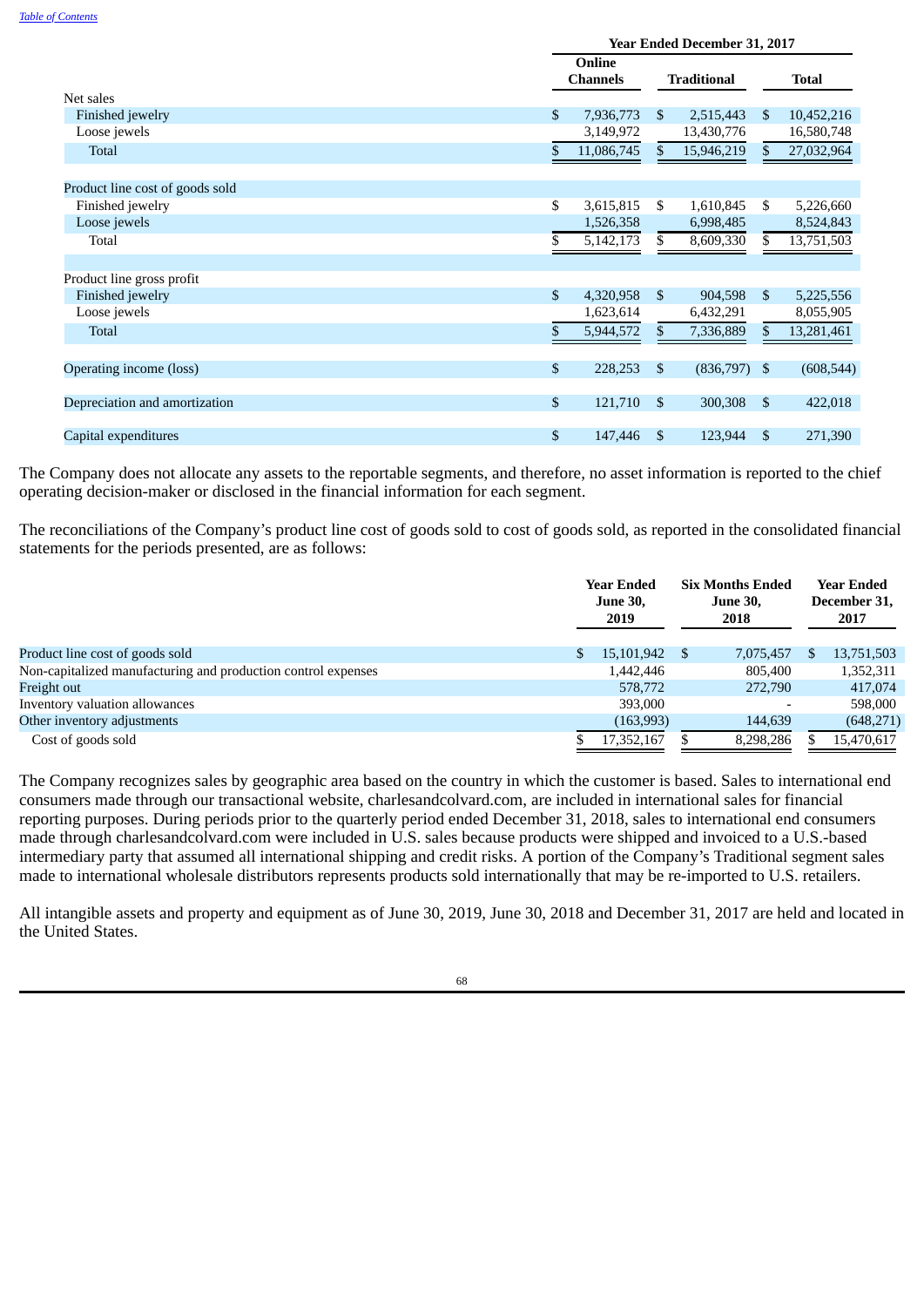The following presents net sales data by geographic area for the periods presented:

| <b>Six Months</b>                            |            |                                  |            |               |                                           |
|----------------------------------------------|------------|----------------------------------|------------|---------------|-------------------------------------------|
| <b>Year Ended</b><br><b>June 30,</b><br>2019 |            | Ended<br><b>June 30,</b><br>2018 |            |               | <b>Year Ended</b><br>December 31,<br>2017 |
|                                              |            |                                  |            |               |                                           |
| \$                                           | 27,979,835 | \$.                              | 12,121,003 | <sup>\$</sup> | 25,176,220                                |
|                                              | 4,264,274  |                                  | 1,042,045  |               | 1,856,744                                 |
|                                              | 32,244,109 |                                  | 13.163.048 | \$            | 27,032,964                                |
|                                              |            |                                  |            |               |                                           |

#### **4. FAIR VALUE MEASUREMENTS**

Under U.S. GAAP, fair value is defined as the price that would be received to sell an asset or paid to transfer a liability in an orderly transaction between market participants at the measurement date. U.S. GAAP also establishes a hierarchy for inputs used in measuring fair value that maximizes the use of observable inputs and minimizes the use of unobservable inputs by requiring that the most observable inputs be used when available. Observable inputs are obtained from independent sources and can be validated by a third party, whereas unobservable inputs reflect assumptions regarding what a third party would use in pricing an asset or liability. The fair value hierarchy consists of three levels based on the reliability of inputs, as follows:

*Level 1* - Quoted prices in active markets for identical assets and liabilities;

*Level 2* - Inputs other than Level 1 quoted prices that are directly or indirectly observable; and

*Level 3* - Unobservable inputs that are not corroborated by market data.

The Company evaluates assets and liabilities subject to fair value measurements on a recurring and non-recurring basis to determine the appropriate level to classify them for each reporting period. This determination requires significant judgments to be made by management of the Company. The financial instruments identified as subject to fair value measurements on a recurring basis are cash and cash equivalents, trade accounts receivable, and trade accounts payable. All financial instruments are reflected in the Consolidated Balance Sheets at carrying value, which approximates fair value due to the short-term nature of these financial instruments.

Assets that are measured at fair value on a non-recurring basis include property and equipment, leasehold improvements, and intangible assets, comprising patents, license rights, and trademarks. These items are recognized at fair value when they are considered to be impaired. As of June 30, 2019, June 30, 2018 and December 31, 2017, no assets were identified for impairment. Level 3 inputs are primarily based on the estimated future cash flows of the asset determined by market inquiries to establish fair market value of used machinery or future revenue expected to be generated with the assistance of patents and trademarks.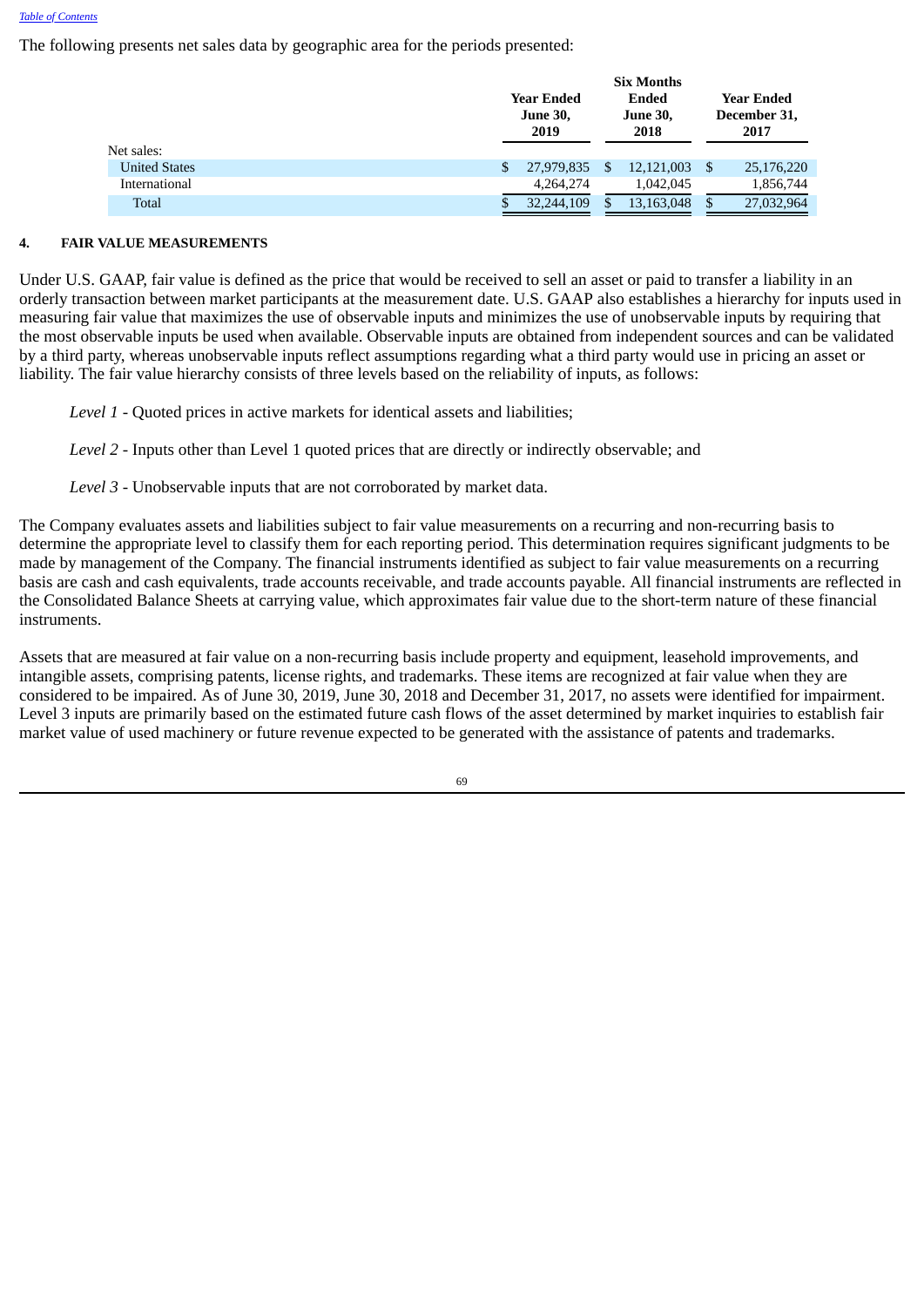# **5. INVENTORIES**

The Company's total inventories, net of reserves, are as follows as of the dates presented:

|                                        | <b>June 30.</b> |     |             | December 31, |               |
|----------------------------------------|-----------------|-----|-------------|--------------|---------------|
|                                        | 2019            |     | 2018        |              | 2017          |
| Raw materials                          | 4,450,478       | P.  | 5,083,436   | S.           | 4,853,049     |
| Work-in-process                        | 10,871,823      |     | 10,659,786  |              | 9,219,383     |
| Finished goods                         | 18,557,224      |     | 17,483,773  |              | 17,896,992    |
| Finished goods on consignment          | 2,086,084       |     | 523,971     |              | 1,093,752     |
| Supplies inventory                     | 129,111         |     | 45,572      |              | 75,441        |
| Less: inventory reserves               | (2,361,000)     |     | (1,968,000) |              | (2, 165, 000) |
| Total classified inventories           | 33,733,720      |     | 31,828,538  |              | 30,973,617    |
| Short-term portion                     | 11,909,792      | \$. | 10.979.891  | \$.          | 11,208,658    |
| Long-term portion                      | 21,823,928      |     | 20,848,647  |              | 19,764,959    |
| Total short- and long-term inventories | 33,733,720      |     | 31,828,538  |              | 30,973,617    |

The Company's work-in-process inventories include raw SiC crystals on which processing costs, such as labor and sawing, have been incurred and components, such as metal castings and finished good moissanite jewels, that have been issued to jobs in the manufacture of finished jewelry. The Company's moissanite jewel manufacturing process involves the production of intermediary shapes, called "preforms," that vary depending upon the size and shape of the finished jewel. To maximize manufacturing efficiencies, preforms may be made in advance of current finished inventory needs but remain in work-in-process inventories. As of June 30, 2019, June 30, 2018 and December 31, 2017, work-in-process inventories issued to active production jobs approximated \$1.23 million, \$2.45 million and \$2.99 million, respectively.

The Company's jewels do not degrade in quality over time and inventory generally consists of the shapes and sizes most commonly used in the jewelry industry. In addition, the majority of jewel inventory is not mounted in finished jewelry settings and is therefore not subject to fashion trends nor is obsolescence a significant factor.

The Company manufactures finished jewelry featuring moissanite. Relative to loose moissanite jewels, finished jewelry is more fashion-oriented and subject to styling trends that could render certain designs obsolete over time. The majority of the Company's finished jewelry featuring moissanite is held in inventory for resale and largely consists of such core designs as stud earrings, solitaire and three-stone rings, pendants, and bracelets that tend not to be subject to significant obsolescence risk due to their classic styling. In addition, the Company generally holds smaller quantities of designer-inspired and trend moissanite fashion jewelry that is available for resale through retail companies and through its Online Channels segment. The Company also carries a limited amount of inventory as part of its sample line that is used in the selling process to its customers.

The Company's continuing operating subsidiary carries no net inventories, and inventory is transferred without intercompany markup from the parent entity as product line cost of goods sold when sold to the end consumer.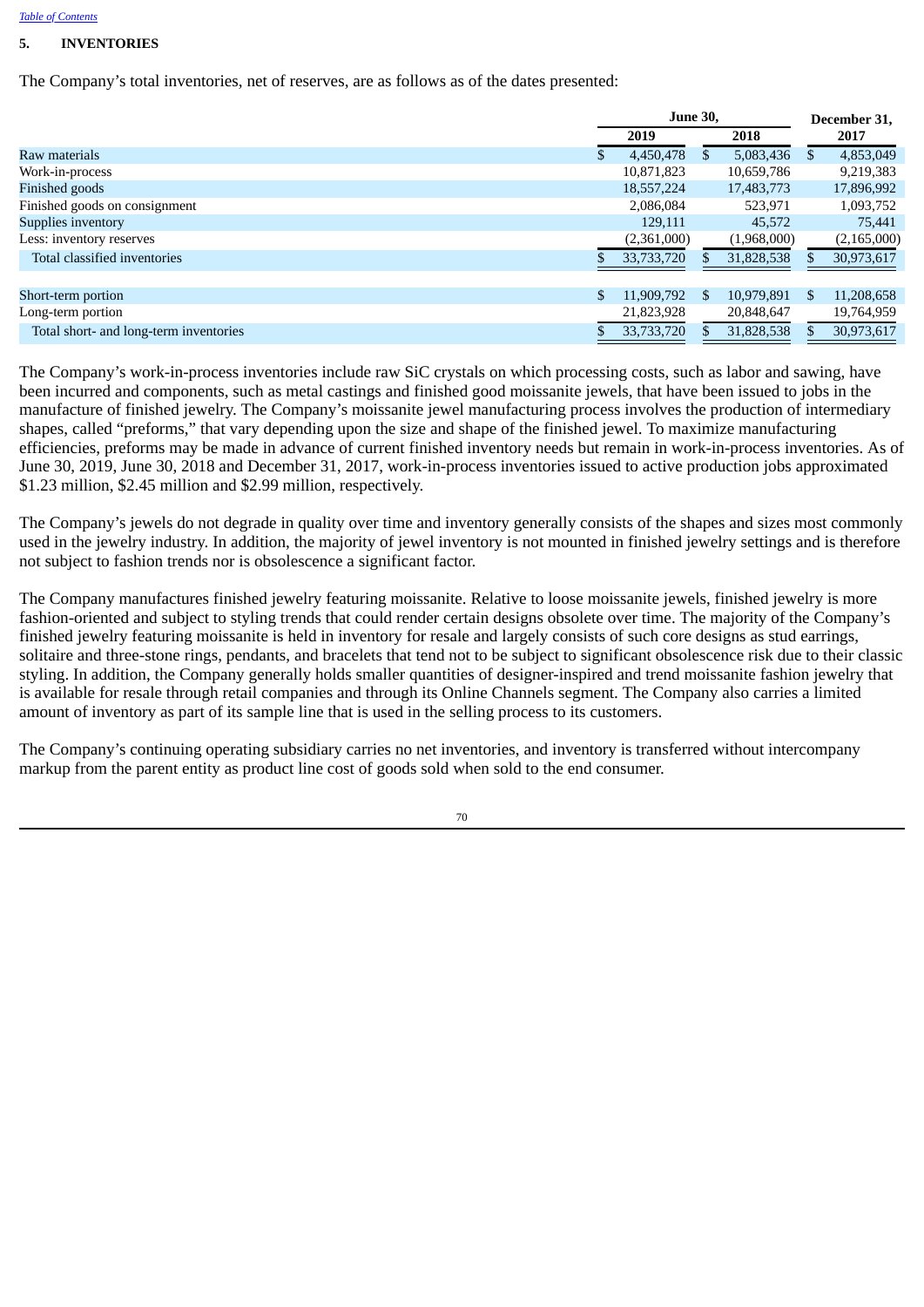The Company's total inventories, net of reserves, consisted of the following as of the dates presented:

|                               | <b>June 30,</b><br>2019<br>2018 |            |     |            | December 31,  |            |
|-------------------------------|---------------------------------|------------|-----|------------|---------------|------------|
|                               |                                 |            |     |            |               | 2017       |
| Finished jewelry:             |                                 |            |     |            |               |            |
| Raw materials                 | \$                              | 643.797    | \$. | 595.649    | <sup>\$</sup> | 564,689    |
| Work-in-process               |                                 | 487,680    |     | 1,196,268  |               | 890,664    |
| Finished goods                |                                 | 6,332,533  |     | 5,517,951  |               | 6,304,747  |
| Finished goods on consignment |                                 | 1,867,549  |     | 476,648    |               | 1,007,471  |
| Total finished jewelry        |                                 | 9,331,559  |     | 7,786,516  |               | 8,767,571  |
| Loose jewels:                 |                                 |            |     |            |               |            |
| Raw materials                 |                                 | 3,806,681  |     | 4,487,787  |               | 4,288,360  |
| Work-in-process               |                                 | 10,384,143 |     | 9,463,518  |               | 8,328,719  |
| Finished goods                |                                 | 9,878,691  |     | 10,015,822 |               | 9,487,245  |
| Finished goods on consignment |                                 | 203,535    |     | 29,323     |               | 26,281     |
| Total loose jewels            |                                 | 24,273,050 |     | 23,996,450 |               | 22,130,605 |
| Total supplies inventory      |                                 | 129,111    |     | 45,572     |               | 75,441     |
| Total inventory               |                                 | 33,733,720 |     | 31,828,538 |               | 30,973,617 |
|                               |                                 |            |     |            |               |            |

Total net finished jewelry inventories at June 30, 2019, June 30, 2018 and December 31, 2017, including inventory on consignment net of reserves and finished jewelry featuring moissanite manufactured by the Company, were \$9.33 million, \$7.79 million, and \$8.77 million, respectively. Total net loose jewel inventories at June 30, 2019, June 30, 2018 and December 31, 2017, including inventory on consignment net of reserves, were \$24.27 million, \$24.00 million and \$22.13 million, respectively.

As of June 30, 2019, June 30, 2018 and December 31, 2017, management established an obsolescence reserve of \$1.79 million, \$1.30 million and \$1.42 million, respectively. Typically, in the jewelry industry, slow-moving or discontinued lines are sold as closeouts or liquidated in alternative sales channels. Regularly, management reviews both the finished jewelry inventory and the legacy loose jewel inventory for any lower of cost or net realizable value and obsolescence issues. Accordingly, as of June 30, 2019, June 30, 2018 and December 31, 2017, management identified certain finished jewelry that was obsolete due to damage and other factors that indicate the finished jewelry is unsaleable, and established an obsolescence reserve of \$19,000, \$7,000 and \$91,000, respectively, for the carrying costs in excess of any estimated scrap values. Likewise, with respect to the Company's loose jewels inventory, based on current period demand, and ongoing feedback from distribution customers on the value of some of these goods, management identified some of the remaining inventory of these lower quality goods that could not be sold at its current carrying value. Accordingly, management's analysis of items sold during the fiscal year ended June 30, 2019, resulted in an increase in the lower of cost or net realizable value reserve on this remaining inventory to approximately \$1.77 million as of June 30, 2019 from \$1.29 million as of June 30, 2018. This reserve balance was \$1.33 million as of December 31, 2017.

As of June 30, 2019, June 30, 2018 and December 31, 2017, management established a rework reserve for recut and repairs of \$460,000, \$534,000 and \$557,000, respectively. Finished jewelry inventories at June 30, 2019, June 30, 2018 and December 31, 2017 include a repairs reserve of \$0, \$116,000 and \$89,000, respectively. The loose jewel inventories at June 30, 2019, June 30, 2018 and December 31, 2017 included recut reserves of \$460,000, \$418,000 and \$468,000, respectively.

As of June 30, 2019, June 30, 2018 and December 31, 2017, management established a shrinkage reserve of \$112,000, \$136,000 and \$191,000, respectively. Finished jewelry inventories at June 30, 2019, June 30, 2018 and December 31, 2017 include shrinkage reserves of \$105,000, \$88,000 and \$173,000, respectively. The loose jewel inventories at June 30, 2019, June 30, 2018 and December 31, 2017 include shrinkage reserves of \$7,000, \$48,000 and \$18,000, respectively.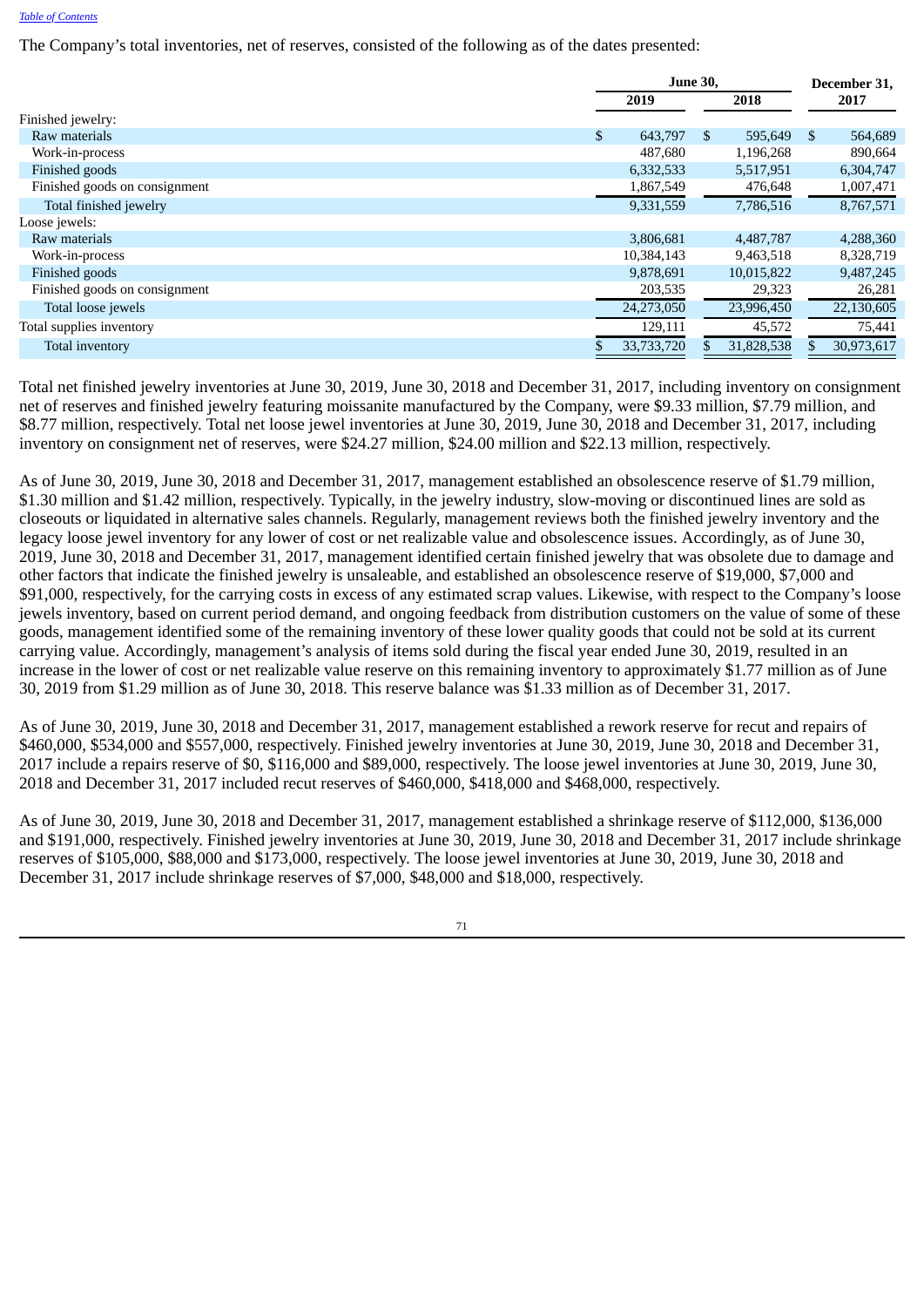Periodically, the Company ships finished goods inventory to certain Traditional segment customers on consignment terms. Under these terms, the customer assumes the risk of loss and has an absolute right of return for a specified period. Included in the total shrinkage reserve is the shrinkage reserve for finished goods on consignment of \$15,000, \$18,000 and \$60,000 as of June 30, 2019, June 30, 2018 and December 31, 2017, respectively, to allow for certain finished jewelry and loose jewels on consignment with certain Traditional segment customers that may not be returned or may be returned in a condition that does not meet the Company's current grading or quality standards. Finished jewelry inventories on consignment at June 30, 2019, June 30, 2018 and December 31, 2017 include shrinkage reserves of \$14,000, \$7,000 and \$55,000, respectively. The loose jewel inventories on consignment at June 30, 2019, June 30, 2018 and December 31, 2017 include shrinkage reserves of \$1,000, \$11,000 and \$5,000, respectively.

The need for adjustments to inventory reserves is evaluated on a period-by-period basis.

### **6. PROPERTY AND EQUIPMENT**

Property and equipment consists of the following as of the dates presented:

| <b>June 30,</b> |               |   |             |   | December 31, |
|-----------------|---------------|---|-------------|---|--------------|
|                 | 2019          |   | 2018        |   | 2017         |
| \$              | 1,512,533     | S | 1,253,894   | S | 1,206,465    |
|                 | 1,100,629     |   | 1,048,288   |   | 1,026,736    |
|                 | 1,064,302     |   | 1,026,987   |   | 1,009,008    |
|                 | 1,158,218     |   | 1,151,659   |   | 1,126,553    |
|                 | 343,808       |   | 337,210     |   | 318,627      |
|                 | 5,179,490     |   | 4,818,038   |   | 4,687,389    |
|                 | (4, 153, 392) |   | (3,673,840) |   | (3,445,189)  |
|                 | 1,026,098     |   | 1,144,198   |   | 1,242,200    |
|                 |               |   |             |   |              |

Depreciation expense for the fiscal year ended June 30, 2019, the transition period ended June 30, 2018 and the calendar year ended December 31, 2017 was approximately \$480,000, \$229,000, and \$420,000, respectively.

### **7. INTANGIBLE ASSETS**

Intangible assets consist of the following as of the dates presented:

|                               |    | <b>June 30,</b> |   |             |              | December 31, | Weighted<br>Average<br><b>Remaining</b><br><b>Amortization</b><br><b>Period</b> |
|-------------------------------|----|-----------------|---|-------------|--------------|--------------|---------------------------------------------------------------------------------|
|                               |    | 2019            |   | 2018        |              | 2017         | (in Years)                                                                      |
| Patents                       | S. | 1,007,497       | S | 969,632     | <sup>S</sup> | 958,604      | 15.0                                                                            |
| Trademarks                    |    | 100,331         |   | 73,877      |              | 57,325       | 9.5                                                                             |
| License rights                |    | 6,718           |   | 6,718       |              | 6,718        | $\sim$                                                                          |
| Total                         |    | 1,114,546       |   | 1,050,227   |              | 1,022,647    |                                                                                 |
| Less accumulated amortization |    | (1,017,173)     |   | (1,015,394) |              | (1,014,050)  |                                                                                 |
| Intangible assets, net        |    | 97,373          |   | 34,833      |              | 8,597        |                                                                                 |

Amortization expense for the fiscal year ended June 30, 2019, the transition period ended June 30, 2018 and the calendar year ended December 31, 2017 was approximately \$2,000, \$1,000 and \$2,000, respectively. Amortization expense on existing intangible assets is estimated to be approximately \$9,000 for each of the fiscal years ending June 30, 2020, 2021 and 2022 and \$8,000 for each of the fiscal years ending June 30, 2023 and 2024. The amortization expense for the remaining unamortized balance of the total intangible assets, net, will be recognized in fiscal years ending after June 30, 2024.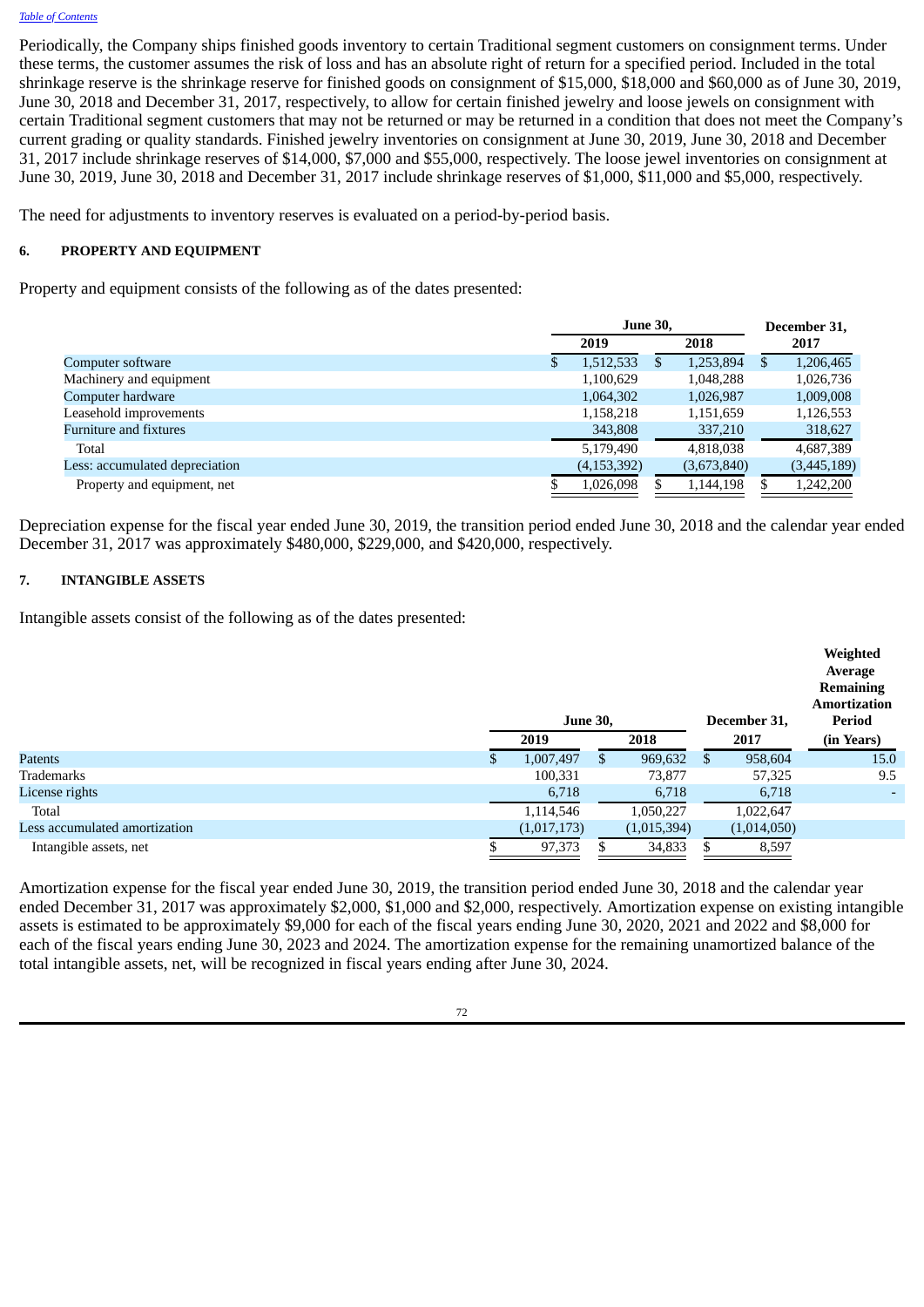# **8. ACCRUED EXPENSES AND OTHER LIABILITIES**

Total accrued expenses and other liabilities consist of the following as of the dates presented:

|                                           |   | <b>June 30.</b> | December 31, |         |  |         |
|-------------------------------------------|---|-----------------|--------------|---------|--|---------|
|                                           |   | 2018<br>2019    |              |         |  | 2017    |
| Accrued compensation and related benefits | Φ | 760,324         |              | 359.077 |  | 652,177 |
| Accrued cooperative advertising           |   | 73.033          |              | 60.784  |  | 134,018 |
| Deferred rent                             |   | 156,306         |              | 139,558 |  | 131,389 |
| Accrued sales tax                         |   | 286,864         |              | 17.149  |  | 20,844  |
| Other                                     |   | 49,081          |              | 42,377  |  | 42,372  |
| Accrued expenses and other liabilities    |   | 1.325.608       |              | 618.945 |  | 980,800 |

### **9. COMMITMENTS AND CONTINGENCIES**

### *Lease Commitments*

On December 9, 2013, the Company entered into a Lease Agreement, as amended on December 23, 2013 and April 15, 2014 (the "Lease Agreement"), for its corporate headquarters, which occupies approximately 36,350 square feet of office, storage and light manufacturing space. The Company took possession of the leased property on May 23, 2014, once certain improvements to the leased space were completed and did not have access to the property before this date. These improvements and other lease signing and moving incentives offered by the landlord totaled approximately \$550,000 and \$73,000, respectively, which are being amortized over the life of the lease until October 31, 2021. Included in the Lease Agreement is a seven-month rent abatement period effective June 2014 through December 2014.

The Company recognizes rent expense on a straight-line basis, giving consideration to the rent holidays and escalations, the lease signing and moving allowance to be paid to the Company, and the rent abatement.

As of June 30, 2019, the Company's future minimum payments under the operating leases were as follows:

| 2020  | \$<br>625,788 |
|-------|---------------|
| 2021  | 642,997       |
| 2022  | 219,723       |
| Total | 1,488,508     |

Rent expense for the fiscal year ended June 30, 2019, the transition period ended June 30, 2018 and the calendar year ended December 31, 2017 was approximately \$528,000, \$260,000 and \$510,000, respectively.

### *Purchase Commitments*

On December 12, 2014, the Company entered into an exclusive supply agreement (the "Supply Agreement") with Cree, Inc. ("Cree"). Under the Supply Agreement, subject to certain terms and conditions including a security interest as defined, the Company agreed to exclusively purchase from Cree, and Cree agreed to exclusively supply, 100% of the Company's required SiC materials in quarterly installments that must equal or exceed a set minimum order quantity. The initial term of the Supply Agreement was scheduled to expire on June 24, 2018, unless extended by the parties.

Effective June 22, 2018, the Supply Agreement was amended to extend the expiration date to June 25, 2023. The Supply Agreement was also amended to (i) provide the Company with one option, subject to certain conditions, to unilaterally extend the term of the Supply Agreement for an additional two-year period following expiration of the initial term; (ii) establish a process by which Cree may begin producing alternate SiC material based on the Company's specifications that will give the Company the flexibility to use the materials in a broader variety of its products; and (iii) permit the Company to purchase certain amounts of SiC materials from third parties under limited conditions.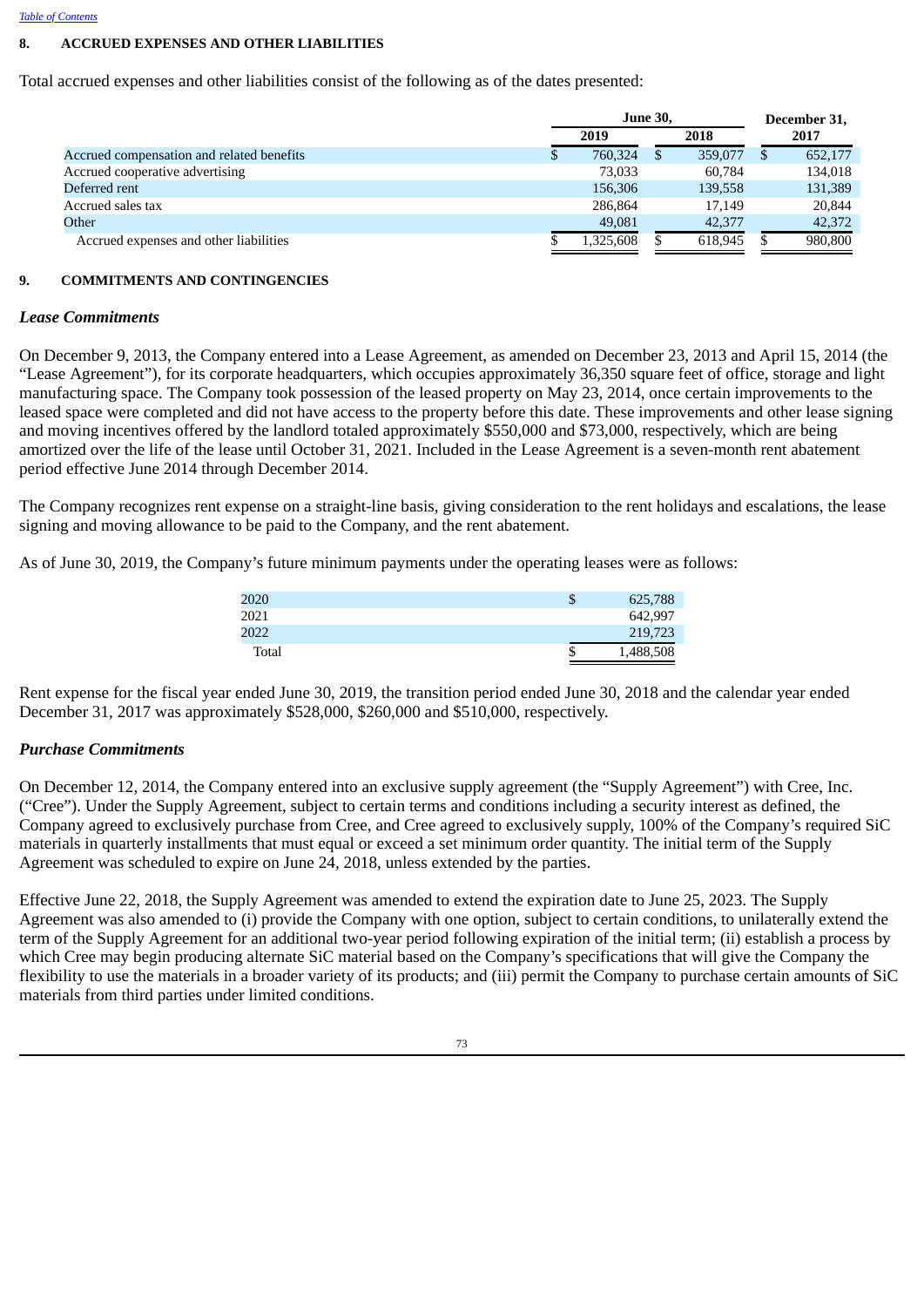The Company's total purchase commitment under the Supply Agreement until June 2023 is approximately \$52.95 million, of which approximately \$43.98 million remains to be purchased as of June 30, 2019. Over the life of the Supply Agreement, as amended, the Company's future minimum annual purchase commitments of SiC crystals range from approximately \$9 million to \$12 million each year.

During the fiscal year ended June 30, 2019, the transition period ended June 30, 2018 and the calendar year ended December 31, 2017, the Company purchased approximately \$8.91 million, \$4.89 million and \$9.39 million, respectively, of SiC crystals from Cree. The Company's purchases of SiC crystals prior to the fiscal year ended June 30, 2019 were pursuant to the terms and conditions of the Supply Agreement prior to the effective date of its amendment as of June 22, 2018.

# **10. LINE OF CREDIT**

On July 13, 2018, the Company and its wholly-owned subsidiary, charlesandcolvard.com, LLC (collectively, the "Borrowers"), obtained a \$5.00 million asset-based revolving credit facility (the "White Oak Credit Facility") from White Oak Commercial Finance, LLC ("White Oak"). The White Oak Credit Facility may be used for general corporate and working capital purposes, including permitted acquisitions. The White Oak Credit Facility, which matures on July 13, 2021, is guaranteed by Charles & Colvard Direct, LLC, a wholly-owned subsidiary of the Company (the "Guarantor"). Under the terms of the White Oak Credit Facility, the Borrowers must maintain at least \$500,000 in excess availability at all times. The White Oak Credit Facility contains no other financial covenants.

Advances under the White Oak Credit Facility are limited to a borrowing base, which is computed by applying specified advance rates to the value of the Borrowers' eligible accounts receivable and inventory, plus the value of precious metal jewelry components, less reserves. The inclusion of inventory and precious metal jewelry components in the borrowing base was subject to the completion of an inventory appraisal, which was completed subsequent to the execution of the White Oak Credit Facility. Eligible inventory is further limited to 60% of the net borrowing base, while precious metal jewelry components are limited to \$500,000.

Advances may be either revolving or non-revolving. Non-revolving advances are limited to \$1.00 million in aggregate principal amount outstanding and must be repaid on each January 15 (which may be effected by conversion to revolving advances, absent an event of default). There are no other mandatory prepayments or line reductions. The Company may elect to prepay advances in whole or in part at any time without penalty. In addition, the White Oak Credit Facility may be terminated by the Company at any time, subject to a \$100,000 fee in the first year of the term of the White Oak Credit Facility, a \$50,000 fee in the second year, and no fee thereafter. In connection with the White Oak Credit Facility, the Company will incur a non-refundable origination fee in the total amount of \$125,000 that is due and payable to White Oak in three installments. The first installment in the amount of \$41,667 was paid upon execution of the White Oak Credit Facility on July 13, 2018 and the second installment in the amount of \$41,667 was paid on July 15, 2019. The third and final installment in the amount of \$41,666 will be due and payable on July 13, 2020, or the date of termination, whichever is sooner.

During the first year of the term of the White Oak Credit Facility, revolving advances will accrue interest at a rate equal to onemonth LIBOR (reset monthly, and subject to a 1.25% floor) plus 3.75%, and non-revolving advances will accrue interest at such LIBOR rate plus 4.75%. Thereafter, the interest margins will reduce upon the Company's achievement of a specified fixed charge coverage ratio. However, advances are in all cases subject to a minimum interest rate of 5.50%. Interest is calculated on an actual/360 basis and payable monthly in arrears. Principal outstanding during an event of default accrues interest at a rate 2% in excess of the rate otherwise applicable.

The White Oak Credit Facility is secured by a lien on substantially all assets of the Borrowers, each of which is jointly and severally liable for all obligations thereunder. White Oak's security interest in certain SiC materials is subordinate to Cree's security interest in such materials pursuant to the Company's Supply Agreement and an Intercreditor Agreement by and among the Borrowers and the Guarantor with White Oak. In addition, White Oak's security interest in certain tangible personal property of the Company is subordinate to its landlord's security interest in such tangible personal property.

The White Oak Credit Facility is evidenced by a credit agreement, dated as of July 13, 2018 (the "Credit Agreement"), a security agreement, dated as of July 13, 2018 (the "Security Agreement"), and customary ancillary documents. The Credit Agreement, Security Agreement, and ancillary documents contain customary covenants, representations, fees, and cash dominion provisions, including a financial reporting covenant and limitations on dividends, distributions, debt, liens, loans, investments, mergers, acquisitions, divestitures, and affiliate transactions.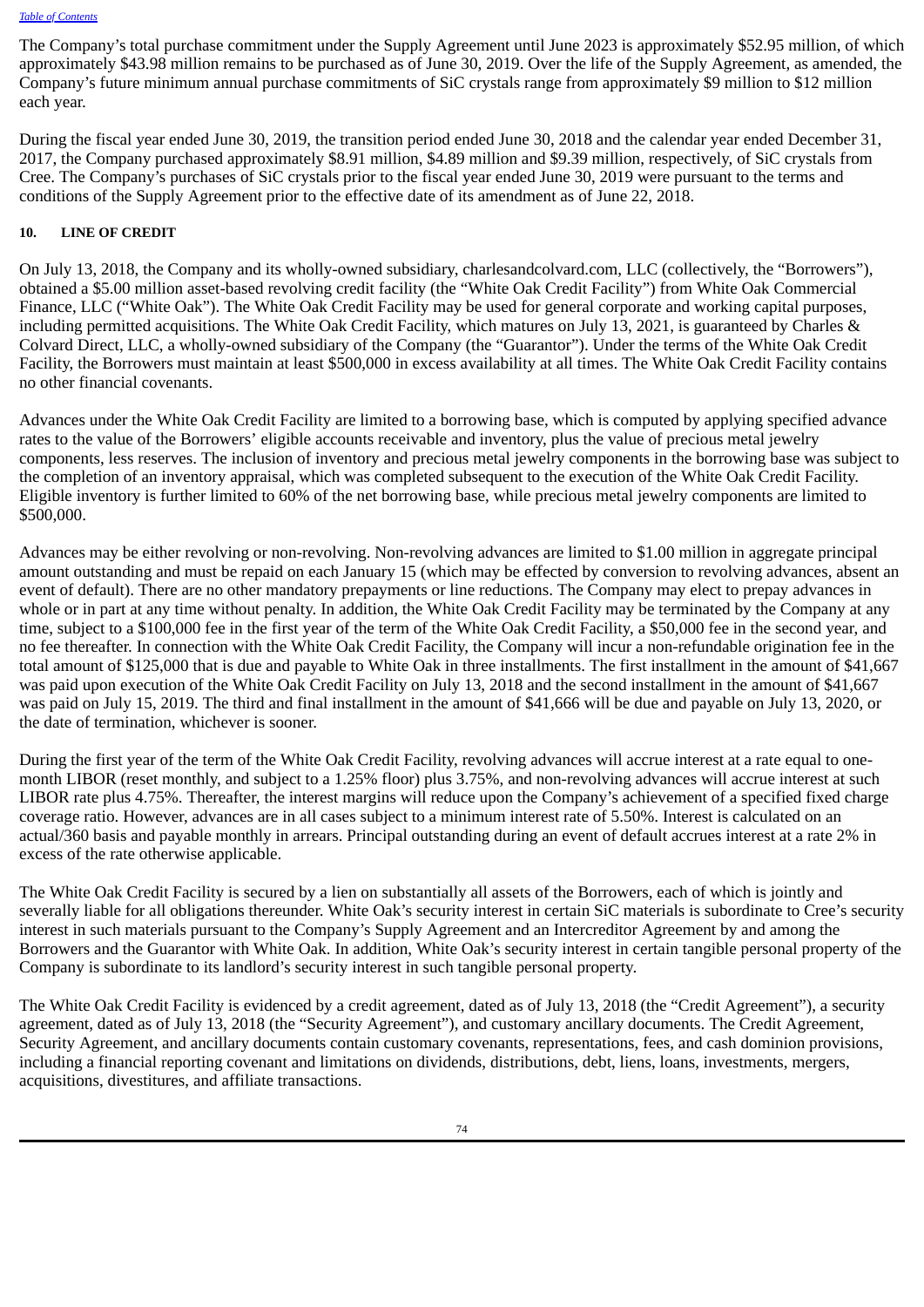Events of default under the White Oak Credit Facility include, without limitation, a change in control, an event of default under other indebtedness of the Borrowers or Guarantor in excess of \$250,000, a material adverse change in the business of the Borrowers or Guarantor or in their ability to perform their obligations under the White Oak Credit Facility, and other defined circumstances that White Oak believes may impair the prospect of repayment. If an event of default occurs, White Oak is entitled to take enforcement action, including acceleration of amounts due under the White Oak Credit Facility and foreclosure upon collateral.

The White Oak Credit Facility contains other customary terms, that include indemnity, collateral monitoring fee, minimum interest charge, expense reimbursement, yield protection, and confidentiality provisions.

As of June 30, 2019, the Company had not borrowed against the White Oak Credit Facility.

Prior to obtaining the White Oak Credit Facility, the Company and its wholly owned subsidiaries, Charles & Colvard Direct, LLC and Moissanite.com, LLC (now charlesandcolvard.com, LLC), had a \$10.00 million asset-based revolving credit facility from Wells Fargo Bank, National Association. This asset-based revolving credit facility (the "Wells Fargo Credit Facility") was available for general corporate and working capital purposes, including transaction fees and expenses incurred in connection therewith, and the issuance of letters of credit up to a \$1.00 million sublimit. The effective date of the Wells Fargo Credit Facility was June 25, 2014, and it was scheduled to mature on June 25, 2017. Effective June 22, 2017, the Wells Fargo Credit Facility was amended to, among other things, extend the maturity date to June 25, 2018, the date upon which it matured in accordance with its terms.

Any advances would have accrued interest at a rate equal to either (i) Wells Fargo's three-month LIBOR rate plus 2.00%, or (ii) Wells Fargo's Prime Rate plus 1%, each calculated on an actual/360 basis and would have been payable monthly in arrears. Principal outstanding during an event of default, which did not occur during the term of the Wells Fargo Credit Facility, would have accrued interest at a rate of 3% in excess of the above rate.

The Company had not borrowed against the Wells Fargo Credit Facility as of June 25, 2018, the date upon which the Wells Fargo Credit Facility matured and was terminated in accordance with its terms.

### **11. SHAREHOLDERS' EQUITY AND STOCK-BASED COMPENSATION**

### *Common Stock*

The Company is authorized to issue 50,000,000 shares of common stock, no par value. As of June 30, 2019, June 30, 2018 and December 31, 2017, it had 28,027,569, 21,705,173 and 21,580,102 shares of common stock outstanding, respectively. Holders of common stock are entitled to one vote for each share held.

### *Preferred Stock*

The Board of Directors is authorized, without further shareholder approval, to issue up to 10,000,000 shares of preferred stock, no par value. The preferred stock may be issued from time to time in one or more series. No shares of preferred stock had been issued as of June 30, 2019.

#### *Dividends*

The Company has paid no cash dividends during the fiscal year ended June 30, 2019, the transition period ended June 30, 2018 and the calendar year ended December 31, 2017.

### *Shelf Registration Statement*

The Company has an effective shelf registration statement on Form S-3 on file with the SEC which allows it to periodically offer and sell, individually or in any combination, shares of common stock, shares of preferred stock, warrants to purchase shares of common stock or preferred stock, and units consisting of any combination of the foregoing types of securities, up to a total of \$25.00 million, of which approximately \$13.99 million remains available after giving effect to the Company's June 2019 public offering, including the impact of the partial exercise of the underwriters' over-allotment option, as described below. The Company's ability to issue equity securities under its effective shelf registration statement is subject to market conditions.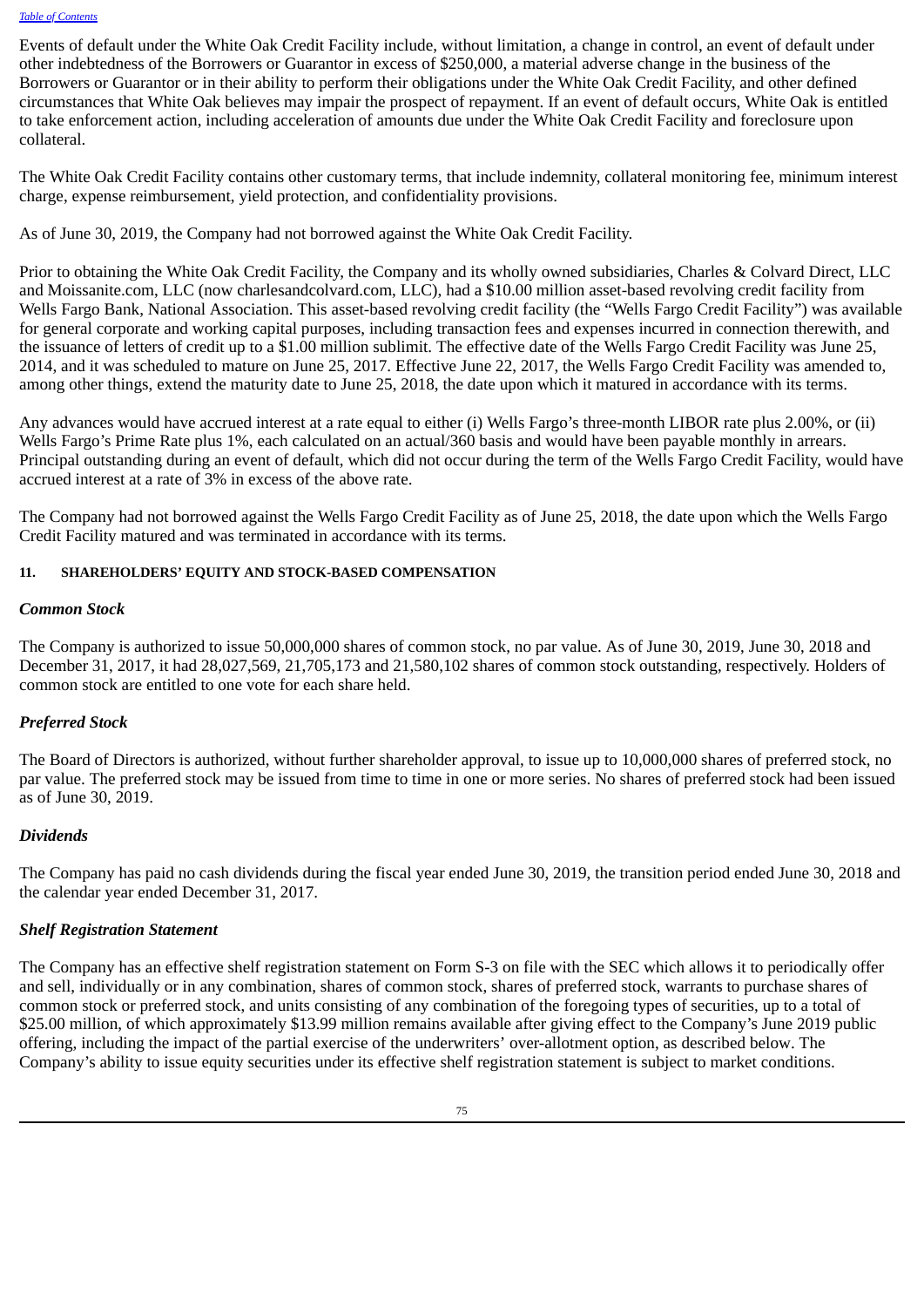On June 11, 2019, the Company completed an underwritten public offering of 6,250,000 newly issued shares of common stock, at a price to the public of \$1.60 per share, pursuant to its effective shelf registration statement on Form S-3. Net proceeds from the offering were approximately \$9.06 million, net of the underwriting discount and fees and expenses in the amount of approximately \$941,000. Pursuant to the terms of the underwriting agreement entered in connection with this offering, the underwriters were granted a 30-day option to buy up to an additional 937,500 shares of the Company's common stock to cover over-allotments. Pursuant to the partial exercise of the underwriters' over-allotment option, on July 3, 2019, the Company issued an additional 630,500 shares of its common stock at a price of \$1.60 per share for net proceeds of approximately \$930,000, net of the underwriting discount and fees and expenses of approximately \$82,000. After giving effect to the partial exercise of the overallotment option, the Company sold an aggregate of 6,880,500 shares of its common stock at a price of \$1.60 per share with total gross proceeds of approximately \$11.01 million, before deducting the total underwriting discount and fees and expenses of approximately \$1.02 million.

### *Equity Compensation Plans*

### *2018 Equity Incentive Plan*

On November 21, 2018, the shareholders of the Company approved the adoption of the Charles & Colvard, Ltd. 2018 Equity Incentive Plan, (the "2018 Plan"). The 2018 Plan will expire by its terms on September 20, 2028.

The 2018 Plan provides for the grant of equity-based awards to selected employees, directors, and consultants of the Company and its affiliates. The aggregate number of shares of the Company's common stock that could be issued pursuant to awards granted under the 2018 Plan are not to exceed the sum of 3,300,000 plus the number of shares of common stock underlying any award granted under any stock incentive plan maintained by the Company prior to the 2018 Plan (each, a "2018 Prior Plan") that expires, terminates or is canceled or forfeited under the terms of the 2018 Prior Plans. Stock options granted to employees under the 2018 Plan generally vest over four years and have terms of up to 10 years. The vesting schedules and terms of stock options granted to independent contractors vary depending on the specific grant, but the terms are no longer than 10 years. Stock option awards granted to members of the Board of Directors generally vest at the end of one year from the date of the grant. The vesting schedules of restricted stock awards granted to employees or independent contractors vary depending on the specific grant but are generally four years or less. Only stock options and restricted stock have been granted under the 2018 Plan. As of June 30, 2019, there were 285,025 stock options outstanding under the 2018 Plan.

### *2008 Stock Incentive Plan*

In May 2008, the shareholders of the Company approved the adoption of the Charles & Colvard, Ltd. 2008 Stock Incentive Plan, as amended on March 31, 2015 and approved by the shareholders of the Company on May 20, 2015 and further amended on March 15, 2016 and approved by the shareholders of the Company on May 18, 2016 (the "2008 Plan"). The 2008 Plan expired (with respect to future grants) on May 26, 2018.

The 2008 Plan authorized the Company to grant stock options, stock appreciation rights, restricted stock, and other equity awards to selected employees, directors, and independent contractors. The aggregate number of shares of the Company's common stock that could be issued pursuant to awards granted under the 2008 Plan were not to exceed the sum of 6,000,000 plus any shares of common stock subject to an award granted under any stock incentive plan maintained by the Company prior to the 2008 Plan (each, a "2008 Prior Plan") that is forfeited, cancelled, terminated, expires, or lapses for any reason without the issuance of shares pursuant to the award, or shares subject to an award granted under a 2008 Prior Plan which shares are forfeited to, or repurchased or reacquired by, the Company. Stock options granted to employees under the 2008 Plan generally vest over four years and have terms of up to 10 years. The vesting schedules and terms of stock options granted to independent contractors vary depending on the specific grant, but the terms are no longer than 10 years. Stock option awards granted to members of the Board of Directors generally vest at the end of one year from the date of the grant. The vesting schedules of restricted stock awards granted to employees or independent contractors vary depending on the specific grant but are generally four years or less. Only stock options and restricted stock had been granted under the 2008 Plan. As of June 30, 2019, June 30, 2018 and December 31, 2017, there were 2,238,613, 2,388,169 and 2,377,265 stock options outstanding under the 2008 Plan, respectively.

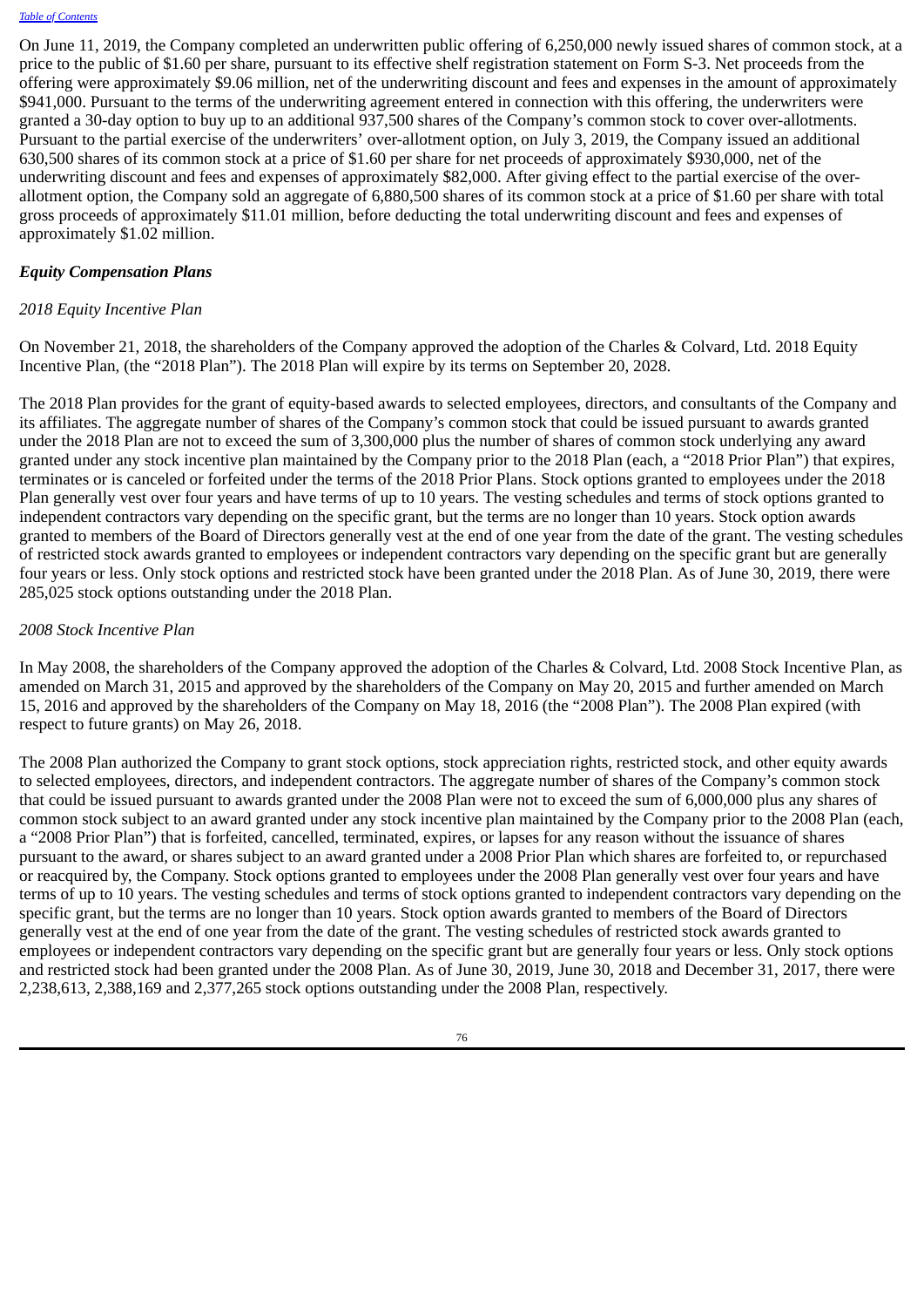# *Stock-Based Compensation*

The following table summarizes the components of the Company's stock-based compensation included in net income (loss) for the periods presented:

|                         |                                       | <b>Six Months</b>                |                                    |         |
|-------------------------|---------------------------------------|----------------------------------|------------------------------------|---------|
|                         | Year Ended<br><b>June 30,</b><br>2019 | Ended<br><b>June 30,</b><br>2018 | Year Ended<br>December 31,<br>2017 |         |
| Employee stock options  | \$<br>235,984                         | 142,096                          |                                    | 336,534 |
| Restricted stock awards | 266.821                               | 93,537                           |                                    | 106,948 |
| <b>Totals</b>           | 502,805                               | 235,633                          |                                    | 443,482 |

Due to the Company's valuation allowance against deferred tax assets as discussed further in Note 12, "Income Taxes", any income tax benefits associated with these grants and awards for the fiscal year ended June 30, 2019, the transition period ended June 30, 2018 and the calendar year ended December 31, 2017 were fully reserved.

No stock-based compensation was capitalized as a cost of inventory during the fiscal year ended June 30, 2019, the transition period ended June 30, 2018 and the calendar year ended December 31, 2017.

### *Stock Options*

The following is a summary of the stock option activity for the fiscal year ended June 30, 2019, the transition period ended June 30, 2018 and the calendar year ended December 31, 2017:

|                                  |                |               | Weighted<br>Average<br><b>Exercise</b> |
|----------------------------------|----------------|---------------|----------------------------------------|
|                                  | <b>Shares</b>  |               | Price                                  |
| Outstanding at December 31, 2016 | 2,134,898 \$   |               | 1.99                                   |
| Granted                          | 836,369        | \$.           | 0.94                                   |
| Forfeited                        | $(103,000)$ \$ |               | 1.22                                   |
| Expired                          | (491,002)      | \$            | 2.95                                   |
| Outstanding at December 31, 2017 | 2,377,265      | \$            | 1.46                                   |
| Granted                          | 216,157        | -S            | 1.27                                   |
| Forfeited                        | $(173,750)$ \$ |               | 1.05                                   |
| Expired                          | $(31,503)$ \$  |               | 2.17                                   |
| Outstanding at June 30, 2018     | 2,388,169      | <sup>\$</sup> | 1.46                                   |
| Granted                          | 285,025 \$     |               | 1.00                                   |
| Exercised                        | (52,500)       |               | 1.21                                   |
| Forfeited                        | $(30,000)$ \$  |               | 1.20                                   |
| <b>Expired</b>                   | $(67,056)$ \$  |               | 1.71                                   |
| Outstanding at June 30, 2019     | 2,523,638      | \$            | 1.41                                   |

The weighted average grant date fair value of stock options granted during the fiscal year ended June 30, 2019, the transition period ended June 30, 2018 and the calendar year ended December 31, 2017 was \$0.57, \$0.68 and \$0.53, respectively. The total fair value of stock options that vested during the fiscal year ended June 30, 2019, the transition period ended June 30, 2018 and the year calendar ended December 31, 2017 was approximately \$176,000, \$232,000 and \$400,000, respectively.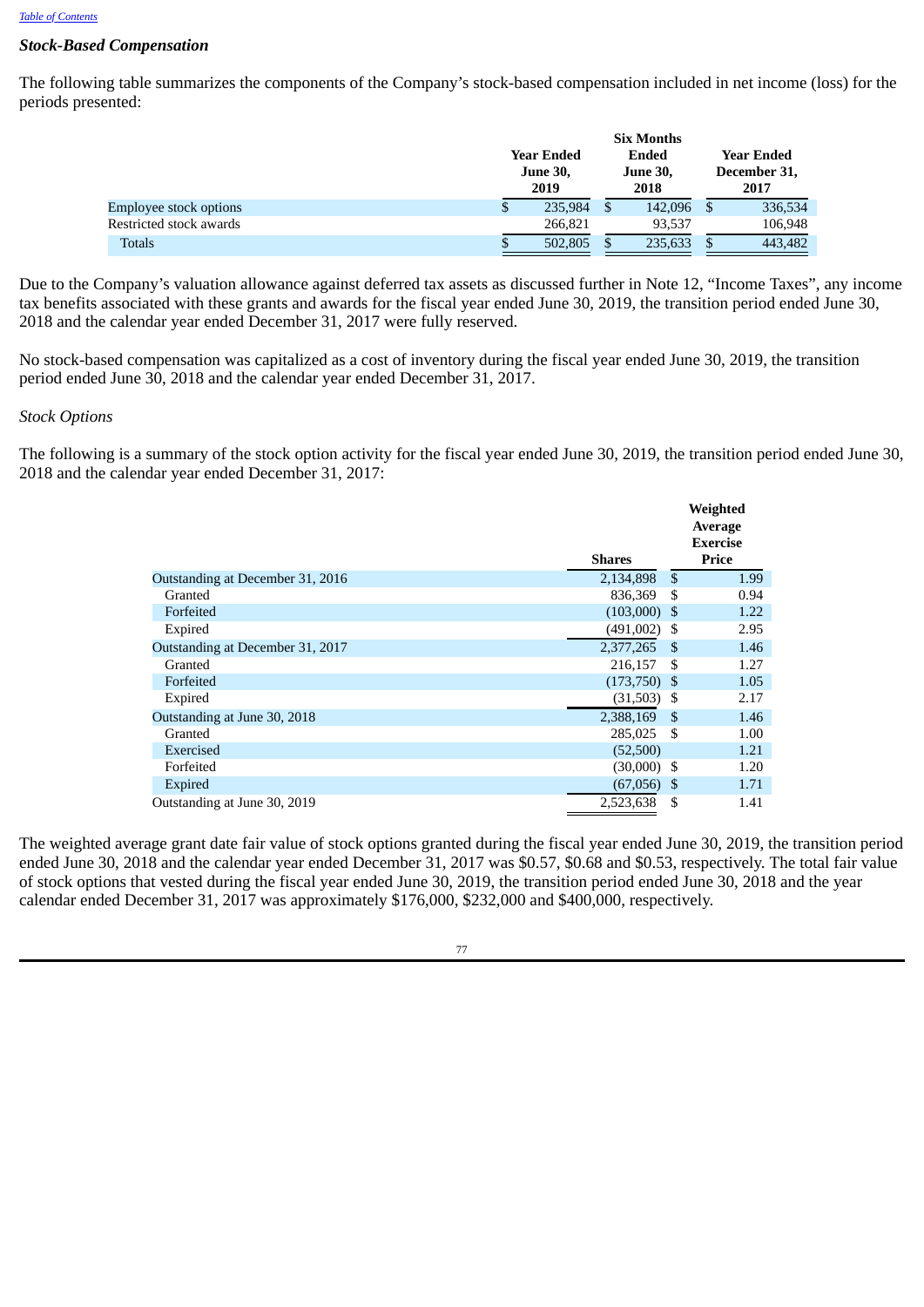The fair value of each stock option is estimated on the date of grant using the Black-Scholes-Merton option pricing model with the following weighted average assumptions for stock options granted during the periods presented:

|                         | <b>Year Ended</b><br><b>June 30,</b><br>2019 | <b>Six Months Ended</b><br><b>June 30,</b><br>2018 | Year Ended<br>December 31,<br>2017 |
|-------------------------|----------------------------------------------|----------------------------------------------------|------------------------------------|
| Dividend yield          | $0.0\%$                                      | $0.0\%$                                            | $0.0\%$                            |
| Expected volatility     | 61.0%                                        | 62.8%                                              | 63.4%                              |
| Risk-free interest rate | 3.09%                                        | 2.76%                                              | 1.90%                              |
| Expected lives (years)  | 5.5                                          | 5.4                                                | 5.5                                |

The following tables summarize information in connection with stock options outstanding at June 30, 2019:

|          | <b>Options Outstanding</b> |             |  |          |                | <b>Options Exercisable</b> |  | <b>Options Vested or Expected to Vest</b> |                |             |  |          |
|----------|----------------------------|-------------|--|----------|----------------|----------------------------|--|-------------------------------------------|----------------|-------------|--|----------|
| Weighted |                            |             |  | Weighted |                | Weighted                   |  |                                           |                |             |  |          |
|          |                            | Average     |  |          |                | Average                    |  |                                           |                | Average     |  |          |
|          |                            | Remaining   |  | Weighted |                | Remaining                  |  | Weighted                                  |                | Remaining   |  | Weighted |
|          | Balance                    | Contractual |  | Average  | <b>Balance</b> | Contractual                |  | Average                                   | <b>Balance</b> | Contractual |  | Average  |
|          | as of                      | Life        |  | Exercise | as of          | Life                       |  | Exercise                                  | as of          | Life        |  | Exercise |
|          | 6/30/2019                  | Years)      |  | Price    | 6/30/2019      | Years)                     |  | Price                                     | 6/30/2019      | (Years)     |  | Price    |
|          | 2,523,638                  | 6.95        |  | 1.41     | 2,053,613      | 6.51                       |  | 1.49                                      | 2,460,292      | 6.91        |  | 1.42     |

As of June 30, 2019, the unrecognized stock-based compensation expense related to unvested stock options was approximately \$167,000, which is expected to be recognized over a weighted average period of approximately 18 months.

The aggregate intrinsic value of stock options outstanding, exercisable, and vested or expected to vest at June 30, 2019 was approximately \$1.36 million. These amounts are before applicable income taxes and represent the closing market price of the Company's common stock at June 30, 2019, less the grant price, multiplied by the number of stock options that had a grant price that is less than the closing market price. These amounts represent the amounts that would have been received by the optionees had these stock options been exercised on those dates. During the fiscal year ended June 30, 2019, the aggregate intrinsic value of stock options exercised was approximately \$51,000. No stock options were exercised during the transition period ended June 30, 2018 and the calendar year ended December 31, 2017.

# *Restricted Stock*

The following is a summary of the restricted stock activity for the fiscal year ended June 30, 2019, the transition period ended June 30, 2018 and the calendar year ended December 31, 2017:

|                               |                 | Weighted<br>Average |      |
|-------------------------------|-----------------|---------------------|------|
|                               |                 | <b>Grant Date</b>   |      |
|                               | <b>Shares</b>   | <b>Fair Value</b>   |      |
| Unvested at December 31, 2016 | 359,400         | $\mathbf{s}$        | 0.91 |
| Granted                       | 420,000         | -S                  | 1.11 |
| Vested                        | $(214,200)$ \$  |                     | 0.92 |
| Canceled                      | (209, 783)      | - \$                | 0.96 |
| Unvested at December 31, 2017 | 355,417         | \$                  | 1.11 |
| Granted                       | 264,000         | S.                  | 1.25 |
| Vested                        | $(216, 488)$ \$ |                     | 1.11 |
| Canceled                      | (138, 929)      | - \$                | 1.11 |
| Unvested at June 30, 2018     | 264,000         | \$                  | 1.25 |
| Granted                       | 129,500         | -\$                 | 1.07 |
| Vested                        | $(154,396)$ \$  |                     | 1.20 |
| Canceled                      | (109, 604)      | - \$                | 1.31 |
| Unvested at June 30, 2019     | 129,500         | \$                  | 1.08 |

The unvested restricted shares as of June 30, 2019 are all performance-based restricted shares that will vest, subject to achievement of the underlying performance goals on July 31, 2019. As of June 30, 2019, the estimated unrecognized stock-based compensation expense related to these unvested restricted shares subject to the achievement of performance goals was approximately \$32,000, all of which is expected to be recognized over a weighted average period of approximately one month.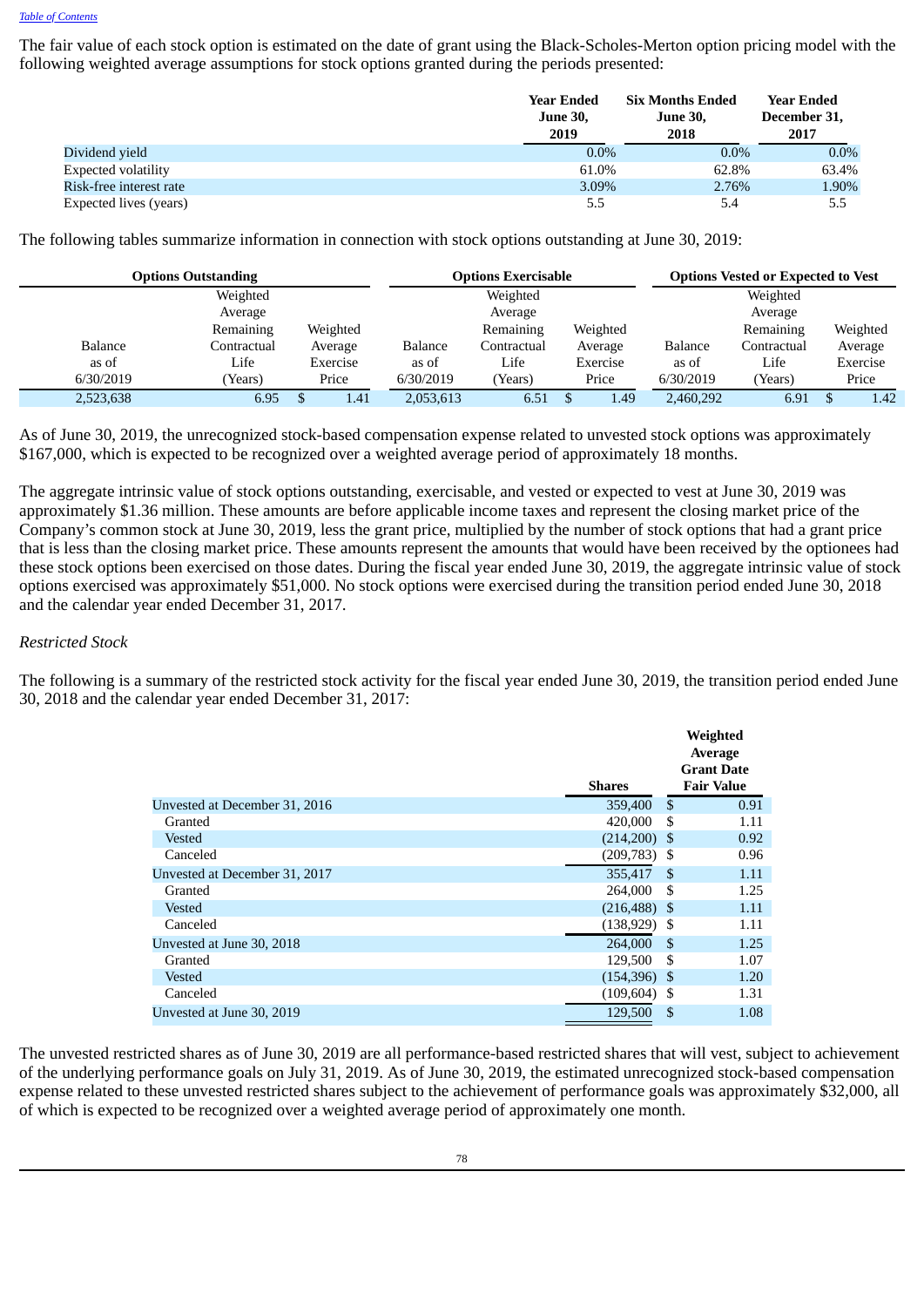# **12. INCOME TAXES**

The Tax Act, which was signed into law in December 2017, among other things lowered the U.S. corporate income tax rate from 35% to that of 21% effective January 1, 2018. Consequently, the Company wrote down its net deferred tax assets as of December 31, 2017 by approximately \$519,000 to reflect the estimated impact of the Tax Act. Likewise, the Company recorded a corresponding net adjustment to its valuation allowance related to the re-measurement of certain net deferred tax assets using the lower U.S. corporate income tax.

In connection with filing its 2017 U.S. corporate income tax return in June 2018, the Company's management completed its analysis of the income tax effects of the Tax Act and the effect on its existing corporate alternative minimum tax ("AMT") deferred tax asset, including the nature, validity, and recoverability of its AMT-related deferred tax credit carryforwards. Upon completing this analysis, management determined that it was able to recognize the underlying tax benefit relating to the realization of the recoverable portion of its AMT-related deferred tax credit carryforwards, net of an expected sequestration reduction, in the amount of approximately \$328,000. Accordingly, the Company recorded the expected AMT credit refund as a receivable, net of an anticipated sequestration reduction and such amount was included with other long-term assets in the accompanying Consolidated Balance Sheets as of June 30, 2018.

However, on January 14, 2019, the Internal Revenue Service (the "IRS") announced that refund payments and refund offset transactions due to refundable minimum tax credits associated with the repeal of the corporate AMT as part of the Tax Act would not be subject to sequestration. Accordingly, following the IRS's announcement that AMT credit refunds would not be subject to the government sequestration amount, in January 2019 the Company recognized the additional available underlying tax benefit in the amount of approximately \$23,000 relating to the sequestered portion of its AMT credit. This amount was also included in other long-term assets in the accompanying Consolidated Balance Sheet as of June 30, 2019.

In May 2019, the Company received its first installment refund in the amount of approximately \$80,000 from the IRS in accordance with the AMT refundability schedule as set forth in the Tax Act. The full refundable amount of the Company's AMT credit carryover receivable will be refunded to the Company in scheduled installment amounts through the calendar year ending December 31, 2021.

The Company accounts for income taxes under the liability method. Under the liability method, deferred income taxes are recognized for the income tax consequences of "temporary differences" by applying enacted statutory income tax rates applicable to future years to differences between the financial statement carrying amounts and the income tax bases of existing assets and liabilities.

Income tax net benefit (expense) for the periods presented comprises the following:

| <b>June 30,</b><br>2019 |          |                   | <b>June 30,</b><br>2018 |                         | <b>Year Ended</b><br>December 31,<br>2017 |
|-------------------------|----------|-------------------|-------------------------|-------------------------|-------------------------------------------|
|                         |          |                   |                         |                         |                                           |
| \$                      |          |                   | 327,594                 | - \$                    |                                           |
|                         | (21,706) |                   | (9,534)                 |                         | (27, 609)                                 |
|                         | 1,443    |                   | 318,060                 |                         | (27, 609)                                 |
|                         |          |                   |                         |                         |                                           |
|                         |          |                   |                         |                         |                                           |
|                         |          |                   |                         |                         |                                           |
|                         |          |                   |                         |                         |                                           |
|                         | 1,443    |                   | 318,060                 |                         | (27, 609)                                 |
|                         |          | <b>Year Ended</b> | $23,149$ \$             | <b>Six Months Ended</b> |                                           |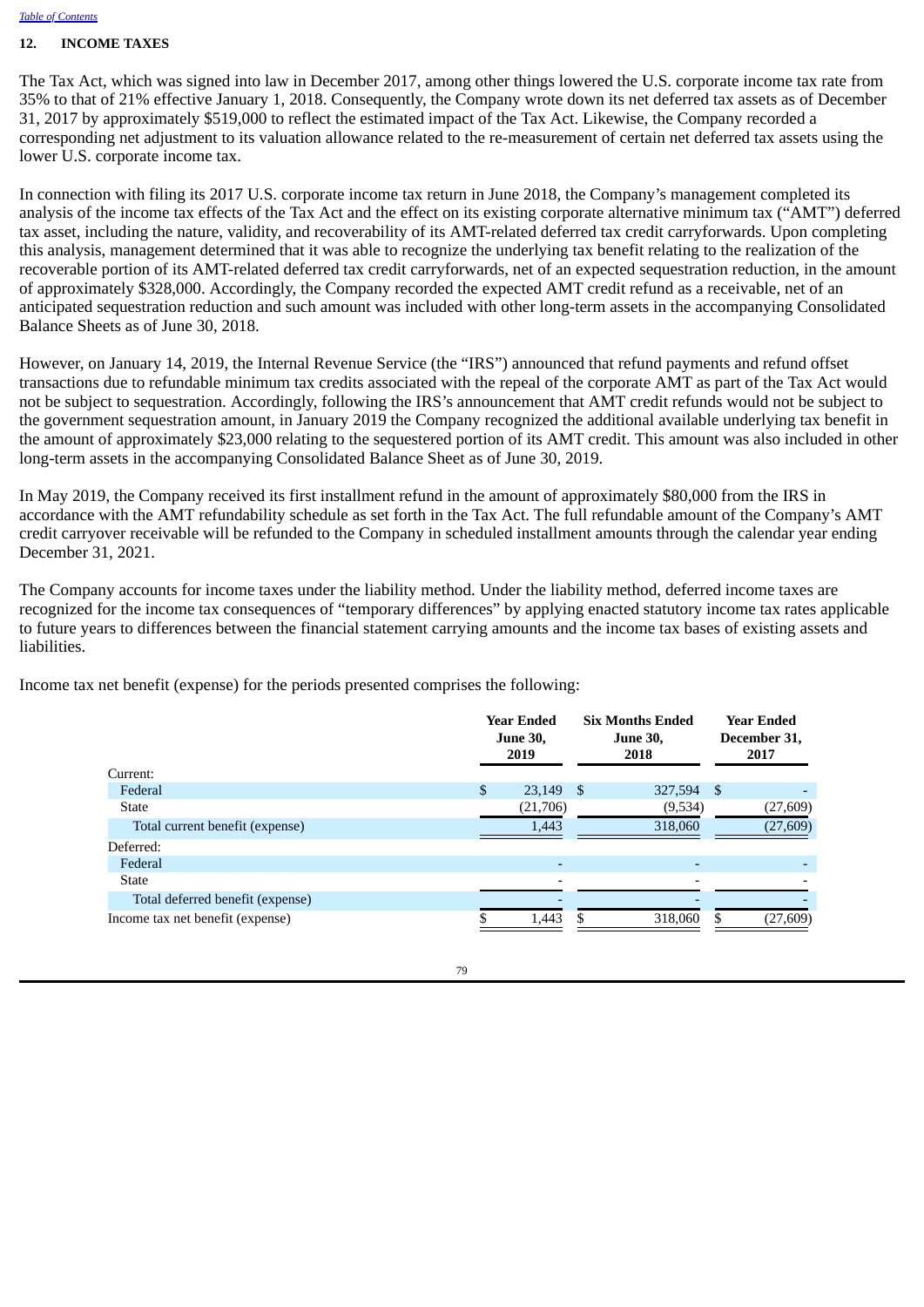Significant components of the Company's deferred income tax assets as of the dates presented are as follows:

|                                                              | <b>June 30.</b> |                          | December 31, |  |             |
|--------------------------------------------------------------|-----------------|--------------------------|--------------|--|-------------|
|                                                              |                 | 2019                     | 2018         |  | 2017        |
| Reversals and accruals                                       |                 | 970,516                  | 668,813      |  | 686,573     |
| Prepaid expenses                                             |                 | (38, 552)                | (38, 944)    |  | (28, 744)   |
| Federal NOL carryforwards                                    |                 | 4,911,437                | 5,540,016    |  | 5,185,438   |
| State NOL carryforwards                                      |                 | 674,522                  | 714,588      |  | 681,364     |
| Hong Kong NOL carryforwards                                  |                 | 995,566                  | 995,566      |  | 995,566     |
| Federal benefit on state taxes under uncertain tax positions |                 | 100,703                  | 96.144       |  | 94,142      |
| Stock-based compensation                                     |                 | 194,524                  | 412,148      |  | 422,623     |
| Research tax credit                                          |                 | 83,315                   | 235,742      |  | 434,637     |
| Alternative minimum tax                                      |                 |                          | 23,149       |  | 350,743     |
| Contributions carryforward                                   |                 | $\overline{\phantom{0}}$ | 1,923        |  |             |
| Depreciation                                                 |                 | (157, 310)               | (159, 100)   |  | (178, 670)  |
| Accrued rent                                                 |                 | 88,923                   | 121,124      |  | 138,178     |
| Loss on impairment of long-lived assets                      |                 | 32,985                   | 33,157       |  | 33,864      |
| Valuation allowance                                          |                 | (7,856,629)              | (8,644,326)  |  | (8,815,714) |
| Total deferred income tax assets, net                        |                 |                          |              |  |             |

The following are reconciliations between expected income taxes, computed at the applicable statutory federal income tax rate applied to pretax accounting loss, and the income tax net benefit (expense) for the periods presented:

|                                                            | <b>Year Ended</b><br><b>June 30,</b><br>2019 | <b>Six Months</b><br>Ended<br><b>June 30,</b><br>2018 |               | Year Ended<br>December 31,<br>2017 |
|------------------------------------------------------------|----------------------------------------------|-------------------------------------------------------|---------------|------------------------------------|
| Anticipated income tax (expense) benefit at statutory rate | \$<br>$(477,545)$ \$                         | 334,716                                               | <sup>\$</sup> | 144,795                            |
| State income tax expense, net of federal tax effect        | (42, 334)                                    | 7,755                                                 |               | (54,083)                           |
| Federal income tax effect of change in tax rate            | $\overline{a}$                               |                                                       |               | (3,729,007)                        |
| Income tax effect of uncertain tax positions               | 17.494                                       | 37.671                                                |               | (17, 946)                          |
| Return to provision adjustments                            | 126                                          | $\overline{a}$                                        |               | 2,982                              |
| Stock-based compensation                                   | (3,929)                                      | 9,855                                                 |               | (36, 233)                          |
| Other changes in deferred income tax assets, net           | (280,066)                                    | (243, 325)                                            |               | (437)                              |
| Decrease in valuation allowance                            | 787,697                                      | 171,388                                               |               | 3,662,320                          |
| Income tax net benefit (expense)                           | 1,443                                        | 318,060                                               |               | (27, 609)                          |

The Company's statutory tax rate as of the fiscal year ended June 30, 2019 is 22.16% and consists of the federal income tax rate of 21% and a blended state income tax rate of 1.16%, net of the federal benefit. The Company's statutory tax rate as of June 30, 2018 was 22.13% and consisted of the federal income tax rate of 21% and a blended state income tax rate of 1.13%, net of the federal benefit. The Company's statutory tax rate as of December 31, 2017 was 23.25% and consisted of the federal income tax rate of 21% and a blended state income tax rate of 2.25%, net of the federal benefit.

As of each reporting date, management considers new evidence, both positive and negative, that could impact its view with regard to future realization of deferred tax assets. As of June 30, 2019, June 30, 2018 and December 31, 2017, the Company's management determined that sufficient negative evidence continued to exist to conclude it was uncertain that the Company would have sufficient future taxable income to utilize its deferred tax assets, and therefore, the Company maintained a valuation allowance against its deferred tax assets.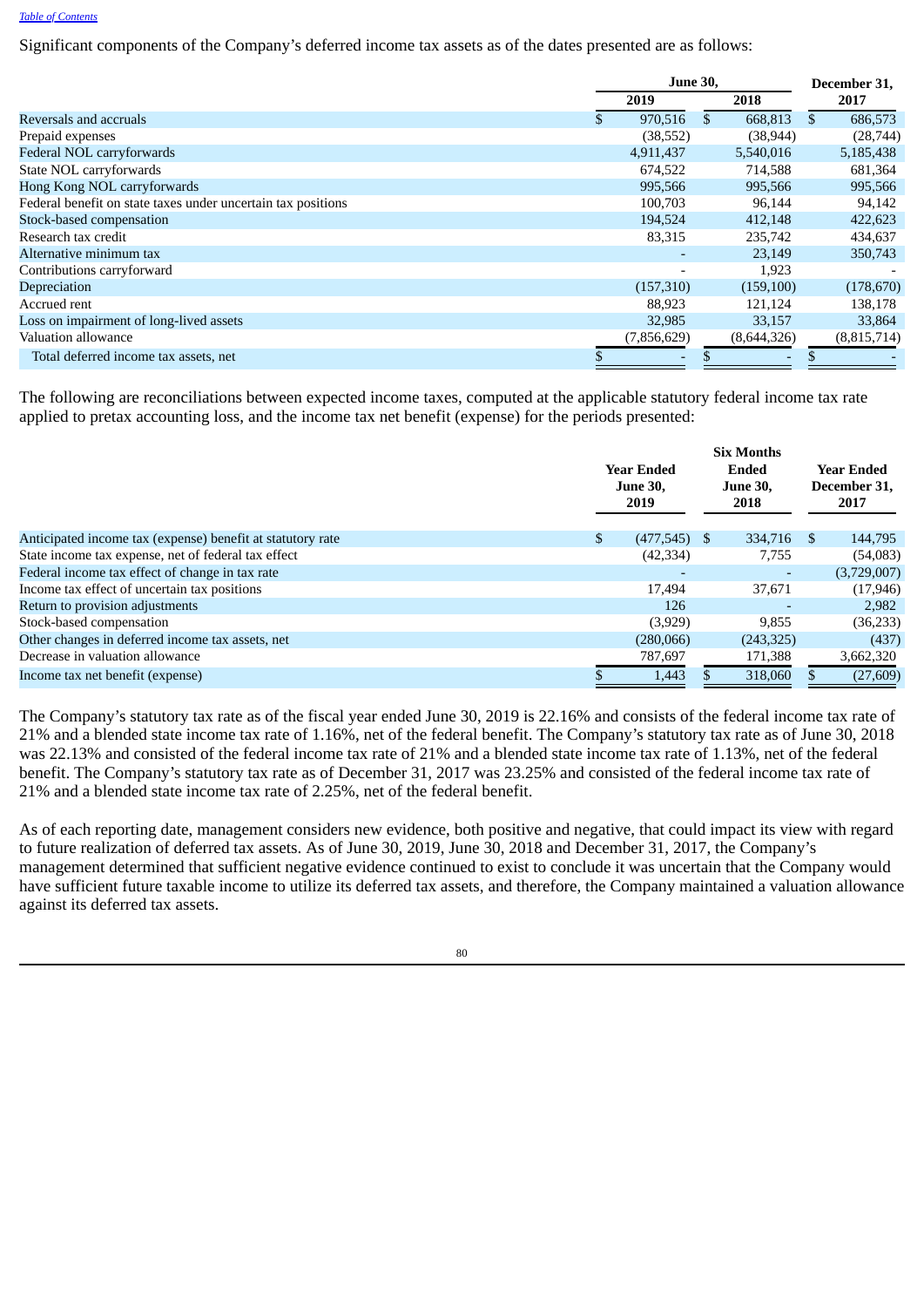As of June 30, 2019, June 30, 2018 and December 31, 2017, the Company had approximately \$102,000, \$313,000 and \$884,000, respectively, of remaining federal income tax credits that expire between 2020 and 2021 and all of which can be carried forward to offset future income taxes. As of June 30, 2019, June 30, 2018 and December 31, 2017, the Company also had federal tax net operating loss carryforwards of approximately \$23.39 million, \$26.28 million and \$24.59 million, respectively, expiring between 2030 and 2037, which can be used to offset against future federal taxable income; North Carolina tax net operating loss carryforwards of approximately \$20.20 million, \$20.24 million and \$20.22 million, respectively, expiring between 2023 and 2033; and various other state tax net operating loss carryforwards expiring between 2021 and 2034, which can be used to offset against future state taxable income.

As of each of June 30, 2019, June 30, 2018 and December 31, 2017, there was approximately \$6.03 million in net operating loss carryforwards in Hong Kong. In accordance with the Hong Kong tax code, these amounts can be carried forward indefinitely to offset future taxable income in Hong Kong. The Company's deferred tax assets in Hong Kong were fully reserved with a valuation allowance of \$996,000 as of each of June 30, 2019, June 30, 2018 and December 31, 2017, and had been fully reserved in all prior fiscal periods due to the uncertainty of future taxable income in this jurisdiction to utilize the deferred tax assets. Charles & Colvard (HK) Ltd., the Company's Hong Kong subsidiary, which was re-activated in December 2017, but had no operating activity during the fiscal year ended June 30, 2019, the transition period ended June 30, 2018 and the calendar year ended December 31, 2017, previously ceased operations during 2008 and became a dormant entity during 2009. If the Company uses any portion of its deferred tax assets in future periods, the valuation allowance would need to be reversed and may impact the Company's future operating results.

# *Uncertain Tax Positions*

The gross liability for income taxes associated with uncertain tax positions at June 30, 2019, June 30, 2018 and December 31, 2017, was approximately \$512,000, \$525,000 and \$560,000, respectively. These amounts are shown net of approximately \$19,000, \$54,000 and \$98,000, respectively, recorded as a direct reduction to the associated deferred tax asset. The gross liability, if recognized, would favorably affect the Company's effective tax rate.

The Company's policy for recording interest and penalties associated with tax audits is to record such items as a component of the provision for income taxes. The Company accrued approximately \$22,000, \$10,000 and \$28,000 of interest and penalties associated with uncertain tax positions for the fiscal year ended June 30, 2019, the transition period ended June 30, 2018 and the calendar year ended December 31, 2017, respectively. Including the interest and penalties recorded for uncertain tax positions, there is a total of approximately \$225,000, \$203,000 and \$193,000 of interest and penalties included in the accrued income tax liability for uncertain tax positions as of June 30, 2019, June 30, 2018 and December 31, 2017, respectively. To the extent interest and penalties are not ultimately incurred with respect to uncertain tax positions, amounts accrued will be reduced and reflected as a reduction of the overall income tax provision.

In all significant federal and state jurisdictions where it is required to file income tax returns, the Company has analyzed filing positions for all tax years in which the statute of limitations is open. The only periods subject to examination by the major tax jurisdictions where the Company does business are the tax years ended December 31, 2014 through June 30, 2018. The Company does not believe that the outcome of any examination will have a material impact on its consolidated financial statements and does not expect settlement on any uncertain tax positions within the next 12 months. Beginning with the transition period ended June 30, 2018, the Company's tax year conforms with its fiscal accounting period year ending on June 30 of each year.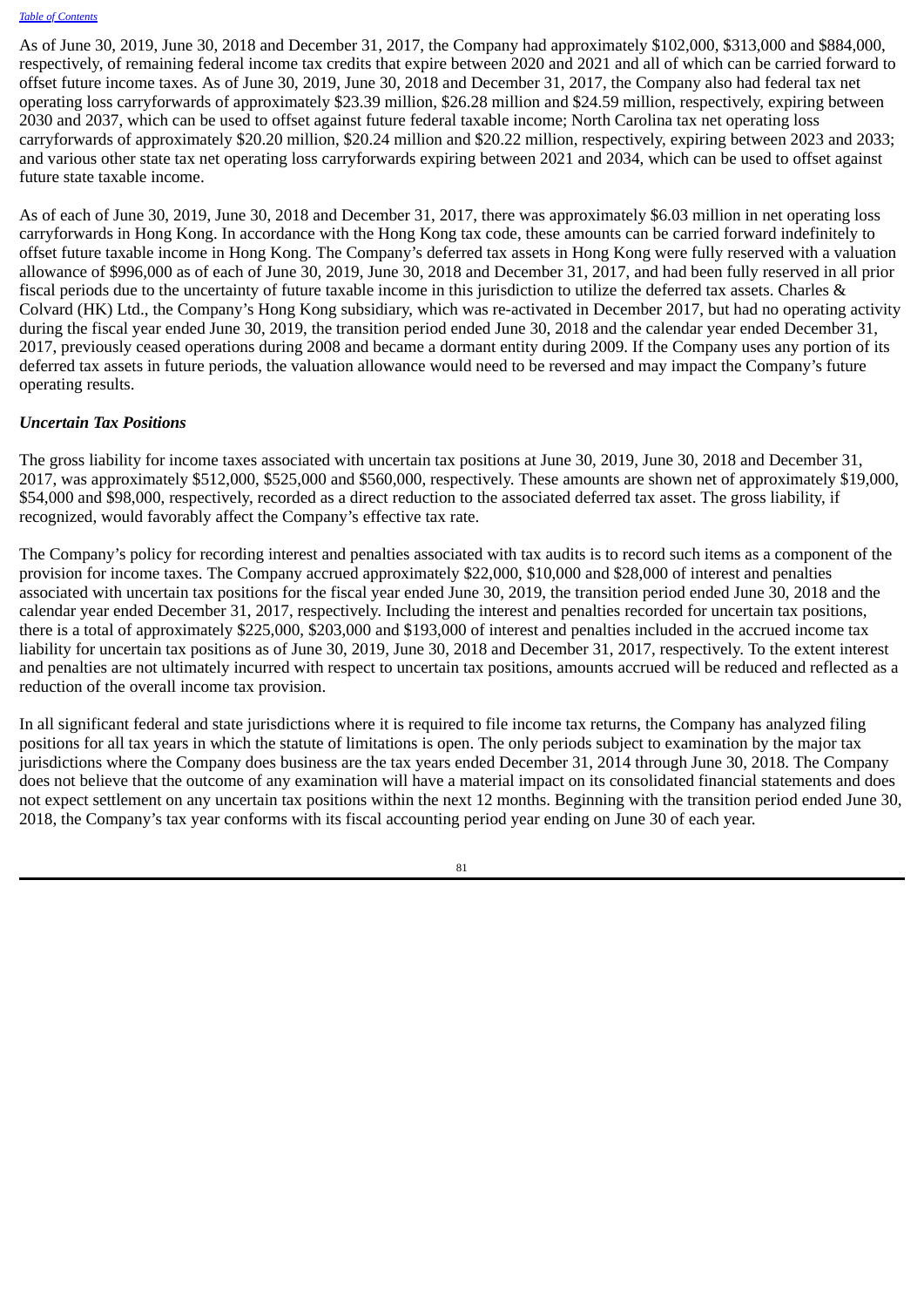The following table summarizes the activity related to the Company's gross liability for uncertain tax positions for the period from December 31, 2016 through June 30, 2019:

| Balance at December 31, 2016                               | S | 532.764   |
|------------------------------------------------------------|---|-----------|
| Increases related to prior calendar year tax positions     |   | 27,609    |
| Balance at December 31, 2017                               |   | 560,373   |
| Decreases related to prior calendar year tax positions     |   | (35,670)  |
| Balance at June 30, 2018                                   |   | 524,703   |
| Decreases related to prior transition period tax positions |   | (12, 936) |
| Balance at June 30, 2019                                   |   | 511,767   |
|                                                            |   |           |

# **13. MAJOR CUSTOMERS AND CONCENTRATION OF CREDIT RISK**

At times, a portion of the Company's accounts receivable will be due from customers that have individual balances of 10% or more of the Company's total gross accounts receivable. The following is a summary of customers that represent greater than or equal to 10% of total gross accounts receivable as of the dates presented:

|            |          | <b>June 30,</b> |         |
|------------|----------|-----------------|---------|
|            | 2019     | 2018            | 2017    |
| Customer A | 25%      | 23%             | $*9/6$  |
| Customer B | 15%      | $***%$          | ** $\%$ |
| Customer C | 13%      | 10%             | 18%     |
| Customer D | *** $\%$ | *** $\%$        | 12%     |

\* Customer A did not have individual balances that represented 10% or more of total gross accounts receivable as of December 31, 2017.

\*\* Customer B did not have individual balances that represented 10% or more of total gross accounts receivable as of June 30, 2018 and December 31, 2017.

\*\*\* Customer D did not have individual balances that represented 10% or more of total gross accounts receivable as of June 30, 2019 and 2018.

A significant portion of sales is derived from certain customer relationships. The following is a summary of customers that represent greater than or equal to 10% of total net sales for the periods presented:

|            |                               | <b>Six Months</b>               |                            |
|------------|-------------------------------|---------------------------------|----------------------------|
|            | Year Ended<br><b>June 30,</b> | <b>Ended</b><br><b>June 30,</b> | Year Ended<br>December 31, |
|            | 2019                          | 2018                            | 2017                       |
| Customer A | 14%                           | 12%                             | 21%                        |
| Customer C | 10%                           | 12%                             | $*9/0$                     |

\* Customer C did not have net sales that represented 10% or more of total net sales for the calendar year ended December 31, 2017.

The Company records its sales returns allowance at the corporate level based on several factors including historical sales return activity and specific allowances for known customer returns.

#### **14. EMPLOYEE BENEFIT PLAN**

All full-time employees who meet certain length of service requirements are eligible to participate in and receive benefits from the Company's 401(k) Plan. This plan provides for matching contributions by the Company in such amounts as the Board of Directors may annually determine, as well as a 401(k) option under which eligible participants may defer a portion of their salaries. The Company contributed a total of \$67,000, \$44,000 and \$64,000 to this employee benefit plan during the fiscal year ended June 30, 2019, the transition period ended June 30, 2018 and the calendar year ended December 31, 2017, respectively.

#### **15. SUBSEQUENT EVENT**

On July 3, 2019, the Company issued an aggregate of 630,500 shares of its common stock at a price of \$1.60 per share pursuant to the partial exercise of the underwriters' over-allotment option received in connection with the Company's recently completed public offering. The Company received net proceeds of approximately \$930,000, net of the underwriting discount and fees and expenses, from the partial exercise of the over-allotment option. A more detailed description of the Company's underwritten public offering pursuant to its shelf registration statement on Form S-3 is included in Note 11, "Shareholders' Equity and Stock-Based Compensation".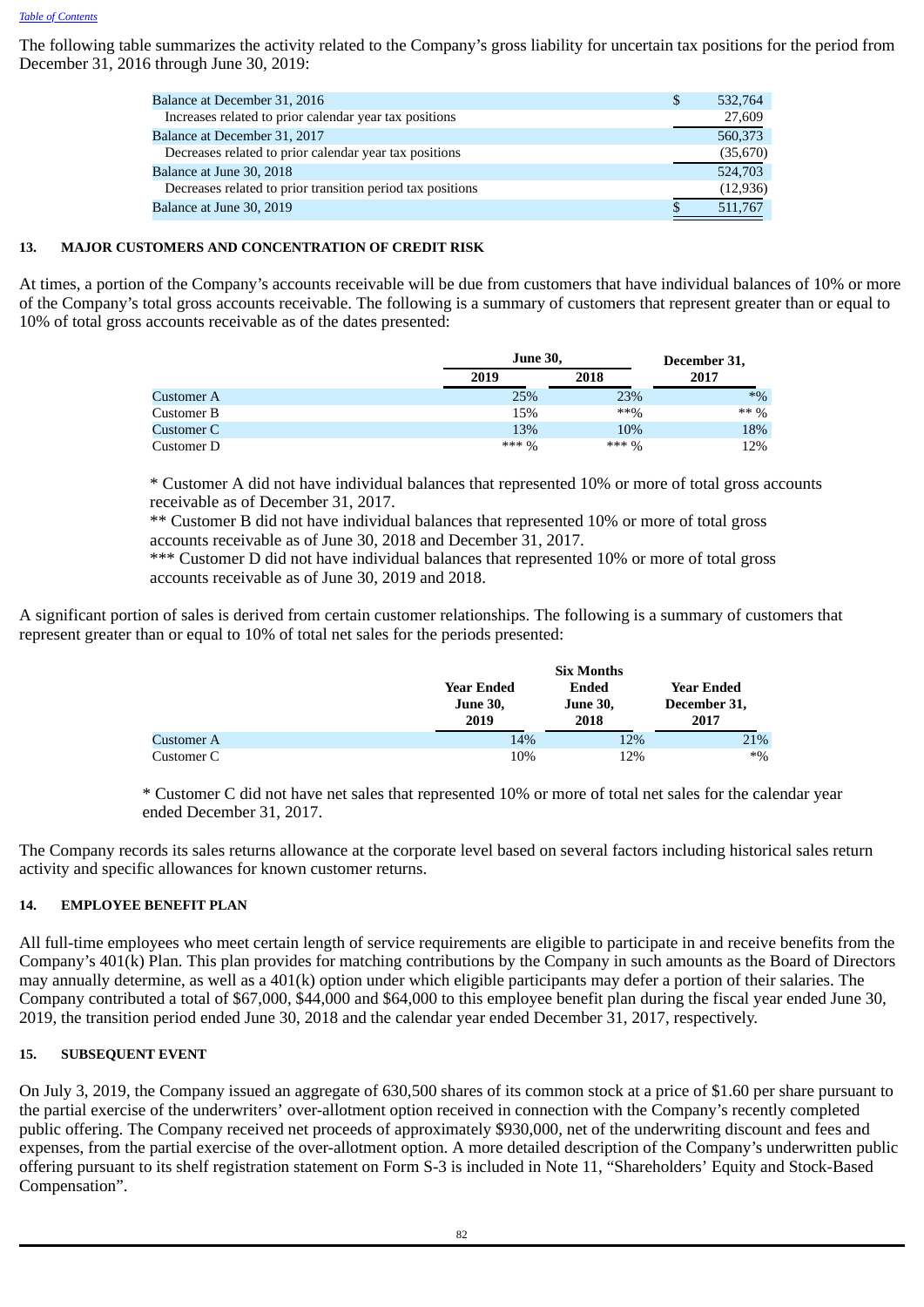### **Item 9. Changes in and Disagreements with Accountants on Accounting and Financial Disclosure**

None.

### **Item 9A. Controls and Procedures**

# **Evaluation of Disclosure Controls and Procedures**

Our management, with the participation of our Chief Executive Officer and Chief Financial Officer, evaluated the effectiveness of our disclosure controls and procedures as of June 30, 2019. The term "disclosure controls and procedures," as defined in Rules 13a-15(e) and 15d-15(e) under the Exchange Act, means controls and other procedures of a company that are designed to ensure that information required to be disclosed by a company in the reports that it files or submits under the Exchange Act is recorded, processed, summarized, and reported within the time periods specified in the SEC's rules and forms. Disclosure controls and procedures include, without limitation, controls and procedures designed to ensure that information required to be disclosed by a company in the reports that it files or submits under the Exchange Act is accumulated and communicated to the company's management, including its principal executive and principal financial officers, or persons performing similar functions, as appropriate, to allow timely decisions regarding required disclosure. Management recognizes that any controls and procedures, no matter how well designed and operated, can provide only reasonable assurance of achieving the desired control objectives, as ours are designed to do, and management necessarily applies its judgment in evaluating the cost-benefit relationship of possible controls and procedures. Based on such evaluation, our Chief Executive Officer and Chief Financial Officer concluded that, as of June 30, 2019, our disclosure controls and procedures were effective at the reasonable assurance level.

# **Changes in Internal Control over Financial Reporting**

We routinely review our internal control over financial reporting and from time to time make changes intended to enhance the effectiveness of our internal control over financial reporting. We will continue to evaluate the effectiveness of our disclosure controls and procedures and internal control over financial reporting on an ongoing basis and will take action as appropriate. During the three months ended June 30, 2019, we made no changes to our internal control over financial reporting, as such term is defined in Rules 13a-15(f) and 15d-15(f) under the Exchange Act, that we believe materially affected, or are reasonably likely to materially affect, our internal control over financial reporting.

# **Management's Report on Internal Control over Financial Reporting**

Our management is responsible for establishing and maintaining adequate internal control over financial reporting, as such term is defined in Exchange Act Rules 13a-15(f) and 15d-15(f). Our internal control system was designed to provide reasonable assurance to our management and Board of Directors regarding the reliability of financial reporting and the preparation of financial statements for external purposes in accordance with generally accepted accounting principles.

Our internal control over financial reporting includes those policies and procedures that:

- (i) pertain to the maintenance of records that in reasonable detail accurately and fairly reflect the transactions and dispositions of our assets;
- (ii) provide reasonable assurance that transactions are recorded as necessary to permit preparation of financial statements in accordance with generally accepted accounting principles, and that our receipts and expenditures are being made only in accordance with authorizations of our management and directors; and
- (iii) provide reasonable assurance regarding prevention or timely detection of unauthorized acquisition, use, or disposition of our assets that could have a material effect on the financial statements.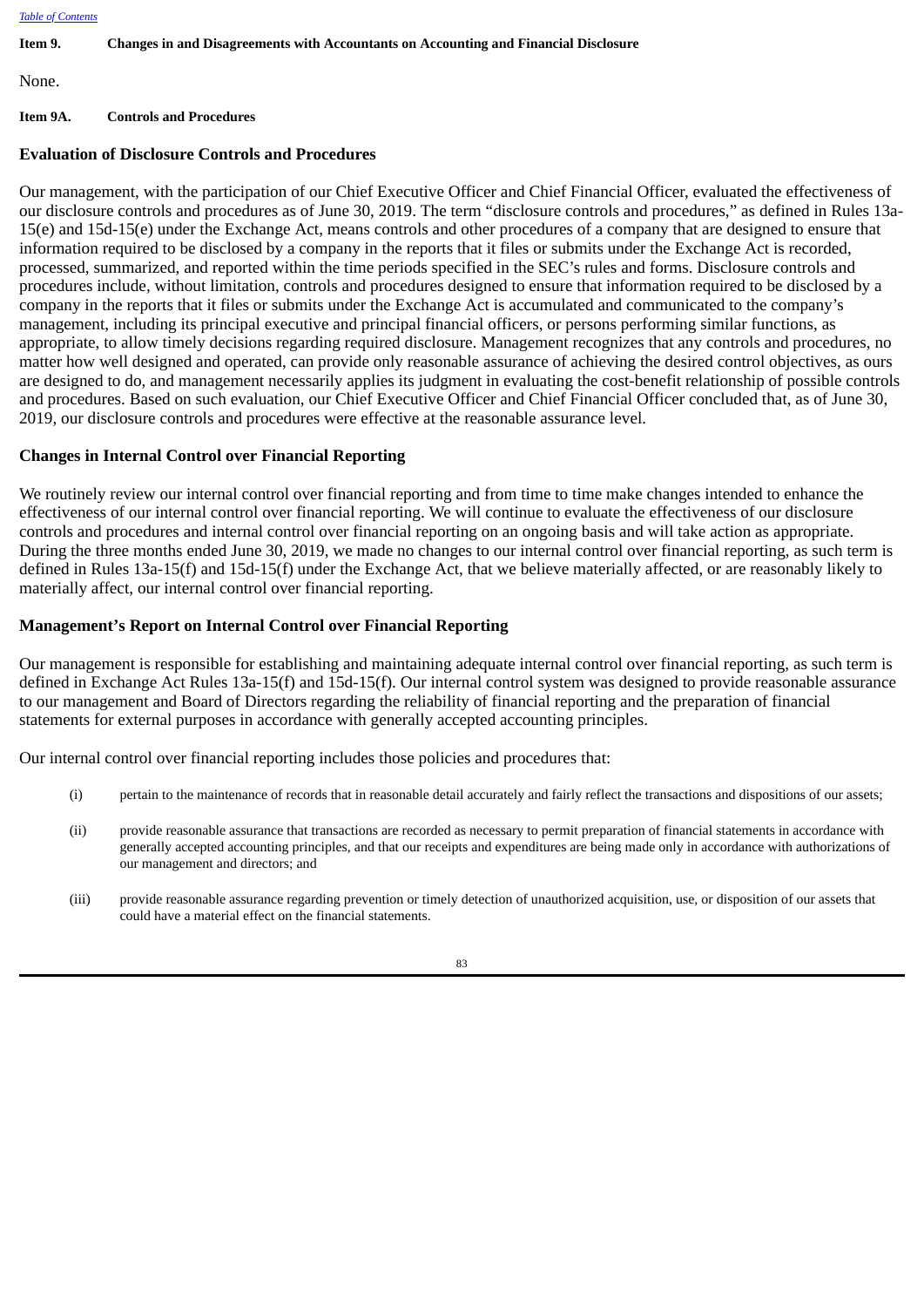All internal control systems, no matter how well designed, have inherent limitations. Therefore, even those systems determined to be effective can provide only reasonable assurance with respect to the reliability of financial reporting and the preparation of financial statements.

In making the assessment of internal control over financial reporting, our management used the criteria issued by the Committee of Sponsoring Organizations of the Treadway Commission ("COSO") in *Internal Control-Integrated Framework (2013)*. Based on that assessment and those criteria, management determined that our internal control over financial reporting was effective as of June 30, 2019.

**Item 9B. Other Information**

None.

### **PART III**

- **Item 10. Directors, Executive Officers and Corporate Governance**
- **Item 11. Executive Compensation**
- **Item 12. Security Ownership of Certain Beneficial Owners and Management and Related Stockholder Matters**
- **Item 13. Certain Relationships and Related Transactions, and Director Independence**

### **Item 14. Principal Accounting Fees and Services**

The information called for in Items 10 through 14 is incorporated by reference from our definitive Proxy Statement relating to our 2019 Annual Meeting of Shareholders, which will be filed with the SEC within 120 days after the end of the fiscal year ended June 30, 2019.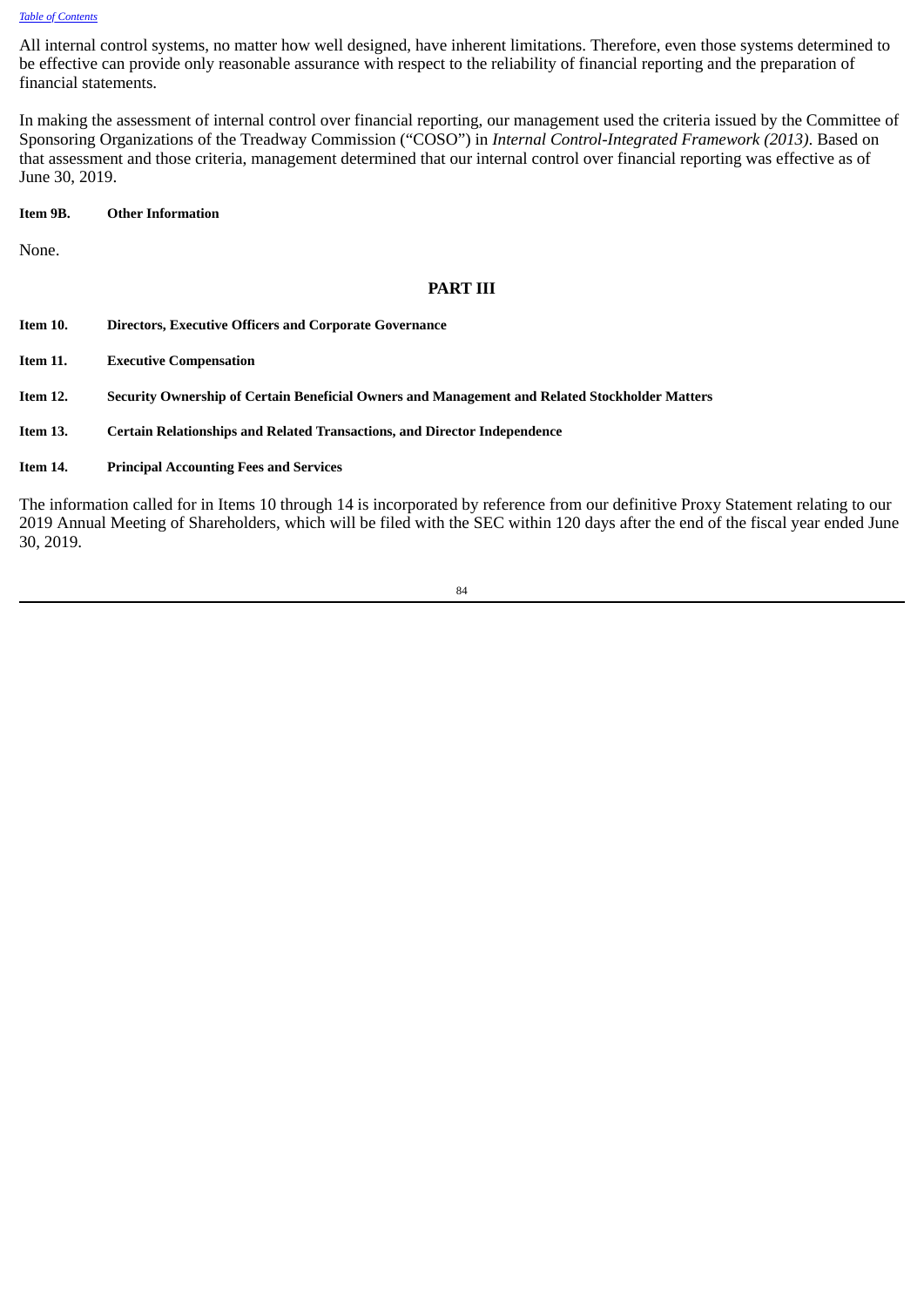# **PART IV**

### **Item 15. Exhibits, Financial Statement Schedules**

(a)(1) and (2). The consolidated financial statements and report of our independent registered public accounting firm are filed as part of this report (see "Index to Financial Statements," at Part II, Item 8). The financial statement schedules are not included in this Item as they are either not applicable or the information is otherwise included in the consolidated financial statements or the notes to the consolidated financial statements.

(a)(3). The following exhibits have been or are being filed herewith and are numbered in accordance with Item 601 of Regulation S-K:

| Exhibit No. | Description                                                                                                                                                                                                                                                                                                                                                                           |
|-------------|---------------------------------------------------------------------------------------------------------------------------------------------------------------------------------------------------------------------------------------------------------------------------------------------------------------------------------------------------------------------------------------|
| 2.1         | Asset Purchase Agreement, effective March 4, 2016, by and among Yanbal USA, Inc., Charles & Colvard, Ltd., and Charles & Colvard<br>Direct, LLC (incorporated herein by reference to Exhibit 2.1 to our Current Report on Form 8-K, as filed with the SEC on March 8, 2016)                                                                                                           |
| 2.2         | List of Schedules Omitted from Asset Purchase Agreement included as Exhibit 2.1 above (incorporated herein by reference to Exhibit 2.2 to<br>our Current Report on Form 8-K, as filed with the SEC on March 8, 2016)                                                                                                                                                                  |
| 3.1         | Restated Articles of Incorporation of Charles & Colvard, Ltd. (incorporated herein by reference to Exhibit 3.1 to our Annual Report on Form<br>10-K for the year ended December 31, 2004)                                                                                                                                                                                             |
| 3.2         | Bylaws of Charles & Colvard, Ltd., as amended and restated, effective May 19, 2011 (incorporated herein by reference to Exhibit 3.1 to our<br>Current Report on Form 8-K, as filed with the SEC on May 24, 2011)                                                                                                                                                                      |
| 4.1         | Specimen Certificate of Common Stock (incorporated herein by reference to Exhibit 4.1 to our Annual Report on Form 10-K for the year<br>ended December 31, 1998)                                                                                                                                                                                                                      |
| <u>10.1</u> | Exclusive Supply Agreement, dated as of December 12, 2014, by and among Charles & Colvard, Ltd., Cree, Inc. and, solely for purposes of<br>Section 6(c) of the Exclusive Supply Agreement, Charles & Colvard Direct, LLC and moissanite.com, LLC (incorporated herein by reference<br>to Exhibit 10.1 to our Current Report on Form 8-K, as filed with the SEC on December 16, 2014)* |
|             |                                                                                                                                                                                                                                                                                                                                                                                       |
| 10.2        | First Amendment to Exclusive Supply Agreement, dated as of June 22, 2018, by and between Charles & Colvard, Ltd. and Cree, Inc.<br>(incorporated herein by reference to Exhibit 10.1 to our Current Report on Form 8-K, as filed with the SEC on June 27, 2018)*                                                                                                                      |
| 10.3        | Credit Agreement, dated as of July 13, 2018, by and among Charles & Colvard, Ltd., charlesandcolvard.com, LLC, Charles & Colvard Direct,<br>LLC, and White Oak Commercial Finance, LLC (incorporated herein by reference to Exhibit 10.1 to our Current Report on Form 8-K, as<br>filed with the SEC on July 17, 2018)                                                                |
|             |                                                                                                                                                                                                                                                                                                                                                                                       |
| <u>10.4</u> | Security Agreement, dated as of July 13, 2018, by and among Charles & Colvard, Ltd., charlesandcolvard.com, LLC, Charles & Colvard<br>Direct, LLC, and White Oak Commercial Finance, LLC (incorporated herein by reference to Exhibit 10.4 to our Transition Report on Form<br>10-KT for the transition period ended June 30, 2018)                                                   |
|             |                                                                                                                                                                                                                                                                                                                                                                                       |
| 10.5        | Intercreditor Agreement, dated as of July 13, 2018, by and among Charles & Colvard, Ltd., charlesandcolvard.com, LLC, Charles & Colvard<br>Direct, LLC, Cree, Inc., and White Oak Commercial Finance, LLC (incorporated herein by reference to Exhibit 10.5 to our Transition Report<br>on Form 10-KT for the transition period ended June 30, 2018)                                  |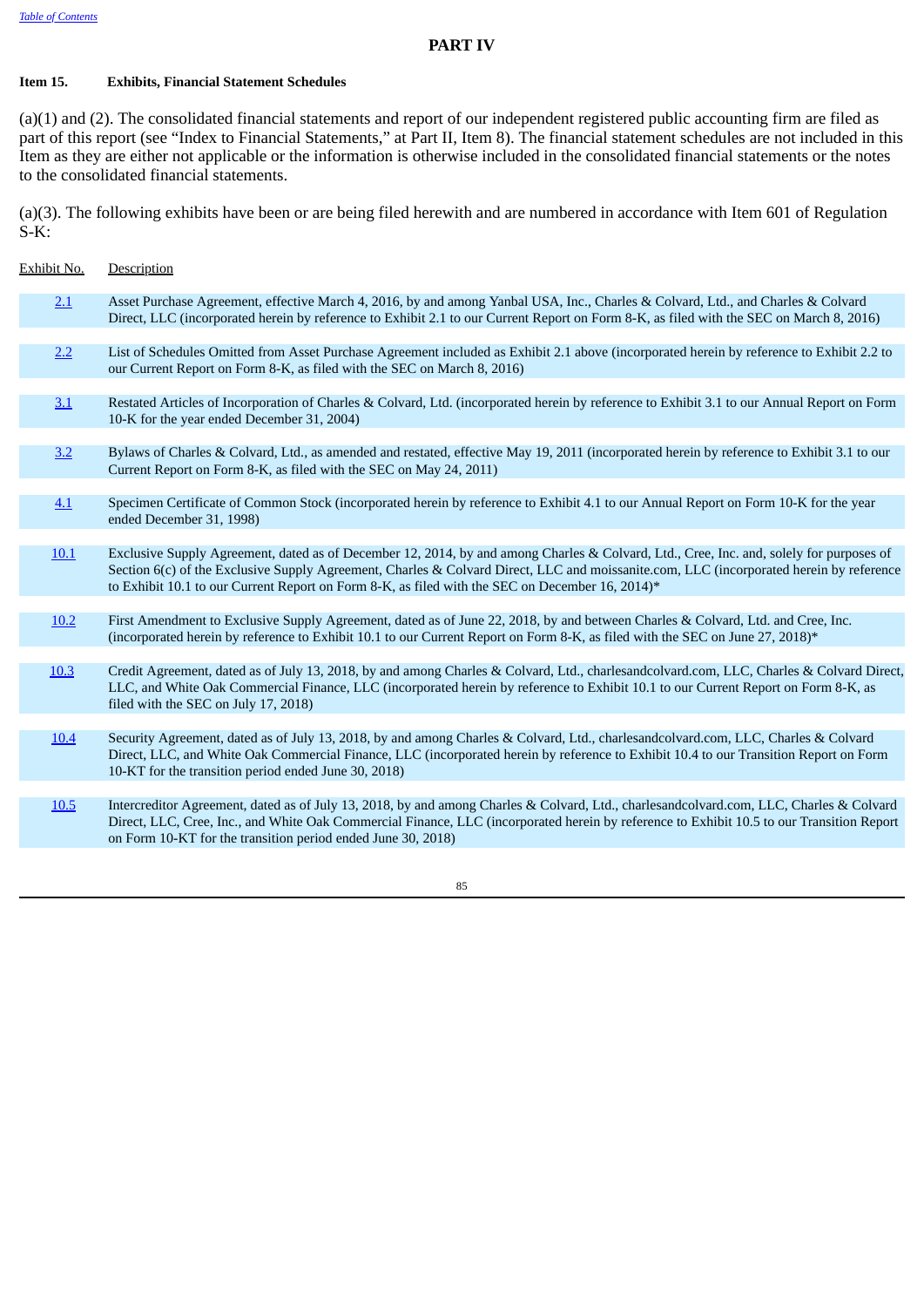| 10.6         | Credit and Security Agreement, dated as of June 25, 2014, by and among Charles & Colvard, Ltd., Charles & Colvard Direct, LLC,<br>moissanite.com, LLC, and Wells Fargo Bank, National Association (incorporated herein by reference to Exhibit 10.1 to our Current Report on<br>Form 8-K, as filed with the SEC on June 30, 2014)                                                                                                    |
|--------------|--------------------------------------------------------------------------------------------------------------------------------------------------------------------------------------------------------------------------------------------------------------------------------------------------------------------------------------------------------------------------------------------------------------------------------------|
| 10.7         | First Amendment to Credit and Security Agreement, dated as of September 16, 2014, by and among Charles & Colvard, Ltd., Charles &<br>Colvard Direct, LLC, Moissanite.com, LLC, and Wells Fargo Bank, National Association (incorporated herein by reference to Exhibit 10.1 to<br>our Quarterly Report on Form 10-Q for the quarter ended September 30, 2014)                                                                        |
| 10.8         | Second Amendment to Credit and Security Agreement, dated as of December 12, 2014, by and among Charles & Colvard, Ltd., Charles &<br>Colvard Direct, LLC, Moissanite.com, LLC, and Wells Fargo Bank, National Association (incorporated herein by reference to Exhibit 10.3 to<br>our Current Report on Form 8-K, as filed with the SEC on December 16, 2014)                                                                        |
| <u>10.9</u>  | Third Amendment to Credit and Security Agreement and Other Loan Documents, dated as of September 23, 2016, by and among Charles &<br>Colvard, Ltd., Charles & Colvard Direct, LLC, Moissanite.com, LLC, to be known as charlesandcolvard.com, LLC, and Wells Fargo Bank,<br>National Association (incorporated herein by reference to Exhibit 10.1 to our Quarterly Report on Form 10-Q for the quarter ended September<br>30, 2016) |
| 10.10        | Fourth Amendment to Credit and Security Agreement, dated as of June 22, 2017, by and among Charles & Colvard, Ltd., Charles & Colvard<br>Direct, LLC, charlesandcolvard.com, LLC (formerly known as Moissanite.com, LLC) and Wells Fargo Bank, National Association<br>(incorporated herein by reference to Exhibit 10.1 to our Current Report on Form 8-K, as filed with the SEC on June 26, 2017)                                  |
| 10.11        | Fifth Amendment to Credit and Security Agreement, dated as of April 3, 2018, by and among Charles & Colvard, Ltd., Charles & Colvard<br>Direct, LLC, charlesandcolvard.com, LLC (formerly known as Moissanite.com, LLC) and Wells Fargo Bank, National Association<br>(incorporated herein by reference to Exhibit 10.11 to our Transition Report on Form 10-KT for the transition period ended June 30, 2018)                       |
| 10.12        | Intercreditor Agreement, dated as of December 12, 2014, by and among Charles & Colvard, Ltd., Charles & Colvard Direct, LLC,<br>Moissanite.com, LLC, Cree, Inc., and Wells Fargo Bank, National Association (incorporated herein by reference to Exhibit 10.2 to our<br>Current Report on Form 8-K, as filed with the SEC on December 16, 2014)                                                                                      |
| <u>10.13</u> | Lease Agreement, dated December 9, 2013, between Charles & Colvard, Ltd. and Southport Business Park Limited Partnership (incorporated<br>herein by reference to Exhibit 10.1 to our Current Report on Form 8-K, as filed with the SEC on December 12, 2013)*                                                                                                                                                                        |
| <u>10.14</u> | First Amendment to Lease, dated December 23, 2013, between Charles & Colvard, Ltd. and Southport Business Park Limited Partnership<br>(incorporated herein by reference to Exhibit 10.20 to our Annual Report on Form 10-K for the year ended December 31, 2013)                                                                                                                                                                     |
| 10.15        | Second Amendment to Lease, dated April 15, 2014, between Charles & Colvard, Ltd. and Southport Business Park Limited Partnership<br>(incorporated herein by reference to Exhibit 10.1 to our Quarterly Report on Form 10-Q for the quarter ended June 30, 2014)                                                                                                                                                                      |
| 10.16        | Board Compensation Program, effective October 1, 2017 (incorporated herein by reference to Exhibit 10.1 to our Quarterly Report on Form<br>10-Q for the quarter ended September 30, 2017)+                                                                                                                                                                                                                                           |
| 10.17        | Charles & Colvard, Ltd. 2008 Stock Incentive Plan, as amended (incorporated herein by reference to Exhibit 10.1 to our Current Report on<br>Form 8-K, as filed with the SEC on May 20, 2016)+                                                                                                                                                                                                                                        |
| 10.18        | Form of Employee Incentive Stock Option Agreement under the Charles & Colvard, Ltd. 2008 Stock Incentive Plan (incorporated herein by<br>reference to Exhibit 10.116 to our Current Report on Form 8-K, as filed with the SEC on June 2, 2008)+                                                                                                                                                                                      |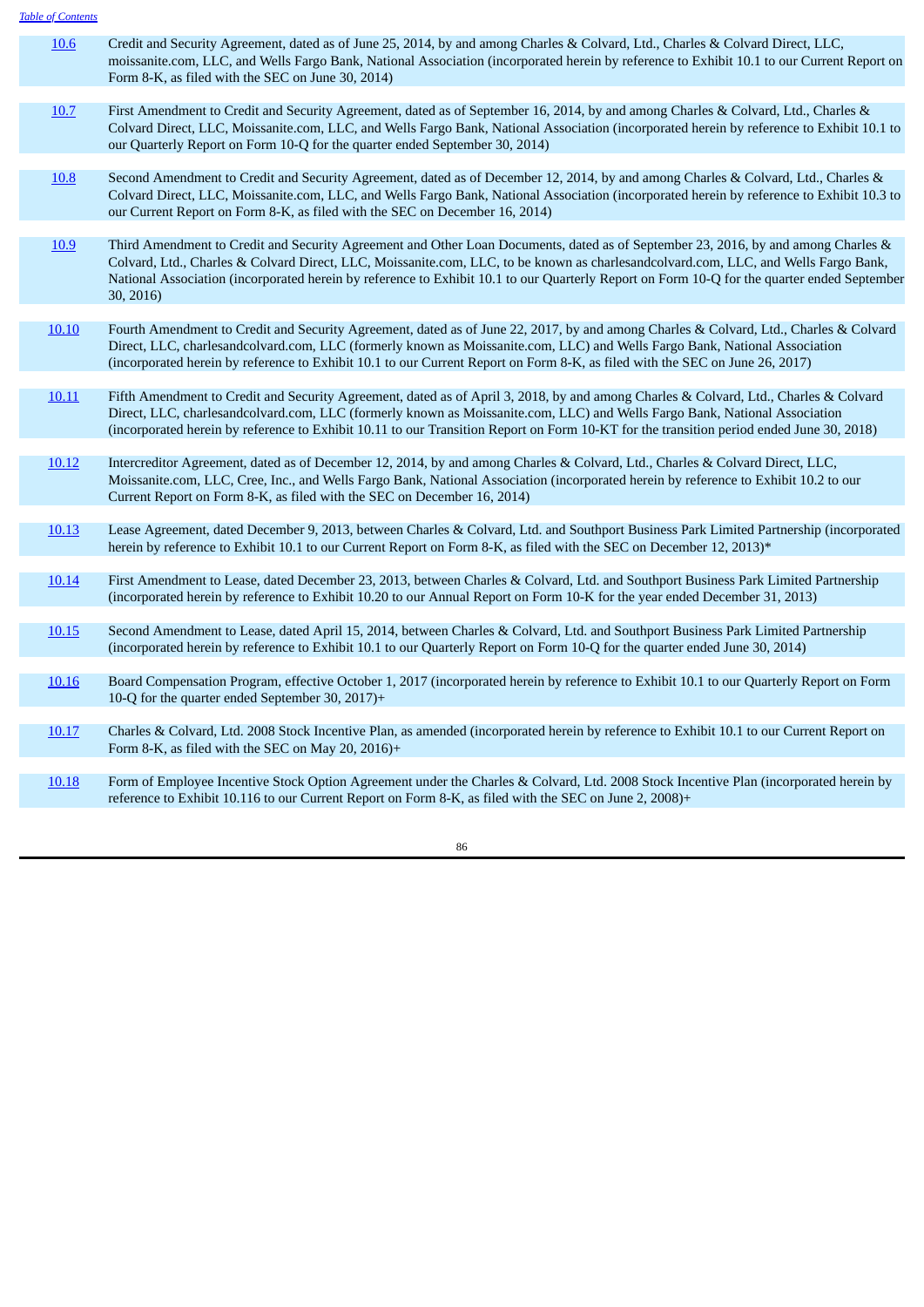| 10.19        | Form of Employee Nonqualified Stock Option Agreement under the Charles & Colvard, Ltd. 2008 Stock Incentive Plan (incorporated herein<br>by reference to Exhibit 10.118 to our Current Report on Form 8-K, as filed with the SEC on June 2, 2008)+                 |
|--------------|--------------------------------------------------------------------------------------------------------------------------------------------------------------------------------------------------------------------------------------------------------------------|
| 10.20        | Charles & Colvard, Ltd. 2018 Equity Incentive Plan (incorporated herein by reference to Exhibit 10.1 to our Current Report on Form 8-K, as<br>filed with the SEC on November 9, 2018)                                                                              |
| 10.21        | Form of Restricted Stock Award Agreement under the Charles & Colvard, Ltd. 2018 Equity Incentive Plan (incorporated herein by reference<br>to Exhibit 10.2 to our Current Report on Form 8-K, as filed with the SEC on November 9, 2018)                           |
| 10.22        | Form of Employee Incentive Stock Option Agreement under the Charles & Colvard, Ltd. 2018 Equity Incentive Plan (incorporated herein by<br>reference to Exhibit 10.3 to our Current Report on Form 8-K, as filed with the SEC on November 9, 2018)                  |
| 10.23        | Form of Employee Nonqualified Stock Option Agreement under the Charles & Colvard, Ltd. 2018 Equity Incentive Plan (incorporated herein<br>by reference to Exhibit 10.4 to our Current Report on Form 8-K, as filed with the SEC on November 9, 2018)               |
| 10.24        | Form of Non-Employee Director Nonqualified Stock Option Agreement under the Charles & Colvard, Ltd. 2018 Equity Incentive Plan<br>(incorporated herein by reference to Exhibit 10.5 to our Current Report on Form 8-K, as filed with the SEC on November 9, 2018)  |
| 10.25        | Form of Independent Contractor Nonqualified Stock Option Agreement under the Charles & Colvard, Ltd. 2018 Equity Incentive Plan<br>(incorporated herein by reference to Exhibit 10.6 to our Current Report on Form 8-K, as filed with the SEC on November 9, 2018) |
| 10.26        | Charles & Colvard, Ltd. 2018 Senior Management Equity Incentive Program, effective January 1, 2018 (incorporated herein by reference to<br>Exhibit 10.1 to our Current Report on Form 8-K, as filed with the SEC on February 1, 2018)+                             |
| 10.27        | Charles & Colvard, Ltd. Fiscal 2019 Q1-Q2 Senior Management Equity Incentive Program, effective July 1, 2018 (incorporated herein by<br>reference to Exhibit 10.1 to our Current Report on Form 8-K, as filed with the SEC on May 29, 2018)+                       |
| 10.28        | Charles & Colvard, Ltd. Fiscal 2019 Q3-Q4 Senior Management Equity Incentive Program, effective January 1, 2019 (incorporated herein by<br>reference to Exhibit 10.1 to our Current Report on Form 8-K, as filed with the SEC on February 13, 2019)+               |
| <u>10.29</u> | Charles & Colvard, Ltd. Fiscal 2020 Senior Management Equity Incentive Program, effective July 1, 2019 (incorporated herein by reference<br>to Exhibit 10.1 to our Current Report on Form 8-K, as filed with the SEC on July 11, 2019)+                            |
| 10.30        | Employment Agreement, dated December 1, 2015, by and between Charles & Colvard, Ltd. and Suzanne Miglucci (incorporated herein by<br>reference to Exhibit 10.2 to our Quarterly Report on Form 10-Q for the quarter ended September 30, 2015)+                     |
| 10.31        | Employment Agreement, dated May 23, 2017, by and between Charles & Colvard, Ltd. and Clint J. Pete (incorporated herein by reference to<br>Exhibit 10.1 to our Current Report on Form 8-K, as filed with the SEC on May 24, 2017)+                                 |
| 10.32        | Employment Agreement, dated May 23, 2017, by and between Charles & Colvard, Ltd. and Don O'Connell (incorporated herein by reference<br>to Exhibit 10.2 to our Current Report on Form 8-K, as filed with the SEC on May 24, 2017)+                                 |
| 21.1         | Subsidiaries of Charles & Colvard, Ltd. (incorporated herein by reference to Exhibit 21.1 to our Transition Report on Form 10-KT for the<br>transition period ended June 30, 2018)                                                                                 |
|              |                                                                                                                                                                                                                                                                    |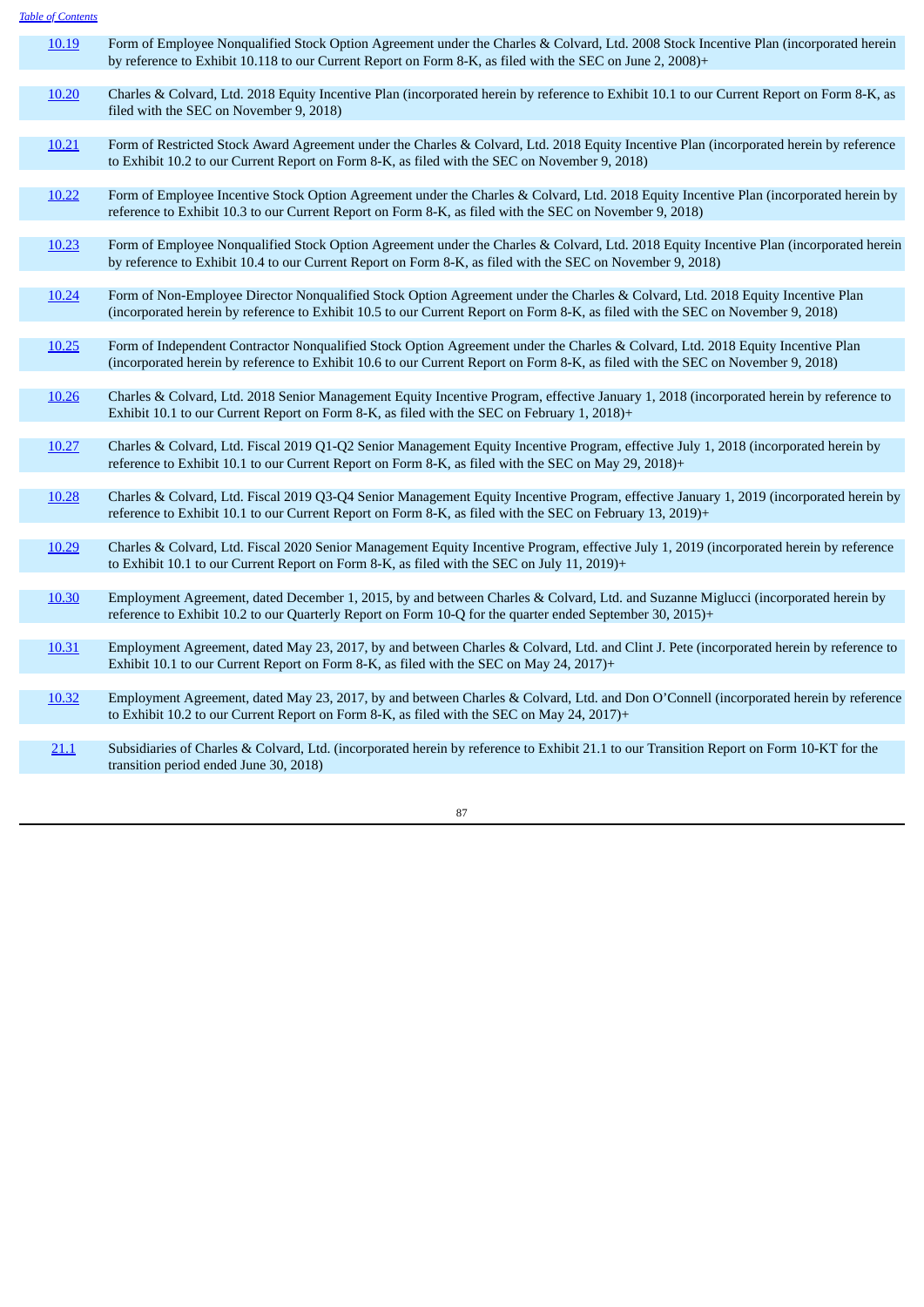| 23.1     | Consent of BDO USA, LLP++                                                                                                                                                                                                                                                                                                                                                                                                                                                |
|----------|--------------------------------------------------------------------------------------------------------------------------------------------------------------------------------------------------------------------------------------------------------------------------------------------------------------------------------------------------------------------------------------------------------------------------------------------------------------------------|
|          |                                                                                                                                                                                                                                                                                                                                                                                                                                                                          |
| 31.1     | Certification by Chief Executive Officer pursuant to Rule 13a-14(a) under the Securities Exchange Act of 1934, as adopted pursuant to<br>Section 302 of the Sarbanes-Oxley Act of 2002++                                                                                                                                                                                                                                                                                 |
|          |                                                                                                                                                                                                                                                                                                                                                                                                                                                                          |
| 31.2     | Certification by Chief Financial Officer pursuant to Rule 13a-14(a) under the Securities Exchange Act of 1934, as adopted pursuant to Section<br>302 of the Sarbanes-Oxley Act of 2002++                                                                                                                                                                                                                                                                                 |
|          |                                                                                                                                                                                                                                                                                                                                                                                                                                                                          |
| 32.1     | Certification by Chief Executive Officer pursuant to 18 U.S.C. Section 1350, as adopted pursuant to Section 906 of the Sarbanes-Oxley Act of<br>$2002++$                                                                                                                                                                                                                                                                                                                 |
|          |                                                                                                                                                                                                                                                                                                                                                                                                                                                                          |
| 32.2     | Certification by Chief Financial Officer pursuant to 18 U.S.C. Section 1350, as adopted pursuant to Section 906 of the Sarbanes-Oxley Act of<br>$2002++$                                                                                                                                                                                                                                                                                                                 |
|          |                                                                                                                                                                                                                                                                                                                                                                                                                                                                          |
| 101      | The following materials from Charles & Colvard, Ltd.'s Annual Report on Form 10-K for the fiscal year ended June 30, 2019 formatted in<br>XBRL (eXtensible Business Reporting Language) and furnished electronically herewith: (i) Consolidated Balance Sheets; (ii) Consolidated<br>Statements of Operations; (iii) Consolidated Statements of Shareholders' Equity; (iv) Consolidated Statements of Cash Flows; and (v) Notes<br>to Consolidated Financial Statements. |
|          |                                                                                                                                                                                                                                                                                                                                                                                                                                                                          |
| $\ast$   | Asterisks located within the exhibit denote information which has been redacted pursuant to a request for confidential treatment filed with the<br>SEC.                                                                                                                                                                                                                                                                                                                  |
|          |                                                                                                                                                                                                                                                                                                                                                                                                                                                                          |
| $+$      | Denotes management contract or compensatory plan or arrangement.                                                                                                                                                                                                                                                                                                                                                                                                         |
|          |                                                                                                                                                                                                                                                                                                                                                                                                                                                                          |
| $++$     | Denotes filed herewith.                                                                                                                                                                                                                                                                                                                                                                                                                                                  |
|          |                                                                                                                                                                                                                                                                                                                                                                                                                                                                          |
| Item 16. | Form 10-K Summary                                                                                                                                                                                                                                                                                                                                                                                                                                                        |
| None.    |                                                                                                                                                                                                                                                                                                                                                                                                                                                                          |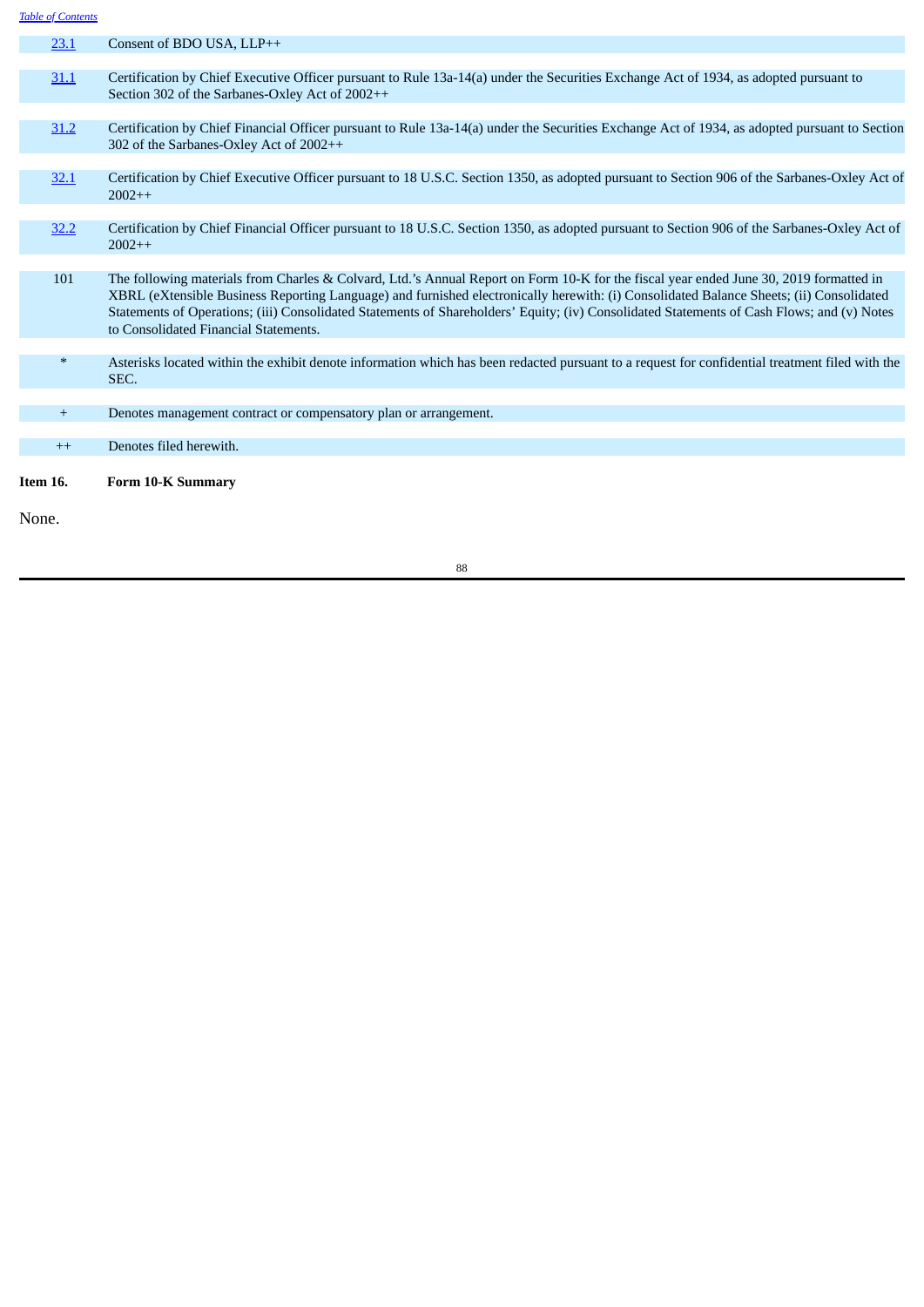# **SIGNATURES**

Pursuant to the requirements of Section 13 or 15(d) of the Securities Exchange Act of 1934, the registrant has duly caused this report to be signed on its behalf by the undersigned, thereunto duly authorized.

### **CHARLES & COLVARD, LTD.**

By: /s/ Suzanne Miglucci

September 5, 2019 Suzanne Miglucci

President and Chief Executive Officer

Pursuant to the requirements of the Securities Exchange Act of 1934, this report has been signed below by the following persons on behalf of the registrant and in the capacities and on the dates indicated.

| September 5, 2019 | By: /s/ Suzanne Miglucci<br>Suzanne Miglucci<br>Director, President and Chief Executive Officer                                 |
|-------------------|---------------------------------------------------------------------------------------------------------------------------------|
| September 5, 2019 | By: /s/ Clint J. Pete<br>Clint J. Pete<br>Chief Financial Officer (Principal Financial Officer and Chief Accounting<br>Officer) |
| September 5, 2019 | By: /s/ Neal I. Goldman<br>Neal I. Goldman<br>Chairman of the Board of Directors                                                |
| September 5, 2019 | By: /s/ Anne M. Butler<br>Anne M. Butler<br>Director                                                                            |
| September 5, 2019 | By: /s/ Benedetta Casamento<br>Benedetta Casamento<br>Director                                                                  |
| September 5, 2019 | By: /s/ Jaqui Lividini<br>Jaqui Lividini<br>Director                                                                            |
| September 5, 2019 | By: /s/ Ollin B. Sykes<br>Ollin B. Sykes<br>Director                                                                            |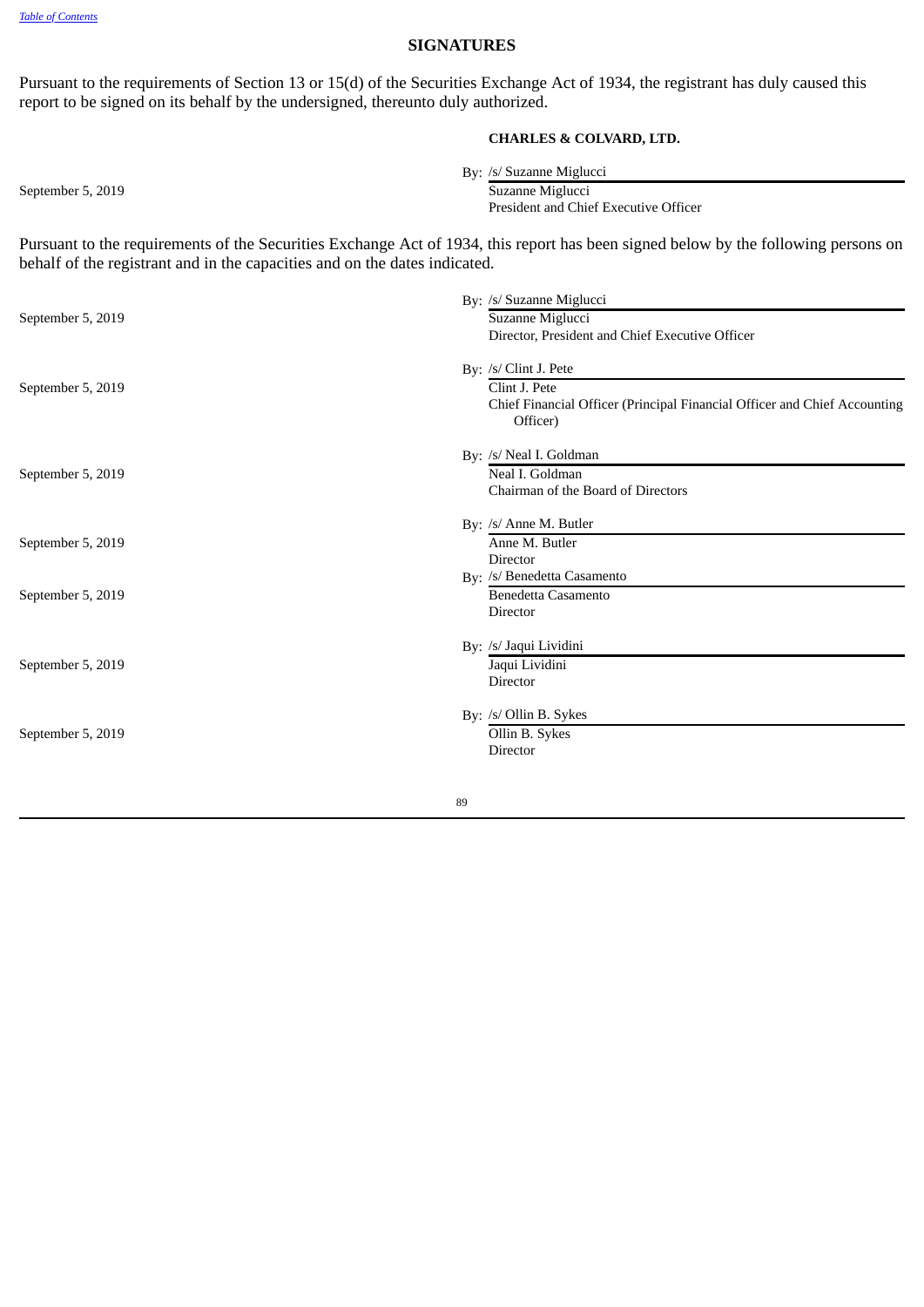# Consent of Independent Registered Public Accounting Firm

<span id="page-92-0"></span>Charles & Colvard, Ltd. Morrisville, North Carolina

We hereby consent to the incorporation by reference in the Registration Statements on Form S-3 (No. 333-225042) and Form S-8 (No. 333-151255, No. 333-204496, No. 333-212265, and No. 333-228329) of Charles & Colvard, Ltd., of our report dated September 5, 2019, relating to the consolidated financial statements, which appears in this Form 10-K.

/s/ BDO USA, LLP

Raleigh, North Carolina September 5, 2019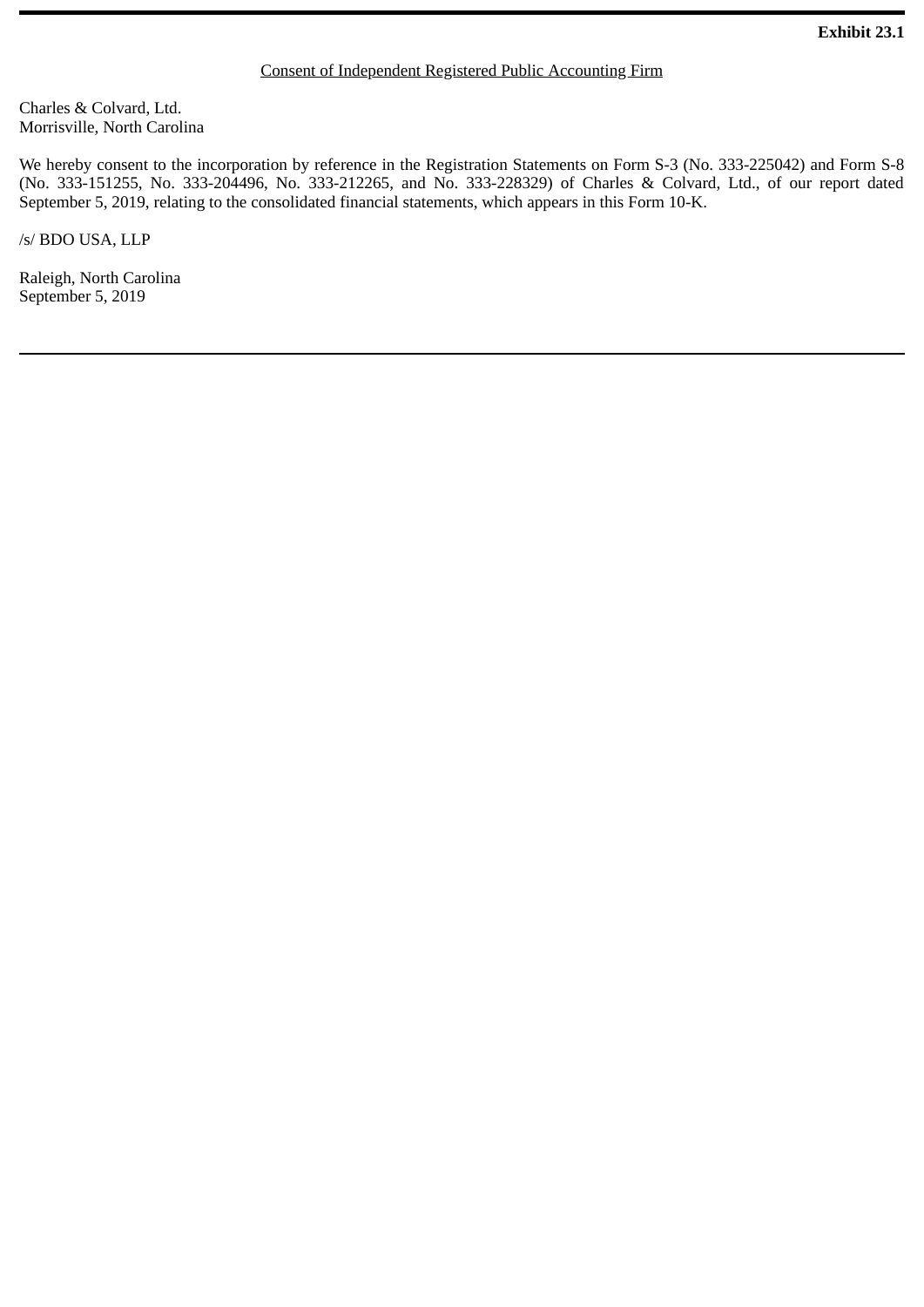# **CERTIFICATION PURSUANT TO SECURITIES AND EXCHANGE ACT OF 1934 RULE 13a-14(a) AS ADOPTED PURSUANT TO SECTION 302 OF THE SARBANES-OXLEY ACT OF 2002**

# <span id="page-93-0"></span>I, Suzanne Miglucci, certify that:

- 1. I have reviewed this Annual Report on Form 10-K for the fiscal year ended June 30, 2019 of Charles & Colvard, Ltd.;
- 2. Based on my knowledge, this report does not contain any untrue statement of a material fact or omit to state a material fact necessary to make the statements made, in light of the circumstances under which such statements were made, not misleading with respect to the period covered by this report;
- 3. Based on my knowledge, the financial statements, and other financial information included in this report, fairly present in all material respects the financial condition, results of operations and cash flows of the registrant as of, and for, the periods presented in this report;
- 4. The registrant's other certifying officer and I are responsible for establishing and maintaining disclosure controls and procedures (as defined in Exchange Act Rules 13a-15(e) and 15d-15(e)) and internal control over financial reporting (as defined in Exchange Act Rules 13a-15(f) and 15d- $15(f)$ ) for the registrant and have:
	- (a) Designed such disclosure controls and procedures, or caused such disclosure controls and procedures to be designed under our supervision, to ensure that material information relating to the registrant, including its consolidated subsidiaries, is made known to us by others within those entities, particularly during the period in which this report is being prepared;
	- (b) Designed such internal control over financial reporting, or caused such internal control over financial reporting to be designed under our supervision, to provide reasonable assurance regarding the reliability of financial reporting and the preparation of financial statements for external purposes in accordance with generally accepted accounting principles;
	- (c) Evaluated the effectiveness of the registrant's disclosure controls and procedures and presented in this report our conclusions about the effectiveness of the disclosure controls and procedures, as of the end of the period covered by this report based on such evaluation; and
	- (d) Disclosed in this report any change in the registrant's internal control over financial reporting that occurred during the registrant's most recent fiscal quarter (the registrant's fourth fiscal quarter in the case of an annual report) that has materially affected, or is reasonably likely to materially affect, the registrant's internal control over financial reporting; and
- 5. The registrant's other certifying officer and I have disclosed, based on our most recent evaluation of internal control over financial reporting, to the registrant's auditors and the audit committee of the registrant's board of directors (or persons performing the equivalent functions):
	- (a) All significant deficiencies and material weaknesses in the design or operation of internal control over financial reporting which are reasonably likely to adversely affect the registrant's ability to record, process, summarize and report financial information; and
	- (b) Any fraud, whether or not material, that involves management or other employees who have a significant role in the registrant's internal control over financial reporting.

September 5, 2019 **Suzanne Miglucci** Suzanne Miglucci Suzanne Miglucci Suzanne Miglucci Suzanne Miglucci Suzanne Miglucci Suzanne Miglucci Suzanne Miglucci Suzanne Miglucci Suzanne Miglucci Suzanne Miglucci Suzanne Miglucc

By: /s/ Suzanne Miglucci

President and Chief Executive Officer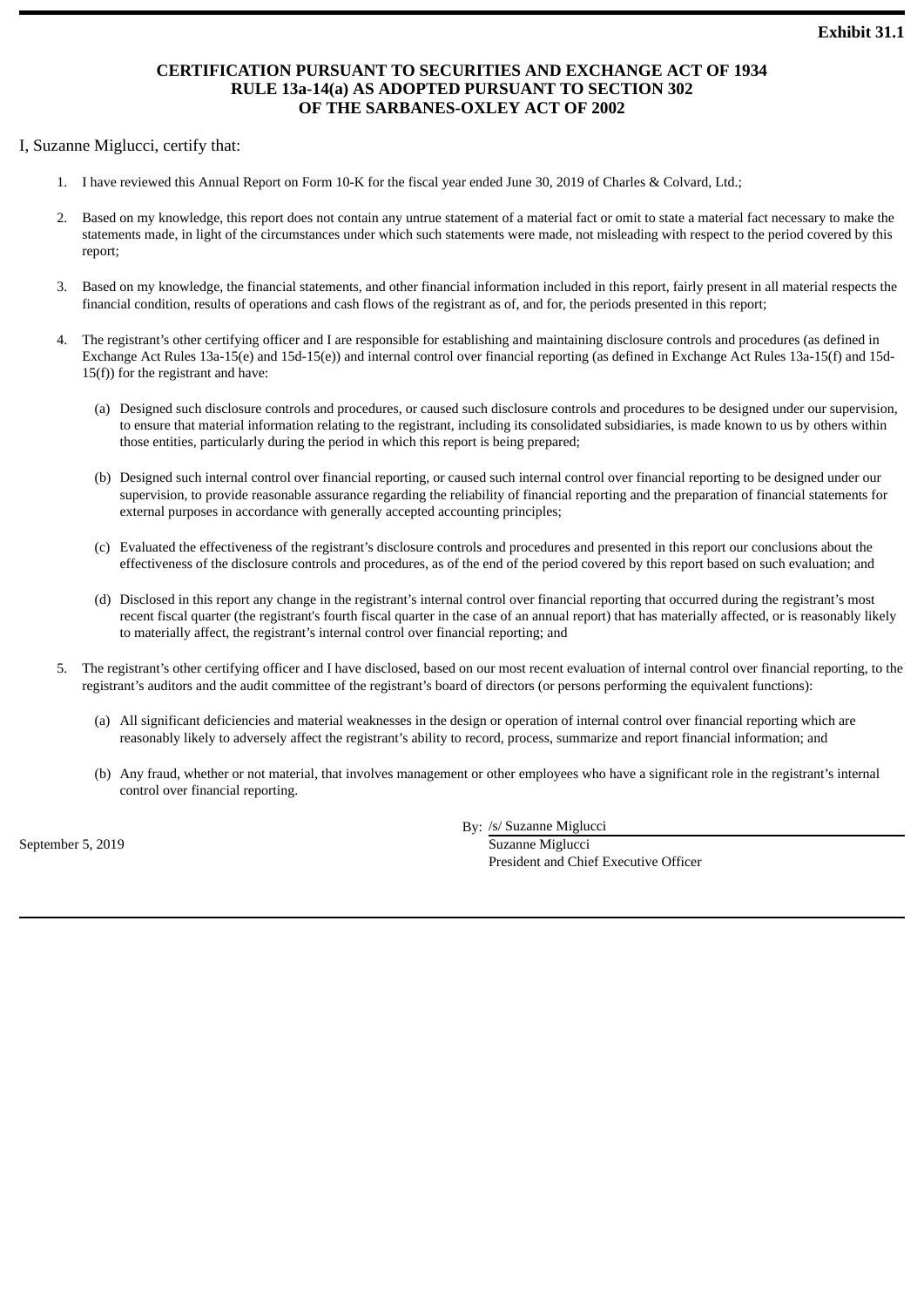# **CERTIFICATION PURSUANT TO SECURITIES AND EXCHANGE ACT OF 1934 RULE 13a-14(a) AS ADOPTED PURSUANT TO SECTION 302 OF THE SARBANES-OXLEY ACT OF 2002**

# <span id="page-94-0"></span>I, Clint J. Pete, certify that:

- 1. I have reviewed this Annual Report on Form 10-K for the fiscal year ended June 30, 2019 of Charles & Colvard, Ltd.;
- 2. Based on my knowledge, this report does not contain any untrue statement of a material fact or omit to state a material fact necessary to make the statements made, in light of the circumstances under which such statements were made, not misleading with respect to the period covered by this report;
- 3. Based on my knowledge, the financial statements, and other financial information included in this report, fairly present in all material respects the financial condition, results of operations and cash flows of the registrant as of, and for, the periods presented in this report;
- 4. The registrant's other certifying officer and I are responsible for establishing and maintaining disclosure controls and procedures (as defined in Exchange Act Rules 13a-15(e) and 15d-15(e)) and internal control over financial reporting (as defined in Exchange Act Rules 13a-15(f) and 15d- $15(f)$ ) for the registrant and have:
	- (a) Designed such disclosure controls and procedures, or caused such disclosure controls and procedures to be designed under our supervision, to ensure that material information relating to the registrant, including its consolidated subsidiaries, is made known to us by others within those entities, particularly during the period in which this report is being prepared;
	- (b) Designed such internal control over financial reporting, or caused such internal control over financial reporting to be designed under our supervision, to provide reasonable assurance regarding the reliability of financial reporting and the preparation of financial statements for external purposes in accordance with generally accepted accounting principles;
	- (c) Evaluated the effectiveness of the registrant's disclosure controls and procedures and presented in this report our conclusions about the effectiveness of the disclosure controls and procedures, as of the end of the period covered by this report based on such evaluation; and
	- (d) Disclosed in this report any change in the registrant's internal control over financial reporting that occurred during the registrant's most recent fiscal quarter (the registrant's fourth fiscal quarter in the case of an annual report) that has materially affected, or is reasonably likely to materially affect, the registrant's internal control over financial reporting; and
- 5. The registrant's other certifying officer and I have disclosed, based on our most recent evaluation of internal control over financial reporting, to the registrant's auditors and the audit committee of the registrant's board of directors (or persons performing the equivalent functions):
	- (a) All significant deficiencies and material weaknesses in the design or operation of internal control over financial reporting which are reasonably likely to adversely affect the registrant's ability to record, process, summarize and report financial information; and
	- (b) Any fraud, whether or not material, that involves management or other employees who have a significant role in the registrant's internal control over financial reporting.

By: /s/ Clint J. Pete Clint J. Pete

September 5, 2019 Chief Financial Officer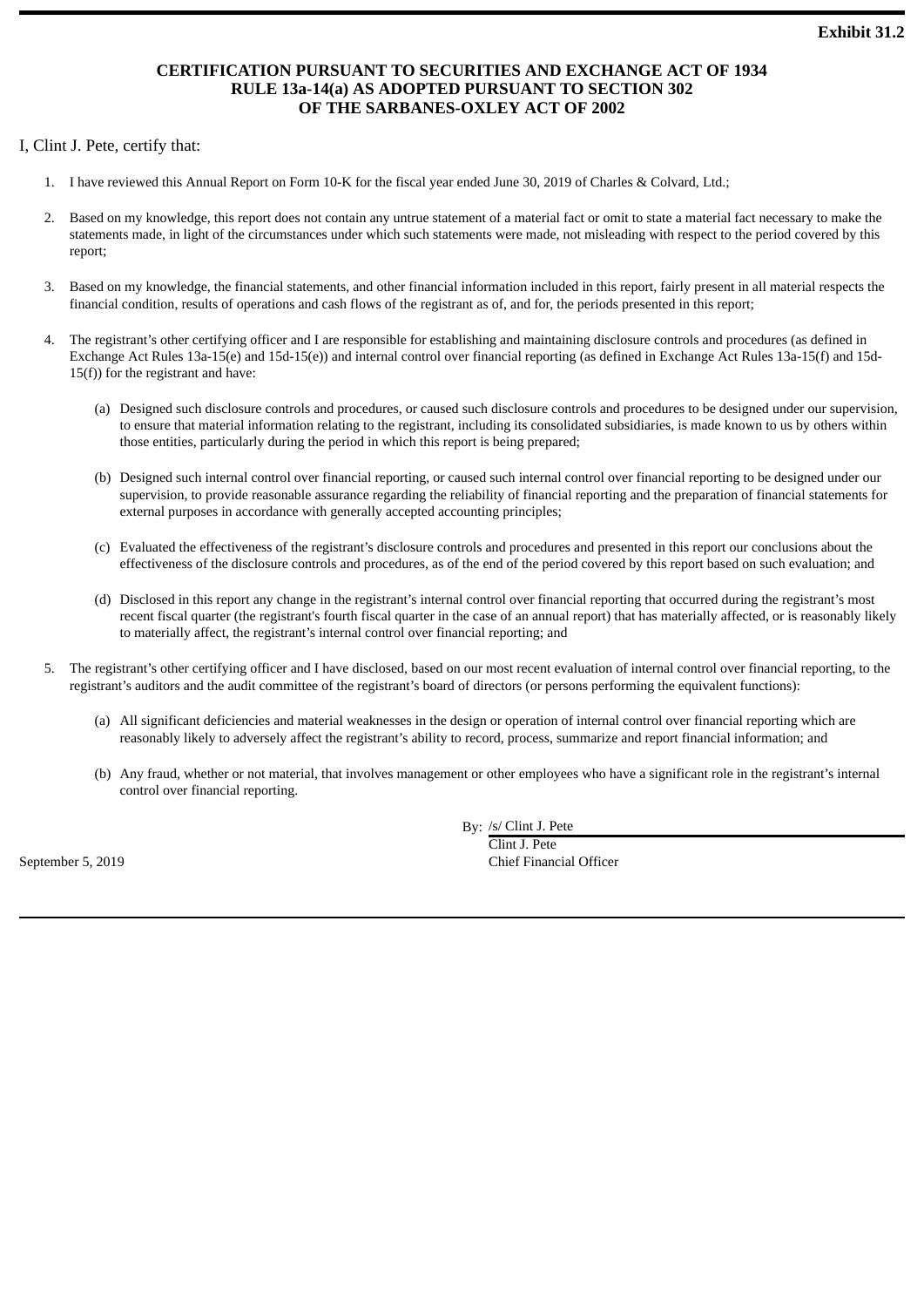# **CERTIFICATION PURSUANT TO 18 U.S.C. SECTION 1350 AS ADOPTED PURSUANT TO SECTION 906 OF THE SARBANES-OXLEY ACT OF 2002**

<span id="page-95-0"></span>In connection with the Annual Report of Charles & Colvard, Ltd. (the "Company") on Form 10-K for the fiscal year ended June 30, 2019, as filed with the Securities and Exchange Commission on the date hereof (the "Report"), I, Suzanne Miglucci, Chief Executive Officer of the Company, certify, pursuant to 18 U.S.C. Section 1350, as adopted pursuant to Section 906 of the Sarbanes-Oxley Act of 2002, to my knowledge, that:

- (1) The Report fully complies with the requirements of Section 13(a) or 15(d) of the Securities Exchange Act of 1934, as amended; and
- (2) The information contained in the Report fairly presents, in all material respects, the financial condition and results of operations of the Company.
- By: /s/ Suzanne Miglucci

Suzanne Miglucci President and Chief Executive Officer September 5, 2019

This Certification is being furnished solely to accompany the Report pursuant to 18 U.S.C. Section 1350, as adopted pursuant to Section 906 of the Sarbanes-Oxley Act of 2002, and shall not be deemed "filed" by the Company for purposes of Section 18 of the Securities Exchange Act of 1934, as amended, and shall not be incorporated by reference into any filing of the Company under the Securities Act of 1933, as amended, or the Securities Exchange Act of 1934, as amended, whether made before or after the date of this Report, irrespective of any general incorporation language contained in such filing.

A signed original of this written statement required by Section 906 of the Sarbanes-Oxley Act of 2002 has been provided to the Company and will be retained by the Company and furnished to the Securities and Exchange Commission or its staff upon request.